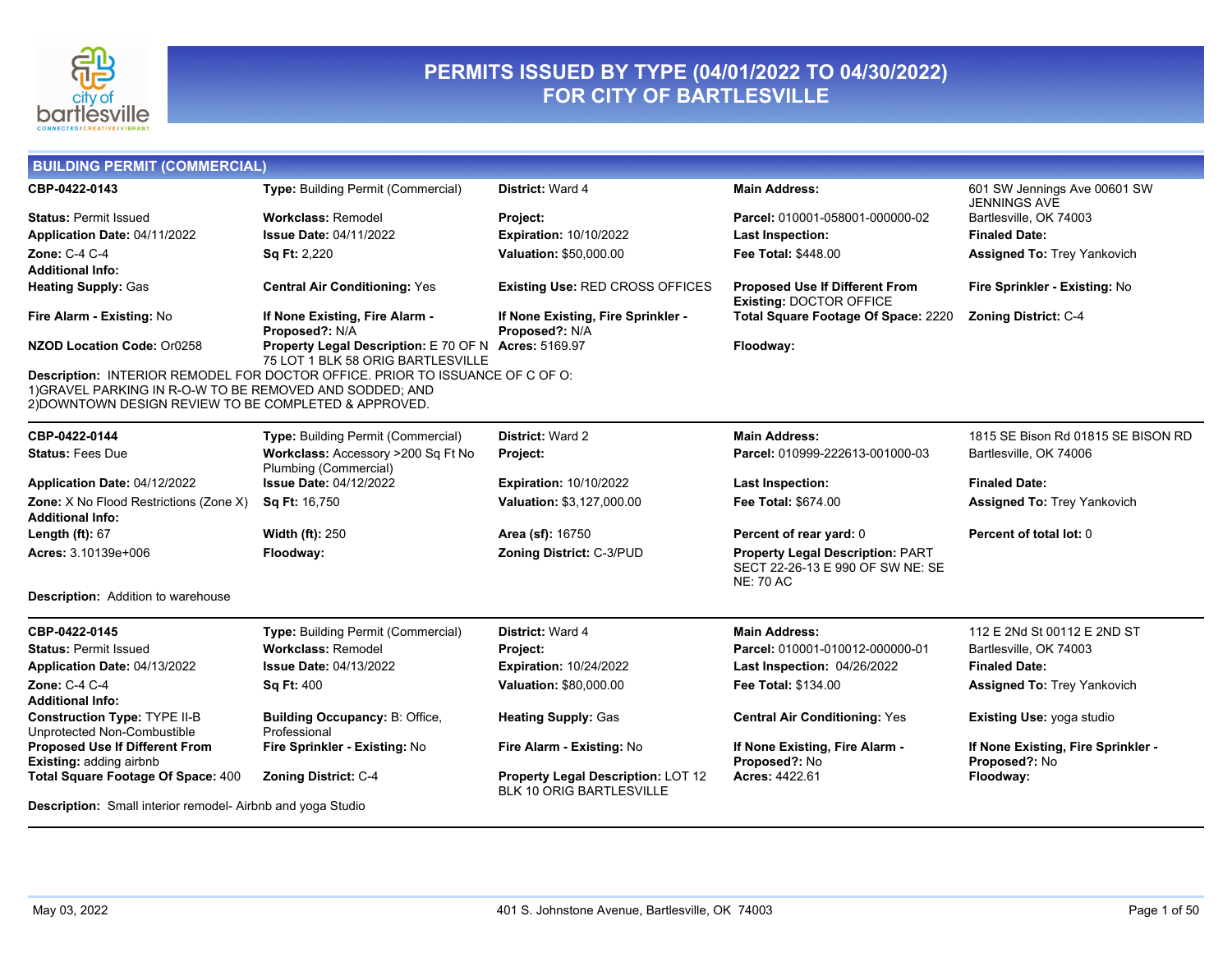| CBP-0422-0146                                                                                 | Type: Building Permit (Commercial)                                                                                                                                           | District: Ward 4                                                                                                                                                      | <b>Main Address:</b>                                | 100 E 4Th St 00100 E 4TH ST                                                   |
|-----------------------------------------------------------------------------------------------|------------------------------------------------------------------------------------------------------------------------------------------------------------------------------|-----------------------------------------------------------------------------------------------------------------------------------------------------------------------|-----------------------------------------------------|-------------------------------------------------------------------------------|
| <b>Status: Permit Issued</b>                                                                  | <b>Workclass: Remodel</b>                                                                                                                                                    | Project:                                                                                                                                                              | Parcel: 231351-000000-000000-01                     | Bartlesville, OK 74003                                                        |
| Application Date: 04/18/2022                                                                  | <b>Issue Date: 04/18/2022</b>                                                                                                                                                | <b>Expiration: 10/17/2022</b>                                                                                                                                         | <b>Last Inspection:</b>                             | <b>Finaled Date:</b>                                                          |
| Zone: RS-7 RS-7                                                                               | Sq Ft: 250                                                                                                                                                                   | Valuation: \$20,000.00                                                                                                                                                | Fee Total: \$134.00                                 | Assigned To: Trey Yankovich                                                   |
| <b>Additional Info:</b>                                                                       |                                                                                                                                                                              |                                                                                                                                                                       |                                                     |                                                                               |
| Building Occupancy: B: Office,<br>Professional                                                | <b>Heating Supply: Gas</b>                                                                                                                                                   | <b>Central Air Conditioning: Yes</b>                                                                                                                                  | <b>Existing Use: Professional office</b>            | <b>Proposed Use If Different From</b><br><b>Existing: Professional office</b> |
| Fire Sprinkler - Existing: No                                                                 | Fire Alarm - Existing: No                                                                                                                                                    | If None Existing, Fire Alarm -<br>Proposed?: No                                                                                                                       | If None Existing, Fire Sprinkler -<br>Proposed?: No | Total Square Footage Of Space: 250                                            |
| <b>Zoning District: RS-7</b>                                                                  | <b>Property Legal Description: BEG AT</b><br>NW COR OF LOT 1 FOR POB: S TO A<br>POINT 463.1 N OF SW COR OF LOT 2;<br>N 88 DEG 30 MIN E 526.7; N 1 DEG 58<br><b>MIN W 775</b> | Acres: 2.079e+006                                                                                                                                                     | Floodway:                                           |                                                                               |
| <b>Description:</b> Interior remodel                                                          |                                                                                                                                                                              |                                                                                                                                                                       |                                                     |                                                                               |
| CBP-0422-0147                                                                                 | Type: Building Permit (Commercial)                                                                                                                                           | District: Ward 4                                                                                                                                                      | <b>Main Address:</b>                                | 2539 SE Washington Blvd 2539 SE<br><b>WASHINGTON BLVD</b>                     |
| <b>Status: Permit Issued</b>                                                                  | <b>Workclass: Demolition</b>                                                                                                                                                 | Project:                                                                                                                                                              | Parcel: 231351-000000-000000-01                     | Bartlesville, OK 74006                                                        |
| Application Date: 04/18/2022                                                                  | <b>Issue Date: 04/18/2022</b>                                                                                                                                                | <b>Expiration: 10/17/2022</b>                                                                                                                                         | <b>Last Inspection:</b>                             | <b>Finaled Date:</b>                                                          |
| Zone: X No Flood Restrictions (Zone X)<br><b>Additional Info:</b>                             | Sq Ft: 0                                                                                                                                                                     | Valuation: \$0.00                                                                                                                                                     | <b>Fee Total: \$20.00</b>                           | <b>Assigned To: Trey Yankovich</b>                                            |
| <b>Foundation Type: Pad</b>                                                                   | <b>Type of Demolition: Entire Structure</b>                                                                                                                                  | <b>Type of Building: Commercial</b>                                                                                                                                   | <b>Number of Dwellings: 0</b>                       | <b>Number of Stories: 1</b>                                                   |
| Number of Buildings: 0                                                                        | <b>Zoning District: RS-7</b>                                                                                                                                                 | Property Legal Description: BEG AT<br>NW COR OF LOT 1 FOR POB: S TO A<br>POINT 463.1 N OF SW COR OF LOT 2:<br>N 88 DEG 30 MIN E 526.7; N 1 DEG 58<br><b>MIN W 775</b> | Acres (Sq. Ft.): 2.079e+006                         | Floodway:                                                                     |
| <b>Description:</b> Demolish old Braums                                                       |                                                                                                                                                                              |                                                                                                                                                                       |                                                     |                                                                               |
| CBP-0422-0148*                                                                                | Type: Building Permit (Commercial)                                                                                                                                           | District: Ward 4                                                                                                                                                      | <b>Main Address:</b>                                | 801 SE 13Th St 801 SE 13TH ST                                                 |
| <b>Status: Permit Issued</b>                                                                  | <b>Workclass: Addition</b>                                                                                                                                                   | Project:                                                                                                                                                              | Parcel: 010999-182613-005000-07                     | Bartlesville, OK 74003                                                        |
| Application Date: 04/21/2022                                                                  | <b>Issue Date: 04/21/2022</b>                                                                                                                                                | <b>Expiration: 10/18/2022</b>                                                                                                                                         | <b>Last Inspection:</b>                             | <b>Finaled Date:</b>                                                          |
| Zone: AE 100-Year Flood Hazard Area -<br><b>Restrictions Apply</b><br><b>Additional Info:</b> | <b>Sq Ft: 4,213</b>                                                                                                                                                          | Valuation: \$2,200,000.00                                                                                                                                             | <b>Fee Total: \$0.00</b>                            | <b>Assigned To: Trey Yankovich</b>                                            |
| <b>NewPlumbing: No</b>                                                                        | <b>Construction Type: TYPE II-B</b><br>Unprotected Non-Combustible                                                                                                           | <b>Number of Stories: 1</b>                                                                                                                                           | <b>Building Height: 20</b>                          | Sewage Disposal: N/A                                                          |
| <b>Water Supply: N/A</b>                                                                      | <b>Heating Supply: Gas</b>                                                                                                                                                   | <b>Central Air Conditioning: Yes</b>                                                                                                                                  | <b>Existing Use: Educational</b>                    | <b>Proposed Use: Educational</b>                                              |
| Fire Sprinkler - Existing: Yes                                                                | Fire Sprinkler - Proposed: Yes                                                                                                                                               | Fire Alarm - Existing: Yes                                                                                                                                            | Fire Alarm - Proposed: Yes                          | Proposed New Square Footage: 4213                                             |
| Total Square Footage: 4213                                                                    | Zoning District: RS-5                                                                                                                                                        | Property Legal Description: PART<br>SECT 18-26-13 BEG 418 E OF SW COR<br>LOT 1 GO N 750.2 E 570.4 N 209 E<br>400.3 S TO PT ON S LINE OF S 1/2 NW<br><b>WHICH I</b>    | <b>Acres: 667424</b>                                | Floodway:                                                                     |
| <b>Description: Kane Elementary Addition</b>                                                  |                                                                                                                                                                              |                                                                                                                                                                       |                                                     |                                                                               |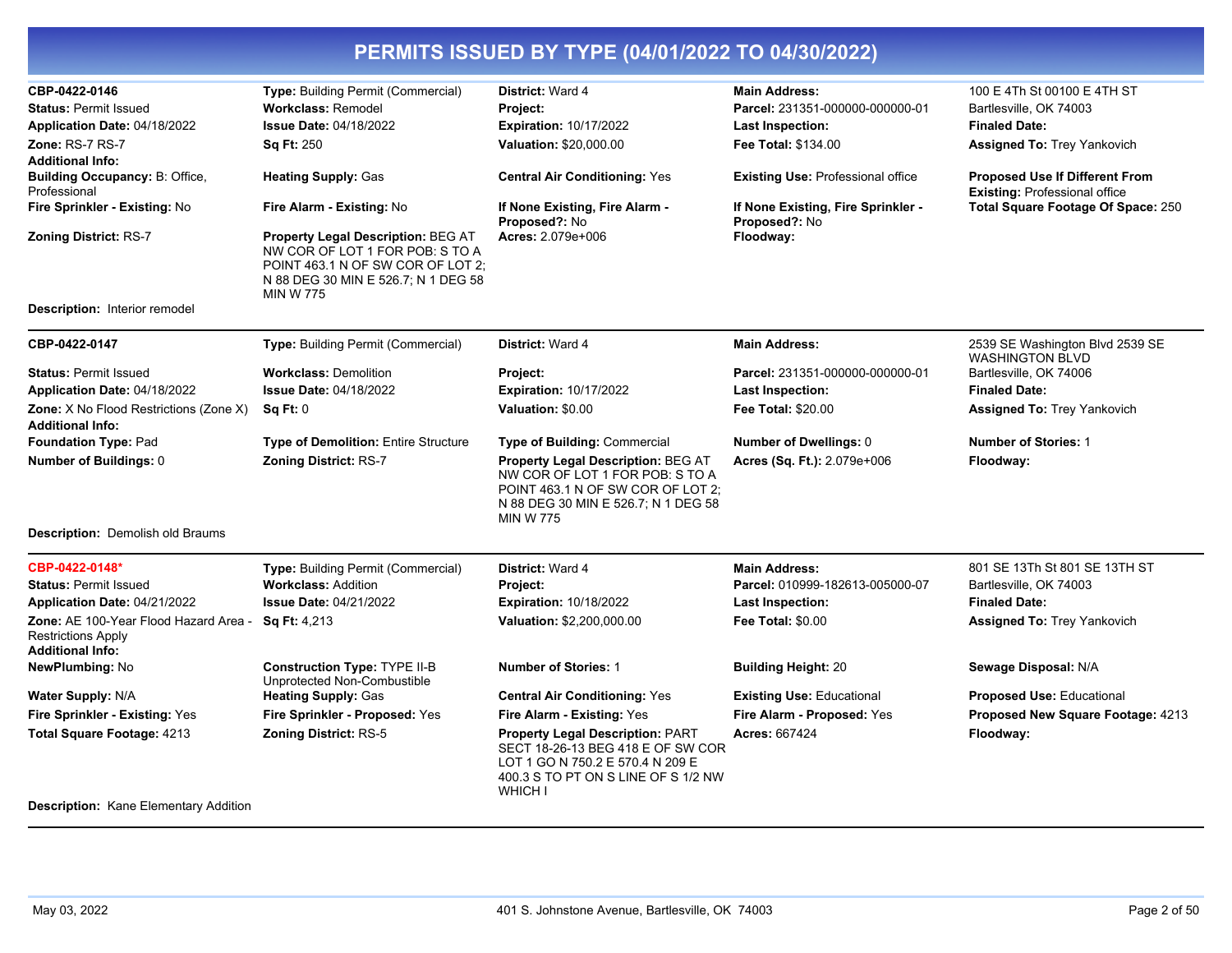| CBP-0422-0149*                         | <b>Type: Building Permit (Commercial)</b>                          | <b>District: Ward 1</b>                                                             | <b>Main Address:</b>                | 245 NE Spruce Ave 245 NE SPRUCE<br><b>AVE</b>                                                                 |
|----------------------------------------|--------------------------------------------------------------------|-------------------------------------------------------------------------------------|-------------------------------------|---------------------------------------------------------------------------------------------------------------|
| <b>Status: Permit Issued</b>           | <b>Workclass: Addition</b>                                         | Project:                                                                            | Parcel: 010182-004001-000000-01     | Bartlesville, OK 74006                                                                                        |
| Application Date: 04/21/2022           | <b>Issue Date: 04/21/2022</b>                                      | <b>Expiration: 10/18/2022</b>                                                       | <b>Last Inspection:</b>             | <b>Finaled Date:</b>                                                                                          |
| Zone: X No Flood Restrictions (Zone X) | <b>Sq Ft: 4,121</b>                                                | Valuation: \$1,900,000.00                                                           | <b>Fee Total: \$0.00</b>            | <b>Assigned To: Trey Yankovich</b>                                                                            |
| <b>Additional Info:</b>                |                                                                    |                                                                                     |                                     |                                                                                                               |
| <b>NewPlumbing: No</b>                 | <b>Construction Type: TYPE II-B</b><br>Unprotected Non-Combustible | <b>Number of Stories: 1</b>                                                         | <b>Building Height: 20</b>          | Sewage Disposal: N/A                                                                                          |
| Water Supply: N/A                      | <b>Heating Supply: Gas</b>                                         | <b>Central Air Conditioning: Yes</b>                                                | <b>Existing Use: Educational</b>    | Proposed Use: same                                                                                            |
| Fire Sprinkler - Existing: Yes         | Fire Sprinkler - Proposed: Yes                                     | Fire Alarm - Existing: Yes                                                          | Fire Alarm - Proposed: Yes          | Proposed New Square Footage: 4121                                                                             |
| Total Square Footage: 4121             | <b>Zoning District: RS-7</b>                                       | Property Legal Description: LOTS 1 TO Acres: 227440<br>7 15 BLK 4 HUGHES FISHER 2ND |                                     | Floodway:                                                                                                     |
| <b>Description: Wilson Elementary</b>  |                                                                    |                                                                                     |                                     |                                                                                                               |
| CBP-0422-0150                          | <b>Type: Building Permit (Commercial)</b>                          | District: Ward 4                                                                    | <b>Main Address:</b>                | 1700 SW Frank Phillips Blvd, LOT 26<br>1700 SW FRANK PHILLIPS BLVD                                            |
| <b>Status: Permit Issued</b>           | <b>Workclass: Demolition</b>                                       | Project:                                                                            | Parcel: 010296-001027-000000-01     | Bartlesville, OK 74003                                                                                        |
| Application Date: 04/21/2022           | <b>Issue Date: 04/21/2022</b>                                      | <b>Expiration: 10/18/2022</b>                                                       | Last Inspection:                    | <b>Finaled Date: 04/21/2022</b>                                                                               |
| <b>Zone: C-5 C-5</b>                   | Sq Ft: 0                                                           | Valuation: \$0.00                                                                   | <b>Fee Total: \$20.00</b>           | <b>Assigned To: Trey Yankovich</b>                                                                            |
| <b>Additional Info:</b>                |                                                                    |                                                                                     |                                     |                                                                                                               |
| <b>Foundation Type: Crawl Space</b>    | Disturbed Acres or Sq. Ft.: 0                                      | <b>Type of Demolition: Entire Structure</b>                                         | <b>Type of Building: Commercial</b> | <b>Number of Dwellings: 0</b>                                                                                 |
| <b>Number of Stories: 1</b>            | Number of Buildings: 0                                             | <b>Zoning District: C-5</b>                                                         | NZOD Location Code: RaNz01          | <b>Property Legal Description: E 2 OF W</b><br>10 OF S 73.8 E 30 LOT 27 W 24 LOT<br>28 BLK 1 NATIONAL ZINC CO |
| Acres (Sq. Ft.): 9041.16               | Floodway:                                                          |                                                                                     |                                     |                                                                                                               |

**Description:** (LOT 26) MUST HAVE DEQ APPROVAL BEFORE STARTING THE DEMO. CAUTION MEASURES MUST BE TAKEN AFTER DEMO BEFORE NEW SOIL IS BROUGHT IN TO MAKE SURE THE HOLE IS NOT A DANGER TO THE PUBLIC.

| CBP-0422-0151                                                                     | <b>Type: Building Permit (Commercial)</b>             | <b>District: Ward 4</b>                                                       | <b>Main Address:</b>                                   | 307 SE Choctaw Ave 307 SE CHOCTAW<br><b>AVE</b>     |
|-----------------------------------------------------------------------------------|-------------------------------------------------------|-------------------------------------------------------------------------------|--------------------------------------------------------|-----------------------------------------------------|
| <b>Status: Fees Due</b>                                                           | <b>Workclass: Remodel</b>                             | Project:                                                                      | Parcel: 010006-002002-000000-01                        | Bartlesville, OK 74003                              |
| Application Date: 04/22/2022                                                      | <b>Issue Date: 04/22/2022</b>                         | <b>Expiration: 10/19/2022</b>                                                 | <b>Last Inspection:</b>                                | <b>Finaled Date:</b>                                |
| <b>Zone: TIF 2 District TIF 2 District</b><br><b>Additional Info:</b>             | <b>Sq Ft: 2,106</b>                                   | <b>Valuation: \$120,000.00</b>                                                | <b>Fee Total: \$425.20</b>                             | <b>Assigned To: Trey Yankovich</b>                  |
| <b>Construction Type: TYPE V-B</b><br>Unprotected Wood Frame                      | <b>Building Occupancy: B: Office,</b><br>Professional | <b>Heating Supply: Gas</b>                                                    | <b>Central Air Conditioning: Yes</b>                   | <b>Existing Use: residential previously</b>         |
| <b>Proposed Use If Different From</b><br><b>Existing: Commercial office space</b> | Fire Sprinkler - Existing: No                         | Fire Alarm - Existing: No                                                     | If None Existing, Fire Alarm -<br><b>Proposed?: No</b> | If None Existing, Fire Sprinkler -<br>Proposed?: No |
| Total Square Footage Of Space: 2106                                               | <b>Zoning District: C-5</b>                           | <b>Property Legal Description: LOT 2 BLK Acres: 6953.2</b><br>2 ARMSTRONG 1ST |                                                        | Floodway:                                           |

**Description:** Commercial remote type offices (4). No customer or public entry.

## **PERMITS ISSUED FOR BUILDING PERMIT (COMMERCIAL): 9**

**BUILDING PERMIT (RESIDENTIAL)**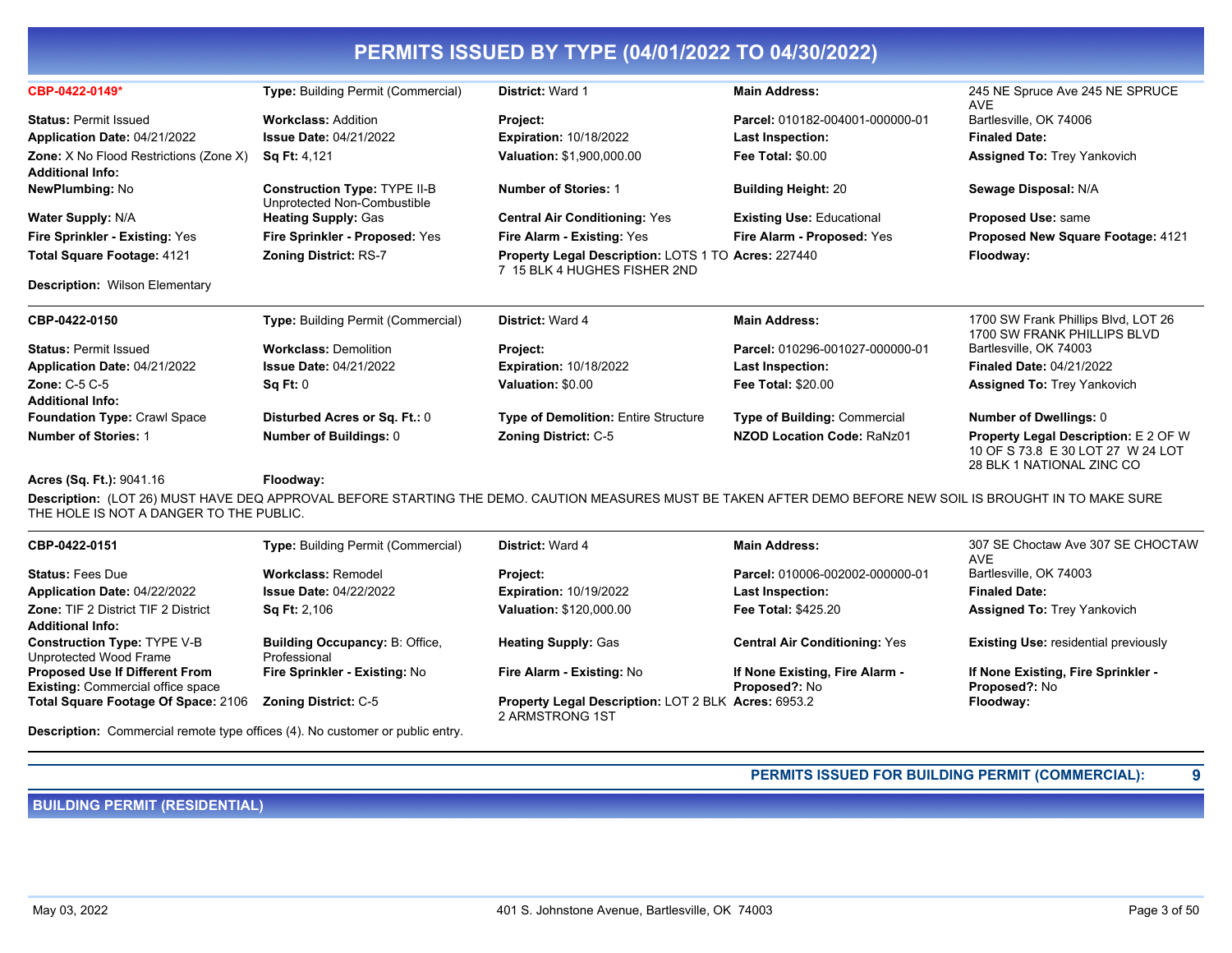| RBP-0322-0558                                                                                                  | Type: Building Permit (Residential)                                                                 | District: Ward 5                               | <b>Main Address:</b>                                             | 215 NE Park Hill PI 215 NE PARK HILL<br>PL      |
|----------------------------------------------------------------------------------------------------------------|-----------------------------------------------------------------------------------------------------|------------------------------------------------|------------------------------------------------------------------|-------------------------------------------------|
| <b>Status: Permit Issued</b>                                                                                   | <b>Workclass: Accessory &gt; 200 SQ Ft</b><br><b>WITH Plumbing</b>                                  | Project:                                       | Parcel: 010319-000054-000000-01                                  | Bartlesville, OK 74006                          |
| Application Date: 03/31/2022                                                                                   | <b>Issue Date: 04/18/2022</b>                                                                       | <b>Expiration: 10/25/2022</b>                  | Last Inspection: 04/28/2022                                      | <b>Finaled Date:</b>                            |
| <b>Zone:</b> X No Flood Restrictions (Zone X)                                                                  | <b>Sq Ft: 192</b>                                                                                   | Valuation: \$20,000.00                         | Fee Total: \$104.00                                              | <b>Assigned To: Trey Yankovich</b>              |
| <b>Additional Info:</b>                                                                                        |                                                                                                     |                                                |                                                                  |                                                 |
| <b>Number of Stories: 1</b>                                                                                    | <b>Building Height: 8</b>                                                                           | Sewage Disposal: City Sanitary Sewer<br>System | <b>Water Supply: City of Bartlesville Public</b><br>Water System | <b>Heating Supply: Electric</b>                 |
| <b>Central Air Conditioning: No</b>                                                                            | <b>Total Bedroom Count: 0</b>                                                                       | <b>Total Bathroom Count: 1</b>                 | <b>Square Footage of Liveable Space</b><br><b>Only: 192</b>      | <b>Total Square Footage: 192</b>                |
| Property Legal Description: LOT 54<br>PARK HILL R/P LOT 42                                                     | <b>Acres (Sq. Ft.): 13244.6</b>                                                                     | Floodway:                                      | Zoning District: RS-7/PUD                                        |                                                 |
| Description: 12 x 16 POOL HOUSE W/ BATHROOM AND COVERED PORCH                                                  |                                                                                                     |                                                |                                                                  |                                                 |
| RBP-0422-0559                                                                                                  | Type: Building Permit (Residential)                                                                 | District: Ward 3                               | <b>Main Address:</b>                                             | 1411 SE Delaware 1411 SE DELAWARE               |
| <b>Status: Permit Issued</b>                                                                                   | <b>Workclass: Porch/Deck</b>                                                                        | Project:                                       | Parcel: 010010-001006-000000-01                                  | Bartlesville, OK 74003                          |
| Application Date: 04/04/2022                                                                                   | <b>Issue Date: 04/04/2022</b>                                                                       | <b>Expiration: 10/03/2022</b>                  | Last Inspection:                                                 | <b>Finaled Date:</b>                            |
| <b>Zone: RS-5 RS-5</b>                                                                                         | <b>Sq Ft: 238</b>                                                                                   | Valuation: \$22,000.00                         | <b>Fee Total: \$24.00</b>                                        | <b>Assigned To: Trey Yankovich</b>              |
| <b>Additional Info:</b>                                                                                        |                                                                                                     |                                                |                                                                  |                                                 |
| <b>Cost of Construction: 22000</b>                                                                             | <b>Number of Stories: 1</b>                                                                         | Porch Height: 12                               | Porch/Deck Total Square Feet: 238                                | <b>Roof Covered Porch/Deck?: Yes</b>            |
| Property Legal Description: S 28 LOT 6 Acres (Sq. Ft.): 10793.5<br>ALL LOT 7 BLK 1 ARMSTRONG<br><b>HEIGHTS</b> | Description: 17 X 14 PATIO COVER - TWO 8X8 POSTS, GABLE ROOF, REPLACING SLAB W/ 1" STONE            | Floodway:                                      | <b>Zoning District: RS-5</b>                                     |                                                 |
| RBP-0422-0560                                                                                                  | Type: Building Permit (Residential)                                                                 | District: Ward 4                               | <b>Main Address:</b>                                             | 405 SE Choctaw Ave 405 SE CHOCTAW<br><b>AVE</b> |
| <b>Status: Permit Issued</b>                                                                                   | <b>Workclass: Remodel</b>                                                                           | Project:                                       | Parcel: 010006-007002-000000-01                                  | Bartlesville, OK 74003                          |
| Application Date: 04/04/2022                                                                                   | <b>Issue Date: 04/04/2022</b>                                                                       | <b>Expiration: 10/03/2022</b>                  | Last Inspection:                                                 | <b>Finaled Date:</b>                            |
| <b>Zone: RM-3 RM-3</b>                                                                                         | Sq Ft: 1,164                                                                                        | Valuation: \$15,000.00                         | <b>Fee Total: \$54.00</b>                                        | <b>Assigned To: Trey Yankovich</b>              |
| <b>Additional Info:</b>                                                                                        |                                                                                                     |                                                |                                                                  |                                                 |
| <b>Square Ft of Construction Area: 1164</b>                                                                    | Room Area(s) being remodeled:<br>Bathroom(s), Bedroom(s), Kitchen, Living<br>Room                   | <b>Number of Stories: 1</b>                    | <b>Heating Supply: Gas</b>                                       | <b>Central Air Conditioning: Yes</b>            |
| Property Legal Description: LOT 2 BLK Acres (Sq. Ft.): 6838.04<br>7 ARMSTRONG 1ST                              |                                                                                                     | Floodway:                                      | <b>Zoning District: RM-3</b>                                     |                                                 |
| RBP-0422-0561                                                                                                  | <b>Type: Building Permit (Residential)</b>                                                          | District: Ward 4                               | <b>Main Address:</b>                                             | 305 NW Rogers Ave 305 NW ROGERS<br><b>AVE</b>   |
| <b>Status: Permit Issued</b>                                                                                   | <b>Workclass: Remodel</b>                                                                           | Project:                                       | Parcel: 010290-008019-000000-01                                  | Bartlesville, OK 74003                          |
| Application Date: 04/07/2022                                                                                   | <b>Issue Date: 04/07/2022</b>                                                                       | <b>Expiration: 10/04/2022</b>                  | Last Inspection:                                                 | <b>Finaled Date:</b>                            |
| <b>Zone: RS-5 RS-5</b><br><b>Additional Info:</b>                                                              | <b>Sq Ft: 1,200</b>                                                                                 | <b>Valuation: \$12,000.00</b>                  | <b>Fee Total: \$54.00</b>                                        | <b>Assigned To: Trey Yankovich</b>              |
| <b>Square Ft of Construction Area: 1200</b>                                                                    | Room Area(s) being remodeled:<br>Bathroom(s), Bedroom(s), Closet(s),<br>Entry, Kitchen, Living Room | <b>Number of Stories: 0</b>                    | <b>Heating Supply: Gas</b>                                       | <b>Central Air Conditioning: Yes</b>            |
| <b>NZOD Location Code: Ms1508</b>                                                                              | Property Legal Description: LOTS 19,<br>20, 21 22 BLK 8 MOUNTAIN VIEW                               | Acres (Sq. Ft.): 12480.9                       | Floodway: 500yr flood                                            | <b>Zoning District: RS-5</b>                    |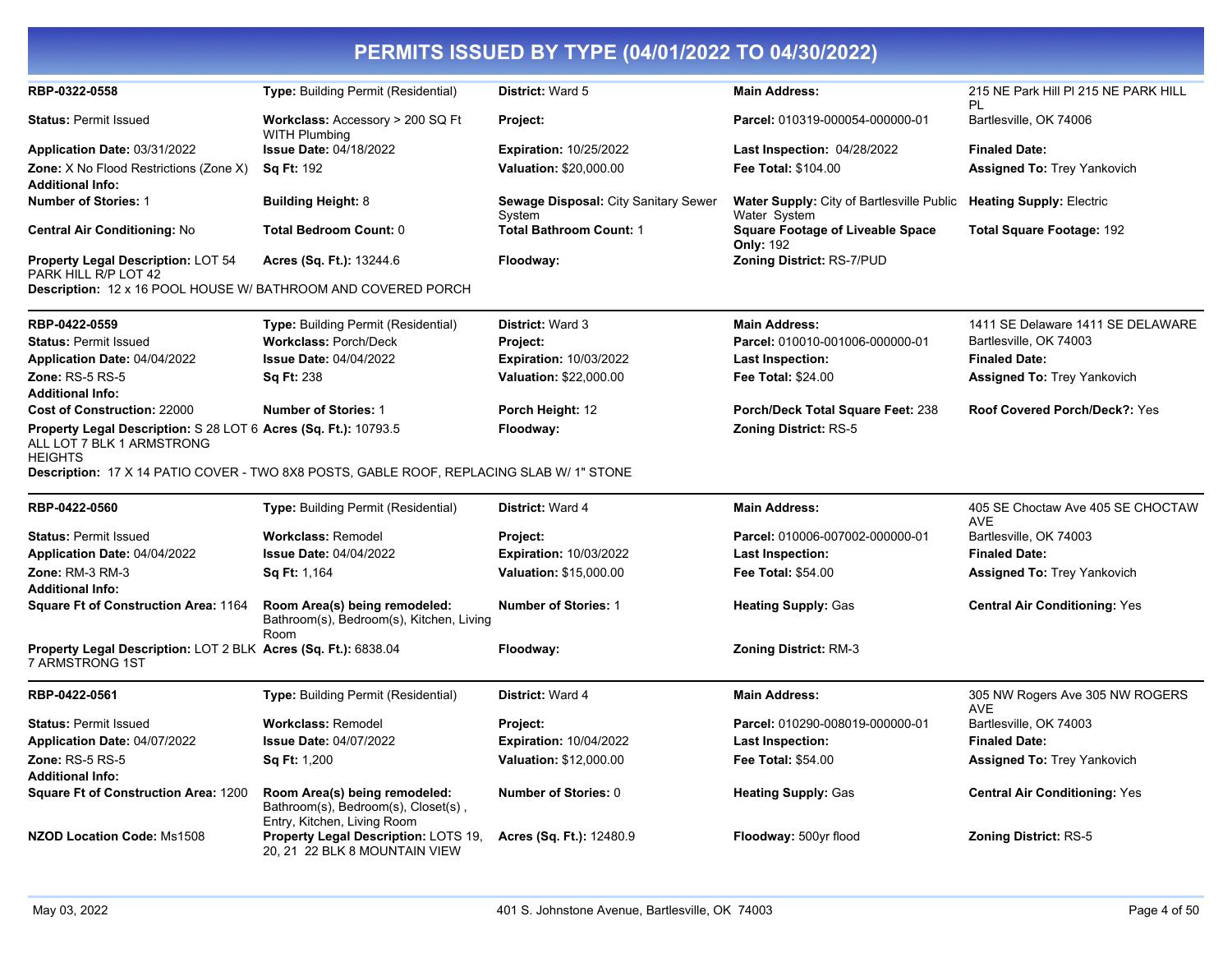Description: House remodel and reconstruction of back room on existing foundation. Bedroom windows must be 5 sq ft openable. All Electrical, Mechanical and Plumbing work must be done by State licensed contractors and have separate permits for the work.

| RBP-0422-0562                                                                                                                                                                                           | Type: Building Permit (Residential)                                                     | <b>District: Ward 3</b>       | <b>Main Address:</b>                           | 1700 SE Osage 1700 SE OSAGE                                      |
|---------------------------------------------------------------------------------------------------------------------------------------------------------------------------------------------------------|-----------------------------------------------------------------------------------------|-------------------------------|------------------------------------------------|------------------------------------------------------------------|
| <b>Status: Permit Issued</b>                                                                                                                                                                            | <b>Workclass: Remodel</b>                                                               | Project:                      | Parcel: 010999-132612-002000-27                | Bartlesville, OK 74003                                           |
| Application Date: 04/08/2022                                                                                                                                                                            | <b>Issue Date: 04/08/2022</b>                                                           | <b>Expiration: 10/05/2022</b> | Last Inspection:                               | <b>Finaled Date:</b>                                             |
| <b>Zone: RS-5 RS-5</b>                                                                                                                                                                                  | <b>Sq Ft: 300</b>                                                                       | <b>Valuation: \$35,000.00</b> | <b>Fee Total: \$54.00</b>                      | <b>Assigned To: Trey Yankovich</b>                               |
| <b>Additional Info:</b>                                                                                                                                                                                 |                                                                                         |                               |                                                |                                                                  |
| <b>Square Ft of Construction Area: 300</b>                                                                                                                                                              | Room Area(s) being remodeled:<br>Kitchen                                                | <b>Number of Stories: 0</b>   | <b>Heating Supply: Gas</b>                     | <b>Central Air Conditioning: Yes</b>                             |
| <b>Property Legal Description: PART</b><br>SECT 13-26-12 TR 30 BEG 626.1 N OF<br>SE COR NW SE GO W 178.7 S 70 E<br>178.7 N 70 TO BEG: .29 AC BVILLE<br>PART SECT<br><b>Description: KITCHEN REMODEL</b> | Acres (Sq. Ft.): 12235.3                                                                | Floodway:                     | <b>Zoning District: RS-5</b>                   |                                                                  |
| RBP-0422-0563                                                                                                                                                                                           | Type: Building Permit (Residential)                                                     | <b>District: Ward 1</b>       | <b>Main Address:</b>                           | 142 SE Fenway PI 142 SE FENWAY PL                                |
| <b>Status: Permit Issued</b>                                                                                                                                                                            | <b>Workclass: Remodel</b>                                                               | Project:                      | Parcel: 010445-001008-000000-01                | Bartlesville, OK 74006                                           |
| Application Date: 04/08/2022                                                                                                                                                                            | <b>Issue Date: 04/08/2022</b>                                                           | <b>Expiration: 10/05/2022</b> | Last Inspection:                               | <b>Finaled Date:</b>                                             |
| Zone: X No Flood Restrictions (Zone X)<br><b>Additional Info:</b>                                                                                                                                       | <b>Sq Ft: 500</b>                                                                       | Valuation: \$35,000.00        | <b>Fee Total: \$54.00</b>                      | <b>Assigned To: Trey Yankovich</b>                               |
| <b>Square Ft of Construction Area: 500</b>                                                                                                                                                              | Room Area(s) being remodeled: Living<br>Room. Other                                     | <b>Number of Stories: 0</b>   | <b>Heating Supply: Gas</b>                     | <b>Central Air Conditioning: Yes</b>                             |
| Property Legal Description: LOT 8 BLK Acres (Sq. Ft.): 10605.6<br>1 SOONER HEIGHTS 1ST<br>Description: LIVING/DINING RENOVATION                                                                         |                                                                                         | Floodway:                     | <b>Zoning District: RS-7</b>                   |                                                                  |
| RBP-0422-0564                                                                                                                                                                                           | <b>Type: Building Permit (Residential)</b>                                              | District: Ward 2              | <b>Main Address:</b>                           | 1211 SE Dogwood Ct Ct 1211 SE                                    |
| <b>Status: Permit Issued</b>                                                                                                                                                                            | <b>Workclass: Addition</b>                                                              | Project:                      | Parcel: 010095-001007-000000-01                | DOGWOOD CT<br>Bartlesville, OK 74006                             |
| Application Date: 04/08/2022                                                                                                                                                                            | <b>Issue Date: 04/08/2022</b>                                                           | <b>Expiration: 10/24/2022</b> | Last Inspection: 04/27/2022                    | <b>Finaled Date:</b>                                             |
| Zone: 0.2 PCT ANNUAL CHANCE                                                                                                                                                                             | <b>Sq Ft: 30</b>                                                                        | <b>Valuation: \$40,000.00</b> | Fee Total: \$104.00                            | <b>Assigned To: Trey Yankovich</b>                               |
| FLOOD HAZARD 500-Year Flood Hazard<br>Area - No Restrictions<br><b>Additional Info:</b>                                                                                                                 |                                                                                         |                               |                                                |                                                                  |
| <b>Construction Type: V-B</b>                                                                                                                                                                           | <b>Number of Stories: 1</b>                                                             | <b>Building Height: 12</b>    | Sewage Disposal: City Sanitary Sewer<br>System | <b>Water Supply:</b> City of Bartlesville Public<br>Water System |
| <b>Heating Supply: Gas</b>                                                                                                                                                                              | <b>Central Air Conditioning: Yes</b>                                                    | <b>Total Bedroom Count: 0</b> | <b>Total Bathroom Count: 0</b>                 | <b>Square Footage of Liveable Space</b><br><b>Only: 30</b>       |
| <b>Total Square Footage: 30</b>                                                                                                                                                                         | Property Legal Description: LOT 7 LOT Acres (Sq. Ft.): 89828.1<br>7 A BLK 1 CROWN POINT |                               | Floodway: 100yr flood                          | <b>Zoning District: RS-10</b>                                    |
| <b>Description:</b> Extending bathroom into an alcove area on exterior of house.                                                                                                                        |                                                                                         |                               |                                                |                                                                  |
| RBP-0422-0565                                                                                                                                                                                           | Type: Building Permit (Residential)                                                     | District: Ward 2              | <b>Main Address:</b>                           | 1761 SE Orchard Ln 1761 SE ORCHARD<br>LN                         |
| <b>Status: Permit Issued</b>                                                                                                                                                                            | <b>Workclass: In Ground Pool</b>                                                        | Project:                      | Parcel: 010026-002010-000000-01                | Bartlesville, OK 74006                                           |
| Application Date: 04/05/2022                                                                                                                                                                            | <b>Issue Date: 04/13/2022</b>                                                           | <b>Expiration: 10/24/2022</b> | Last Inspection: 04/25/2022                    | <b>Finaled Date:</b>                                             |
| Zone: X No Flood Restrictions (Zone X)<br><b>Additional Info:</b>                                                                                                                                       | Sq Ft: 0                                                                                | Valuation: \$90,000.00        | Fee Total: \$24.00                             | <b>Assigned To: Trey Yankovich</b>                               |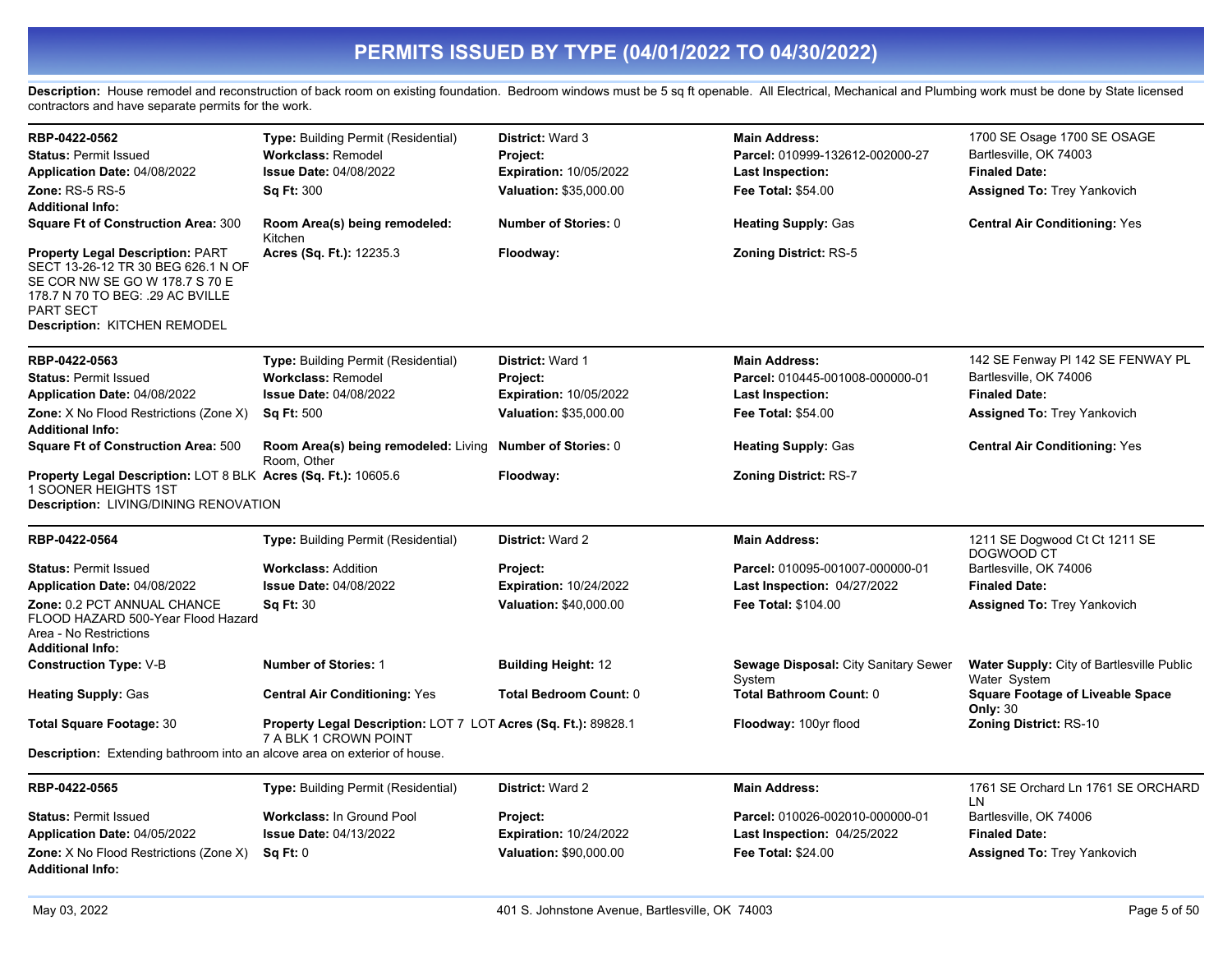**Number of Gallons:** 24000 **Pool Length:** 40 **Pool Width:** 20 **Pool Height:** 5 **Pool Diameter:** 0 **Yes:** No **No:** No **Property Legal Description:** S 57.5 LOT **Acres (Sq. Ft.):** 20984.7 **Floodway:**  10 ALL LOTS 11 12 BLK 2 BEALL VALLEY SUB-DIV

**Zoning District:** RS-12

**Description:** 20' x 40' IN GROUND POOL, 3'-5' DEPTH

CONDITIONS: 1) MIN. 10' FROM HOUSE, 2) NO WATER IN POOL UNTIL INSTALLATION OF FENCE WITH SELF LATCHING GATE, 3) VACATION OF DRAINAGE EASEMENT

| RBP-0422-0566                                                     | Type: Building Permit (Residential)                            | District: Ward 3                                                                                                                                                           | <b>Main Address:</b>            | 2106 SE Skyline Dr 2106 SE SKYLINE<br>DR                         |
|-------------------------------------------------------------------|----------------------------------------------------------------|----------------------------------------------------------------------------------------------------------------------------------------------------------------------------|---------------------------------|------------------------------------------------------------------|
| <b>Status: Permit Issued</b>                                      | <b>Workclass: Addition</b>                                     | Project:                                                                                                                                                                   | Parcel: 010166-000111-000000-01 | Bartlesville, OK 74006                                           |
| Application Date: 04/12/2022                                      | <b>Issue Date: 04/12/2022</b>                                  | <b>Expiration: 10/10/2022</b>                                                                                                                                              | Last Inspection: 04/12/2022     | <b>Finaled Date:</b>                                             |
| Zone: X No Flood Restrictions (Zone X)                            | <b>Sq Ft: 95</b>                                               | Valuation: \$6,000.00                                                                                                                                                      | Fee Total: \$104.00             | <b>Assigned To: Trey Yankovich</b>                               |
| <b>Additional Info:</b>                                           |                                                                |                                                                                                                                                                            |                                 |                                                                  |
| <b>Construction Type: V-B</b>                                     | Building Occupancy: R-3: 1 & amp; 2<br><b>Family Dwellings</b> | <b>Number of Stories: 1</b>                                                                                                                                                | <b>Building Height: 15</b>      | Sewage Disposal: City Sanitary Sewer<br>System                   |
| Water Supply: City of Bartlesville Public<br>Water System         | <b>Heating Supply: Gas</b>                                     | <b>Central Air Conditioning: Yes</b>                                                                                                                                       | <b>Total Bedroom Count: 3</b>   | <b>Total Bathroom Count: 3</b>                                   |
| <b>Square Footage of Liveable Space</b><br><b>Only: 95</b>        | <b>Total Square Footage: 95</b>                                | <b>Property Legal Description: LOT 111</b><br>LESS BEG SWLY COR GO N 45 DEG<br>36 MIN E 19.11 S 44 DEG 24 MIN E<br>32.67 N 74 DEG 44 MIN W 37.85 TO<br><b>BEG HILLCRES</b> | Acres (Sq. Ft.): 17487.3        | Floodway:                                                        |
| <b>Zoning District: RS-12</b>                                     |                                                                |                                                                                                                                                                            |                                 |                                                                  |
| <b>Description: Addition (closet)</b>                             |                                                                |                                                                                                                                                                            |                                 |                                                                  |
| RBP-0422-0568                                                     | <b>Type: Building Permit (Residential)</b>                     | <b>District: Ward 2</b>                                                                                                                                                    | <b>Main Address:</b>            | 1918 SE Roman St 1918 SE ROMAN ST                                |
| <b>Status: Permit Issued</b>                                      | <b>Workclass: Storm Shelter</b>                                | Project:                                                                                                                                                                   | Parcel: 010325-005005-000000-01 | Bartlesville, OK 74006                                           |
| Application Date: 04/12/2022                                      | <b>Issue Date: 04/12/2022</b>                                  | <b>Expiration: 10/10/2022</b>                                                                                                                                              | <b>Last Inspection:</b>         | <b>Finaled Date:</b>                                             |
| Zone: X No Flood Restrictions (Zone X)<br><b>Additional Info:</b> | <b>Sq Ft: 17</b>                                               | Valuation: \$3,500.00                                                                                                                                                      | <b>Fee Total: \$24.00</b>       | <b>Assigned To: Trey Yankovich</b>                               |
| ShelterExtIngroundCheck: No                                       | ShelterExtRoom: No                                             | <b>ShelterIntSlabCheck: Yes</b>                                                                                                                                            | ShelterRoomInteriorCheck: No    | Acres (Sq. Ft.): 7285.69                                         |
| Floodway:                                                         | <b>Zoning District: RS-7</b>                                   | <b>Property Legal Description: LOT 5 BLK</b><br>5 PARK PLACE ADDITION                                                                                                      |                                 |                                                                  |
| Description: Shelter for Nicholas Pranger 918-770-2830            |                                                                |                                                                                                                                                                            |                                 |                                                                  |
| RBP-0422-0569                                                     | <b>Type: Building Permit (Residential)</b>                     | District: Ward 5                                                                                                                                                           | <b>Main Address:</b>            | 1236 SE Prairie Heights Dr 1236 SE<br><b>PRAIRIE HEIGHTS DR</b>  |
| <b>Status: Permit Issued</b>                                      | Workclass: Accessory (Carports,<br>Tents/Awnings)              | Project:                                                                                                                                                                   | Parcel: 010109-004007-000000-01 | Bartlesville, OK 74006                                           |
| Application Date: 04/13/2022                                      | <b>Issue Date: 04/13/2022</b>                                  | <b>Expiration: 10/10/2022</b>                                                                                                                                              | Last Inspection:                | <b>Finaled Date:</b>                                             |
| Zone: RS-7 RS-7                                                   | Sq Ft: 230                                                     | <b>Valuation: \$3,400.00</b>                                                                                                                                               | <b>Fee Total: \$24.00</b>       | <b>Assigned To: Trey Yankovich</b>                               |
| Additional Info:                                                  |                                                                |                                                                                                                                                                            |                                 |                                                                  |
| Length $(ft)$ : 23                                                | <b>Width (ft): 10</b>                                          | <b>Area (sf): 230</b>                                                                                                                                                      | Percent of total lot: 1         | Property Legal Description: LOT 7 BLK<br><b>4 EAST PARK ADDN</b> |
| Acres: 8646.52                                                    | Floodway:                                                      | <b>Zoning District: RS-7</b>                                                                                                                                               |                                 |                                                                  |
| <b>Description:</b> 230 sf patio cover on rear of house           |                                                                |                                                                                                                                                                            |                                 |                                                                  |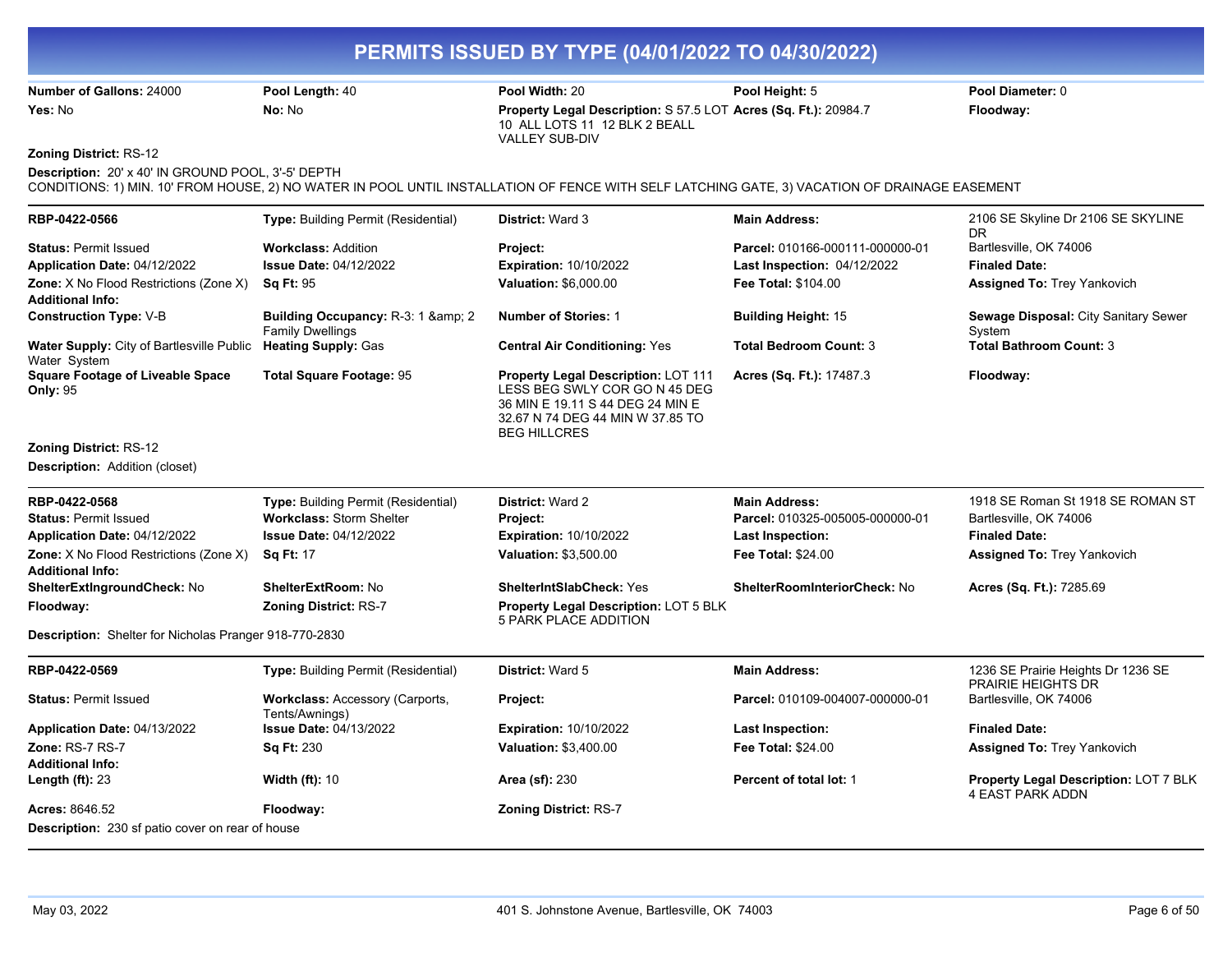| RBP-0422-0570                                                            | <b>Type: Building Permit (Residential)</b>                                                   | <b>District: Ward 3</b>                                                               | <b>Main Address:</b>               | 1606 S Johnstone 1606 S JOHNSTONE  |
|--------------------------------------------------------------------------|----------------------------------------------------------------------------------------------|---------------------------------------------------------------------------------------|------------------------------------|------------------------------------|
| <b>Status: Permit Issued</b>                                             | <b>Workclass: Remodel</b>                                                                    | <b>Project:</b>                                                                       | Parcel: 010418-001003-000000-01    | Bartlesville, OK 74003             |
| Application Date: 04/14/2022                                             | <b>Issue Date: 04/14/2022</b>                                                                | <b>Expiration: 10/11/2022</b>                                                         | <b>Last Inspection:</b>            | <b>Finaled Date:</b>               |
| <b>Zone:</b> X No Flood Restrictions (Zone X)<br><b>Additional Info:</b> | <b>Sq Ft:</b> 1,413                                                                          | <b>Valuation: \$90,000.00</b>                                                         | <b>Fee Total: \$54.00</b>          | <b>Assigned To: Trey Yankovich</b> |
| <b>Square Ft of Construction Area: 1413</b>                              | Room Area(s) being remodeled:<br>Bathroom(s), Bedroom(s), Closet(s),<br>Kitchen, Living Room | <b>Rem Total Bedroom Count: 4</b>                                                     | <b>Rem Total Bathroom Count: 2</b> | <b>Number of Stories: 2</b>        |
| <b>Heating Supply: Gas</b>                                               | <b>Central Air Conditioning: Yes</b>                                                         | Property Legal Description: S 20 LOT 3 Acres (Sq. Ft.): 11534<br>LOT 4 BLK 1 ROSEDALE |                                    | Floodway:                          |
| <b>Zoning District: RS-5</b>                                             |                                                                                              |                                                                                       |                                    |                                    |
|                                                                          |                                                                                              |                                                                                       |                                    |                                    |

**Description:** INTERIOR REMODEL OF UNFINISHED BASEMENT- SIDEWALK WILL NEED TO BE INSTALLED BEFORE CERTIFICATE OF OCCUPANCY IS ISSUED.

| RBP-0422-0571<br><b>Status: Permit Issued</b> | <b>Type: Building Permit (Residential)</b><br><b>Workclass: Demolition</b> | <b>District:</b> Ward 4<br><b>Project:</b>            | <b>Main Address:</b><br>Parcel: 010296-001010-000000-01             | 1719 SW 2Nd St 1719 SW 2ND ST<br>Bartlesville, OK 74003 |
|-----------------------------------------------|----------------------------------------------------------------------------|-------------------------------------------------------|---------------------------------------------------------------------|---------------------------------------------------------|
| Application Date: 04/18/2022                  | <b>Issue Date: 04/18/2022</b>                                              | <b>Expiration: 10/17/2022</b>                         | <b>Last Inspection:</b>                                             | <b>Finaled Date:</b>                                    |
| Zone: $C-5$ $C-5$                             | $\textsf{Sa} \, \textsf{Ft}$ : 0                                           | Valuation: \$0.00                                     | <b>Fee Total: \$20.00</b>                                           | <b>Assigned To: Trey Yankovich</b>                      |
| <b>Additional Info:</b>                       |                                                                            |                                                       |                                                                     |                                                         |
| <b>Foundation Type: N/A</b>                   | <b>Type of Demolition: Entire Structure</b>                                | <b>Type of Building: Accessory</b><br>Building/Garage | Number of Dwellings: 0                                              | Number of Stories: 1                                    |
| Number of Buildings: 0                        | <b>Zoning District: C-5</b>                                                | NZOD Location Code: Nz0901                            | <b>Property Legal Description: LOT 10</b><br>BLK 1 NATIONAL ZINC CO | Acres (Sq. Ft.): 4945.57                                |

### **Floodway:**

**Description:** NOT SURE IF THERE IS A CONCRETE PAD YET. REQUIRED TO REURN FOR A SOIL DISTURBANCE PERMIT IF CONCRETE PAD/FOUNDATION IS NOT PRESENT. IF ONE IS PRESENT, PROPERTY OWNER WILL LEAVE CONCRETE PAD/FOUNDATION UNTOUCHED.

| RBP-0422-0572                                 | <b>Type:</b> Building Permit (Residential) | <b>District: Ward 2</b>                                                | <b>Main Address:</b>                | 2325 SE Chapel Hill Ct 2325 SE CHAPEL   |
|-----------------------------------------------|--------------------------------------------|------------------------------------------------------------------------|-------------------------------------|-----------------------------------------|
| <b>Status: Permit Issued</b>                  | <b>Workclass: Storm Shelter</b>            | <b>Project:</b>                                                        | Parcel: 010081-002024-000000-01     | HILL CT<br>Bartlesville, OK 74006       |
|                                               |                                            |                                                                        |                                     |                                         |
| Application Date: 04/18/2022                  | <b>Issue Date: 04/18/2022</b>              | <b>Expiration: 10/17/2022</b>                                          | Last Inspection:                    | <b>Finaled Date:</b>                    |
| <b>Zone:</b> X No Flood Restrictions (Zone X) | <b>Sq Ft: 21</b>                           | <b>Valuation: \$3,700.00</b>                                           | <b>Fee Total: \$24.00</b>           | <b>Assigned To: Trey Yankovich</b>      |
| <b>Additional Info:</b>                       |                                            |                                                                        |                                     |                                         |
| <b>ShelterExtIngroundCheck: Yes</b>           | <b>ShelterExtRoom: No</b>                  | <b>ShelterIntSlabCheck: No</b>                                         | <b>ShelterRoomInteriorCheck: No</b> | Acres (Sq. Ft.): 11749.6                |
| Floodway:                                     | <b>Zoning District: RS-10</b>              | Property Legal Description: LOT 24<br>BLK 2 COLONIAL EST 4TH           |                                     |                                         |
| Description: Lela Patton 918-333-2959         |                                            |                                                                        |                                     |                                         |
| RBP-0422-0573                                 | <b>Type:</b> Building Permit (Residential) | <b>District: Ward 4</b>                                                | <b>Main Address:</b>                | 718 SE Shawnee Ave 718 SE SHAWNEE<br>AV |
| <b>Status: Complete</b>                       | <b>Workclass: Demolition</b>               | <b>Project:</b>                                                        | Parcel: 010145-004012-000000-01     | Bartlesville, OK 74003                  |
| Application Date: 04/21/2022                  | <b>Issue Date: 04/21/2022</b>              | <b>Expiration: 10/24/2022</b>                                          | Last Inspection: 04/26/2022         | <b>Finaled Date: 04/27/2022</b>         |
| Zone: RM-.75 RM-.75                           | Sq Ft: 0                                   | Valuation: \$0.00                                                      | <b>Fee Total: \$0.00</b>            | <b>Assigned To: Trey Yankovich</b>      |
| <b>Additional Info:</b>                       |                                            |                                                                        |                                     |                                         |
| <b>Foundation Type: Crawl Space</b>           | Type of Demolition: Entire Structure       | <b>Type of Building: House</b>                                         | <b>Number of Dwellings: 1</b>       | <b>Number of Stories: 1</b>             |
|                                               |                                            |                                                                        |                                     |                                         |
| <b>Number of Buildings: 1</b>                 | <b>Zoning District: RM-.75</b>             | <b>Property Legal Description: LOT 12</b><br><b>BLK 4 GUTHRIE ADDN</b> | Acres (Sq. Ft.): 7193.98            | Floodway:                               |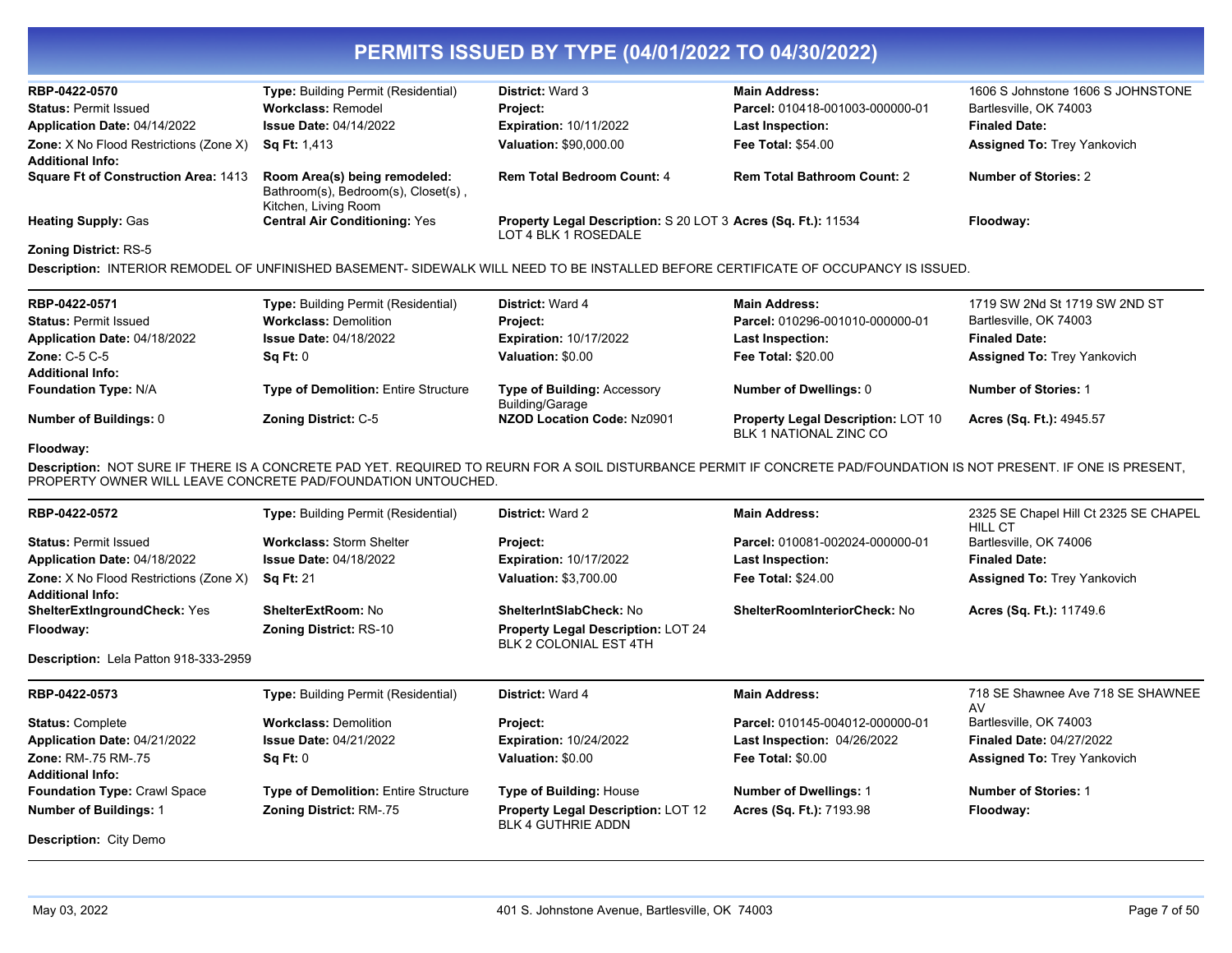| RBP-0422-0574                                                           | Type: Building Permit (Residential)                                               | District: Ward 4                                                        | <b>Main Address:</b>                                                                                                                                                 | 708 W 6Th St 00708 W 6TH ST                       |
|-------------------------------------------------------------------------|-----------------------------------------------------------------------------------|-------------------------------------------------------------------------|----------------------------------------------------------------------------------------------------------------------------------------------------------------------|---------------------------------------------------|
| <b>Status: Permit Issued</b>                                            | <b>Workclass: Remodel</b>                                                         | Project:                                                                | Parcel: 010228-002008-000000-01                                                                                                                                      | Bartlesville, OK 74003                            |
| Application Date: 04/22/2022                                            | <b>Issue Date: 04/22/2022</b>                                                     | <b>Expiration: 10/19/2022</b>                                           | <b>Last Inspection:</b>                                                                                                                                              | <b>Finaled Date:</b>                              |
| Zone: X No Flood Restrictions (Zone X)                                  | <b>Sq Ft: 1,550</b>                                                               | Valuation: \$17,000.00                                                  | <b>Fee Total: \$54.00</b>                                                                                                                                            | <b>Assigned To: Trey Yankovich</b>                |
| <b>Additional Info:</b>                                                 |                                                                                   |                                                                         |                                                                                                                                                                      |                                                   |
| <b>Square Ft of Construction Area: 1550</b>                             | Room Area(s) being remodeled:<br>Bathroom(s), Bedroom(s), Kitchen, Living<br>Room | <b>Number of Stories: 1</b>                                             | <b>Heating Supply: Gas</b>                                                                                                                                           | <b>Central Air Conditioning: N/A</b>              |
| <b>NZOD Location Code: L0802</b>                                        | Property Legal Description: LOT 8 BLK Acres (Sq. Ft.): 5629.58<br>2 LINCOLN ADDN  |                                                                         | Floodway:                                                                                                                                                            | <b>Zoning District: M-2</b>                       |
| Description: Duplex- Interior and exterior remodel                      |                                                                                   |                                                                         |                                                                                                                                                                      |                                                   |
| RBP-0422-0575                                                           | Type: Building Permit (Residential)                                               | <b>District: Ward 3</b>                                                 | <b>Main Address:</b>                                                                                                                                                 | 1806 SE Skyline Dr 1806 SE SKYLINE<br>DR          |
| <b>Status: Permit Issued</b>                                            | <b>Workclass: Porch/Deck</b>                                                      | Project:                                                                | Parcel: 010166-000125-000000-01                                                                                                                                      | Bartlesville, OK 74006                            |
| Application Date: 04/25/2022                                            | <b>Issue Date: 04/27/2022</b>                                                     | <b>Expiration: 10/24/2022</b>                                           | <b>Last Inspection:</b>                                                                                                                                              | <b>Finaled Date:</b>                              |
| Zone: RS-12 RS-12<br><b>Additional Info:</b>                            | <b>Sq Ft: 450</b>                                                                 | <b>Valuation: \$7,300.00</b>                                            | <b>Fee Total: \$24.00</b>                                                                                                                                            | <b>Assigned To: Trey Yankovich</b>                |
| <b>Cost of Construction: 7300</b>                                       | <b>Number of Stories: 1</b>                                                       | Porch Height: 8                                                         | Porch/Deck Total Square Feet: 450                                                                                                                                    | Roof Covered Porch/Deck?: Yes                     |
| <b>Property Legal Description: LOT 125</b><br><b>HILLCREST HGTS 3RD</b> | Acres (Sq. Ft.): 17818.4                                                          | Floodway:                                                               | <b>Zoning District: RS-12</b>                                                                                                                                        |                                                   |
|                                                                         |                                                                                   |                                                                         | Description: Patio cover on back of house-- CONCRETE WILL NEED TO BE CUT AT EACH POST TO PUT IN AT AT LEAST A 24" DEEP BY 12" SQUARE OR ROUND HOLE CONCRETE FOOTING. |                                                   |
| RBP-0422-0576                                                           | <b>Type:</b> Building Permit (Residential)                                        | District: Ward 4                                                        | <b>Main Address:</b>                                                                                                                                                 | 501 SW Morton 501 SW MORTON                       |
| <b>Status: Permit Issued</b>                                            | <b>Workclass: Demolition</b>                                                      | Project:                                                                | Parcel: 010487-004001-000000-02                                                                                                                                      | Bartlesville, OK 74003                            |
| Application Date: 04/26/2022                                            | <b>Issue Date: 04/26/2022</b>                                                     | <b>Expiration: 10/25/2022</b>                                           | <b>Last Inspection: 04/28/2022</b>                                                                                                                                   | <b>Finaled Date:</b>                              |
| Zone: X No Flood Restrictions (Zone X)<br><b>Additional Info:</b>       | Sq Ft: 0                                                                          | Valuation: \$0.00                                                       | <b>Fee Total: \$0.00</b>                                                                                                                                             | <b>Assigned To: Trey Yankovich</b>                |
| Foundation Type: Crawl Space                                            | <b>Type of Demolition: Entire Structure</b>                                       | Type of Building: House                                                 | <b>Number of Dwellings: 1</b>                                                                                                                                        | <b>Number of Stories: 1</b>                       |
| <b>Number of Buildings: 1</b>                                           | <b>Zoning District: RS-5</b>                                                      | <b>NZOD Location Code: R0104</b>                                        | Property Legal Description: N 100 LOT Acres (Sq. Ft.): 7938.49<br>1 BLK 4 TERRAPIN ADDN                                                                              |                                                   |
| Floodway:                                                               |                                                                                   |                                                                         |                                                                                                                                                                      |                                                   |
| Description: City Demo                                                  |                                                                                   |                                                                         |                                                                                                                                                                      |                                                   |
| RBP-0422-0578                                                           | Type: Building Permit (Residential)                                               | <b>District: Ward 5</b>                                                 | <b>Main Address:</b>                                                                                                                                                 | 6224 NE Sawgrass PI 6224 NE<br><b>SAWGRASS PL</b> |
| <b>Status: Permit Issued</b>                                            | <b>Workclass: In Ground Pool</b>                                                  | Project:                                                                | Parcel: 010361-003015-000000-01                                                                                                                                      | Bartlesville, OK 74006                            |
| Application Date: 04/27/2022                                            | <b>Issue Date: 04/27/2022</b>                                                     | <b>Expiration: 10/24/2022</b>                                           | <b>Last Inspection:</b>                                                                                                                                              | <b>Finaled Date:</b>                              |
| Zone: X No Flood Restrictions (Zone X)<br><b>Additional Info:</b>       | <b>Sq Ft: 420</b>                                                                 | Valuation: \$58,000.00                                                  | <b>Fee Total: \$24.00</b>                                                                                                                                            | <b>Assigned To: Trey Yankovich</b>                |
| <b>Number of Gallons: 0</b>                                             | Pool Length: 0                                                                    | Pool Width: 0                                                           | Pool Height: 0                                                                                                                                                       | Pool Diameter: 0                                  |
| Yes: No                                                                 | No: No                                                                            | <b>Property Legal Description: LOT 15</b><br><b>BLK 3 PRAIRIE RIDGE</b> | Acres (Sq. Ft.): 12841.2                                                                                                                                             | Floodway:                                         |
| <b>Zoning District: RS-7</b>                                            |                                                                                   |                                                                         |                                                                                                                                                                      |                                                   |
|                                                                         |                                                                                   |                                                                         | Description: 6' SOLID FENCE IS REQUIRED ON ALL SIDES OF POOL. SELF LOCKING GATES OR PAD LOCKS MUST BE INSTALLED ON ALL GATES BEFORE WATER IS ADDED TO POOL.          |                                                   |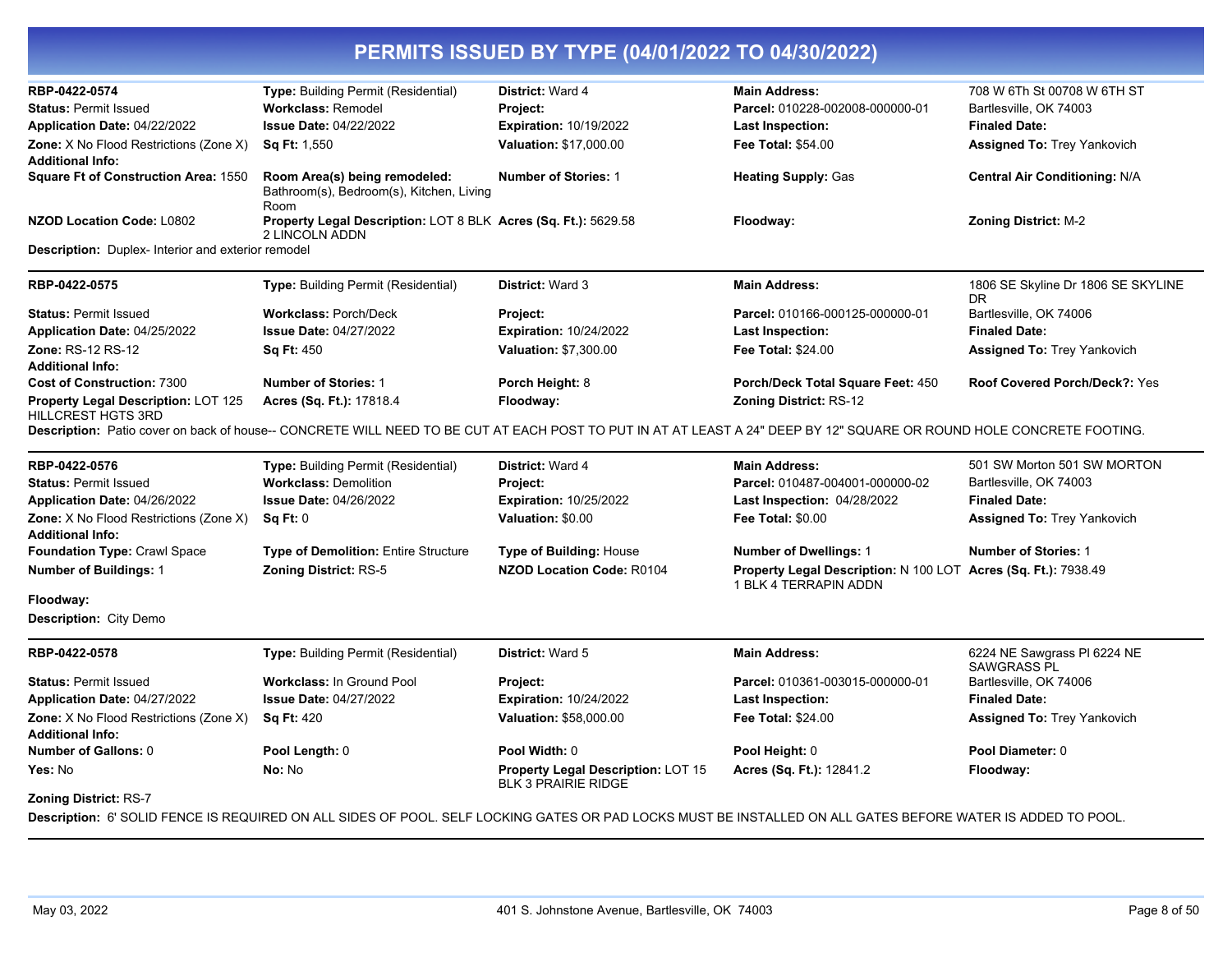| RBP-0422-0579                                                                     | Type: Building Permit (Residential)                          | <b>District: Ward 2</b>                                      | <b>Main Address:</b>                                                                                                                                                                                                                                                                                                                                                | 3205 Cambridge 3205 CAMBRIDGE CT                      |
|-----------------------------------------------------------------------------------|--------------------------------------------------------------|--------------------------------------------------------------|---------------------------------------------------------------------------------------------------------------------------------------------------------------------------------------------------------------------------------------------------------------------------------------------------------------------------------------------------------------------|-------------------------------------------------------|
| <b>Status: Permit Issued</b>                                                      | Workclass: In Ground Pool                                    | Project:                                                     | Parcel: 010081-002029-000000-01                                                                                                                                                                                                                                                                                                                                     | Bartlesville, OK 74006                                |
| Application Date: 04/27/2022                                                      | <b>Issue Date: 04/27/2022</b>                                | <b>Expiration: 10/24/2022</b>                                | Last Inspection:                                                                                                                                                                                                                                                                                                                                                    | <b>Finaled Date:</b>                                  |
| <b>Zone:</b> X No Flood Restrictions (Zone X)                                     | <b>Sq Ft: 690</b>                                            | <b>Valuation: \$90,000.00</b>                                | <b>Fee Total: \$24.00</b>                                                                                                                                                                                                                                                                                                                                           | <b>Assigned To: Trey Yankovich</b>                    |
| <b>Additional Info:</b>                                                           |                                                              |                                                              |                                                                                                                                                                                                                                                                                                                                                                     |                                                       |
| <b>Number of Gallons: 22000</b>                                                   | Pool Length: 36                                              | Pool Width: 13                                               | Pool Height: 6                                                                                                                                                                                                                                                                                                                                                      | Pool Diameter: 0                                      |
| Yes: Yes                                                                          | No: No                                                       | Privacy Fence Height: 6'                                     | Property Legal Description: LOT 29<br>BLK 2 COLONIAL EST 4TH                                                                                                                                                                                                                                                                                                        | Acres (Sq. Ft.): 15624.9                              |
| Floodway:                                                                         | Zoning District: RS-10                                       |                                                              |                                                                                                                                                                                                                                                                                                                                                                     |                                                       |
| repair/replacement or maintenance responsibility will fall on the property owner. |                                                              |                                                              | Description: 6' PRIVACY FENCE MUST BE IN TACT AND PRESENT ON ALL SIDES OF THE POOL. SELF LOCKING OR PAD LOCKS MUST BE INSTALLED ON ALL GATES ACCESSIBLE TO THE POOL<br>BEFORE WATER IS ADDED. In the event the City of Bartlesville has a need to work in this utility easement and the concrete deck, any portion of it or other equipment/structures are damaged, |                                                       |
| RBP-0422-0580                                                                     | Type: Building Permit (Residential)                          | District: Ward 3                                             | <b>Main Address:</b>                                                                                                                                                                                                                                                                                                                                                | 1562 SW Elm Ave 1562 SW ELM AVE                       |
| <b>Status: Permit Issued</b>                                                      | <b>Workclass: Demolition</b>                                 | Project:                                                     | Parcel: 010473-004012-000000-01                                                                                                                                                                                                                                                                                                                                     | Bartlesville, OK 74003                                |
| Application Date: 04/28/2022                                                      | <b>Issue Date: 04/28/2022</b>                                | <b>Expiration: 10/25/2022</b>                                | Last Inspection:                                                                                                                                                                                                                                                                                                                                                    | <b>Finaled Date:</b>                                  |
| Zone: RS-5 RS-5<br><b>Additional Info:</b>                                        | Sq Ft: 0                                                     | Valuation: \$0.00                                            | <b>Fee Total: \$0.00</b>                                                                                                                                                                                                                                                                                                                                            | <b>Assigned To: Trey Yankovich</b>                    |
| <b>Foundation Type: Crawl Space</b>                                               | <b>Type of Demolition: Multiple Structures</b>               | <b>Type of Building: Accessory</b><br>Building/Garage, House | <b>Number of Dwellings: 1</b>                                                                                                                                                                                                                                                                                                                                       | <b>Number of Stories: 1</b>                           |
| <b>Number of Buildings: 2</b>                                                     | <b>Zoning District: RS-5</b>                                 | <b>NZOD Location Code: S1104</b>                             | Property Legal Description: LOT 12<br><b>BLK 4 SUNSET ADDN</b>                                                                                                                                                                                                                                                                                                      | <b>Acres (Sq. Ft.): 8487.48</b>                       |
| Floodway:                                                                         |                                                              |                                                              |                                                                                                                                                                                                                                                                                                                                                                     |                                                       |
| Description: City Demo                                                            |                                                              |                                                              |                                                                                                                                                                                                                                                                                                                                                                     |                                                       |
| RBP-0422-0581                                                                     | Type: Building Permit (Residential)                          | District: Ward 4                                             | <b>Main Address:</b>                                                                                                                                                                                                                                                                                                                                                | 401 SW Santa Fe Ave 00401 SW SANTA<br>FE AVE          |
| <b>Status: Permit Issued</b>                                                      | <b>Workclass: Demolition</b>                                 | Project:                                                     | Parcel: 010312-004001-000000-01                                                                                                                                                                                                                                                                                                                                     | Bartlesville, OK 74003                                |
| Application Date: 04/29/2022                                                      | <b>Issue Date: 04/29/2022</b>                                | <b>Expiration: 10/26/2022</b>                                | Last Inspection:                                                                                                                                                                                                                                                                                                                                                    | <b>Finaled Date:</b>                                  |
| <b>Zone: RS-5 RS-5</b>                                                            | <b>Sq Ft: 0</b>                                              | Valuation: \$0.00                                            | Fee Total: \$0.00                                                                                                                                                                                                                                                                                                                                                   | <b>Assigned To: Trey Yankovich</b>                    |
| <b>Additional Info:</b>                                                           |                                                              |                                                              |                                                                                                                                                                                                                                                                                                                                                                     |                                                       |
| <b>Foundation Type: Crawl Space</b>                                               | <b>Type of Demolition: Entire Structure</b>                  | <b>Type of Building: House</b>                               | <b>Number of Dwellings: 1</b>                                                                                                                                                                                                                                                                                                                                       | <b>Number of Stories: 1</b>                           |
| <b>Number of Buildings: 1</b>                                                     | <b>Zoning District: RS-5</b>                                 | <b>NZOD Location Code: 00104</b>                             | Property Legal Description: LOT 1 BLK Acres (Sq. Ft.): 6714.4<br>4 OVERLEES 1ST                                                                                                                                                                                                                                                                                     |                                                       |
| Floodway:<br>Description: City Demo                                               |                                                              |                                                              |                                                                                                                                                                                                                                                                                                                                                                     |                                                       |
| RBP-0422-0582                                                                     | <b>Type: Building Permit (Residential)</b>                   | <b>District: Ward 2</b>                                      | <b>Main Address:</b>                                                                                                                                                                                                                                                                                                                                                | 5304 SE Charleston Dr 5304 SE<br><b>CHARLESTON DR</b> |
| <b>Status: Permit Issued</b>                                                      | Workclass: Accessory >200 Sq Ft No<br>Plumbing (Residential) | Project:                                                     | Parcel: 010450-004009-000000-01                                                                                                                                                                                                                                                                                                                                     | Bartlesville, OK 74006                                |
| Application Date: 04/29/2022                                                      | <b>Issue Date: 04/29/2022</b>                                | <b>Expiration: 10/26/2022</b>                                | Last Inspection:                                                                                                                                                                                                                                                                                                                                                    | <b>Finaled Date:</b>                                  |
| <b>Zone:</b> X No Flood Restrictions (Zone X)<br><b>Additional Info:</b>          | <b>Sq Ft: 240</b>                                            | Valuation: \$10,000.00                                       | <b>Fee Total: \$24.00</b>                                                                                                                                                                                                                                                                                                                                           | <b>Assigned To: Trey Yankovich</b>                    |
| Length $(ft)$ : 20                                                                | <b>Width (ft): 12</b>                                        | <b>Area (sf): 240</b>                                        | Percent of rear yard: 10                                                                                                                                                                                                                                                                                                                                            | Percent of total lot: 2                               |
| Acres: 9372.38                                                                    | Floodway:                                                    | Zoning District: RS-10/PUD                                   | <b>Property Legal Description: LOT 9 BLK</b><br>4 SOUTHERN HILLS PHASE-2                                                                                                                                                                                                                                                                                            |                                                       |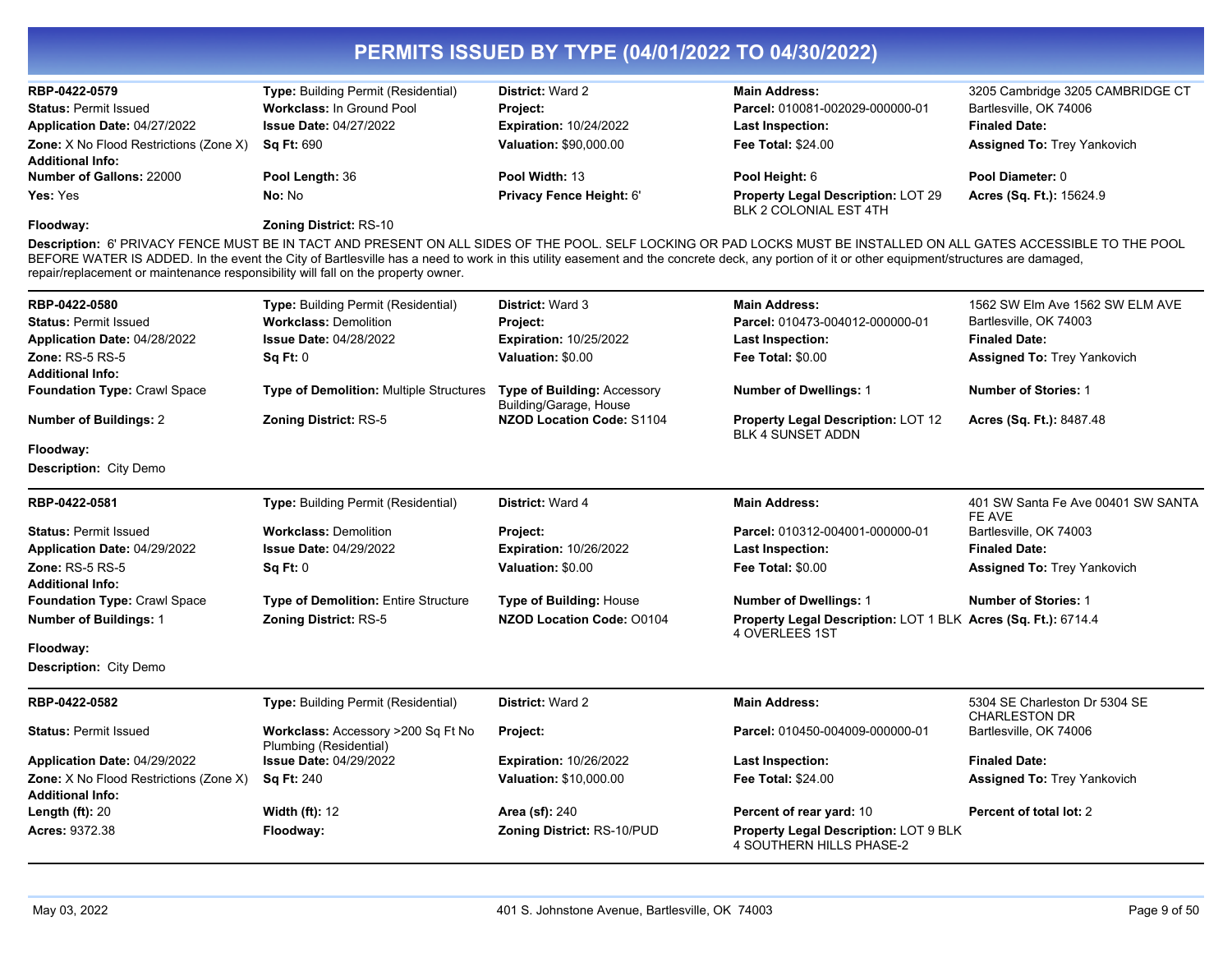**PERMITS ISSUED FOR BUILDING PERMIT (RESIDENTIAL): 23**

| <b>BUILDING TRADE PERMIT (COMMERCIAL)</b>          |                                                                  |                                    |                                    |                                                                                                                                                                       |
|----------------------------------------------------|------------------------------------------------------------------|------------------------------------|------------------------------------|-----------------------------------------------------------------------------------------------------------------------------------------------------------------------|
| CTP-0422-0659                                      | <b>Type: Building Trade Permit</b><br>(Commercial)               | District: Ward 1                   | <b>Main Address:</b>               | 3801 SE Adams Rd 03801 SE ADAMS<br><b>RD</b>                                                                                                                          |
| <b>Status: Complete</b>                            | <b>Workclass: Plumbing</b><br>New/Repair/Replace (Contractors)   | Project:                           | Parcel: 13NoPin                    | Bartlesville, OK 74006                                                                                                                                                |
| <b>Application Date: 04/01/2022</b>                | <b>Issue Date: 04/01/2022</b>                                    | Expiration: 09/28/2022             | <b>Last Inspection: 04/01/2022</b> | <b>Finaled Date: 04/02/2022</b>                                                                                                                                       |
| Zone: C-5 C-5                                      | Sq Ft: 0                                                         | Valuation: \$0.00                  | Fee Total: \$24.00                 | <b>Assigned To: Trey Yankovich</b>                                                                                                                                    |
| Additional Info:                                   |                                                                  |                                    |                                    |                                                                                                                                                                       |
| <b>Acres (Sq. Ft.):</b> 0                          | Floodway:                                                        | <b>Zoning District: C-5</b>        | <b>Property Legal Description:</b> | <b>BackflowCheck: No</b>                                                                                                                                              |
| GasLineCheck: Yes                                  | GreaseCheck: No                                                  | ReconfigureCheck: No               | SewerCheck: No                     | SewerRepairCheck: No                                                                                                                                                  |
| BoilerCheck: No                                    | <b>WaterLineCheck: No</b>                                        |                                    |                                    |                                                                                                                                                                       |
| Description: GASLINE REPAIR AT BURGER KING         |                                                                  |                                    |                                    |                                                                                                                                                                       |
| CTP-0422-0660                                      | Type: Building Trade Permit<br>(Commercial)                      | District: Ward 4                   | <b>Main Address:</b>               | 1845 W 4Th St 01845 W 4TH ST                                                                                                                                          |
| <b>Status: Fees Paid</b>                           | <b>Workclass: Electrical</b><br>New/Repair/Replace (Contractors) | Project:                           | Parcel: 010999-112612-003000-04    | Bartlesville, OK 74003                                                                                                                                                |
| <b>Application Date: 04/01/2022</b>                | <b>Issue Date: 04/01/2022</b>                                    | Expiration: 09/28/2022             | <b>Last Inspection:</b>            | <b>Finaled Date:</b>                                                                                                                                                  |
| <b>Zone: M-2 M-2</b>                               | Sq Ft: 0                                                         | Valuation: \$0.00                  | <b>Fee Total: \$24.00</b>          | <b>Assigned To: Trey Yankovich</b>                                                                                                                                    |
| <b>Additional Info:</b>                            |                                                                  |                                    |                                    |                                                                                                                                                                       |
| Acres (Sq. Ft.): 127387                            | <b>Zoning District: M-2</b>                                      | Floodway:                          | NZOD Location Code: Fsp30606       | <b>Property Legal Description: PART</b><br>SECT 11-26-12: BEG AT NW COR OF<br>LOT 3; N 89 DEG 51 MIN 30 SEC E 318.<br>TO POB; N 89 DEG 51 MIN 30 SEC E<br>258.1; S 80 |
| Digital Signature: Betsie Holtz                    | <b>NewMeterCheck: Yes</b>                                        | ServiceRiserReplace: No            | ReplacementMeterCheck: No          | New BreakerQuantity: 0                                                                                                                                                |
| NewBreakerCheck: No                                | ReplacementBreakerCheck: No                                      | TransferSwitchInstallation: No     | <b>NewExtensionCheck: No</b>       | GeneratorCheck: No                                                                                                                                                    |
| Generator Quantity: 0                              | PoolCheck: No                                                    | SolarPanelCheckBox: No             | TemporaryServiceCheck: No          |                                                                                                                                                                       |
| Description: Permit and inspection for new CT box. |                                                                  |                                    |                                    |                                                                                                                                                                       |
| CTP-0422-0661                                      | Type: Building Trade Permit<br>(Commercial)                      | District: Ward 3                   | <b>Main Address:</b>               | 900 SE Dewey 900 SE DEWEY                                                                                                                                             |
| <b>Status: Complete</b>                            | <b>Workclass: Mechanical</b><br>New/Repair/Replace (Contractors) | Project:                           | Parcel: 010001-078004-000000-01    | Bartlesville, OK 74003                                                                                                                                                |
| <b>Application Date: 04/01/2022</b>                | <b>Issue Date: 04/01/2022</b>                                    | <b>Expiration: 10/03/2022</b>      | Last Inspection: 04/06/2022        | <b>Finaled Date: 04/25/2022</b>                                                                                                                                       |
| Zone: TIF 2 District TIF 2 District                | Sq Ft: 0                                                         | Valuation: \$0.00                  | <b>Fee Total: \$64.00</b>          | <b>Assigned To: Trey Yankovich</b>                                                                                                                                    |
| <b>Additional Info:</b>                            |                                                                  |                                    |                                    |                                                                                                                                                                       |
| <b>Acres (Sq. Ft.):</b> 45966                      | <b>Zoning District: RM-1.5</b>                                   | Floodway:                          | NZOD Location Code: Or0678         | Property Legal Description: LOTS 4 TO<br>6 BLK 78 10 VAC ALLEY ADJ ON E<br>ORIG BARTLESVILLE                                                                          |
| CommercialHoodCheck: No                            | Fireplace / Stove: No                                            | <b>GasLineCheck: No</b>            | CoilOnlyCheck: No                  | DuctsVentsCheck: No                                                                                                                                                   |
| HeatPumpFurnaceCheck: No                           | MiniSplitCheck: No                                               | <b>NewSplitSystemCheck: No</b>     | PackageUnitCheck: No               | <b>RTUCheck: No</b>                                                                                                                                                   |
| SplitSystemChangeOutCheck: Yes                     | SplitSystemChangeOutQuantity: 3                                  | RefrigerationOrCompressorCheck: No | <b>WaterHeaterOrBoiler: No</b>     |                                                                                                                                                                       |
| <b>Description:</b> 3 furnace coil/AC change-outs  |                                                                  |                                    |                                    |                                                                                                                                                                       |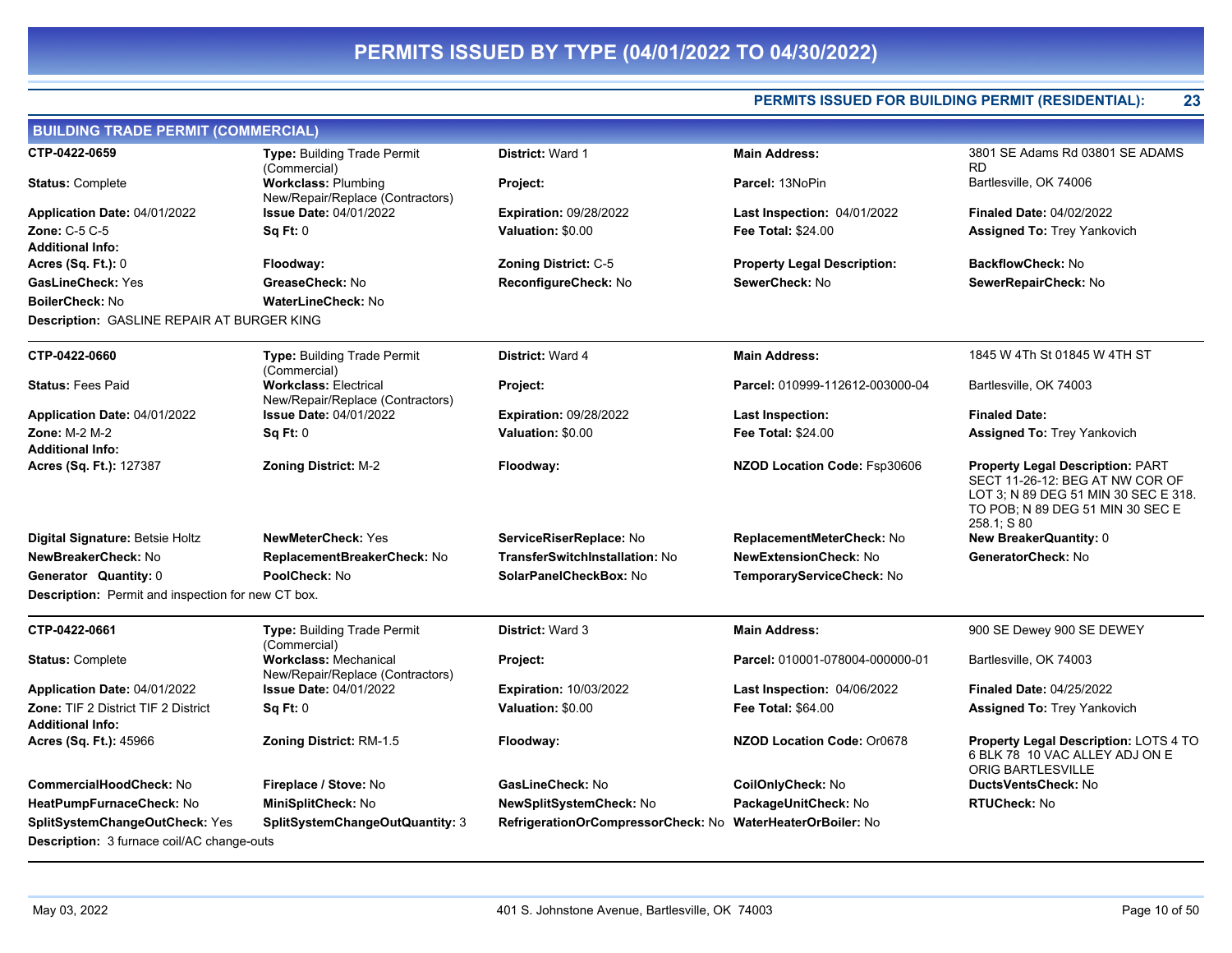| PERMITS ISSUED BY TYPE (04/01/2022 TO 04/30/2022)                                                            |                                                                      |                               |                                                                                                                                                            |                                                         |
|--------------------------------------------------------------------------------------------------------------|----------------------------------------------------------------------|-------------------------------|------------------------------------------------------------------------------------------------------------------------------------------------------------|---------------------------------------------------------|
| CTP-0422-0662                                                                                                | Type: Building Trade Permit                                          | <b>District: Ward 4</b>       | <b>Main Address:</b>                                                                                                                                       | 198 NE Dewey Ave 198 NE DEWEY AVE                       |
| <b>Status: Permit Issued</b>                                                                                 | (Commercial)<br><b>Workclass: Mechanical for New</b><br>Construction | Project:                      | Parcel: 231351-000000-000000-01                                                                                                                            | Bartlesville, OK 74003                                  |
| Application Date: 04/04/2022                                                                                 | <b>Issue Date: 04/04/2022</b>                                        | <b>Expiration: 10/03/2022</b> | Last Inspection: 04/05/2022                                                                                                                                | <b>Finaled Date:</b>                                    |
| <b>Zone: RS-7 RS-7</b>                                                                                       | Sq Ft: 6,000                                                         | Valuation: \$250,000.00       | <b>Fee Total: \$0.00</b>                                                                                                                                   | <b>Assigned To: Trey Yankovich</b>                      |
| <b>Additional Info:</b>                                                                                      |                                                                      |                               |                                                                                                                                                            |                                                         |
| <b>Total Square Footage of New</b><br>Construction: 6000                                                     |                                                                      |                               |                                                                                                                                                            |                                                         |
| Description: High School Baseball Indoor Batting FINAL ELEVATION CERTIFICATE NEEDED BEFORE FINAL             |                                                                      |                               |                                                                                                                                                            |                                                         |
| CTP-0422-0663                                                                                                | <b>Type: Building Trade Permit</b><br>(Commercial)                   | <b>District: Ward 4</b>       | <b>Main Address:</b>                                                                                                                                       | 621 SE Washington Blvd 621 SE<br><b>WASHINGTON BLVD</b> |
| <b>Status:</b> Fees Due                                                                                      | <b>Workclass: Plumbing</b><br>New/Repair/Replace (Contractors)       | Project:                      | Parcel: 010999-082613-002000-09                                                                                                                            | Bartlesville, OK 74006                                  |
| <b>Application Date: 04/04/2022</b>                                                                          | <b>Issue Date: 04/04/2022</b>                                        | <b>Expiration: 10/03/2022</b> | <b>Last Inspection: 04/04/2022</b>                                                                                                                         | <b>Finaled Date: 04/05/2022</b>                         |
| Zone: AE 100-Year Flood Hazard Area -<br><b>Restrictions Apply</b><br><b>Additional Info:</b>                | Sq Ft: 0                                                             | Valuation: \$0.00             | <b>Fee Total: \$24.00</b>                                                                                                                                  | <b>Assigned To: Trey Yankovich</b>                      |
| <b>Acres (Sq. Ft.):</b> 46428.3                                                                              | Floodway: 100yr flood                                                | <b>Zoning District: C-5</b>   | Property Legal Description: PART<br>SECT 8-26-13 N 186 OF E 250 OF<br>FOLLOWING DESCRIBED TRACT: BEG<br>676.36 E 1109.21 S OF NW COR OF NE<br>SE: E 482.16 | <b>BackflowCheck: No</b>                                |
| GasLineCheck: No                                                                                             | GreaseCheck: No                                                      | ReconfigureCheck: No          | SewerCheck: No                                                                                                                                             | SewerRepairCheck: No                                    |
| <b>BoilerQuantity: 1</b>                                                                                     | <b>BoilerCheck: Yes</b>                                              | <b>WaterLineCheck: No</b>     |                                                                                                                                                            |                                                         |
| <b>Description:</b> install tankless water heater                                                            |                                                                      |                               |                                                                                                                                                            |                                                         |
| CTP-0422-0664                                                                                                | Type: Building Trade Permit<br>(Commercial)                          | District: Ward 4              | <b>Main Address:</b>                                                                                                                                       | 198 NE Dewey Ave 198 NE DEWEY AVE                       |
| <b>Status: Permit Issued</b>                                                                                 | <b>Workclass: Electrical for New</b><br>Construction                 | Project:                      | Parcel: 010999-122612-001000-02                                                                                                                            | Bartlesville, OK 74003                                  |
| Application Date: 04/06/2022                                                                                 | <b>Issue Date: 04/06/2022</b>                                        | <b>Expiration: 10/03/2022</b> | Last Inspection: 04/06/2022                                                                                                                                | <b>Finaled Date:</b>                                    |
| Zone: TIF 2 District TIF 2 District<br><b>Additional Info:</b>                                               | Sq Ft: 6,000                                                         | Valuation: \$0.00             | <b>Fee Total: \$0.00</b>                                                                                                                                   | Assigned To: Trey Yankovich                             |
| <b>Total Square Footage of New</b><br>Construction: 6000<br>Description: High School Baseball Indoor Batting |                                                                      |                               |                                                                                                                                                            |                                                         |
| CTP-0422-0665                                                                                                | <b>Type: Building Trade Permit</b>                                   | <b>District: Ward 4</b>       | <b>Main Address:</b>                                                                                                                                       | 108 NE Katherine Ave 108 NE                             |
|                                                                                                              | (Commercial)                                                         |                               |                                                                                                                                                            | <b>KATHERINE AVE</b>                                    |
| Status: Complete                                                                                             | <b>Workclass: Plumbing</b><br>New/Repair/Replace (Contractors)       | <b>Project:</b>               | Parcel: 010493-006017-000000-01                                                                                                                            | Bartlesville, OK 74006                                  |
| <b>Application Date: 04/06/2022</b>                                                                          | <b>Issue Date: 04/06/2022</b>                                        | <b>Expiration: 10/03/2022</b> | Last Inspection: 04/06/2022                                                                                                                                | <b>Finaled Date: 04/07/2022</b>                         |
| Zone: X No Flood Restrictions (Zone X)<br>Additional Info:                                                   | <b>Sq Ft: 1</b>                                                      | Valuation: \$0.00             | <b>Fee Total: \$24.00</b>                                                                                                                                  | <b>Assigned To: Trey Yankovich</b>                      |
| Acres (Sq. Ft.): 41791.8                                                                                     | Floodway:                                                            | <b>Zoning District: RS-7</b>  | <b>Property Legal Description: LOTS</b><br>17-22 INC BLK 6 TUXEDO PARK                                                                                     | Digital Signature: jdm                                  |
| BackflowCheck: No                                                                                            | GasLineCheck: No                                                     | GreaseQuanity: 0              | GreaseCheck: No                                                                                                                                            | ReconfigureCheck: No                                    |
| <b>SewerCheck: No</b>                                                                                        | SewerRepairCheck: Yes                                                | BoilerQuantity: 0             | <b>BoilerCheck: No</b>                                                                                                                                     | WaterLineCheck: No                                      |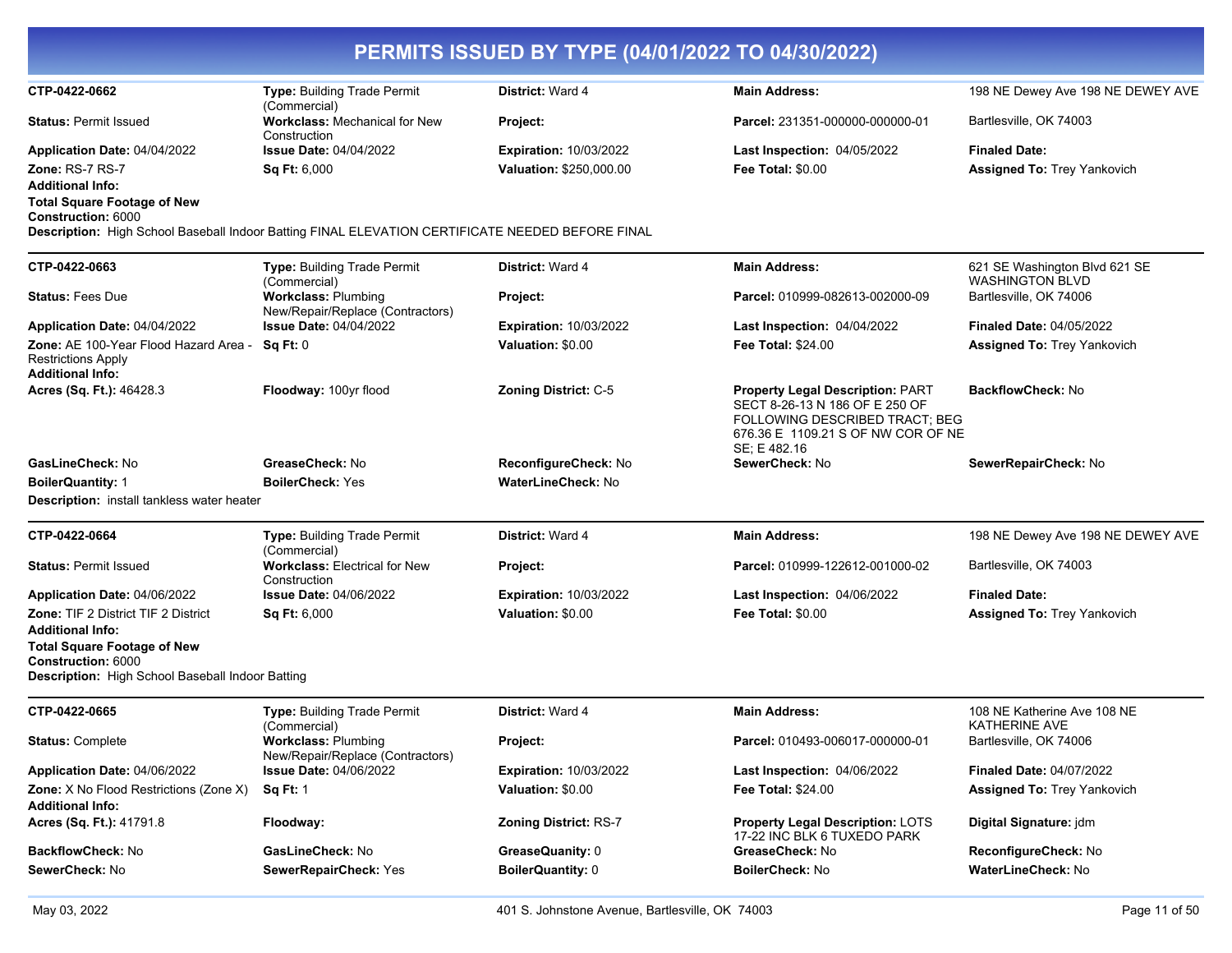### **Description:** sewer replacement

| CTP-0422-0666                                                            | Type: Building Trade Permit<br>(Commercial)        | <b>District: Ward 1</b>                                         | <b>Main Address:</b>               | 3425 E Frank Phillips Blvd 3425 SE<br>FRANK PHILLIPS BLVD |
|--------------------------------------------------------------------------|----------------------------------------------------|-----------------------------------------------------------------|------------------------------------|-----------------------------------------------------------|
| <b>Status: Permit Issued</b>                                             | <b>Workclass: Plumbing for New</b><br>Construction | Project:                                                        | Parcel: 010999-082613-001000-12    | Bartlesville, OK 74006                                    |
| Application Date: 04/06/2022                                             | <b>Issue Date: 04/06/2022</b>                      | <b>Expiration: 10/24/2022</b>                                   | <b>Last Inspection: 04/27/2022</b> | <b>Finaled Date:</b>                                      |
| Zone:<br><b>Additional Info:</b>                                         | <b>Sq Ft: 2,989</b>                                | Valuation: \$0.00                                               | <b>Fee Total: \$63.78</b>          | <b>Assigned To: Trey Yankovich</b>                        |
| <b>Total Square Footage of New</b><br><b>Construction: 2989</b>          | UtilityOrderRelated: No                            | Is this permit accompanied by a<br>building permit?: Yes        |                                    |                                                           |
| CTP-0422-0667                                                            | Type: Building Trade Permit<br>(Commercial)        | <b>District: Ward 3</b>                                         | <b>Main Address:</b>               | 1003 SW Hickory 1003 SW HICKORY                           |
| <b>Status: Permit Issued</b>                                             | <b>Workclass: Plumbing for New</b><br>Construction | Project:                                                        | Parcel: 010237-003001-000000-01    | Bartlesville, OK 74003                                    |
| Application Date: 04/08/2022                                             | <b>Issue Date: 04/08/2022</b>                      | <b>Expiration: 10/11/2022</b>                                   | Last Inspection: 04/14/2022        | <b>Finaled Date:</b>                                      |
| <b>Zone:</b> X No Flood Restrictions (Zone X)<br><b>Additional Info:</b> | <b>Sq Ft: 500</b>                                  | <b>Valuation: \$9,000.00</b>                                    | <b>Fee Total: \$24.00</b>          | <b>Assigned To: Trey Yankovich</b>                        |
| <b>Total Square Footage of New</b><br><b>Construction: 500</b>           | UtilityOrderRelated: No                            | Is this permit accompanied by a<br><b>building permit?:</b> Yes |                                    |                                                           |
| <b>Description: WATER/SEWER SVC, ADDING W.C., LAV., HW TANK, TOP OUT</b> |                                                    |                                                                 |                                    |                                                           |

This certificate of occupancy is issues with the following condition: the occupant shall ensure that adequate measures are taken to prevent odor, dust, noise, drainage or other aspects of the property from becoming a nuisance. This certificate of occupancy is subject to review by the City Board of Adjustment, and subject to possible revocation if nuisances exist and are not abated.

| CTP-0422-0669                                    | Type: Building Trade Permit<br>(Commercial)        | <b>District: Ward 5</b>       | <b>Main Address:</b>            | 3908 NE Minnesota St 3908 NE<br>MINNESOTA ST |
|--------------------------------------------------|----------------------------------------------------|-------------------------------|---------------------------------|----------------------------------------------|
| <b>Status: Fees Due</b>                          | <b>Workclass: Plumbing for New</b><br>Construction | <b>Project:</b>               | Parcel: 010997-332713-003000-06 | Barltesville, OK 74006                       |
| Application Date: 04/18/2022                     | <b>Issue Date: 04/19/2022</b>                      | <b>Expiration: 10/17/2022</b> | <b>Last Inspection:</b>         | <b>Finaled Date:</b>                         |
| Zone: C-7/PUD C-7/PUD<br><b>Additional Info:</b> | <b>Sa Ft: 1.000</b>                                | Valuation: \$0.00             | <b>Fee Total: \$24.00</b>       | <b>Assigned To: Trey Yankovich</b>           |
| UtilityOrderRelated: Yes                         | Is this permit accompanied by a                    |                               |                                 |                                              |

**building permit?:** Yes

**Description:** Installation of New 1 inch water tap.

| CTP-0422-0671                                           | <b>Type: Building Trade Permit</b><br>(Commercial)               | <b>District: Ward 4</b>       | <b>Main Address:</b>            | 312 SW Penn 312 SW PENN                                            |
|---------------------------------------------------------|------------------------------------------------------------------|-------------------------------|---------------------------------|--------------------------------------------------------------------|
| <b>Status: Complete</b>                                 | <b>Workclass: Electrical</b><br>New/Repair/Replace (Contractors) | <b>Project:</b>               | Parcel: 010485-004007-000000-01 | Bartlesville, OK 74003                                             |
| Application Date: 04/19/2022                            | <b>Issue Date: 04/19/2022</b>                                    | <b>Expiration: 10/17/2022</b> | Last Inspection: 04/19/2022     | <b>Finaled Date: 04/20/2022</b>                                    |
| <b>Zone: C-2/PUD C-2/PUD</b><br><b>Additional Info:</b> | Sq Ft: 0                                                         | Valuation: \$0.00             | <b>Fee Total: \$24.00</b>       | <b>Assigned To: Trey Yankovich</b>                                 |
| <b>Acres (Sq. Ft.): 6800.66</b>                         | <b>Zoning District: C-2/PUD</b>                                  | Floodway:                     | NZOD Location Code: RaTI04      | <b>Property Legal Description: LOT 7 BLK</b><br>4 TAYLORS 3RD ADDN |
| <b>NewMeterCheck: Yes</b>                               | ServiceRiserReplace: No                                          | ReplacementMeterCheck: No     | NewBreakerCheck: No             | ReplacementBreakerCheck: No                                        |
| TransferSwitchInstallation: No                          | NewExtensionCheck: No                                            | GeneratorCheck: No            | <b>PoolCheck: No</b>            | SolarPanelCheckBox: No                                             |
| TemporaryServiceCheck: No                               |                                                                  |                               |                                 |                                                                    |
| <b>Description: NEW METER</b>                           |                                                                  |                               |                                 |                                                                    |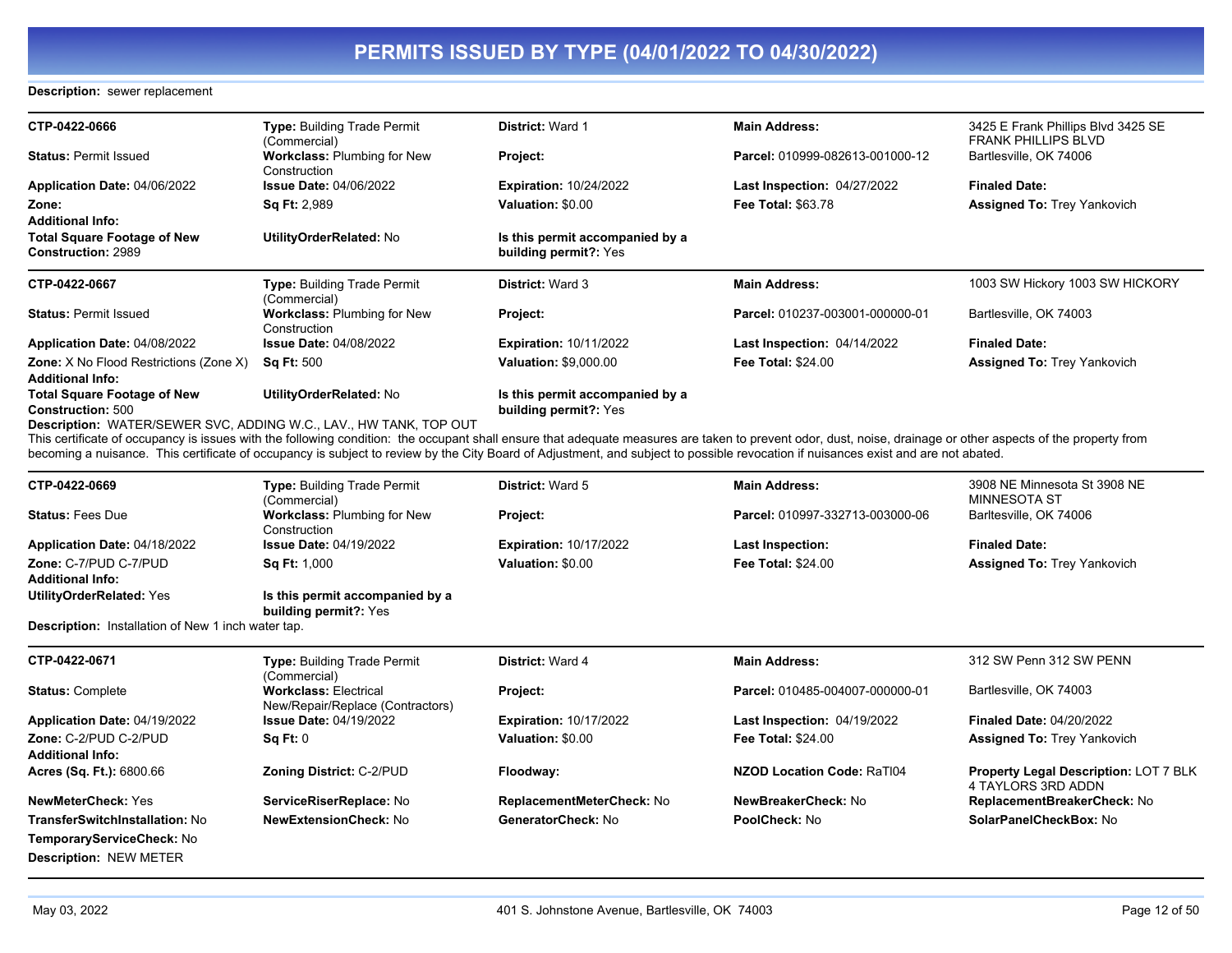| CTP-0422-0672                                                               | Type: Building Trade Permit<br>(Commercial)                      | District: Ward 1               | <b>Main Address:</b>                                                                                                                                          | 3820 SE Price (Internet Box) Rd 3820<br><b>PRICE RD</b>      |
|-----------------------------------------------------------------------------|------------------------------------------------------------------|--------------------------------|---------------------------------------------------------------------------------------------------------------------------------------------------------------|--------------------------------------------------------------|
| <b>Status: Fees Due</b>                                                     | <b>Workclass: Electrical</b><br>New/Repair/Replace (Contractors) | Project:                       | Parcel: 010999-212613-003000-02                                                                                                                               | Bartlesville, OK 74006                                       |
| Application Date: 04/21/2022                                                | <b>Issue Date: 04/21/2022</b>                                    | <b>Expiration: 10/18/2022</b>  | Last Inspection: 04/21/2022                                                                                                                                   | <b>Finaled Date: 04/22/2022</b>                              |
| Zone:                                                                       | Sq Ft: 0                                                         | Valuation: \$0.00              | <b>Fee Total: \$24.00</b>                                                                                                                                     | <b>Assigned To: Trey Yankovich</b>                           |
| <b>Additional Info:</b>                                                     |                                                                  |                                |                                                                                                                                                               |                                                              |
| Digital Signature: Betsie Holtz                                             | <b>NewMeterCheck: Yes</b>                                        | ServiceRiserReplace: No        | ReplacementMeterCheck: No                                                                                                                                     | <b>New BreakerQuantity: 0</b>                                |
| NewBreakerCheck: No                                                         | ReplacementBreakerCheck: No                                      | TransferSwitchInstallation: No | <b>NewExtensionCheck: No</b>                                                                                                                                  | GeneratorCheck: No                                           |
| Generator Quantity: 0                                                       | PoolCheck: No                                                    | SolarPanelCheckBox: No         | TemporaryServiceCheck: No                                                                                                                                     |                                                              |
| <b>Description:</b> Permit for meter loop for Blue Peak internet fiber box. |                                                                  |                                |                                                                                                                                                               |                                                              |
| CTP-0422-0673                                                               | Type: Building Trade Permit<br>(Commercial)                      | District: Ward 4               | <b>Main Address:</b>                                                                                                                                          | 125 NE Washington Blvd 00125 NE<br><b>WASHINGTON BLVD</b>    |
| <b>Status: Permit Issued</b>                                                | <b>Workclass: Electrical</b><br>New/Repair/Replace (Contractors) | Project:                       | Parcel: 010493-008021-000000-01                                                                                                                               | Bartlesville, OK 74006                                       |
| Application Date: 04/25/2022                                                | <b>Issue Date: 04/25/2022</b>                                    | <b>Expiration: 10/24/2022</b>  | Last Inspection: 04/27/2022                                                                                                                                   | <b>Finaled Date:</b>                                         |
| <b>Zone: C-5 C-5</b>                                                        | Sq Ft: 0                                                         | Valuation: \$0.00              | <b>Fee Total: \$24.00</b>                                                                                                                                     | <b>Assigned To: Trey Yankovich</b>                           |
| <b>Additional Info:</b>                                                     |                                                                  |                                |                                                                                                                                                               |                                                              |
| Acres (Sq. Ft.): 8016.05                                                    | <b>Zoning District: C-5</b>                                      | Floodway:                      | <b>Property Legal Description: LOT 21</b><br>BLK 8 LESS THE W 52 INC 20<br>VACATED ALLEY ADJ ON E TUXEDO<br><b>PARK</b>                                       | <b>NewMeterCheck: No</b>                                     |
| ServiceRiserReplace: No                                                     | <b>ReplacementMeterCheck: Yes</b>                                | NewBreakerCheck: No            | ReplacementBreakerCheck: No                                                                                                                                   | TransferSwitchInstallation: No                               |
| <b>NewExtensionCheck: No</b>                                                | GeneratorCheck: No                                               | PoolCheck: No                  | SolarPanelCheckBox: No                                                                                                                                        | TemporaryServiceCheck: No                                    |
| Description: meter loop replacement                                         |                                                                  |                                |                                                                                                                                                               |                                                              |
| CTP-0422-0674                                                               | Type: Building Trade Permit<br>(Commercial)                      | District: Ward 1               | <b>Main Address:</b>                                                                                                                                          | 4000 SE Green Country Rd 04000 SE<br><b>GREEN COUNTRY RD</b> |
| <b>Status: Permit Issued</b>                                                | <b>Workclass: Mechanical</b><br>New/Repair/Replace (Contractors) | Project:                       | Parcel: 010576-000001-000000-01                                                                                                                               | Bartlesville, OK 74006                                       |
| Application Date: 04/25/2022                                                | <b>Issue Date: 04/25/2022</b>                                    | <b>Expiration: 12/30/2022</b>  | <b>Last Inspection:</b>                                                                                                                                       | <b>Finaled Date:</b>                                         |
| Zone: C-3/PUD C-3/PUD<br><b>Additional Info:</b>                            | Sq Ft: 0                                                         | Valuation: \$0.00              | <b>Fee Total: \$764.00</b>                                                                                                                                    | <b>Assigned To: Trey Yankovich</b>                           |
| Acres (Sq. Ft.): 850305                                                     | <b>Zoning District: RS-10</b>                                    | Floodway:                      | Property Legal Description: LOT 1<br>LESS BEG AT NWLY COR FOR POB: N<br>80 DEG 21 MIN 30 SEC E 110.65 S 17<br>DEG 46 MIN 48 SEC E 182.40 S 12 DEG<br>13 MIN 1 | <b>CommercialHoodCheck: No</b>                               |
| Fireplace / Stove: No                                                       | GasLineCheck: No                                                 | CoilOnlyCheck: No              | <b>DuctsVentsCheck: No</b>                                                                                                                                    | HeatPumpFurnaceCheck: No                                     |
| MiniSplitCheck: No                                                          | NewSplitSystemCheck: No                                          | PackageUnitCheck: No           | <b>RTUCheck: Yes</b>                                                                                                                                          | <b>RTUQuantity: 38</b>                                       |
| SplitSystemChangeOutCheck: No<br><b>Description: 38 HVAC rooftop units</b>  | RefrigerationOrCompressorCheck: No                               | <b>WaterHeaterOrBoiler: No</b> |                                                                                                                                                               |                                                              |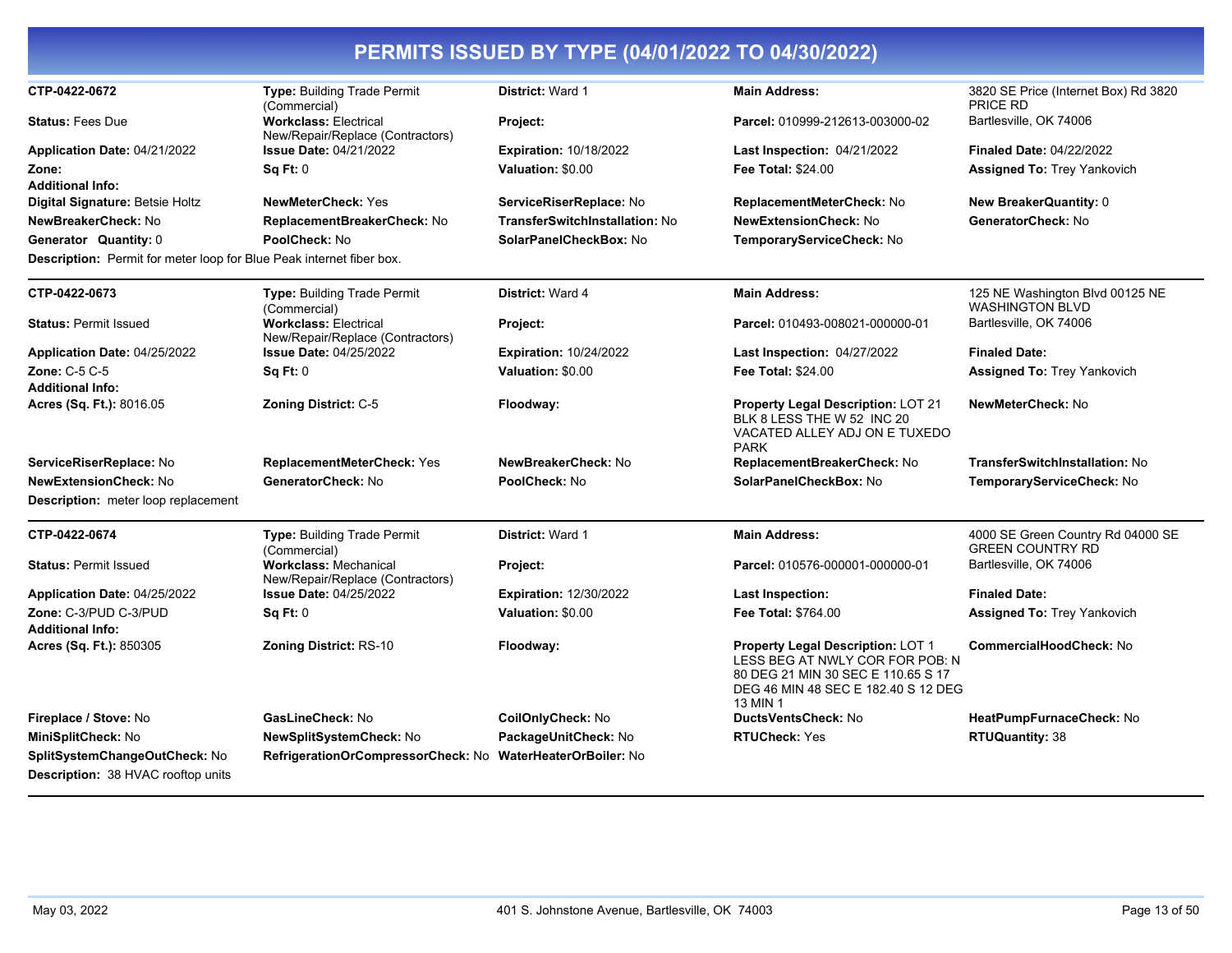| PERMITS ISSUED BY TYPE (04/01/2022 TO 04/30/2022)                                                                                    |                                                                  |                                  |                                                                                                                                                                              |                                                                   |  |
|--------------------------------------------------------------------------------------------------------------------------------------|------------------------------------------------------------------|----------------------------------|------------------------------------------------------------------------------------------------------------------------------------------------------------------------------|-------------------------------------------------------------------|--|
| CTP-0422-0677                                                                                                                        | Type: Building Trade Permit<br>(Commercial)                      | District: Ward 4                 | <b>Main Address:</b>                                                                                                                                                         | 2651 SE Washington Blvd 2651 SE<br><b>WASHINGTON BLVD</b>         |  |
| <b>Status: Fees Paid</b>                                                                                                             | <b>Workclass: Mechanical</b><br>New/Repair/Replace (Contractors) | Project:                         | Parcel: 231351-000000-000000-01                                                                                                                                              | Bartlesville, OK 74006                                            |  |
| Application Date: 04/25/2022                                                                                                         | <b>Issue Date: 04/25/2022</b>                                    | <b>Expiration: 10/24/2022</b>    | <b>Last Inspection:</b>                                                                                                                                                      | <b>Finaled Date:</b>                                              |  |
| Zone: RS-7 RS-7<br><b>Additional Info:</b>                                                                                           | Sq Ft: 0                                                         | Valuation: \$0.00                | <b>Fee Total: \$24.00</b>                                                                                                                                                    | <b>Assigned To: Trey Yankovich</b>                                |  |
| Acres (Sq. Ft.): 2.079e+006                                                                                                          | <b>Zoning District: RS-7</b>                                     | Floodway:                        | <b>Property Legal Description: BEG AT</b><br>NW COR OF LOT 1 FOR POB: S TO A<br>POINT 463.1 N OF SW COR OF LOT 2:<br>N 88 DEG 30 MIN E 526.7; N 1 DEG 58<br><b>MIN W 775</b> | <b>CommercialHoodCheck: No</b>                                    |  |
| Fireplace / Stove: No                                                                                                                | GasLineCheck: No                                                 | CoilOnlyCheck: No                | DuctsVentsCheck: No                                                                                                                                                          | HeatPumpFurnaceCheck: No                                          |  |
| MiniSplitCheck: No                                                                                                                   | NewSplitSystemCheck: No                                          | PackageUnitCheck: No             | <b>RTUCheck: No</b>                                                                                                                                                          | SplitSystemChangeOutCheck: Yes                                    |  |
| SplitSystemChangeOutQuantity: 1<br>Description: HVAC CHANGEOUT                                                                       | RefrigerationOrCompressorCheck: No                               | <b>WaterHeaterOrBoiler: No</b>   |                                                                                                                                                                              |                                                                   |  |
| CTP-0422-0678                                                                                                                        | Type: Building Trade Permit<br>(Commercial)                      | <b>District: Ward 2</b>          | <b>Main Address:</b>                                                                                                                                                         | 2539 SE Washington Blvd 2539 SE<br><b>WASHINGTON BLVD</b>         |  |
| <b>Status: Permit Issued</b>                                                                                                         | <b>Workclass: Electrical for New</b><br>Construction             | Project: McAlister's             | Parcel: 010999-292613-005000-07                                                                                                                                              | Bartlesville, OK 74006                                            |  |
| Application Date: 04/27/2022                                                                                                         | <b>Issue Date: 04/27/2022</b>                                    | <b>Expiration: 10/24/2022</b>    | <b>Last Inspection:</b>                                                                                                                                                      | <b>Finaled Date:</b>                                              |  |
| <b>Zone:</b> X No Flood Restrictions (Zone X)<br><b>Additional Info:</b><br><b>Total Square Footage of New</b><br>Construction: 3348 | <b>Sq Ft: 3.348</b>                                              | <b>Valuation: \$1,500,000.00</b> | <b>Fee Total: \$70.96</b>                                                                                                                                                    | <b>Assigned To: Trey Yankovich</b>                                |  |
| CTP-0422-0679                                                                                                                        | <b>Type: Building Trade Permit</b><br>(Commercial)               | <b>District: Ward 4</b>          | <b>Main Address:</b>                                                                                                                                                         | 216 SE Frank Phillips Blvd 00216 SE<br><b>FRANK PHILLIPS BLVD</b> |  |
| <b>Status: Complete</b>                                                                                                              | Workclass: Roofing Repair/Replacement Project:<br>(Contractor)   |                                  | Parcel: 010001-018017-000000-01                                                                                                                                              | Bartlesville, OK 74003                                            |  |
| Application Date: 04/27/2022                                                                                                         | <b>Issue Date: 04/27/2022</b>                                    | <b>Expiration: 10/25/2022</b>    | Last Inspection: 04/28/2022                                                                                                                                                  | <b>Finaled Date: 04/29/2022</b>                                   |  |
| <b>Zone: C-4 C-4</b><br><b>Additional Info:</b>                                                                                      | Sq Ft: 0                                                         | Valuation: \$0.00                | <b>Fee Total: \$24.00</b>                                                                                                                                                    | <b>Assigned To: Trey Yankovich</b>                                |  |
| Acres (sq. Ft.): 2899.56                                                                                                             | Floodway:                                                        | <b>Zoning District: C-4</b>      | <b>Property Legal Description: LOT 17</b><br><b>BLK 18 ORIG BARTLESVILLE</b>                                                                                                 | CompositeCheck: No                                                |  |
| <b>MetalCheck: No</b>                                                                                                                | <b>OtherCheck: Yes</b>                                           | Material Type: COMMERCIAL        | Number of SEPARATE structures to be<br>Roofed: 1                                                                                                                             |                                                                   |  |
| Description: COMMERCIAL ROOF                                                                                                         |                                                                  |                                  |                                                                                                                                                                              |                                                                   |  |
| CTP-0422-0680                                                                                                                        | Type: Building Trade Permit<br>(Commercial)                      | District: Ward 2                 | <b>Main Address:</b>                                                                                                                                                         | 2646 SE Washington Blvd 02646 SE<br><b>WASHINGTON BLVD</b>        |  |
| <b>Status: Fees Due</b>                                                                                                              | <b>Workclass: Electrical</b><br>New/Repair/Replace (Contractors) | Project:                         | Parcel: 010999-282613-004000-26                                                                                                                                              | Bartlesville, OK 74006                                            |  |
| Application Date: 04/29/2022                                                                                                         | <b>Issue Date: 04/29/2022</b>                                    | <b>Expiration: 10/31/2022</b>    | Last Inspection: 05/02/2022                                                                                                                                                  | <b>Finaled Date:</b>                                              |  |
| <b>Zone: RS-12 RS-12</b><br><b>Additional Info:</b>                                                                                  | Sq Ft: 0                                                         | Valuation: \$0.00                | <b>Fee Total: \$24.00</b>                                                                                                                                                    | <b>Assigned To: Trey Yankovich</b>                                |  |
| Acres (Sq. Ft.): 552265                                                                                                              | <b>Zoning District: RS-12</b>                                    | Floodway: 500yr flood            | <b>Property Legal Description: PART</b><br>SECT 28-26-13 BEG NE COR S 1/2 NW                                                                                                 | Digital Signature: Betsie Holtz                                   |  |

NW GO W 806.5 S 350 W 200 S 60 W 313.5 S 150 E 313.5 S 100 E 439.5 N 41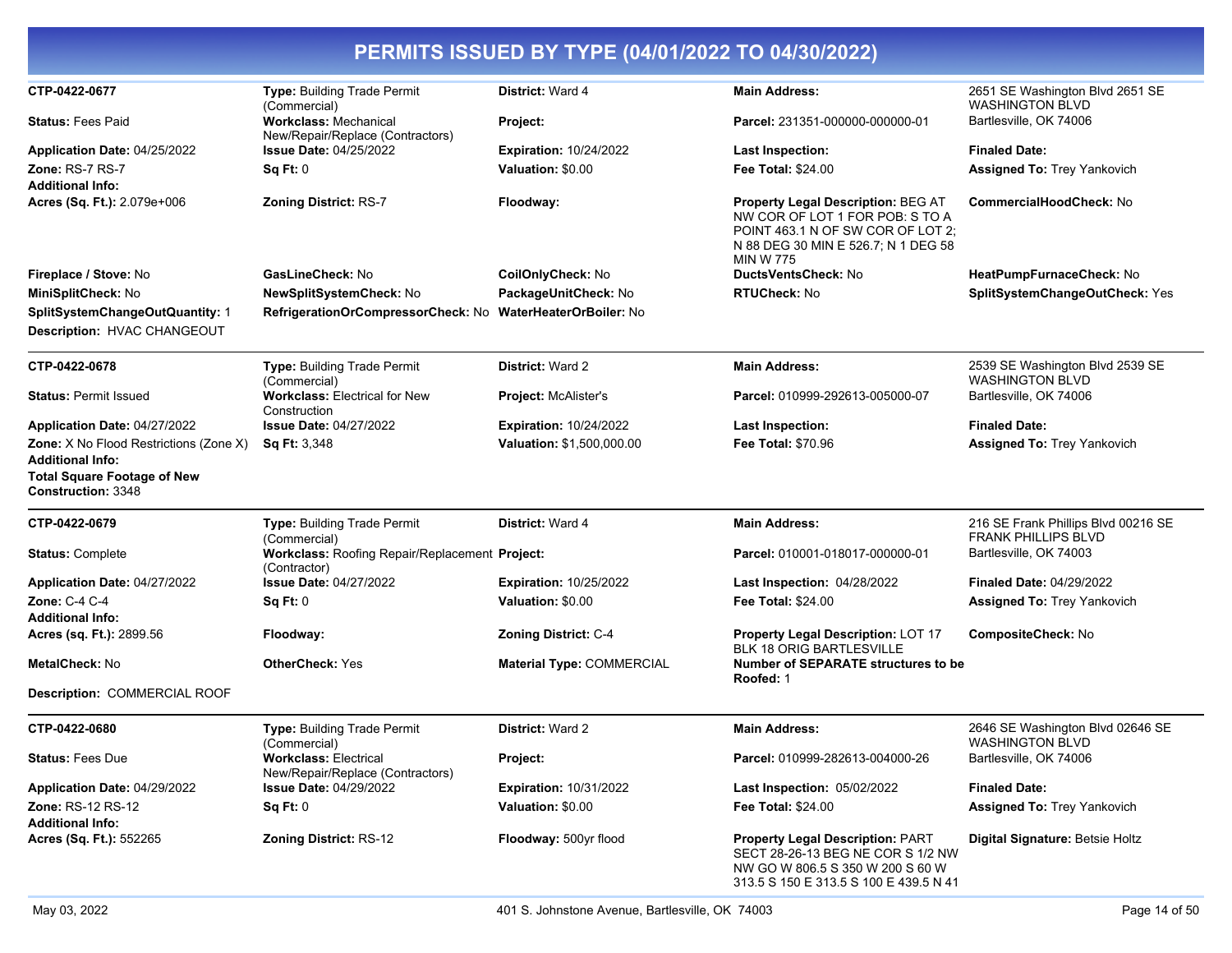**ReplacementBreakerCheck:** No **TransferSwitchInstallation:** No **NewExtensionCheck:** No **GeneratorCheck:** No **Generator Quantity:** 0

**NewMeterCheck:** No **ServiceRiserReplace:** Yes **ReplacementMeterCheck:** No **New BreakerQuantity:** 0 **NewBreakerCheck:** No **PoolCheck:** No **SolarPanelCheckBox:** No **TemporaryServiceCheck:** No

### **PERMITS ISSUED FOR BUILDING TRADE PERMIT (COMMERCIAL): 18**

| <b>BUILDING TRADE PERMIT (RESIDENTIAL)</b>                                 |                                                                  |                                                         |                                                                                                     |                                                    |  |
|----------------------------------------------------------------------------|------------------------------------------------------------------|---------------------------------------------------------|-----------------------------------------------------------------------------------------------------|----------------------------------------------------|--|
| RTP-0322-3069                                                              | Type: Building Trade Permit (Residential) District: Ward 3       |                                                         | <b>Main Address:</b>                                                                                | 2545 SW Westview Dr 02545 SW<br><b>WESTVIEW DR</b> |  |
| <b>Status: Fees Paid</b>                                                   | <b>Workclass: Electrical</b><br>New/Repair/Replace (Contractors) | Project:                                                | Parcel: 010069-000077-000000-01                                                                     | Bartlesville, OK 74003                             |  |
| Application Date: 03/31/2022                                               | <b>Issue Date: 04/01/2022</b>                                    | <b>Expiration: 10/03/2022</b>                           | Last Inspection: 04/06/2022                                                                         | <b>Finaled Date:</b>                               |  |
| Zone: RS-10 RS-10<br><b>Additional Info:</b>                               | Sq Ft: 3,385                                                     | Valuation: \$0.00                                       | <b>Fee Total: \$24.00</b>                                                                           | <b>Assigned To: Trey Yankovich</b>                 |  |
| Acres (Sq. Ft.): 45415.1                                                   | <b>Zoning District: RS-10</b>                                    | Floodway:                                               | <b>Property Legal Description: LOTS 77</b><br>78 THE N 50 OF LOT 79 CIRCLE<br><b>MOUNT EST 2ND</b>  | Digital Signature: Kelly Crawford                  |  |
| NewMeterCheck: No                                                          | ServiceRiserReplace: No                                          | ReplacementMeterCheck: No                               | <b>New BreakerQuantity: 0</b>                                                                       | NewBreakerCheck: No                                |  |
| ReplacementBreakerCheck: No                                                | TransferSwitchInstallation: No                                   | <b>NewExtensionCheck: No</b>                            | GeneratorCheck: No                                                                                  | Generator Quantity: 0                              |  |
| PoolCheck: No                                                              | SolarPanelCheckBox: Yes                                          | TemporaryServiceCheck: No                               |                                                                                                     |                                                    |  |
| <b>Description:</b> Installing solar panels, revenue meter and disconnect. |                                                                  |                                                         |                                                                                                     |                                                    |  |
| RTP-0422-3071                                                              | Type: Building Trade Permit (Residential) District: Ward 3       |                                                         | <b>Main Address:</b>                                                                                | 1808 SE Dewey Ave 1808 SE DEWEY<br><b>AVE</b>      |  |
| <b>Status: Complete</b>                                                    | Workclass: Roofing Repair/Replacement Project:<br>(Contractor)   |                                                         | Parcel: 010469-001001-000000-04                                                                     | Bartlesville, OK 74003                             |  |
| Application Date: 04/01/2022                                               | <b>Issue Date: 04/01/2022</b>                                    | <b>Expiration: 10/03/2022</b>                           | Last Inspection: 04/04/2022                                                                         | <b>Finaled Date: 04/05/2022</b>                    |  |
| Zone: X No Flood Restrictions (Zone X)<br><b>Additional Info:</b>          | Sq Ft: 0                                                         | Valuation: \$0.00                                       | Fee Total: \$24.00                                                                                  | <b>Assigned To: Trey Yankovich</b>                 |  |
| Acres (sq. Ft.): 7593.7                                                    | Floodway:                                                        | <b>Zoning District: RS-5</b>                            | <b>Property Legal Description: N 47 OF S CompositeCheck: Yes</b><br>101.5 LOT 1 BLK 1 SUBURBAN ADDN |                                                    |  |
| <b>MetalCheck: No</b>                                                      | <b>OtherCheck: No</b>                                            | <b>Number of SEPARATE structures to be</b><br>Roofed: 1 |                                                                                                     |                                                    |  |
| RTP-0422-3072                                                              | Type: Building Trade Permit (Residential) District: Ward 4       |                                                         | <b>Main Address:</b>                                                                                | 203 NW Spring Rd 203 NW SPRING RD                  |  |
| <b>Status: Complete</b>                                                    | <b>Workclass: Plumbing</b><br>New/Repair/Replace (Contractors)   | Project:                                                | Parcel: 010300-015010-000000-01                                                                     | Bartlesville, OK 74003                             |  |
| Application Date: 04/01/2022                                               | <b>Issue Date: 04/01/2022</b>                                    | <b>Expiration: 09/28/2022</b>                           | Last Inspection: 04/01/2022                                                                         | <b>Finaled Date: 04/02/2022</b>                    |  |
| <b>Zone:</b> X No Flood Restrictions (Zone X)<br><b>Additional Info:</b>   | <b>Sq Ft: 1</b>                                                  | Valuation: \$0.00                                       | Fee Total: \$24.00                                                                                  | <b>Assigned To: Trey Yankovich</b>                 |  |
| Acres (Sq. Ft.): 8159.73                                                   | Floodway:                                                        | <b>Zoning District: RS-7</b>                            | <b>Property Legal Description: LOT 10</b><br>BLK 15 OAK PARK VILLAGE SC1                            | Digital Signature: jdm                             |  |
| <b>BackflowCheck: No</b>                                                   | GasLineCheck: No                                                 | GreaseQuanity: 0                                        | GreaseCheck: No                                                                                     | ReconfigureCheck: No                               |  |
| SewerCheck: No                                                             | SewerRepairCheck: Yes                                            | <b>BoilerQuantity: 0</b>                                | <b>BoilerCheck: No</b>                                                                              | <b>WaterLineCheck: No</b>                          |  |
| <b>Description: sewer</b>                                                  |                                                                  |                                                         |                                                                                                     |                                                    |  |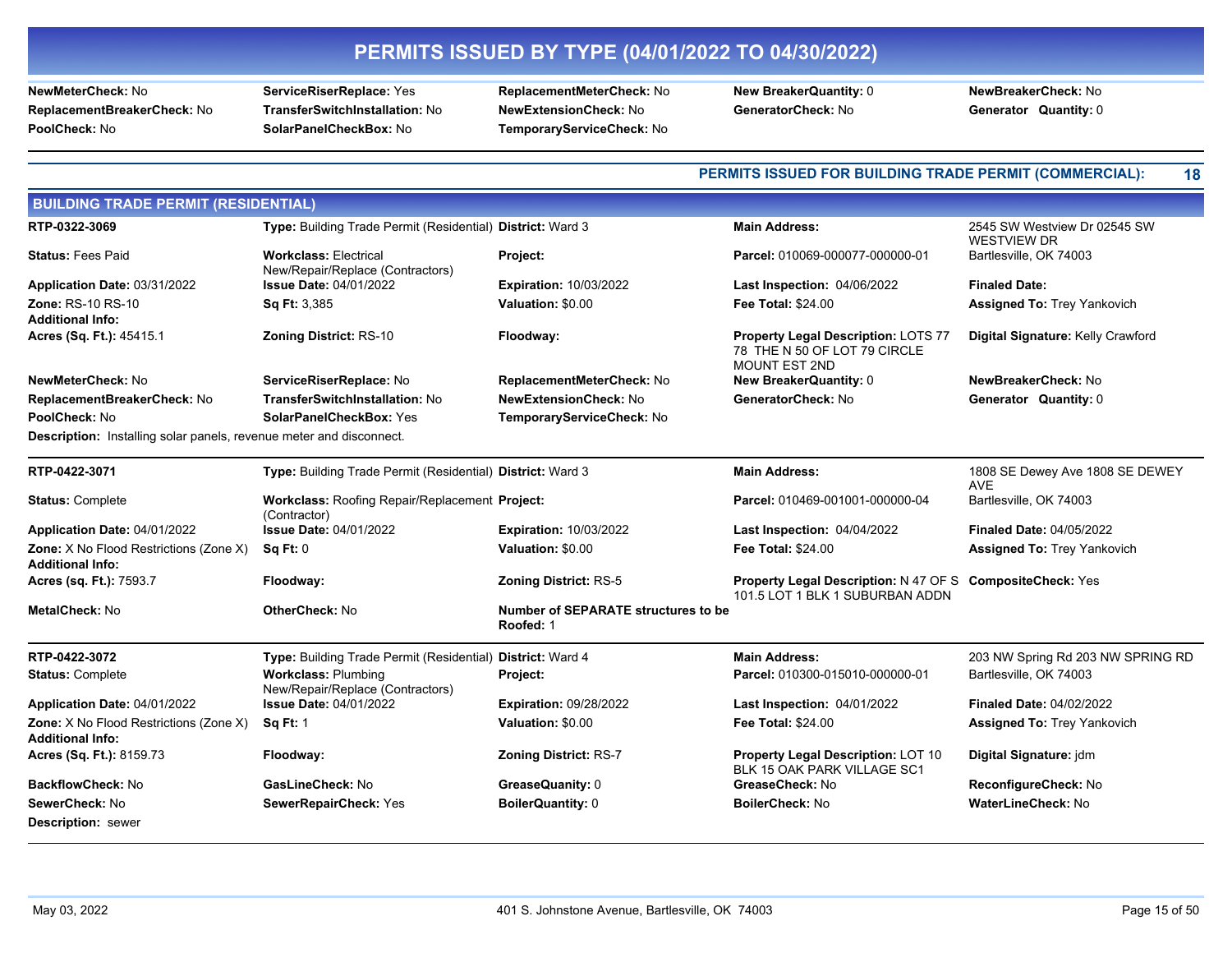| PERMITS ISSUED BY TYPE (04/01/2022 TO 04/30/2022)                                                                                                    |                                                                |                               |                                                                                       |                                                     |  |
|------------------------------------------------------------------------------------------------------------------------------------------------------|----------------------------------------------------------------|-------------------------------|---------------------------------------------------------------------------------------|-----------------------------------------------------|--|
| RTP-0422-3074                                                                                                                                        | Type: Building Trade Permit (Residential) District: Ward 3     |                               | <b>Main Address:</b>                                                                  | 2875 SE Southport Loop 2875<br>SOUTHPORT LOOP       |  |
| <b>Status: Permit Issued</b>                                                                                                                         | <b>Workclass: Plumbing</b><br>New/Repair/Replace (Contractors) | Project:                      | Parcel: 010164-000050-000000-01                                                       | Bartlesville, OK 74006                              |  |
| Application Date: 04/01/2022                                                                                                                         | <b>Issue Date: 04/01/2022</b>                                  | <b>Expiration: 10/03/2022</b> | <b>Last Inspection: 04/04/2022</b>                                                    | <b>Finaled Date:</b>                                |  |
| Zone: X No Flood Restrictions (Zone X)<br><b>Additional Info:</b>                                                                                    | Sq Ft: 0                                                       | Valuation: \$0.00             | <b>Fee Total: \$24.00</b>                                                             | <b>Assigned To: Trey Yankovich</b>                  |  |
| Acres (Sq. Ft.): 13669.5                                                                                                                             | Floodway:                                                      | <b>Zoning District: RS-12</b> | <b>Property Legal Description: LOT 50</b><br><b>HILLCREST HEIGHTS</b>                 | <b>BackflowCheck: No</b>                            |  |
| GasLineCheck: Yes                                                                                                                                    | GreaseCheck: No                                                | ReconfigureCheck: No          | SewerCheck: No                                                                        | SewerRepairCheck: No                                |  |
| <b>BoilerCheck: No</b>                                                                                                                               | <b>WaterLineCheck: No</b>                                      |                               |                                                                                       |                                                     |  |
| <b>Description:</b> new gas line                                                                                                                     |                                                                |                               |                                                                                       |                                                     |  |
| RTP-0422-3075                                                                                                                                        | Type: Building Trade Permit (Residential) District: Ward 3     |                               | <b>Main Address:</b>                                                                  | 2133 SE Starlight Ct 2133 SE<br><b>STARLIGHT CT</b> |  |
| <b>Status: Complete</b>                                                                                                                              | <b>Workclass: Plumbing</b><br>New/Repair/Replace (Contractors) | Project:                      | Parcel: 010164-000050-000000-01                                                       | Bartlesville, OK 74006                              |  |
| Application Date: 04/01/2022                                                                                                                         | <b>Issue Date: 04/01/2022</b>                                  | <b>Expiration: 10/03/2022</b> | Last Inspection: 04/04/2022                                                           | Finaled Date: 04/05/2022                            |  |
| <b>Zone: RS-12 RS-12</b><br><b>Additional Info:</b>                                                                                                  | Sq Ft: 0                                                       | Valuation: \$0.00             | <b>Fee Total: \$24.00</b>                                                             | <b>Assigned To: Trey Yankovich</b>                  |  |
| Acres (Sq. Ft.): 13669.5                                                                                                                             | Floodway:                                                      | <b>Zoning District: RS-12</b> | <b>Property Legal Description: LOT 50</b><br><b>HILLCREST HEIGHTS</b>                 | <b>BackflowCheck: No</b>                            |  |
| GasLineCheck: No                                                                                                                                     | GreaseCheck: No                                                | ReconfigureCheck: No          | SewerCheck: No                                                                        | <b>SewerRepairCheck: Yes</b>                        |  |
| <b>BoilerCheck: No</b>                                                                                                                               | WaterLineCheck: No                                             |                               |                                                                                       |                                                     |  |
| <b>Description:</b> sewer line                                                                                                                       |                                                                |                               |                                                                                       |                                                     |  |
| RTP-0422-3076                                                                                                                                        | Type: Building Trade Permit (Residential) District: Ward 2     |                               | <b>Main Address:</b>                                                                  | 3612 SE Velma Dr 3612 SE VELMA DR                   |  |
| <b>Status: Permit Issued</b>                                                                                                                         | <b>Workclass: Electrical for New</b><br>Construction           | Project:                      | Parcel: 010357-003003-000000-01                                                       | Bartlesville, OK 74006                              |  |
| Application Date: 04/04/2022                                                                                                                         | <b>Issue Date: 04/04/2022</b>                                  | <b>Expiration: 10/03/2022</b> | Last Inspection: 04/04/2022                                                           | <b>Finaled Date:</b>                                |  |
| <b>Zone:</b> X No Flood Restrictions (Zone X)                                                                                                        | <b>Sq Ft: 1,784</b>                                            | Valuation: \$245,000.00       | <b>Fee Total: \$39.68</b>                                                             | <b>Assigned To: Trey Yankovich</b>                  |  |
| <b>Additional Info:</b><br><b>Total Square Footage of New</b><br><b>Construction: 1784</b><br><b>Description:</b> Burn out, full remodel/restoration |                                                                |                               |                                                                                       |                                                     |  |
| RTP-0422-3077                                                                                                                                        | Type: Building Trade Permit (Residential) District: Ward 4     |                               | <b>Main Address:</b>                                                                  | 608 E 8Th St 608 E 8TH ST                           |  |
| <b>Status: Complete</b>                                                                                                                              | <b>Workclass: Plumbing</b><br>New/Repair/Replace (Contractors) | Project:                      | Parcel: 010145-004009-000000-01                                                       | Bartlesville, OK 74003                              |  |
| <b>Application Date: 04/04/2022</b>                                                                                                                  | <b>Issue Date: 04/04/2022</b>                                  | <b>Expiration: 10/03/2022</b> | <b>Last Inspection: 04/04/2022</b>                                                    | <b>Finaled Date: 04/05/2022</b>                     |  |
| Zone: RM-.75 RM-.75                                                                                                                                  | Sq Ft: 0                                                       | Valuation: \$0.00             | <b>Fee Total: \$24.00</b>                                                             | <b>Assigned To: Trey Yankovich</b>                  |  |
| <b>Additional Info:</b><br>Acres (Sq. Ft.): 8094.94                                                                                                  | Floodway:                                                      | Zoning District: RM-.75       | Property Legal Description: LOT 9 BLK Digital Signature: jdm<br><b>4 GUTHRIE ADDN</b> |                                                     |  |
| <b>BackflowCheck: No</b>                                                                                                                             | GasLineCheck: No                                               | GreaseQuanity: 0              | GreaseCheck: No                                                                       | ReconfigureCheck: No                                |  |
| SewerCheck: No                                                                                                                                       | SewerRepairCheck: No                                           | BoilerQuantity: 0             | <b>BoilerCheck: No</b>                                                                | <b>WaterLineCheck: Yes</b>                          |  |
| <b>Description:</b> water service                                                                                                                    |                                                                |                               |                                                                                       |                                                     |  |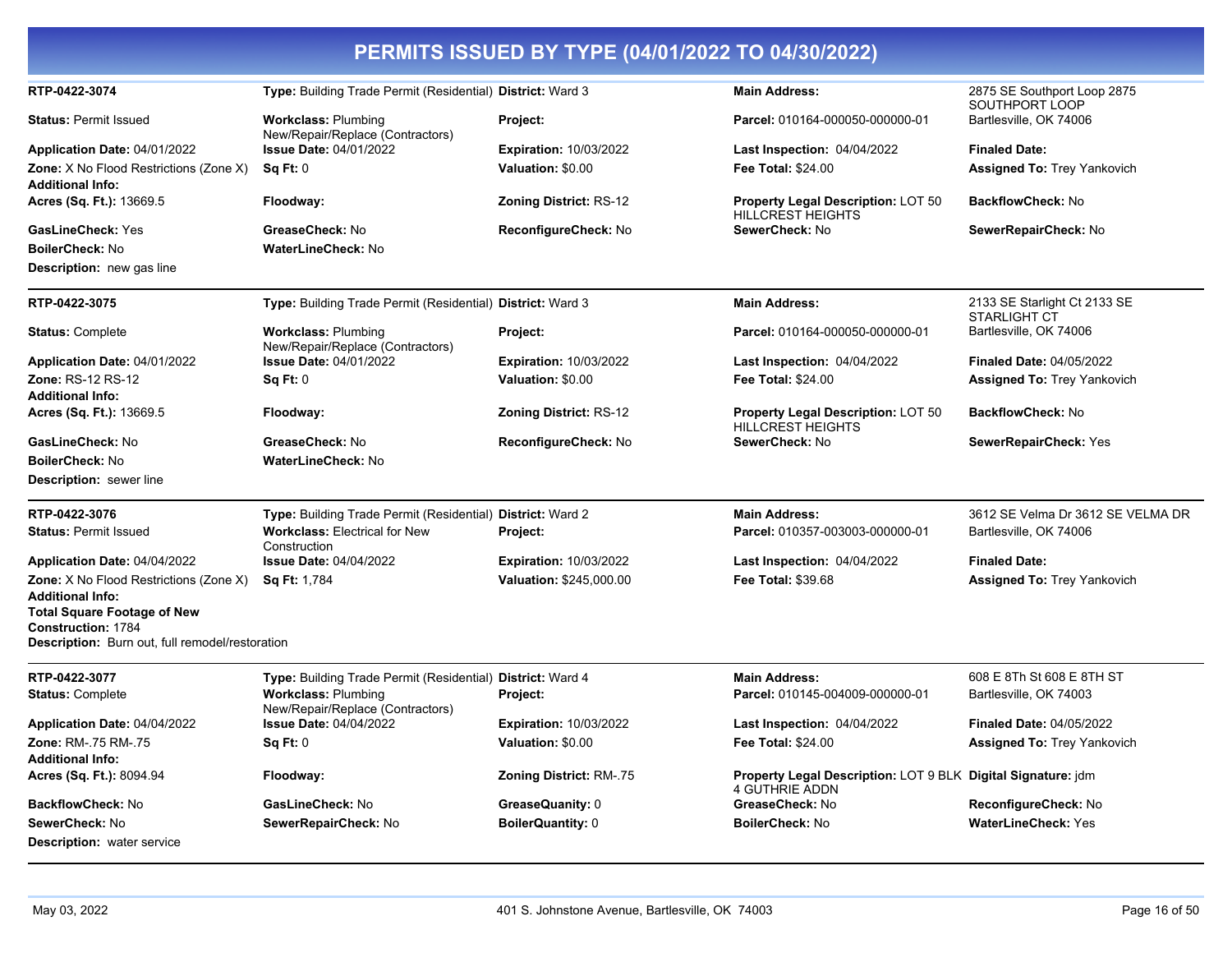| RTP-0422-3079<br><b>Status: Fees Paid</b>                                                                                | Type: Building Trade Permit (Residential) District: Ward 4<br><b>Workclass: Mechanical</b>                                     | Project:                                                                                             | <b>Main Address:</b><br>Parcel: 010485-003020-000000-01                                   | 327 SW Penn 327 SW PENN<br>Bartlesville, OK 74003                      |
|--------------------------------------------------------------------------------------------------------------------------|--------------------------------------------------------------------------------------------------------------------------------|------------------------------------------------------------------------------------------------------|-------------------------------------------------------------------------------------------|------------------------------------------------------------------------|
| Application Date: 04/04/2022<br>Zone: C-5 C-5                                                                            | New/Repair/Replace (Contractors)<br><b>Issue Date: 04/04/2022</b><br>Sq Ft: 0                                                  | <b>Expiration: 10/03/2022</b><br>Valuation: \$0.00                                                   | Last Inspection:<br>Fee Total: \$24.00                                                    | <b>Finaled Date:</b><br><b>Assigned To: Trey Yankovich</b>             |
| <b>Additional Info:</b><br>Acres (Sq. Ft.): 5952.78                                                                      | <b>Zoning District: C-5</b>                                                                                                    | Floodway:                                                                                            | <b>NZOD Location Code: T11903</b>                                                         | <b>Property Legal Description: LOT 20</b>                              |
| <b>CommercialHoodCheck: No</b><br><b>DuctsVentsCheck: No</b><br><b>RTUCheck: No</b><br><b>Description: AC &amp; COIL</b> | Fireplace / Stove: No<br>HeatPumpFurnaceCheck: No<br>SplitSystemChangeOutCheck: No                                             | GasLineCheck: No<br>MiniSplitCheck: No<br>RefrigerationOrCompressorCheck: No WaterHeaterOrBoiler: No | <b>CoilOnlyCheck: Yes</b><br>NewSplitSystemCheck: No                                      | BLK 3 TAYLORS 3RD ADDN<br>CoilQuantity: 1<br>PackageUnitCheck: No      |
| RTP-0422-3080<br><b>Status: Fees Due</b>                                                                                 | Type: Building Trade Permit (Residential) District: Ward 3<br><b>Workclass: Plumbing</b><br>New/Repair/Replace (Contractors)   | Project:                                                                                             | <b>Main Address:</b><br>Parcel: 010197-004010-000000-01                                   | 808 SE Osage 808 SE OSAGE<br>Bartlesville, OK 74003                    |
| Application Date: 04/04/2022                                                                                             | <b>Issue Date: 04/04/2022</b>                                                                                                  | Expiration: 10/03/2022                                                                               | Last Inspection: 04/05/2022                                                               | <b>Finaled Date:</b>                                                   |
| Zone: TIF 2 District TIF 2 District<br><b>Additional Info:</b>                                                           | Sq Ft: 0                                                                                                                       | Valuation: \$0.00                                                                                    | Fee Total: \$24.00                                                                        | <b>Assigned To: Trey Yankovich</b>                                     |
| Acres (Sq. Ft.): 6870.12                                                                                                 | Floodway:                                                                                                                      | Zoning District: RM-.75                                                                              | <b>NZOD Location Code:</b>                                                                | <b>Property Legal Description: LOT 10</b><br>BLK 4 JOHNSTONE HGTS ADDN |
| <b>BackflowCheck: No</b>                                                                                                 | GasLineCheck: No                                                                                                               | GreaseCheck: No                                                                                      | ReconfigureCheck: No                                                                      | SewerCheck: No                                                         |
| SewerRepairCheck: Yes<br><b>Description:</b> sewer line replacement                                                      | BoilerCheck: No                                                                                                                | WaterLineCheck: No                                                                                   |                                                                                           |                                                                        |
| RTP-0422-3081<br><b>Status: Permit Issued</b>                                                                            | Type: Building Trade Permit (Residential) District: Ward 4<br><b>Workclass: Electrical</b><br>New/Repair/Replace (Contractors) | Project:                                                                                             | <b>Main Address:</b><br>Parcel: 010489-001014-000000-01                                   | 500 NW Turner PI 500 NW TURNER PL<br>Bartlesville, OK 74003            |
| Application Date: 04/04/2022                                                                                             | <b>Issue Date: 04/04/2022</b>                                                                                                  | <b>Expiration: 10/03/2022</b>                                                                        | <b>Last Inspection:</b>                                                                   | <b>Finaled Date:</b>                                                   |
| Zone: 0.2 PCT ANNUAL CHANCE<br>FLOOD HAZARD 500-Year Flood Hazard<br>Area - No Restrictions<br><b>Additional Info:</b>   | Sa Ft: 0                                                                                                                       | Valuation: \$0.00                                                                                    | <b>Fee Total: \$44.00</b>                                                                 | <b>Assigned To: Trey Yankovich</b>                                     |
| Acres (Sq. Ft.): 7126.83                                                                                                 | <b>Zoning District: RS-5</b>                                                                                                   | Floodway: 500yr flood                                                                                | <b>NZOD Location Code: Tr1401</b>                                                         | <b>Property Legal Description: LOT 14</b><br><b>BLK 1 TURNER ADDN</b>  |
| NewMeterCheck: No                                                                                                        | ServiceRiserReplace: No                                                                                                        | <b>ReplacementMeterCheck: Yes</b>                                                                    | NewBreakerCheck: No                                                                       | <b>ReplacementBreakerCheck: Yes</b>                                    |
| <b>ReplBreakerQuantity: 1</b><br>SolarPanelCheckBox: No<br>Description: REPLACE ELECTRIC SERVICE & PANEL                 | TransferSwitchInstallation: No<br>TemporaryServiceCheck: No                                                                    | <b>NewExtensionCheck: No</b>                                                                         | GeneratorCheck: No                                                                        | PoolCheck: No                                                          |
|                                                                                                                          |                                                                                                                                |                                                                                                      |                                                                                           |                                                                        |
| RTP-0422-3082<br><b>Status: Fees Paid</b>                                                                                | Type: Building Trade Permit (Residential) District: Ward 2<br><b>Workclass: Mechanical</b><br>New/Repair/Replace (Contractors) | Project:                                                                                             | <b>Main Address:</b><br>Parcel: 010450-003008-000000-01                                   | 1909 Barnett 1909 BARNETT CT<br>Bartlesville, OK 74006                 |
| Application Date: 04/05/2022                                                                                             | <b>Issue Date: 04/05/2022</b>                                                                                                  | <b>Expiration: 10/03/2022</b>                                                                        | <b>Last Inspection:</b>                                                                   | <b>Finaled Date:</b>                                                   |
| Zone: X No Flood Restrictions (Zone X)<br><b>Additional Info:</b>                                                        | Sq Ft: 0                                                                                                                       | Valuation: \$0.00                                                                                    | Fee Total: \$24.00                                                                        | <b>Assigned To: Trey Yankovich</b>                                     |
| Acres (Sq. Ft.): 14559.7                                                                                                 | <b>Zoning District: RS-10/PUD</b>                                                                                              | Floodway:                                                                                            | Property Legal Description: LOT 8 BLK CommercialHoodCheck: No<br>3 SOUTHERN HILLS PHASE-2 |                                                                        |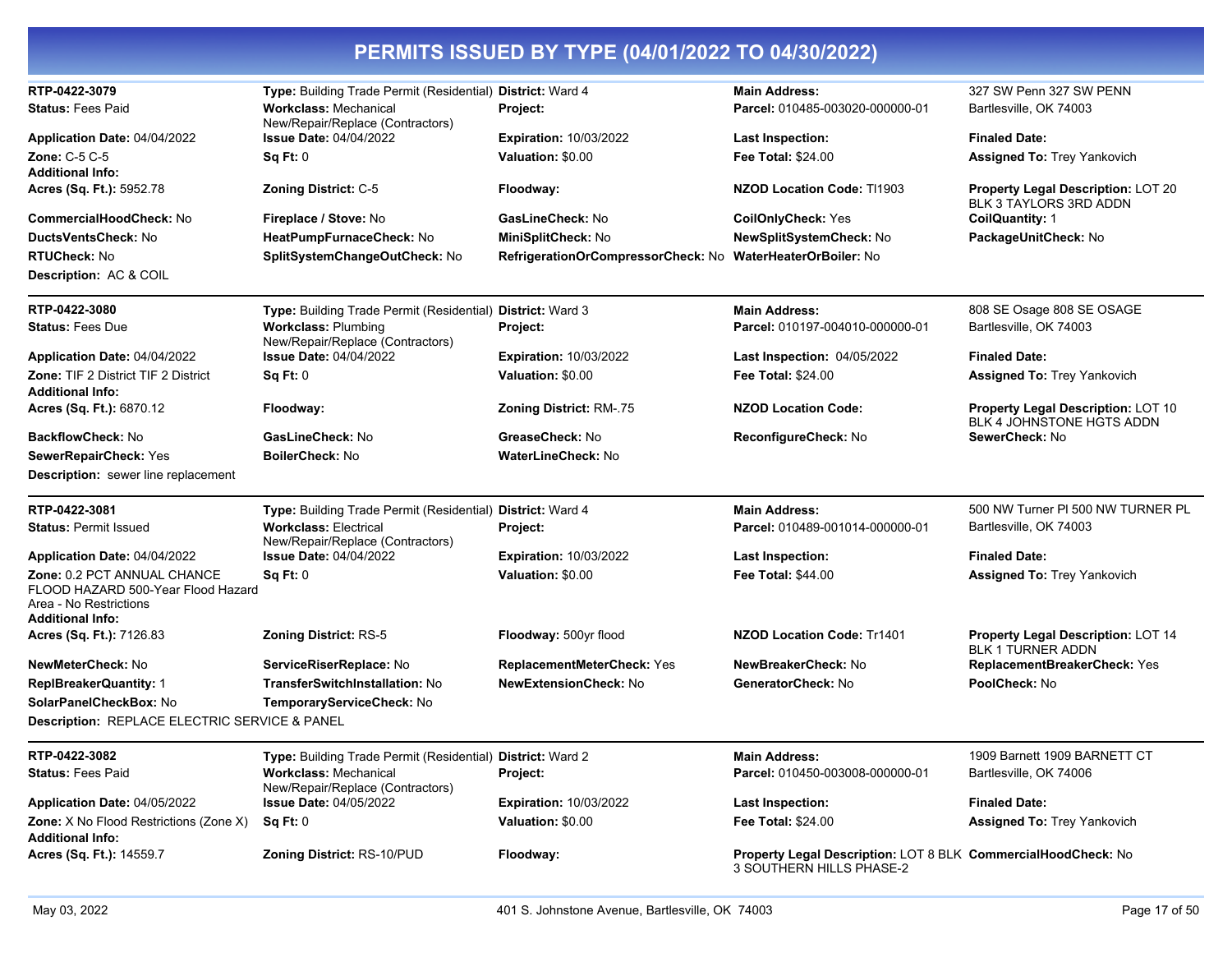| PERMITS ISSUED BY TYPE (04/01/2022 TO 04/30/2022)                                                               |                                                                                                      |                                                             |                                                                                                 |                                                                  |
|-----------------------------------------------------------------------------------------------------------------|------------------------------------------------------------------------------------------------------|-------------------------------------------------------------|-------------------------------------------------------------------------------------------------|------------------------------------------------------------------|
| Fireplace / Stove: No<br>HeatPumpFurnaceCheck: No<br>SplitSystemChangeOutCheck: No<br>Description: AC & COIL    | GasLineCheck: No<br>MiniSplitCheck: No<br>RefrigerationOrCompressorCheck: No WaterHeaterOrBoiler: No | <b>CoilOnlyCheck: Yes</b><br><b>NewSplitSystemCheck: No</b> | CoilQuantity: 1<br>PackageUnitCheck: No                                                         | <b>DuctsVentsCheck: No</b><br>RTUCheck: No                       |
| RTP-0422-3083                                                                                                   | Type: Building Trade Permit (Residential) District: Ward 5                                           |                                                             | <b>Main Address:</b>                                                                            | 5721 SE Harvard Dr 5721 SE HARVARD<br>DR.                        |
| <b>Status: Complete</b>                                                                                         | <b>Workclass: Roofing Repair/Replacement Project:</b><br>(Homeowner)                                 |                                                             | Parcel: 010246-008002-000000-01                                                                 | Bartlesville, OK 74006                                           |
| <b>Application Date: 04/05/2022</b>                                                                             | <b>Issue Date: 04/05/2022</b>                                                                        | <b>Expiration: 10/03/2022</b>                               | Last Inspection: 04/06/2022                                                                     | <b>Finaled Date: 04/07/2022</b>                                  |
| Zone: RS-7 RS-7<br><b>Additional Info:</b>                                                                      | Sq Ft: 38,000                                                                                        | Valuation: \$0.00                                           | <b>Fee Total: \$24.00</b>                                                                       | <b>Assigned To: Trey Yankovich</b>                               |
| <b>Acres (sq. Ft.):</b> 8072.29                                                                                 | Floodway:                                                                                            | <b>Zoning District: RS-7</b>                                | Property Legal Description: LOT 2 BLK Digital Signature: Armando Jasso<br>8 MADISON HEIGHTS 3RD |                                                                  |
| <b>CompositeCheck: Yes</b>                                                                                      | <b>MetalCheck: No</b>                                                                                | <b>OtherCheck: No</b>                                       | <b>Material Type: Asphalt</b>                                                                   | <b>Number of SEPARATE structures to be</b><br>Roofed: 1          |
| Description: Remove existing shingles and install new shingles                                                  |                                                                                                      |                                                             |                                                                                                 |                                                                  |
| RTP-0422-3085                                                                                                   | Type: Building Trade Permit (Residential) District: Ward 3                                           |                                                             | <b>Main Address:</b>                                                                            | 1601 SW Keeler 1601 SW KEELER                                    |
| <b>Status: Complete</b>                                                                                         | <b>Workclass: Plumbing</b><br>New/Repair/Replace (Homeowner)                                         | Project:                                                    | Parcel: 010497-005001-000000-01                                                                 | Bartlesville, OK 74003                                           |
| Application Date: 04/05/2022                                                                                    | <b>Issue Date: 04/05/2022</b>                                                                        | <b>Expiration: 10/04/2022</b>                               | <b>Last Inspection: 04/07/2022</b>                                                              | <b>Finaled Date: 04/08/2022</b>                                  |
| <b>Zone:</b> X No Flood Restrictions (Zone X)<br><b>Additional Info:</b>                                        | <b>Sq Ft: 0</b>                                                                                      | Valuation: \$0.00                                           | Fee Total: \$24.00                                                                              | <b>Assigned To: Trey Yankovich</b>                               |
| <b>Acres (Sq. Ft.):</b> 7755.18                                                                                 | Floodway:                                                                                            | <b>Zoning District: RS-5</b>                                | NZOD Location Code: Wj0105                                                                      | <b>Property Legal Description: LOT 1 BLK</b><br>5 W W JONES ADDN |
| <b>BackflowCheck: No</b>                                                                                        | <b>GasLineCheck: Yes</b>                                                                             | GreaseCheck: No                                             | ReconfigureCheck: No                                                                            | SewerCheck: No                                                   |
| SewerRepairCheck: No                                                                                            | <b>BoilerCheck: No</b>                                                                               | <b>WaterLineCheck: No</b>                                   |                                                                                                 |                                                                  |
| <b>Description: Gas line</b>                                                                                    |                                                                                                      |                                                             |                                                                                                 |                                                                  |
| RTP-0422-3086                                                                                                   | Type: Building Trade Permit (Residential) District: Ward 4                                           |                                                             | <b>Main Address:</b>                                                                            | 218 NW Seminole 218 NW SEMINOLE                                  |
| <b>Status: Fees Due</b>                                                                                         | <b>Workclass: Plumbing</b><br>New/Repair/Replace (Contractors)                                       | Project:                                                    | Parcel: 010314-002022-000000-01                                                                 | Bartlesville, OK 74003                                           |
| Application Date: 04/06/2022                                                                                    | <b>Issue Date: 04/06/2022</b>                                                                        | <b>Expiration: 10/03/2022</b>                               | <b>Last Inspection: 04/06/2022</b>                                                              | <b>Finaled Date: 04/07/2022</b>                                  |
| Zone: 0.2 PCT ANNUAL CHANCE<br>FLOOD HAZARD 500-Year Flood Hazard<br>Area - No Restrictions<br>Additional Info: | Sq Ft: 0                                                                                             | Valuation: \$0.00                                           | <b>Fee Total: \$24.00</b>                                                                       | <b>Assigned To: Trey Yankovich</b>                               |
| Acres (Sq. Ft.): 6082.12                                                                                        | Floodway: 500yr flood                                                                                | <b>Zoning District: RS-5</b>                                | <b>NZOD Location Code: RaOI02</b>                                                               | Property Legal Description: LOT 22<br><b>BLK 2 OVERLEES 3RD</b>  |
| BackflowCheck: No                                                                                               | <b>GasLineCheck: Yes</b>                                                                             | GreaseCheck: No                                             | ReconfigureCheck: No                                                                            | SewerCheck: No                                                   |
| SewerRepairCheck: No                                                                                            | BoilerCheck: No                                                                                      | <b>WaterLineCheck: No</b>                                   |                                                                                                 |                                                                  |
| Description: GAS TEST                                                                                           |                                                                                                      |                                                             |                                                                                                 |                                                                  |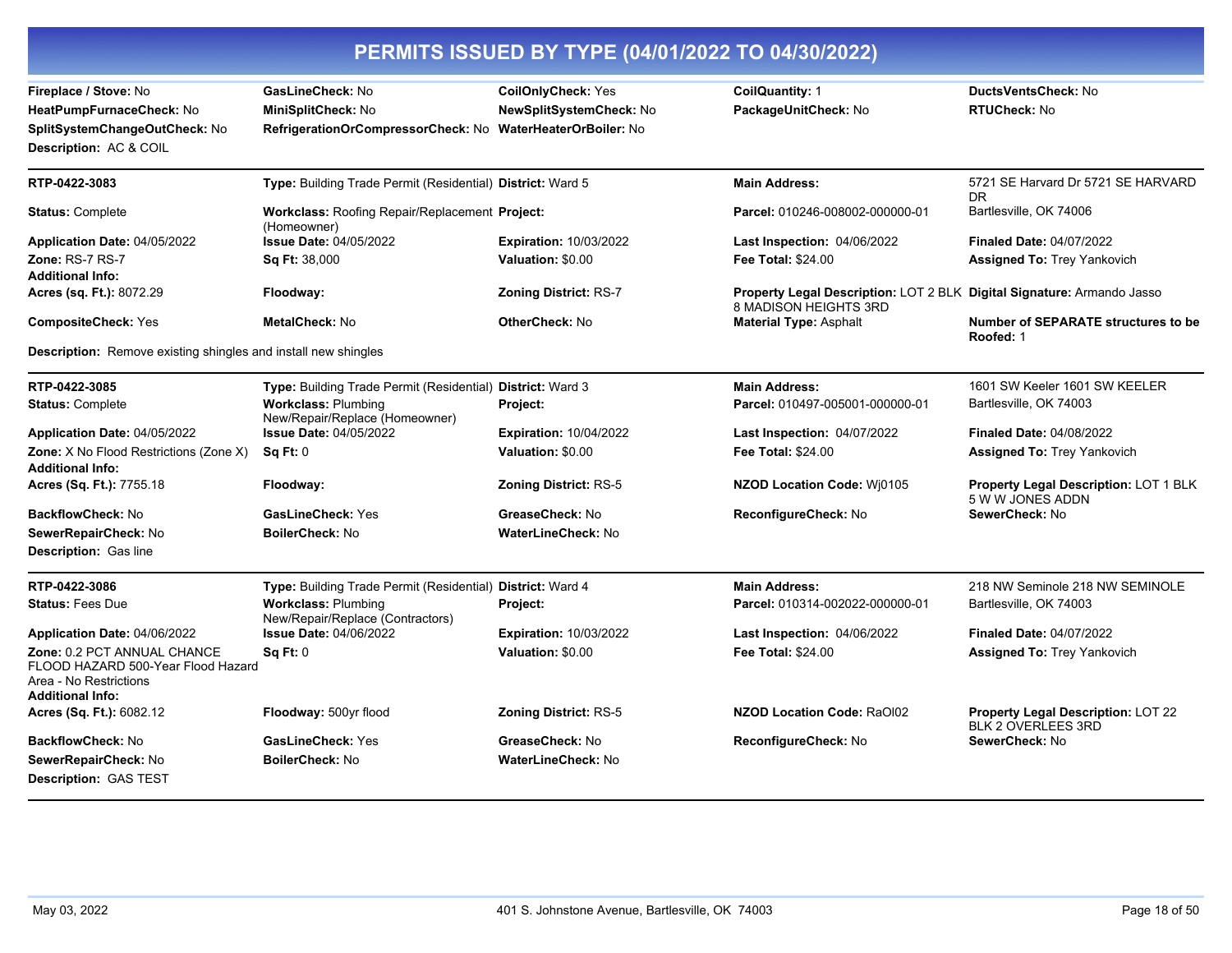| PERMITS ISSUED BY TYPE (04/01/2022 TO 04/30/2022)                                                                                                                        |                                                                  |                                    |                                                                                                                                                                  |                                                           |  |
|--------------------------------------------------------------------------------------------------------------------------------------------------------------------------|------------------------------------------------------------------|------------------------------------|------------------------------------------------------------------------------------------------------------------------------------------------------------------|-----------------------------------------------------------|--|
| RTP-0422-3087                                                                                                                                                            | Type: Building Trade Permit (Residential) District: Ward 3       |                                    | <b>Main Address:</b>                                                                                                                                             | 1433 SE Dewey Ave 01433 SE DEWEY<br><b>AVE</b>            |  |
| <b>Status: Permit Issued</b>                                                                                                                                             | <b>Workclass: Electrical for New</b><br>Construction             | Project:                           | Parcel: 010133-010008-000000-01                                                                                                                                  | Bartlesville, OK 74003                                    |  |
| Application Date: 04/06/2022                                                                                                                                             | <b>Issue Date: 04/06/2022</b>                                    | <b>Expiration: 10/03/2022</b>      | Last Inspection:                                                                                                                                                 | <b>Finaled Date:</b>                                      |  |
| Zone: X No Flood Restrictions (Zone X)<br><b>Additional Info:</b><br><b>Total Square Footage of New</b><br><b>Construction: 572</b><br><b>Description:</b> wiring garage | <b>Sq Ft: 572</b>                                                | <b>Valuation: \$40,000.00</b>      | <b>Fee Total: \$24.00</b>                                                                                                                                        | <b>Assigned To: Trey Yankovich</b>                        |  |
| RTP-0422-3089                                                                                                                                                            | Type: Building Trade Permit (Residential) District: Ward 3       |                                    | <b>Main Address:</b>                                                                                                                                             | 1601 SW Keeler 1601 SW KEELER                             |  |
| <b>Status: Complete</b>                                                                                                                                                  | <b>Workclass: Mechanical</b><br>New/Repair/Replace (Homeowner)   | Project:                           | Parcel: 010497-005001-000000-01                                                                                                                                  | Bartlesville, OK 74003                                    |  |
| Application Date: 04/06/2022                                                                                                                                             | <b>Issue Date: 04/06/2022</b>                                    | <b>Expiration: 10/04/2022</b>      | Last Inspection: 04/07/2022                                                                                                                                      | <b>Finaled Date: 04/08/2022</b>                           |  |
| Zone: X No Flood Restrictions (Zone X)<br><b>Additional Info:</b>                                                                                                        | Sq Ft: 0                                                         | Valuation: \$0.00                  | Fee Total: \$44.00                                                                                                                                               | <b>Assigned To: Trey Yankovich</b>                        |  |
| Acres (Sq. Ft.): 7755.18                                                                                                                                                 | <b>Zoning District: RS-5</b>                                     | Floodway:                          | NZOD Location Code: Wj0105                                                                                                                                       | Property Legal Description: LOT 1 BLK<br>5 W W JONES ADDN |  |
| CommercialHoodCheck: No                                                                                                                                                  | Fireplace / Stove: No                                            | GasLineCheck: No                   | CoilOnlyCheck: No                                                                                                                                                | DuctsVentsCheck: No                                       |  |
| HeatPumpFurnaceCheck: Yes                                                                                                                                                | HeatPumpFurnaceQuantity: 1                                       | MiniSplitCheck: No                 | NewSplitSystemCheck: No                                                                                                                                          | PackageUnitCheck: No                                      |  |
| <b>RTUCheck: No</b>                                                                                                                                                      | SplitSystemChangeOutCheck: No                                    | RefrigerationOrCompressorCheck: No | <b>WaterHeaterOrBoiler: Yes</b>                                                                                                                                  | <b>WaterHeaterOrBoilerCheck: 1</b>                        |  |
| <b>Description:</b> HVAC and water heater                                                                                                                                |                                                                  |                                    |                                                                                                                                                                  |                                                           |  |
| RTP-0422-3090                                                                                                                                                            | Type: Building Trade Permit (Residential) District: Ward 3       |                                    | <b>Main Address:</b>                                                                                                                                             | 1400 SE Shawnee Ave 1400 SE<br>SHAWNEE AVE                |  |
| <b>Status: Fees Due</b>                                                                                                                                                  | <b>Workclass: Mechanical</b><br>New/Repair/Replace (Contractors) | Project:                           | Parcel: 010999-182613-004000-27                                                                                                                                  | Bartlesville, OK 74003                                    |  |
| Application Date: 04/06/2022                                                                                                                                             | <b>Issue Date: 04/06/2022</b>                                    | <b>Expiration: 10/03/2022</b>      | <b>Last Inspection:</b>                                                                                                                                          | <b>Finaled Date:</b>                                      |  |
| <b>Zone: RS-5 RS-5</b>                                                                                                                                                   | <b>Sq Ft: 2,500</b>                                              | Valuation: \$0.00                  | <b>Fee Total: \$24.00</b>                                                                                                                                        | <b>Assigned To: Trey Yankovich</b>                        |  |
| <b>Additional Info:</b><br>Acres (Sq. Ft.): 61743.2                                                                                                                      | <b>Zoning District: RS-5</b>                                     | Floodway:                          | <b>Property Legal Description: PART</b><br>SECT 18-26-13 TR 12 BEG 100 N OF<br>SW COR LOT 1 GO E 215.9 S 100 E<br>168.5 N 220 W 384.4 S 120 TO BEG:<br>1.45 AC B | <b>Digital Signature: Mike Bouvier</b>                    |  |
| Type1HoodQty: 0                                                                                                                                                          | <b>CommercialHoodCheck: No</b>                                   | Fireplace / Stove: No              | GasLineCheck: No                                                                                                                                                 | CoilOnlyCheck: No                                         |  |
| CoilQuantity: 0                                                                                                                                                          | DuctsVentsCheck: No                                              | DuctsVentsQuantity: 0              | HeatPumpFurnaceCheck: No                                                                                                                                         | HeatPumpFurnaceQuantity: 0                                |  |
| MiniSplitCheck: No                                                                                                                                                       | MiniSplitQuantity: 0                                             | NewSplitSystemCheck: Yes           | <b>NewSplitSystemQuantity: 1</b>                                                                                                                                 | PackageUnitCheck: No                                      |  |
| PackageUnitQuantity: 0                                                                                                                                                   | <b>RTUCheck: No</b>                                              | <b>RTUQuantity: 0</b>              | SplitSystemChangeOutCheck: No                                                                                                                                    | RefrigerationOrCompressorCheck: No                        |  |
| RefrigerationOrCompressorQuantity: 0 WaterHeaterOrBoiler: No<br>Description: Replace HVAC                                                                                |                                                                  | WaterHeaterOrBoilerCheck: 0        |                                                                                                                                                                  |                                                           |  |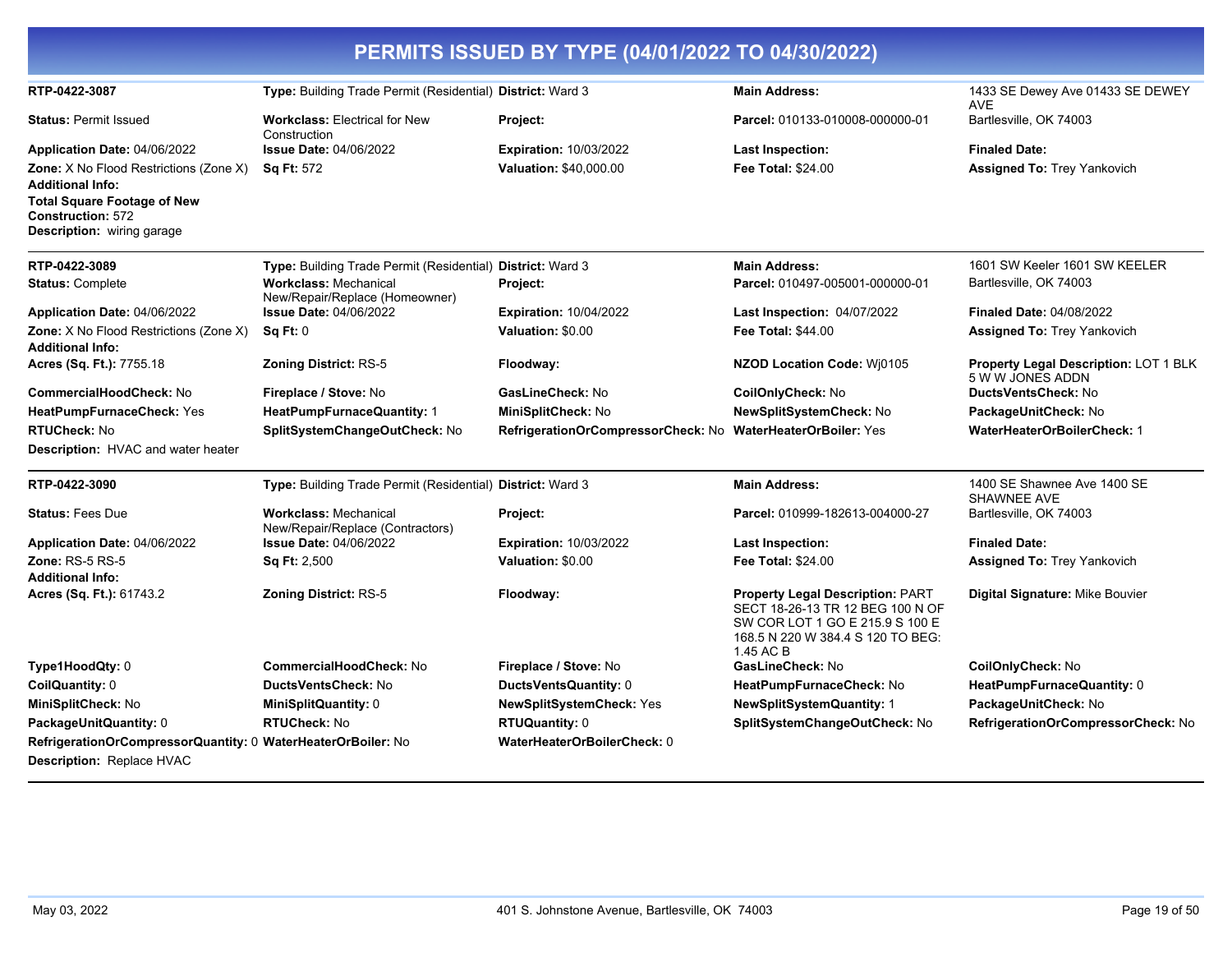|                                                                                                                                                                                                                      |                                                                                                                    | PERMITS ISSUED BY TYPE (04/01/2022 TO 04/30/2022)        |                                                                                                  |                                                                       |
|----------------------------------------------------------------------------------------------------------------------------------------------------------------------------------------------------------------------|--------------------------------------------------------------------------------------------------------------------|----------------------------------------------------------|--------------------------------------------------------------------------------------------------|-----------------------------------------------------------------------|
| RTP-0422-3092                                                                                                                                                                                                        | Type: Building Trade Permit (Residential) District: Ward 2                                                         |                                                          | <b>Main Address:</b>                                                                             | 2019 SE Harriman Cir 2019 SE<br><b>HARRIMAN CIR</b>                   |
| <b>Status: Fees Paid</b>                                                                                                                                                                                             | <b>Workclass: Mechanical for New</b><br>Construction                                                               | Project:                                                 | Parcel: 010325-003019-000000-01                                                                  | Bartlesville, OK 74006                                                |
| Application Date: 04/06/2022<br>Zone: RS-7 RS-7                                                                                                                                                                      | <b>Issue Date: 04/06/2022</b><br>Sq Ft: 2,145                                                                      | <b>Expiration: 10/05/2022</b><br>Valuation: \$0.00       | <b>Last Inspection: 04/08/2022</b><br>Fee Total: \$46.90                                         | <b>Finaled Date:</b><br><b>Assigned To: Trey Yankovich</b>            |
| <b>Additional Info:</b><br><b>Total Square Footage of New</b><br>Construction: 2145                                                                                                                                  |                                                                                                                    |                                                          |                                                                                                  |                                                                       |
| RTP-0422-3093<br><b>Status: Fees Paid</b>                                                                                                                                                                            | Type: Building Trade Permit (Residential) District: Ward 2<br><b>Workclass: Mechanical for New</b><br>Construction | Project:                                                 | <b>Main Address:</b><br>Parcel: 010325-003049-000000-01                                          | 3102 SE Debbie Ln 3102 SE DEBBIE LN<br>Bartlesville, OK 74006         |
| Application Date: 04/06/2022<br><b>Zone:</b> X No Flood Restrictions (Zone X)<br><b>Additional Info:</b><br><b>Total Square Footage of New</b><br><b>Construction: 2397</b><br><b>Description:</b> New Single Family | <b>Issue Date: 04/06/2022</b><br><b>Sq Ft: 2,397</b>                                                               | <b>Expiration: 10/18/2022</b><br>Valuation: \$313,000.26 | <b>Last Inspection: 04/21/2022</b><br>Fee Total: \$51.94                                         | <b>Finaled Date:</b><br><b>Assigned To: Trey Yankovich</b>            |
| RTP-0422-3094                                                                                                                                                                                                        | Type: Building Trade Permit (Residential) District: Ward 2                                                         |                                                          | <b>Main Address:</b>                                                                             | 4113 SE Wayside Dr 4113 SE WAYSIDE<br>DR.                             |
| <b>Status: Complete</b>                                                                                                                                                                                              | <b>Workclass: Roofing Repair/Replacement Project:</b><br>(Contractor)                                              |                                                          | Parcel: 010346-011001-000000-01                                                                  | Bartlesville, OK 74006                                                |
| Application Date: 04/06/2022<br><b>Zone: RS-10 RS-10</b>                                                                                                                                                             | <b>Issue Date: 04/06/2022</b><br>Sq Ft: 0                                                                          | <b>Expiration: 10/04/2022</b><br>Valuation: \$0.00       | <b>Last Inspection: 04/07/2022</b><br>Fee Total: \$24.00                                         | <b>Finaled Date: 04/07/2022</b><br><b>Assigned To: Trey Yankovich</b> |
| <b>Additional Info:</b><br>Acres (sq. Ft.): 12530.6                                                                                                                                                                  | Floodway:                                                                                                          | <b>Zoning District: RS-10</b>                            | Property Legal Description: LOT 1 BLK CompositeCheck: Yes                                        |                                                                       |
| MetalCheck: No                                                                                                                                                                                                       | <b>OtherCheck: No</b>                                                                                              | <b>Number of SEPARATE structures to be</b><br>Roofed: 1  | 11 PHIL ACRES 5TH                                                                                |                                                                       |
| Description: ASPHALT SHINGLE ROOF                                                                                                                                                                                    |                                                                                                                    |                                                          |                                                                                                  |                                                                       |
| RTP-0422-3095                                                                                                                                                                                                        | Type: Building Trade Permit (Residential) District: Ward 1                                                         |                                                          | <b>Main Address:</b>                                                                             | 427 SE Queenstown Ave 427 SE<br>QUEENSTOWN AVE                        |
| <b>Status: Fees Due</b>                                                                                                                                                                                              | <b>Workclass: Plumbing</b><br>New/Repair/Replace (Contractors)                                                     | Project:                                                 | Parcel: 010335-015007-000000-01                                                                  | Bartlesville, OK 74006                                                |
| Application Date: 04/07/2022                                                                                                                                                                                         | <b>Issue Date: 04/07/2022</b>                                                                                      | <b>Expiration: 10/05/2022</b>                            | Last Inspection: 04/08/2022                                                                      | <b>Finaled Date:</b>                                                  |
| Zone: 0.2 PCT ANNUAL CHANCE<br>FLOOD HAZARD 500-Year Flood Hazard<br>Area - No Restrictions<br><b>Additional Info:</b>                                                                                               | Sq Ft: 0                                                                                                           | Valuation: \$0.00                                        | <b>Fee Total: \$24.00</b>                                                                        | <b>Assigned To: Trey Yankovich</b>                                    |
| Acres (Sq. Ft.): 8521.85                                                                                                                                                                                             | Floodway: 100yr flood                                                                                              | <b>Zoning District: RS-7</b>                             | <b>Property Legal Description: LOT 7 BLK BackflowCheck: No</b><br><b>15 PENNINGTON HILLS 2ND</b> |                                                                       |
| GasLineCheck: No                                                                                                                                                                                                     | GreaseCheck: No                                                                                                    | ReconfigureCheck: No                                     | SewerCheck: No                                                                                   | SewerRepairCheck: Yes                                                 |
| <b>BoilerCheck: No</b>                                                                                                                                                                                               | WaterLineCheck: No                                                                                                 |                                                          |                                                                                                  |                                                                       |
| <b>Description: SEWERLINE REPLACEMENT</b>                                                                                                                                                                            |                                                                                                                    |                                                          |                                                                                                  |                                                                       |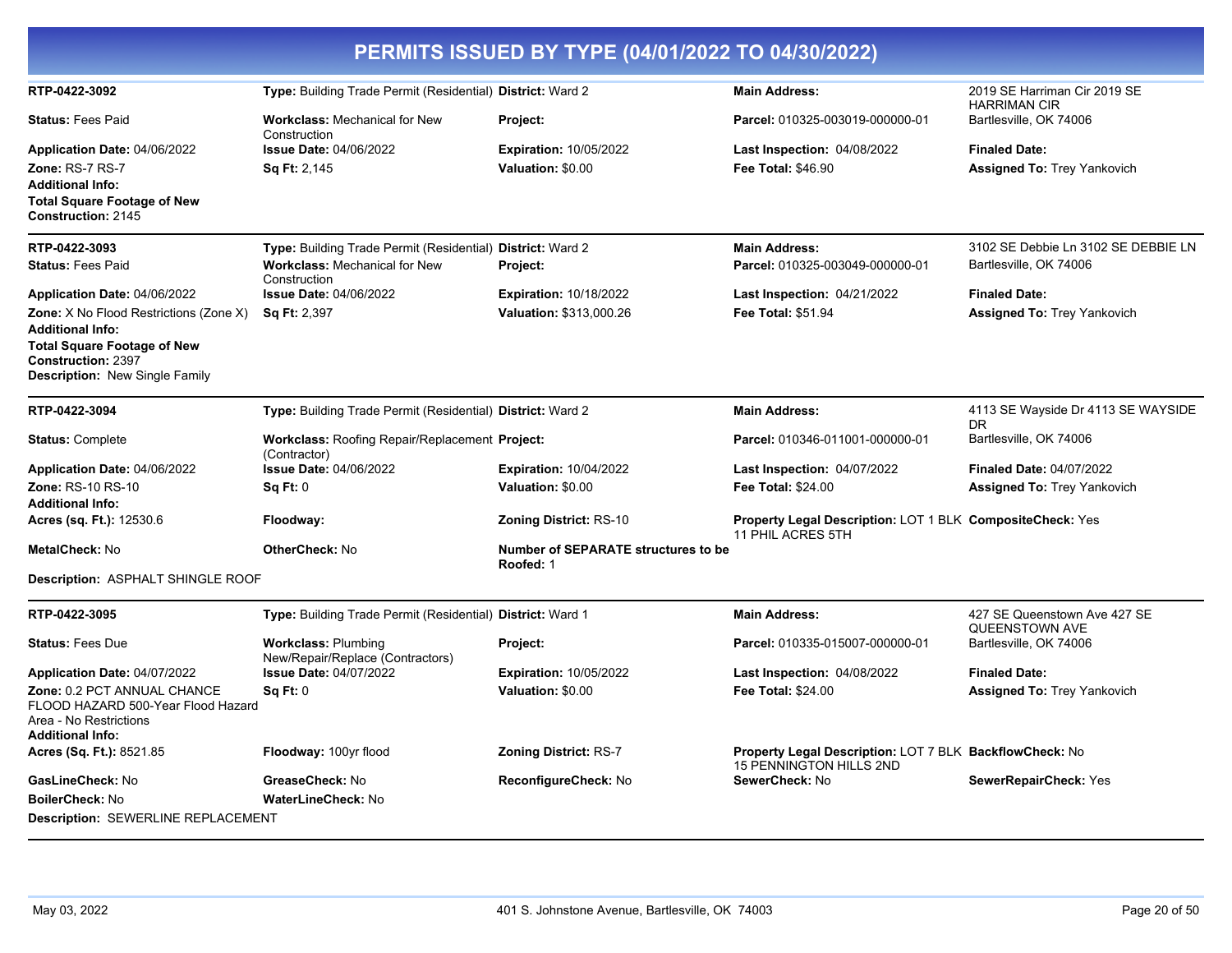| PERMITS ISSUED BY TYPE (04/01/2022 TO 04/30/2022)                                                   |                                                                |                                  |                                                                                        |                                              |
|-----------------------------------------------------------------------------------------------------|----------------------------------------------------------------|----------------------------------|----------------------------------------------------------------------------------------|----------------------------------------------|
| RTP-0422-3096                                                                                       | Type: Building Trade Permit (Residential) District: Ward 5     |                                  | <b>Main Address:</b>                                                                   | 5710 NE Park Hill PI 5710 NE PARK HILL<br>PL |
| <b>Status: Fees Due</b>                                                                             | <b>Workclass: Plumbing</b><br>New/Repair/Replace (Contractors) | Project:                         | Parcel: 010318-000040-000000-01                                                        | Bartlesville, OK 74006                       |
| Application Date: 04/07/2022                                                                        | <b>Issue Date: 04/07/2022</b>                                  | <b>Expiration: 10/04/2022</b>    | Last Inspection: 04/07/2022                                                            | <b>Finaled Date: 04/07/2022</b>              |
| <b>Zone: RS-7/PUD RS-7/PUD</b><br><b>Additional Info:</b>                                           | <b>Sq Ft: 1</b>                                                | Valuation: \$0.00                | <b>Fee Total: \$24.00</b>                                                              | Assigned To: Trey Yankovich                  |
| Acres (Sq. Ft.): 11717.9                                                                            | Floodway:                                                      | <b>Zoning District: RS-7/PUD</b> | <b>Property Legal Description: LOT 40</b><br><b>PARK HILL</b>                          | Digital Signature: jdm                       |
| <b>BackflowCheck: No</b>                                                                            | GasLineCheck: No                                               | GreaseQuanity: 0                 | GreaseCheck: No                                                                        | ReconfigureCheck: No                         |
| SewerCheck: No                                                                                      | SewerRepairCheck: No                                           | <b>BoilerQuantity: 1</b>         | <b>BoilerCheck: Yes</b>                                                                | <b>WaterLineCheck: No</b>                    |
| <b>Description:</b> tankless water heater                                                           |                                                                |                                  |                                                                                        |                                              |
| RTP-0422-3098                                                                                       | Type: Building Trade Permit (Residential)                      | <b>District: Ward 1</b>          | <b>Main Address:</b>                                                                   | 1124 SE Lariat Dr 1124 SE LARIAT DR          |
| <b>Status: Fees Due</b>                                                                             | <b>Workclass: Plumbing</b><br>New/Repair/Replace (Contractors) | Project:                         | Parcel: 010416-009003-000000-01                                                        | Bartlesville, OK 74006                       |
| Application Date: 04/07/2022                                                                        | <b>Issue Date: 04/07/2022</b>                                  | <b>Expiration: 10/04/2022</b>    | Last Inspection: 04/07/2022                                                            | <b>Finaled Date: 04/08/2022</b>              |
| <b>Zone: RS-10 RS-10</b>                                                                            | Sq Ft: 0                                                       | Valuation: \$0.00                | <b>Fee Total: \$24.00</b>                                                              | <b>Assigned To: Trey Yankovich</b>           |
| <b>Additional Info:</b>                                                                             |                                                                |                                  |                                                                                        |                                              |
| Acres (Sq. Ft.): 10811.4                                                                            | Floodway:                                                      | <b>Zoning District: RS-10</b>    | Property Legal Description: LOT 3 BLK BackflowCheck: No<br>9 ROLLING MEADOWS 10TH      |                                              |
| GasLineCheck: No                                                                                    | GreaseCheck: No                                                | ReconfigureCheck: No             | SewerCheck: No                                                                         | SewerRepairCheck: No                         |
| <b>BoilerQuantity: 1</b><br><b>Description: WATER HEATER</b>                                        | <b>BoilerCheck: Yes</b>                                        | <b>WaterLineCheck: No</b>        |                                                                                        |                                              |
| RTP-0422-3099                                                                                       | Type: Building Trade Permit (Residential) District: Ward 4     |                                  | <b>Main Address:</b>                                                                   | 530 SE Seneca 530 SE SENECA                  |
| <b>Status: Permit Issued</b>                                                                        | <b>Workclass: Plumbing</b><br>New/Repair/Replace (Homeowner)   | Project:                         | Parcel: 010006-010009-000000-02                                                        | Bartlesville, OK 74003                       |
| Application Date: 04/08/2022                                                                        | <b>Issue Date: 04/08/2022</b>                                  | <b>Expiration: 10/05/2022</b>    | <b>Last Inspection:</b>                                                                | <b>Finaled Date:</b>                         |
| <b>Zone: Downtown Downtown</b><br>Redevelopment District - Design Review<br><b>Additional Info:</b> | Sq Ft: 0                                                       | Valuation: \$0.00                | <b>Fee Total: \$24.00</b>                                                              | Assigned To: Trey Yankovich                  |
| Acres (Sq. Ft.): 3452.52                                                                            | Floodway: 500yr flood                                          | <b>Zoning District: RM-3</b>     | Property Legal Description: LOT 9 BLK BackflowCheck: No<br>10 ARMSTRONG 1ST            |                                              |
| GasLineCheck: No                                                                                    | GreaseCheck: No                                                | ReconfigureCheck: No             | SewerCheck: No                                                                         | SewerRepairCheck: Yes                        |
| <b>BoilerCheck: No</b>                                                                              | <b>WaterLineCheck: No</b>                                      |                                  |                                                                                        |                                              |
| Description: Sewerline replacement                                                                  |                                                                |                                  |                                                                                        |                                              |
| RTP-0422-3100                                                                                       | Type: Building Trade Permit (Residential) District: Ward 1     |                                  | <b>Main Address:</b>                                                                   | 1311 SE Harris Dr 1311 SE HARRIS DR          |
| <b>Status: Fees Due</b>                                                                             | <b>Workclass: Plumbing</b><br>New/Repair/Replace (Contractors) | Project:                         | Parcel: 010152-003002-000000-01                                                        | Bartlesville, OK 74006                       |
| Application Date: 04/08/2022                                                                        | <b>Issue Date: 04/08/2022</b>                                  | <b>Expiration: 10/05/2022</b>    | Last Inspection: 04/08/2022                                                            | <b>Finaled Date: 04/09/2022</b>              |
| Zone: RS-10 RS-10<br><b>Additional Info:</b>                                                        | <b>Sq Ft: 1</b>                                                | Valuation: \$0.00                | Fee Total: \$24.00                                                                     | <b>Assigned To: Trey Yankovich</b>           |
| Acres (Sq. Ft.): 11137.8                                                                            | Floodway:                                                      | <b>Zoning District: RS-10</b>    | Property Legal Description: LOT 2 BLK Digital Signature: jdm<br>3 HIGHLAND ESTATES 2ND |                                              |
| <b>BackflowCheck: No</b>                                                                            | GasLineCheck: No                                               | GreaseQuanity: 0                 | GreaseCheck: No                                                                        | ReconfigureCheck: No                         |
| SewerCheck: No                                                                                      | SewerRepairCheck: Yes                                          | <b>BoilerQuantity: 0</b>         | <b>BoilerCheck: No</b>                                                                 | <b>WaterLineCheck: No</b>                    |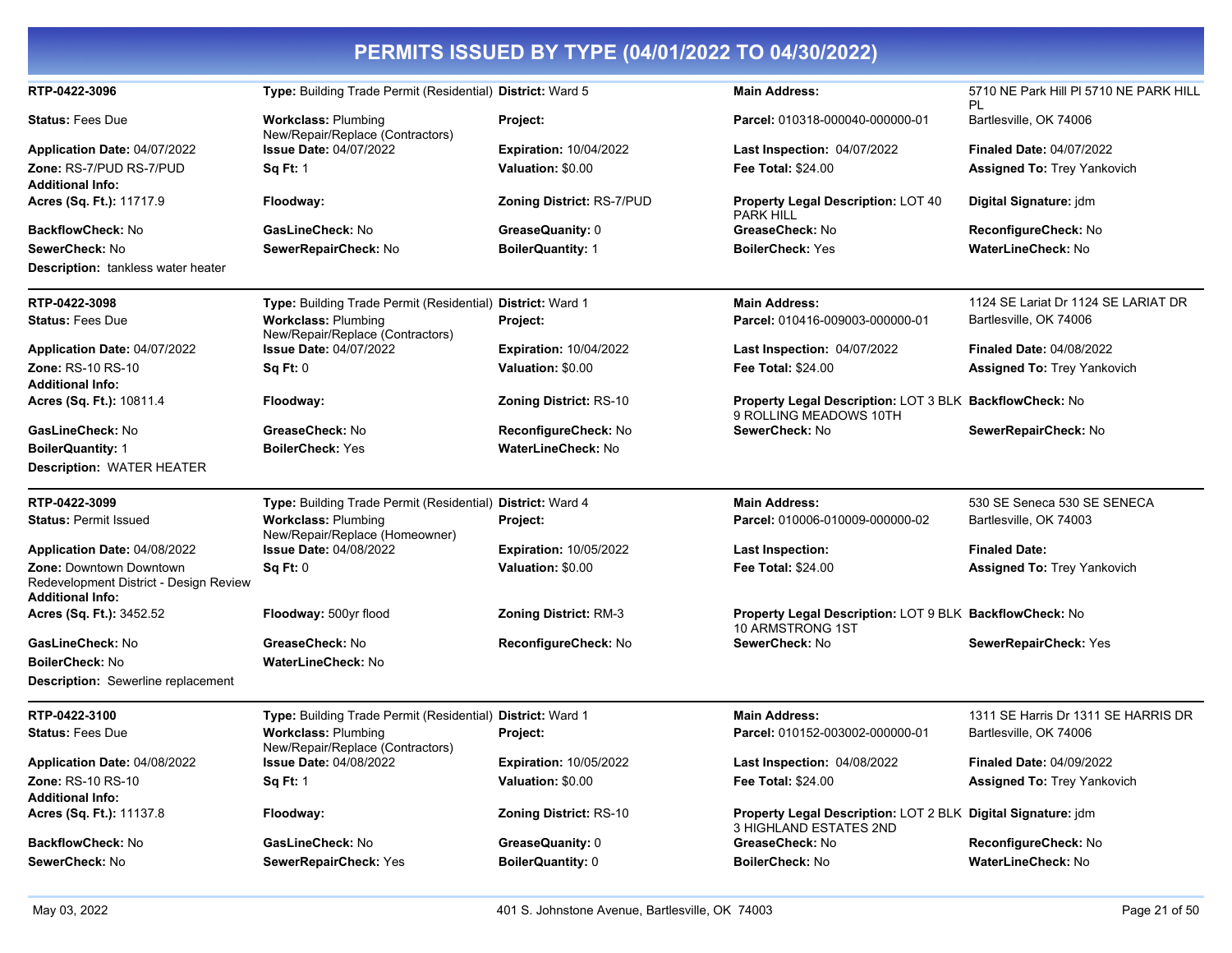### **Description:** sewer replacement

| RTP-0422-3101<br><b>Status: Fees Due</b>                                                     | Type: Building Trade Permit (Residential) District: Ward 3<br><b>Workclass: Plumbing</b><br>New/Repair/Replace (Contractors) | Project:                                                                                                                                    | <b>Main Address:</b><br>Parcel: 010001-067001-000000-02                                | 805 SE Osage 805 SE OSAGE<br>Bartlesville, OK 74003                |
|----------------------------------------------------------------------------------------------|------------------------------------------------------------------------------------------------------------------------------|---------------------------------------------------------------------------------------------------------------------------------------------|----------------------------------------------------------------------------------------|--------------------------------------------------------------------|
| Application Date: 04/08/2022                                                                 | <b>Issue Date: 04/08/2022</b>                                                                                                | <b>Expiration: 10/24/2022</b>                                                                                                               | <b>Last Inspection: 04/25/2022</b>                                                     | <b>Finaled Date:</b>                                               |
| <b>Zone: Downtown Downtown</b><br>Redevelopment District - Design Review<br>Additional Info: | Sa Ft: 1.800                                                                                                                 | Valuation: \$0.00                                                                                                                           | Fee Total: \$24.00                                                                     | <b>Assigned To: Trey Yankovich</b>                                 |
| Acres (Sq. Ft.): 6142.52                                                                     | Floodway:                                                                                                                    | <b>Zoning District: C-2</b>                                                                                                                 | <b>NZOD Location Code: Or0167</b>                                                      | Property Legal Description: S 50 LOT 1<br>BLK 67 ORIG BARTLESVILLE |
| Digital Signature: Mike Bouvier                                                              | <b>BackflowCheck: No</b>                                                                                                     | GasLineCheck: No                                                                                                                            | GreaseQuanity: 0                                                                       | GreaseCheck: No                                                    |
| ReconfigureCheck: No                                                                         | SewerCheck: No                                                                                                               | SewerRepairCheck: Yes                                                                                                                       | <b>BoilerQuantity: 0</b>                                                               | <b>BoilerCheck: No</b>                                             |
| <b>WaterLineCheck: No</b>                                                                    |                                                                                                                              |                                                                                                                                             |                                                                                        |                                                                    |
| Description: Replace sewer line                                                              |                                                                                                                              |                                                                                                                                             |                                                                                        |                                                                    |
| RTP-0422-3102                                                                                | Type: Building Trade Permit (Residential) District: Ward 4                                                                   |                                                                                                                                             | <b>Main Address:</b>                                                                   | 415 NW Cumberland Dr 415 NW<br><b>CUMBERLAND DR</b>                |
| <b>Status: Fees Due</b>                                                                      | <b>Workclass: Plumbing</b><br>New/Repair/Replace (Contractors)                                                               | Project:                                                                                                                                    | Parcel: 010303-028006-000000-01                                                        | Bartlesville, OK 74003                                             |
| Application Date: 04/08/2022                                                                 | <b>Issue Date: 04/08/2022</b>                                                                                                | <b>Expiration: 10/05/2022</b>                                                                                                               | <b>Last Inspection: 04/08/2022</b>                                                     | <b>Finaled Date: 04/09/2022</b>                                    |
| <b>Zone: RS-7 RS-7</b>                                                                       | <b>Sq Ft: 1</b>                                                                                                              | Valuation: \$0.00                                                                                                                           | <b>Fee Total: \$24.00</b>                                                              | <b>Assigned To: Trey Yankovich</b>                                 |
| Additional Info:                                                                             |                                                                                                                              |                                                                                                                                             |                                                                                        |                                                                    |
| Acres (Sq. Ft.): 7525.16                                                                     | Floodway:                                                                                                                    | <b>Zoning District: RS-7</b>                                                                                                                | Property Legal Description: LOT 6 BLK Digital Signature: jem<br>28 OAK PARK VILLAGE S2 |                                                                    |
| <b>BackflowCheck: No</b>                                                                     | GasLineCheck: No                                                                                                             | GreaseQuanity: 0                                                                                                                            | GreaseCheck: No                                                                        | ReconfigureCheck: No                                               |
| SewerCheck: No                                                                               | SewerRepairCheck: No                                                                                                         | <b>BoilerQuantity: 1</b>                                                                                                                    | <b>BoilerCheck: Yes</b>                                                                | <b>WaterLineCheck: No</b>                                          |
| <b>Description:</b> water heater                                                             |                                                                                                                              |                                                                                                                                             |                                                                                        |                                                                    |
| RTP-0422-3103                                                                                | Type: Building Trade Permit (Residential) District: Ward 5                                                                   |                                                                                                                                             | <b>Main Address:</b>                                                                   | 6500 SE Quail Ridge Rd 06500 SE<br><b>QUAIL RIDGE RD</b>           |
| <b>Status: Fees Due</b>                                                                      | <b>Workclass: Plumbing</b><br>New/Repair/Replace (Contractors)                                                               | Project:                                                                                                                                    | Parcel: 141014-000000-000000-06                                                        | Bartlesville, OK 74051                                             |
| Application Date: 04/08/2022                                                                 | <b>Issue Date: 04/08/2022</b>                                                                                                | <b>Expiration: 10/10/2022</b>                                                                                                               | Last Inspection: 04/11/2022                                                            | <b>Finaled Date:</b>                                               |
| <b>Zone:</b> X No Flood Restrictions (Zone X)<br>Additional Info:                            | Sq Ft: 0                                                                                                                     | Valuation: \$0.00                                                                                                                           | <b>Fee Total: \$24.00</b>                                                              | <b>Assigned To: Trey Yankovich</b>                                 |
| Acres (Sq. Ft.): 19487                                                                       | Floodway:                                                                                                                    | Property Legal Description: N 125 OF S BackflowCheck: No<br>225 OF E 155 E 5 AC OF S 20 AC LOT<br>3: SEC:01 TWNSHP:24N RANGE:12E<br>0.44 AC |                                                                                        | GasLineCheck: No                                                   |
| GreaseCheck: No                                                                              | ReconfigureCheck: No                                                                                                         | SewerCheck: No                                                                                                                              | SewerRepairCheck: No                                                                   | <b>BoilerQuantity: 1</b>                                           |
| <b>BoilerCheck: Yes</b>                                                                      | <b>WaterLineCheck: No</b>                                                                                                    |                                                                                                                                             |                                                                                        |                                                                    |
| <b>Description:</b> water heater                                                             |                                                                                                                              |                                                                                                                                             |                                                                                        |                                                                    |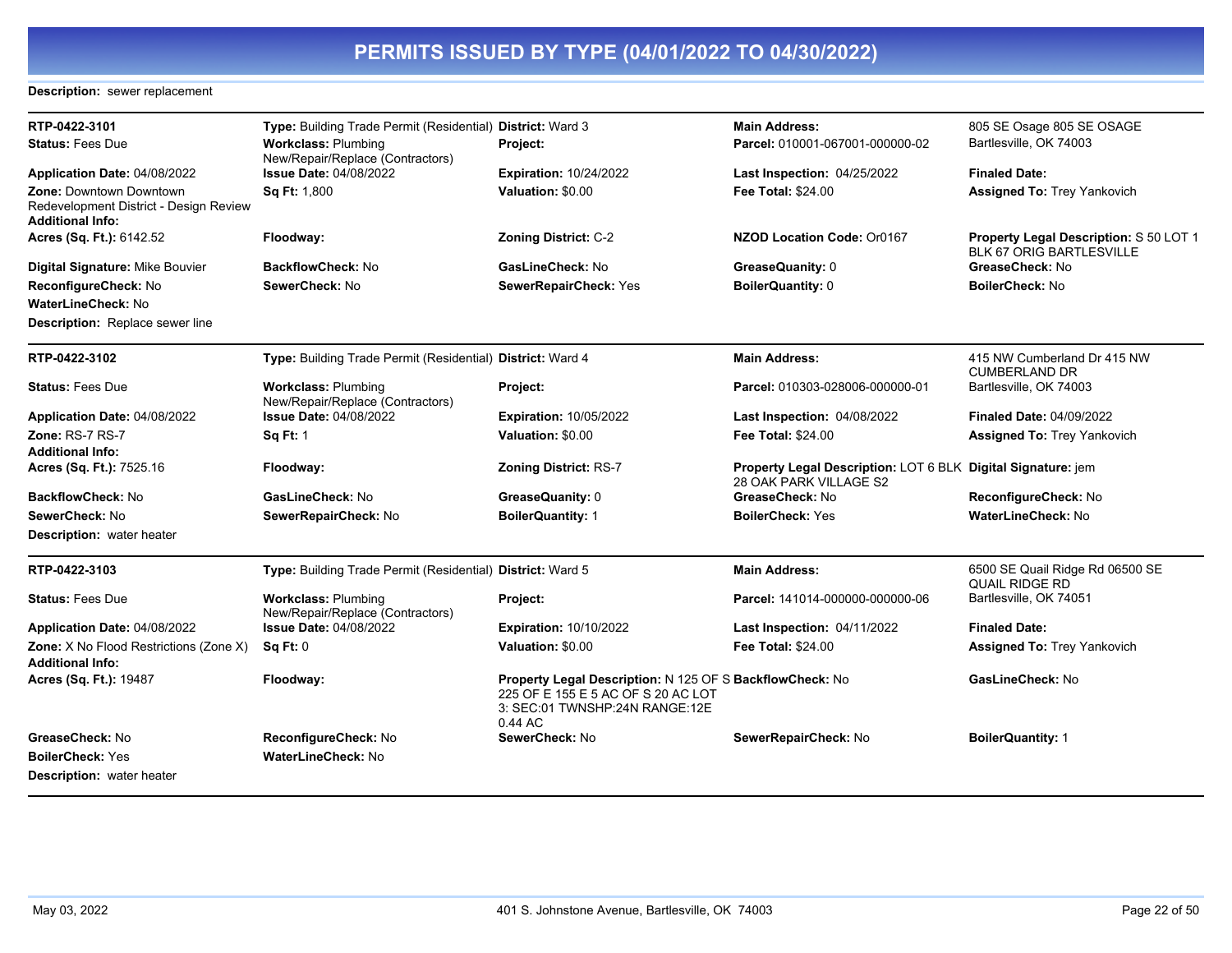| Acres (Sq. Ft.): 16933.2                                                         | Floodway: 500yr flood                                            | <b>Zoning District: RA</b>                         |                                                                                          |                                                        |
|----------------------------------------------------------------------------------|------------------------------------------------------------------|----------------------------------------------------|------------------------------------------------------------------------------------------|--------------------------------------------------------|
| <b>Zone: RA RA</b><br><b>Additional Info:</b>                                    | <b>Sq Ft: 1</b>                                                  | Valuation: \$0.00                                  | <b>Fee Total: \$24.00</b>                                                                | <b>Assigned To: Trey Yankovich</b>                     |
| Application Date: 04/11/2022                                                     | <b>Issue Date: 04/11/2022</b>                                    | <b>Expiration: 10/10/2022</b>                      | Last Inspection: 04/11/2022                                                              | <b>Finaled Date:</b>                                   |
| <b>Status: Fees Due</b>                                                          | <b>Workclass: Plumbing</b><br>New/Repair/Replace (Contractors)   | Project:                                           | Parcel: 010074-001014-000000-01                                                          | Bartlesville, OK 74006                                 |
| RTP-0422-3108                                                                    | Type: Building Trade Permit (Residential) District: Ward 5       |                                                    | <b>Main Address:</b>                                                                     | 6524 SE Clear Creek Loop 6524 SE<br>CLEAR CREEK LOOP   |
| Description: furnace coil/AC changeout                                           |                                                                  |                                                    |                                                                                          |                                                        |
| SplitSystemChangeOutQuantity: 1                                                  | RefrigerationOrCompressorCheck: No                               | WaterHeaterOrBoiler: No                            |                                                                                          |                                                        |
| MiniSplitCheck: No                                                               | NewSplitSystemCheck: No                                          | PackageUnitCheck: No                               | <b>RTUCheck: No</b>                                                                      | SplitSystemChangeOutCheck: Yes                         |
| Fireplace / Stove: No                                                            | GasLineCheck: No                                                 | CoilOnlyCheck: No                                  | DuctsVentsCheck: No                                                                      | HeatPumpFurnaceCheck: No                               |
| Acres (Sq. Ft.): 20925.6                                                         | <b>Zoning District: RS-10</b>                                    | Floodway: 100yr flood                              | Property Legal Description: LOT 12<br>BLK 24 WOODLAND PARK 11TH                          | <b>CommercialHoodCheck: No</b>                         |
| <b>Additional Info:</b>                                                          | Sq Ft: 0                                                         | Valuation: \$0.00                                  |                                                                                          | Assigned To: Trey Yankovich                            |
| Application Date: 04/11/2022<br><b>Zone: RS-10 RS-10</b>                         | <b>Issue Date: 04/11/2022</b>                                    | <b>Expiration: 10/11/2022</b>                      | Last Inspection: 04/14/2022<br><b>Fee Total: \$24.00</b>                                 | <b>Finaled Date: 04/25/2022</b>                        |
| <b>Status: Complete</b>                                                          | <b>Workclass: Mechanical</b><br>New/Repair/Replace (Contractors) | Project:                                           | Parcel: 010541-024012-000000-01                                                          | Bartlesville, OK 74006                                 |
| RTP-0422-3107                                                                    | Type: Building Trade Permit (Residential) District: Ward 2       |                                                    | <b>Main Address:</b>                                                                     | 1221 SE Brookside Pkwy 1221 SE<br><b>BROOKSIDE PKY</b> |
| SplitSystemChangeOutQuantity: 1<br><b>Description:</b> furnace coil/AC changeout | RefrigerationOrCompressorCheck: No                               | WaterHeaterOrBoiler: No                            |                                                                                          |                                                        |
| MiniSplitCheck: No                                                               | NewSplitSystemCheck: No                                          | PackageUnitCheck: No                               | <b>RTUCheck: No</b>                                                                      | SplitSystemChangeOutCheck: Yes                         |
| Fireplace / Stove: No                                                            | GasLineCheck: No                                                 | CoilOnlyCheck: No                                  | DuctsVentsCheck: No                                                                      | HeatPumpFurnaceCheck: No                               |
| Acres (Sq. Ft.): 16866.4                                                         | <b>Zoning District: RS-10</b>                                    | Floodway:                                          | Property Legal Description: LOT 1 BLK CommercialHoodCheck: No<br>21 WEST RANCH ACRES 2ND |                                                        |
| <b>Additional Info:</b>                                                          |                                                                  |                                                    |                                                                                          |                                                        |
| Application Date: 04/11/2022<br>Zone: RS-10 RS-10                                | <b>Issue Date: 04/11/2022</b><br><b>Sq Ft: 0</b>                 | <b>Expiration: 10/10/2022</b><br>Valuation: \$0.00 | Last Inspection:<br><b>Fee Total: \$24.00</b>                                            | <b>Finaled Date:</b><br>Assigned To: Trey Yankovich    |
| <b>Status: Fees Paid</b>                                                         | <b>Workclass: Mechanical</b><br>New/Repair/Replace (Contractors) | Project:                                           | Parcel: 010385-021001-000000-01                                                          | Bartlesville, OK 74006                                 |
| RTP-0422-3106                                                                    | Type: Building Trade Permit (Residential) District: Ward 1       |                                                    | <b>Main Address:</b>                                                                     | 1501 SE Melmart Dr 1501 SE MELMART<br>DR               |
| Description: water heater                                                        |                                                                  |                                                    |                                                                                          |                                                        |
| <b>BoilerQuantity: 1</b>                                                         | <b>BoilerCheck: Yes</b>                                          | WaterLineCheck: No                                 |                                                                                          |                                                        |
| GasLineCheck: No                                                                 | GreaseCheck: No                                                  | <b>ReconfigureCheck: No</b>                        | 8 COLONIAL EST 7TH<br>SewerCheck: No                                                     | SewerRepairCheck: No                                   |
| <b>Additional Info:</b><br>Acres (Sq. Ft.): 12382.7                              | Floodway:                                                        | <b>Zoning District: RA</b>                         | Property Legal Description: LOT 3 BLK BackflowCheck: No                                  |                                                        |
| <b>Zone:</b> X No Flood Restrictions (Zone X)                                    | Sq Ft: 0                                                         | Valuation: \$0.00                                  | <b>Fee Total: \$24.00</b>                                                                | <b>Assigned To: Trey Yankovich</b>                     |
| Application Date: 04/08/2022                                                     | <b>Issue Date: 04/08/2022</b>                                    | <b>Expiration: 10/10/2022</b>                      | Last Inspection: 04/11/2022                                                              | <b>Finaled Date:</b>                                   |
| <b>Status: Fees Due</b>                                                          | <b>Workclass: Plumbing</b><br>New/Repair/Replace (Contractors)   | Project:                                           | Parcel: 010084-008003-000000-01                                                          | Bartlesville, OK 74006                                 |
| RTP-0422-3105                                                                    | Type: Building Trade Permit (Residential) District: Ward 2       |                                                    | <b>Main Address:</b>                                                                     | 2709 SE Hillsboro St 2709 SE<br><b>HILLSBORO ST</b>    |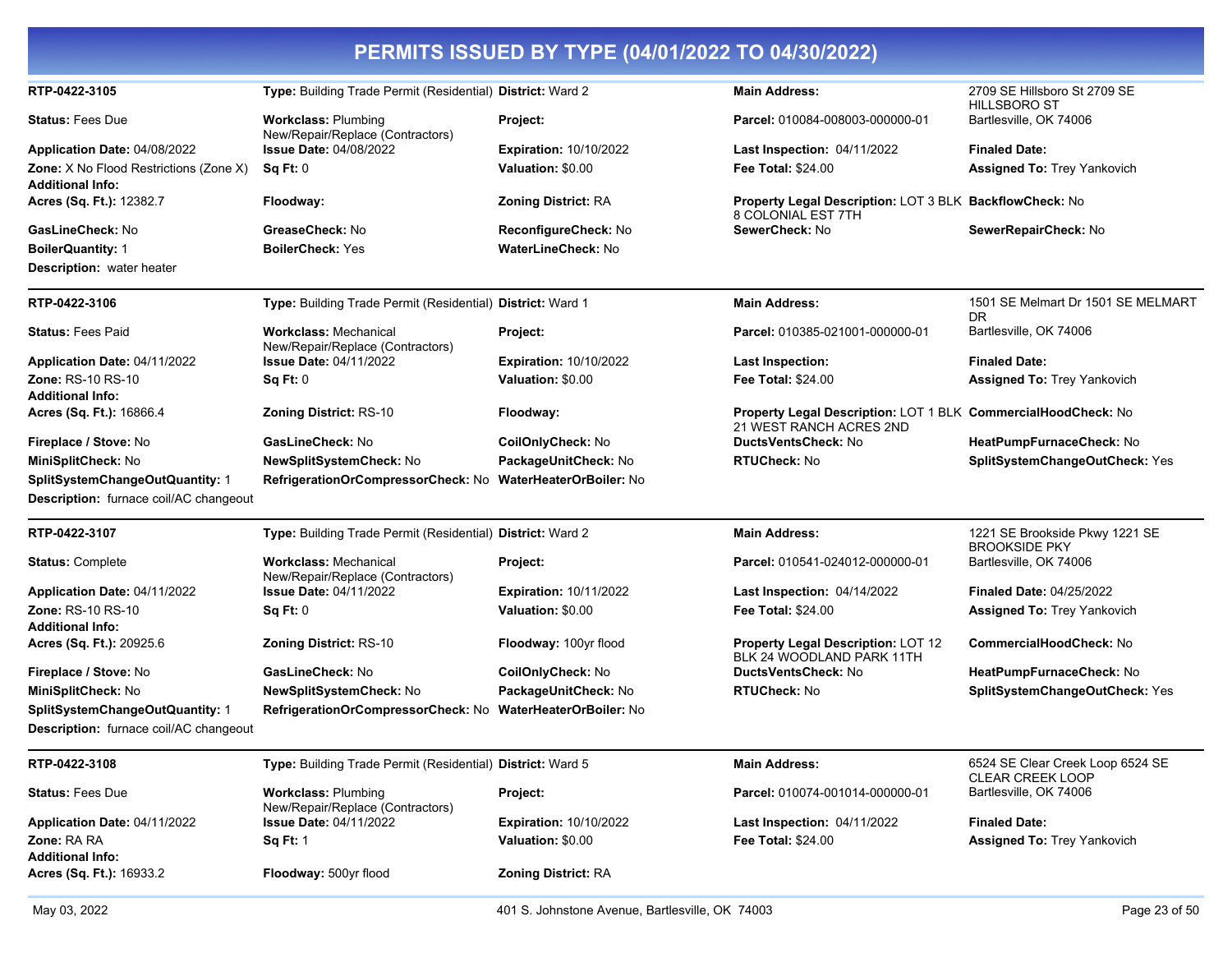| PERMITS ISSUED BY TYPE (04/01/2022 TO 04/30/2022)                                                                             |                                                                                                                                                      |                                                         |                                                                 |                                                       |
|-------------------------------------------------------------------------------------------------------------------------------|------------------------------------------------------------------------------------------------------------------------------------------------------|---------------------------------------------------------|-----------------------------------------------------------------|-------------------------------------------------------|
| Property Legal Description: LOT 14<br>BLK 1 CLEAR CREEK 2ND                                                                   | Digital Signature: jdm                                                                                                                               | <b>BackflowCheck: No</b>                                | GasLineCheck: No                                                | GreaseQuanity: 0                                      |
| GreaseCheck: No                                                                                                               | ReconfigureCheck: No                                                                                                                                 | SewerCheck: No                                          | SewerRepairCheck: No                                            | <b>BoilerQuantity: 1</b>                              |
| <b>BoilerCheck: Yes</b>                                                                                                       | WaterLineCheck: No                                                                                                                                   |                                                         |                                                                 |                                                       |
| <b>Description:</b> water heater                                                                                              |                                                                                                                                                      |                                                         |                                                                 |                                                       |
| RTP-0422-3109                                                                                                                 | Type: Building Trade Permit (Residential) District: Ward 4                                                                                           |                                                         | <b>Main Address:</b>                                            | 808 SE Seneca 808 SE SENECA                           |
| <b>Status: Complete</b>                                                                                                       | Workclass: Roofing Repair/Replacement Project:<br>(Contractor)                                                                                       |                                                         | Parcel: 010145-007014-000000-01                                 | Bartlesville, OK 74003                                |
| Application Date: 04/11/2022                                                                                                  | <b>Issue Date: 04/11/2022</b>                                                                                                                        | <b>Expiration: 10/19/2022</b>                           | Last Inspection: 04/22/2022                                     | <b>Finaled Date: 04/23/2022</b>                       |
| Zone: $RS-5RS-5$<br><b>Additional Info:</b>                                                                                   | Sq Ft: 0                                                                                                                                             | Valuation: \$0.00                                       | <b>Fee Total: \$24.00</b>                                       | <b>Assigned To: Trey Yankovich</b>                    |
| Acres (sq. Ft.): 6370.61                                                                                                      | Floodway: 500yr flood                                                                                                                                | Zoning District: RS-5                                   | Property Legal Description: LOT 14<br><b>BLK 7 GUTHRIE ADDN</b> | <b>CompositeCheck: Yes</b>                            |
| MetalCheck: No                                                                                                                | <b>OtherCheck: No</b>                                                                                                                                | <b>Number of SEPARATE structures to be</b><br>Roofed: 1 |                                                                 |                                                       |
| RTP-0422-3110                                                                                                                 | Type: Building Trade Permit (Residential) District: Ward 4                                                                                           |                                                         | <b>Main Address:</b>                                            | 808 SE Seneca 808 SE SENECA                           |
| <b>Status: Permit Issued</b>                                                                                                  | <b>Workclass: Electrical for New</b><br>Construction                                                                                                 | Project:                                                | Parcel: 010145-007014-000000-01                                 | Bartlesville, OK 74003                                |
| Application Date: 04/11/2022                                                                                                  | <b>Issue Date: 04/11/2022</b>                                                                                                                        | <b>Expiration: 10/24/2022</b>                           | <b>Last Inspection: 04/27/2022</b>                              | <b>Finaled Date:</b>                                  |
| <b>Zone: Downtown Downtown</b><br>Redevelopment District - Design Review<br><b>Additional Info:</b>                           | <b>Sq Ft: 700</b>                                                                                                                                    | Valuation: \$55,000.00                                  | Fee Total: \$24.00                                              | <b>Assigned To: Trey Yankovich</b>                    |
|                                                                                                                               | Description: BRTA APPROVED- INTERIOR & EXTERIOR REMODEL- SIDEWALK WILL NEED TO BE REPAIRED/REPLACED BEFORE ISSUANCE OF THE CERTIFICATE OF OCCUPANCY. |                                                         |                                                                 |                                                       |
| RTP-0422-3111                                                                                                                 | Type: Building Trade Permit (Residential) District: Ward 1                                                                                           |                                                         | <b>Main Address:</b>                                            | 4724 SE Pathfinder Ct 4724 SE<br><b>PATHFINDER CT</b> |
| <b>Status: Fees Due</b>                                                                                                       | <b>Workclass: Mechanical</b><br>New/Repair/Replace (Contractors)                                                                                     | Project:                                                | Parcel: 010520-000028-000000-01                                 | Bartlesville, OK 74006                                |
| Application Date: 04/12/2022                                                                                                  | <b>Issue Date: 04/12/2022</b>                                                                                                                        | <b>Expiration: 10/10/2022</b>                           | <b>Last Inspection:</b>                                         | <b>Finaled Date:</b>                                  |
| <b>Zone: 0.2 PCT ANNUAL CHANCE</b><br>FLOOD HAZARD 500-Year Flood Hazard<br>Area - No Restrictions<br><b>Additional Info:</b> | Sq Ft: 0                                                                                                                                             | Valuation: \$0.00                                       | <b>Fee Total: \$24.00</b>                                       | <b>Assigned To: Trey Yankovich</b>                    |
| Acres (Sq. Ft.): 12553.2                                                                                                      | <b>Zoning District: RS-7</b>                                                                                                                         | Floodway: 500yr flood                                   | Property Legal Description: LOT 28<br>WILL ROGERS HGTS 2ND      | CommercialHoodCheck: No                               |
| Fireplace / Stove: No                                                                                                         | GasLineCheck: No                                                                                                                                     | CoilOnlyCheck: No                                       | DuctsVentsCheck: No                                             | HeatPumpFurnaceCheck: No                              |
| MiniSplitCheck: No                                                                                                            | NewSplitSystemCheck: No                                                                                                                              | PackageUnitCheck: No                                    | <b>RTUCheck: No</b>                                             | SplitSystemChangeOutCheck: Yes                        |
| SplitSystemChangeOutQuantity: 1<br>Description: COMPLETE SYSTEM                                                               | RefrigerationOrCompressorCheck: No WaterHeaterOrBoiler: No                                                                                           |                                                         |                                                                 |                                                       |
| RTP-0422-3112                                                                                                                 | Type: Building Trade Permit (Residential) District: Ward 3                                                                                           |                                                         | <b>Main Address:</b>                                            | 1339 SE Dewey 1339 SE DEWEY                           |
| <b>Status: Complete</b>                                                                                                       | <b>Workclass: Mechanical</b><br>New/Repair/Replace (Contractors)                                                                                     | Project:                                                | Parcel: 010239-015011-000000-01                                 | Bartlesville, OK 74003                                |
| Application Date: 04/12/2022                                                                                                  | <b>Issue Date: 04/12/2022</b>                                                                                                                        | <b>Expiration: 10/24/2022</b>                           | Last Inspection: 04/26/2022                                     | <b>Finaled Date: 04/25/2022</b>                       |
| <b>Zone: RS-5 RS-5</b><br><b>Additional Info:</b>                                                                             | Sq Ft: 1,400                                                                                                                                         | Valuation: \$0.00                                       | Fee Total: \$204.00                                             | <b>Assigned To: Trey Yankovich</b>                    |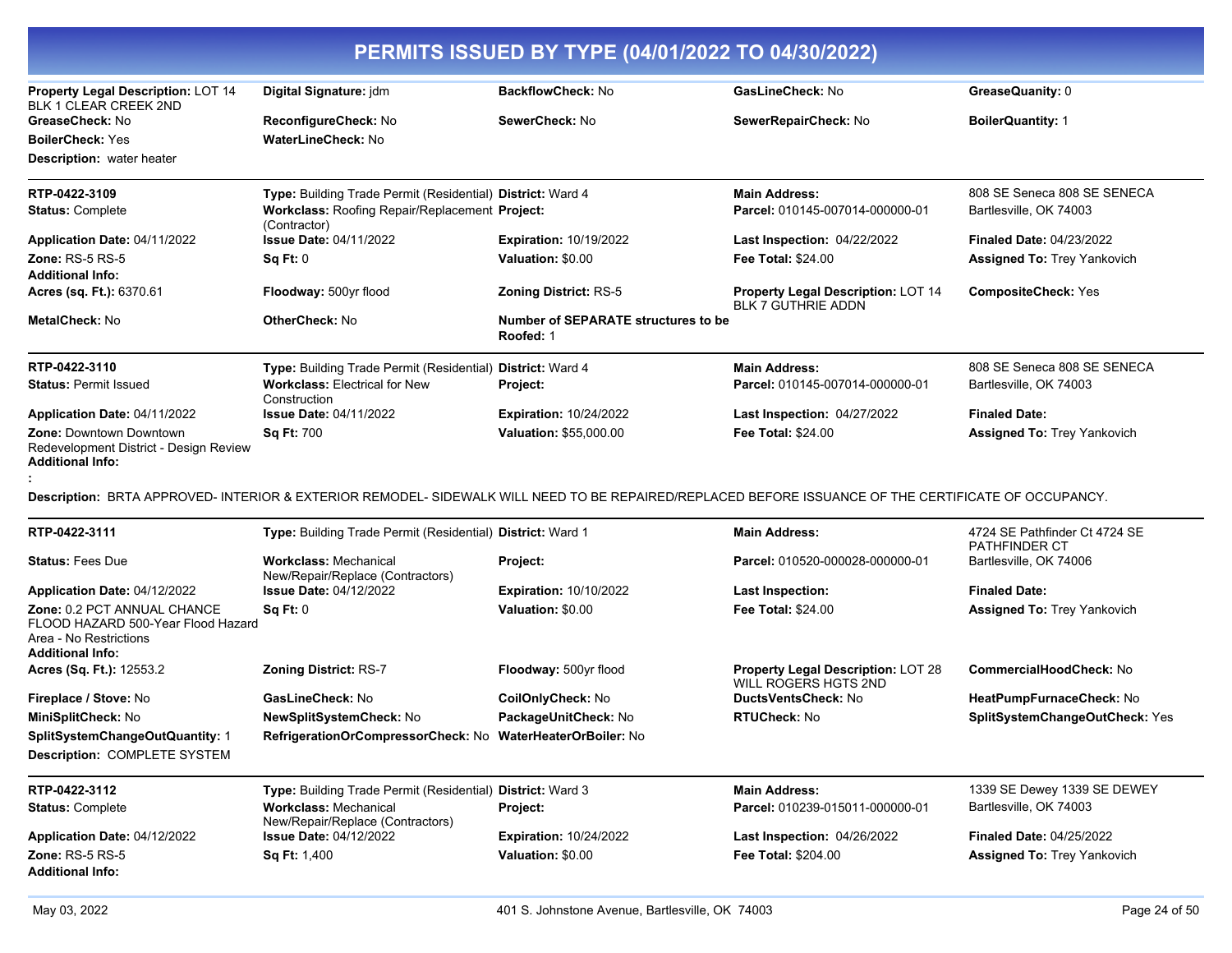| PERMITS ISSUED BY TYPE (04/01/2022 TO 04/30/2022)                                          |                                                                                                                                                                                                    |                                                         |                                                                                |                                                                  |
|--------------------------------------------------------------------------------------------|----------------------------------------------------------------------------------------------------------------------------------------------------------------------------------------------------|---------------------------------------------------------|--------------------------------------------------------------------------------|------------------------------------------------------------------|
| Acres (Sq. Ft.): 6104.99                                                                   | Zoning District: RS-5                                                                                                                                                                              | Floodway:                                               | NZOD Location Code: Md1015                                                     | Property Legal Description: LOT 11<br>BLK 15 MC DANIELS 1ST ADDN |
| Digital Signature: Tim Farris                                                              | Type1HoodQty: 0                                                                                                                                                                                    | <b>CommercialHoodCheck: No</b>                          | Fireplace / Stove: No                                                          | <b>GasLineCheck: Yes</b>                                         |
| CoilOnlyCheck: No                                                                          | CoilQuantity: 0                                                                                                                                                                                    | <b>DuctsVentsCheck: Yes</b>                             | DuctsVentsQuantity: 8                                                          | HeatPumpFurnaceCheck: No                                         |
| HeatPumpFurnaceQuantity: 0                                                                 | MiniSplitCheck: No                                                                                                                                                                                 | MiniSplitQuantity: 0                                    | NewSplitSystemCheck: No                                                        | NewSplitSystemQuantity: 0                                        |
| PackageUnitCheck: Yes                                                                      | PackageUnitQuantity: 1                                                                                                                                                                             | <b>RTUCheck: No</b>                                     | <b>RTUQuantity: 0</b>                                                          | SplitSystemChangeOutCheck: No                                    |
|                                                                                            | RefrigerationOrCompressorCheck: No RefrigerationOrCompressorQuantity: 0 WaterHeaterOrBoiler: No<br>Description: This permit was reimbursed and new permit # RTP-0422-3141 was issued in it's place |                                                         | WaterHeaterOrBoilerCheck: 0                                                    |                                                                  |
| RTP-0422-3113                                                                              | Type: Building Trade Permit (Residential) District: Ward 5                                                                                                                                         |                                                         | <b>Main Address:</b>                                                           | 6700 SE Lee Dr 6700 SE LEE DR                                    |
| <b>Status: Fees Due</b>                                                                    | Workclass: Roofing Repair/Replacement Project:<br>(Contractor)                                                                                                                                     |                                                         | Parcel: 010073-003012-000000-01                                                | Bartlesville, OK 74006                                           |
| Application Date: 04/12/2022                                                               | <b>Issue Date: 04/12/2022</b>                                                                                                                                                                      | <b>Expiration: 10/19/2022</b>                           | <b>Last Inspection: 04/22/2022</b>                                             | <b>Finaled Date:</b>                                             |
| <b>Zone: RS-10 RS-10</b><br><b>Additional Info:</b>                                        | Sq Ft: 0                                                                                                                                                                                           | Valuation: \$0.00                                       | <b>Fee Total: \$24.00</b>                                                      | <b>Assigned To: Trey Yankovich</b>                               |
| Property Legal Description: LOT 12<br>BLK 3 CLEAR CREEK ADDN                               | <b>CompositeCheck: Yes</b>                                                                                                                                                                         | <b>MetalCheck: No</b>                                   | <b>OtherCheck: No</b>                                                          | <b>Number of SEPARATE structures to be</b><br>Roofed: 1          |
| Acres (sq. Ft.): 13496                                                                     | Floodway: 100yr flood                                                                                                                                                                              | Zoning District: RS-10                                  |                                                                                |                                                                  |
| Description: RE-ROOF                                                                       |                                                                                                                                                                                                    |                                                         |                                                                                |                                                                  |
| RTP-0422-3114                                                                              | Type: Building Trade Permit (Residential) District: Ward 2                                                                                                                                         |                                                         | <b>Main Address:</b>                                                           | 3110 SE Debbie Ln 3110 SE DEBBIE LN                              |
| <b>Status: Fees Paid</b>                                                                   | Workclass: Mechanical for New<br>Construction                                                                                                                                                      | Project:                                                | Parcel: 010325-003047-000000-01                                                | Bartlesville, OK 74006                                           |
| Application Date: 04/12/2022                                                               | <b>Issue Date: 04/12/2022</b>                                                                                                                                                                      | <b>Expiration: 10/18/2022</b>                           | Last Inspection: 04/21/2022                                                    | <b>Finaled Date:</b>                                             |
| <b>Zone: RS-7 RS-7</b>                                                                     | Sq Ft: 2,390                                                                                                                                                                                       | Valuation: \$0.00                                       | <b>Fee Total: \$51.80</b>                                                      | <b>Assigned To: Trey Yankovich</b>                               |
| <b>Additional Info:</b><br><b>Total Square Footage of New</b><br><b>Construction: 2390</b> |                                                                                                                                                                                                    |                                                         |                                                                                |                                                                  |
|                                                                                            |                                                                                                                                                                                                    |                                                         |                                                                                |                                                                  |
| RTP-0422-3115                                                                              | Type: Building Trade Permit (Residential) District: Ward 2                                                                                                                                         |                                                         | <b>Main Address:</b>                                                           | 3118 SE Debbie Ln 3118 SE DEBBIE LN                              |
| <b>Status: Fees Paid</b>                                                                   | <b>Workclass: Mechanical for New</b><br>Construction                                                                                                                                               | Project:                                                | Parcel: 010325-003045-000000-01                                                | Bartlesville, OK 74006                                           |
| Application Date: 04/12/2022                                                               | <b>Issue Date: 04/12/2022</b>                                                                                                                                                                      | <b>Expiration: 10/10/2022</b>                           | Last Inspection:                                                               | <b>Finaled Date:</b>                                             |
| Zone: X No Flood Restrictions (Zone X)<br><b>Additional Info:</b>                          | <b>Sq Ft: 2,501</b>                                                                                                                                                                                | Valuation: \$0.00                                       | <b>Fee Total: \$54.02</b>                                                      | <b>Assigned To: Trey Yankovich</b>                               |
| <b>Total Square Footage of New</b><br><b>Construction: 2501</b>                            |                                                                                                                                                                                                    |                                                         |                                                                                |                                                                  |
| RTP-0422-3116                                                                              | Type: Building Trade Permit (Residential) District: Ward 5                                                                                                                                         |                                                         | <b>Main Address:</b>                                                           | 5610 Baylor Dr 5610 BAYLOR DR                                    |
| <b>Status: Complete</b>                                                                    | Workclass: Roofing Repair/Replacement Project:<br>(Contractor)                                                                                                                                     |                                                         | Parcel: 010244-001006-000000-01                                                | Bartlesville, OK 74006                                           |
| Application Date: 04/12/2022                                                               | <b>Issue Date: 04/12/2022</b>                                                                                                                                                                      | <b>Expiration: 10/19/2022</b>                           | <b>Last Inspection: 04/22/2022</b>                                             | <b>Finaled Date: 04/23/2022</b>                                  |
| Zone: RS-7 RS-7<br><b>Additional Info:</b>                                                 | Sq Ft: 0                                                                                                                                                                                           | Valuation: \$0.00                                       | <b>Fee Total: \$24.00</b>                                                      | <b>Assigned To: Trey Yankovich</b>                               |
| Acres (sq. Ft.): 9411.43                                                                   | Floodway:                                                                                                                                                                                          | <b>Zoning District: RS-7</b>                            | Property Legal Description: LOT 6 BLK CompositeCheck: Yes<br>1 MADISON HEIGHTS |                                                                  |
| <b>MetalCheck: No</b>                                                                      | <b>OtherCheck: No</b>                                                                                                                                                                              | <b>Number of SEPARATE structures to be</b><br>Roofed: 1 |                                                                                |                                                                  |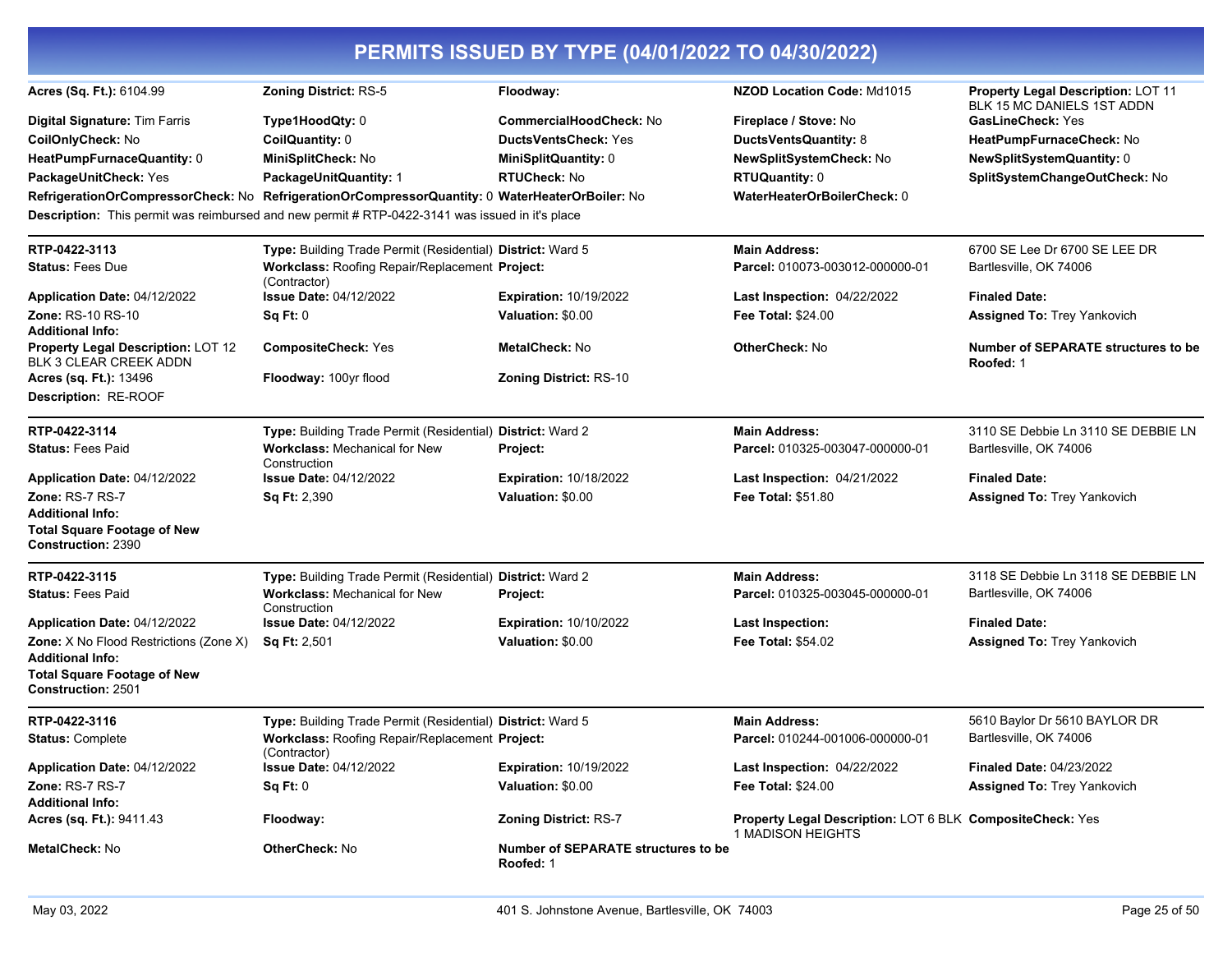### **Description:** RE-ROOF

| RTP-0422-3117                                                   | Type: Building Trade Permit (Residential) District: Ward 2       |                               | <b>Main Address:</b>                                                             | 3206 SE Roman Cir 3206 SE ROMAN<br><b>CIR</b>         |
|-----------------------------------------------------------------|------------------------------------------------------------------|-------------------------------|----------------------------------------------------------------------------------|-------------------------------------------------------|
| <b>Status: Fees Paid</b>                                        | <b>Workclass: Mechanical for New</b><br>Construction             | <b>Project:</b>               | Parcel: 010325-006008-000000-01                                                  | Bartlesville, OK 74006                                |
| Application Date: 04/12/2022                                    | <b>Issue Date: 04/12/2022</b>                                    | <b>Expiration: 10/24/2022</b> | Last Inspection: 04/26/2022                                                      | <b>Finaled Date:</b>                                  |
| <b>Zone: RS-7 RS-7</b>                                          | <b>Sq Ft: 2,390</b>                                              | Valuation: \$0.00             | <b>Fee Total: \$51.80</b>                                                        | Assigned To: Trey Yankovich                           |
| <b>Additional Info:</b>                                         |                                                                  |                               |                                                                                  |                                                       |
| <b>Total Square Footage of New</b>                              |                                                                  |                               |                                                                                  |                                                       |
| Construction: 2390                                              |                                                                  |                               |                                                                                  |                                                       |
| RTP-0422-3118                                                   | Type: Building Trade Permit (Residential) District: Ward 2       |                               | <b>Main Address:</b>                                                             | 3210 SE Roman Cir 3210 SE ROMAN<br><b>CIR</b>         |
| <b>Status: Fees Paid</b>                                        | <b>Workclass: Mechanical for New</b><br>Construction             | Project:                      | Parcel: 010325-006007-000000-01                                                  | Bartlesville, OK 74006                                |
| Application Date: 04/12/2022                                    | <b>Issue Date: 04/12/2022</b>                                    | <b>Expiration: 10/24/2022</b> | <b>Last Inspection: 04/26/2022</b>                                               | <b>Finaled Date:</b>                                  |
| Zone: RS-7 RS-7                                                 | <b>Sq Ft: 2,712</b>                                              | Valuation: \$0.00             | <b>Fee Total: \$58.24</b>                                                        | <b>Assigned To: Trey Yankovich</b>                    |
| <b>Additional Info:</b>                                         |                                                                  |                               |                                                                                  |                                                       |
| <b>Total Square Footage of New</b><br>Construction: 2712        |                                                                  |                               |                                                                                  |                                                       |
| RTP-0422-3119                                                   | Type: Building Trade Permit (Residential) District: Ward 2       |                               | <b>Main Address:</b>                                                             | 3205 SE Rushmore St 3205 SE<br><b>RUSHMORE ST</b>     |
| <b>Status: Fees Paid</b>                                        | <b>Workclass: Mechanical for New</b><br>Construction             | Project:                      | Parcel: 010325-006002-000000-01                                                  | Bartlesville, OK 74006                                |
| Application Date: 04/12/2022                                    | <b>Issue Date: 04/12/2022</b>                                    | <b>Expiration: 10/10/2022</b> | <b>Last Inspection:</b>                                                          | <b>Finaled Date:</b>                                  |
| <b>Zone: RS-7 RS-7</b>                                          | <b>Sq Ft: 2,723</b>                                              | Valuation: \$0.00             | <b>Fee Total: \$58.46</b>                                                        | <b>Assigned To: Trey Yankovich</b>                    |
| <b>Additional Info:</b>                                         |                                                                  |                               |                                                                                  |                                                       |
| <b>Total Square Footage of New</b><br><b>Construction: 2723</b> |                                                                  |                               |                                                                                  |                                                       |
| RTP-0422-3120                                                   | Type: Building Trade Permit (Residential) District: Ward 2       |                               | <b>Main Address:</b>                                                             | 3213 SE Rushmore St 3213 SE<br><b>RUSHMORE ST</b>     |
| <b>Status: Fees Paid</b>                                        | <b>Workclass: Mechanical for New</b><br>Construction             | Project:                      | Parcel: 010325-006004-000000-01                                                  | Bartlesville, OK 74006                                |
| Application Date: 04/12/2022                                    | <b>Issue Date: 04/12/2022</b>                                    | <b>Expiration: 10/10/2022</b> | Last Inspection:                                                                 | <b>Finaled Date:</b>                                  |
| Zone: RS-7 RS-7                                                 | <b>Sq Ft: 2,390</b>                                              | Valuation: \$0.00             | <b>Fee Total: \$51.80</b>                                                        | <b>Assigned To: Trey Yankovich</b>                    |
| <b>Additional Info:</b>                                         |                                                                  |                               |                                                                                  |                                                       |
| <b>Total Square Footage of New</b><br>Construction: 2390        |                                                                  |                               |                                                                                  |                                                       |
| RTP-0422-3121                                                   | Type: Building Trade Permit (Residential) District: Ward 2       |                               | <b>Main Address:</b>                                                             | 2318 SE Dorchester Dr 2318 SE<br><b>DORCHESTER DR</b> |
| <b>Status: Complete</b>                                         | <b>Workclass: Electrical</b><br>New/Repair/Replace (Contractors) | Project:                      | Parcel: 010078-002006-000000-01                                                  | Bartlesville, OK 74006                                |
| Application Date: 04/12/2022                                    | <b>Issue Date: 04/12/2022</b>                                    | <b>Expiration: 10/19/2022</b> | <b>Last Inspection: 04/22/2022</b>                                               | <b>Finaled Date: 04/23/2022</b>                       |
| Zone: RS-12 RS-12<br><b>Additional Info:</b>                    | Sq Ft: 0                                                         | Valuation: \$0.00             | Fee Total: \$24.00                                                               | <b>Assigned To: Trey Yankovich</b>                    |
| Acres (Sq. Ft.): 13406.4                                        | <b>Zoning District: RS-12</b>                                    | Floodway:                     | <b>Property Legal Description: LOT 6 BLK NewMeterCheck: No</b><br>2 COLONIAL EST |                                                       |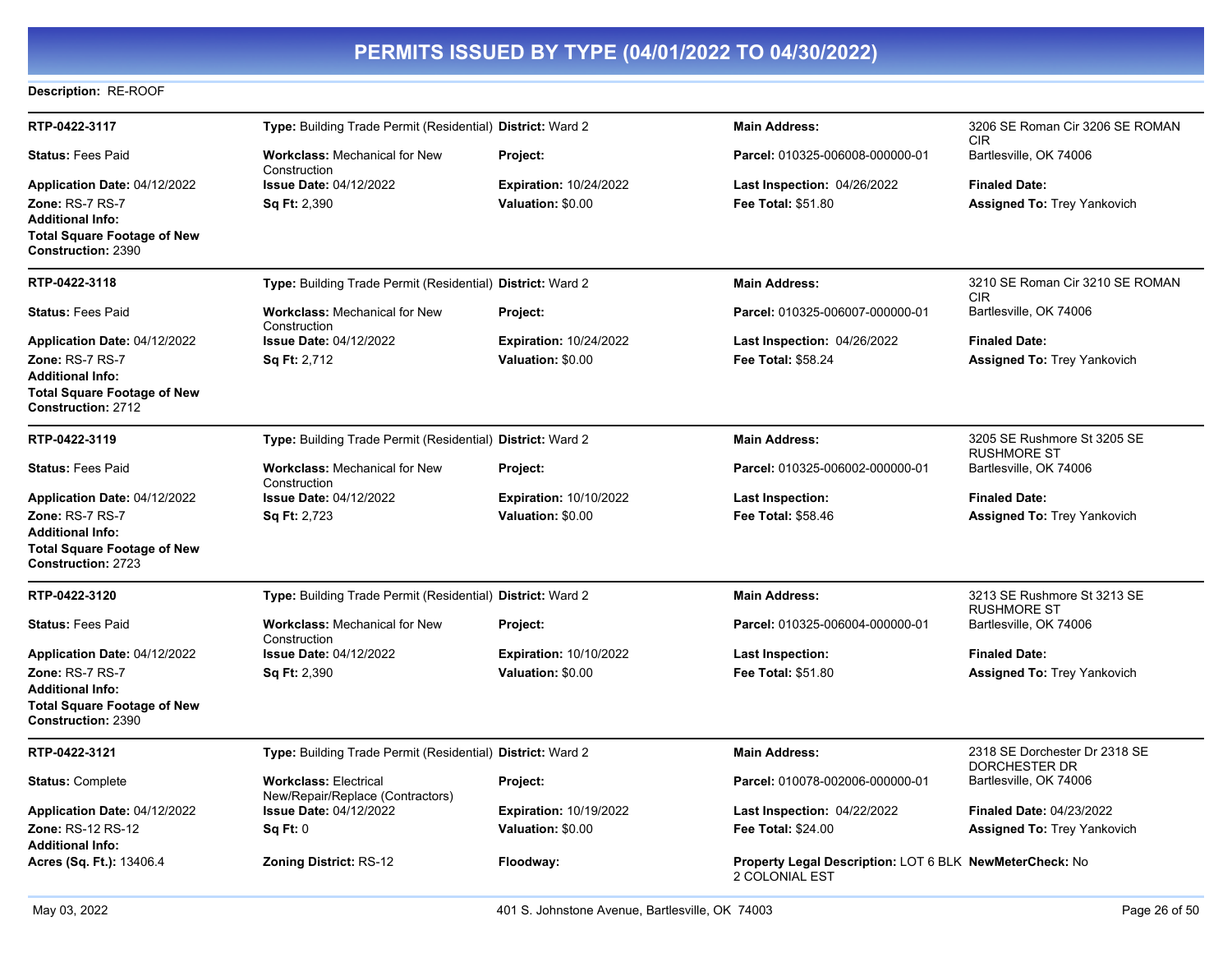|                                                                                                                          | PERMITS ISSUED BY TYPE (04/01/2022 TO 04/30/2022)                |                                           |                                                                         |                                                                           |
|--------------------------------------------------------------------------------------------------------------------------|------------------------------------------------------------------|-------------------------------------------|-------------------------------------------------------------------------|---------------------------------------------------------------------------|
| ServiceRiserReplace: No<br>TransferSwitchInstallation: No<br>TemporaryServiceCheck: No<br>Description: PANEL REPLACEMENT | ReplacementMeterCheck: No<br><b>NewExtensionCheck: No</b>        | NewBreakerCheck: No<br>GeneratorCheck: No | ReplacementBreakerCheck: Yes<br>PoolCheck: No                           | <b>ReplBreakerQuantity: 1</b><br>SolarPanelCheckBox: No                   |
| RTP-0422-3122                                                                                                            | Type: Building Trade Permit (Residential) District: Ward 5       |                                           | <b>Main Address:</b>                                                    | 107 NE Prairie Ridge Ct 107 NE PRAIRIE<br><b>RIDGE CT</b>                 |
| <b>Status: Fees Paid</b>                                                                                                 | <b>Workclass: Electrical</b><br>New/Repair/Replace (Contractors) | Project:                                  | Parcel: 010361-001010-000000-01                                         | Bartlesville, OK 74006                                                    |
| Application Date: 04/13/2022                                                                                             | <b>Issue Date: 04/13/2022</b>                                    | <b>Expiration: 10/10/2022</b>             | <b>Last Inspection:</b>                                                 | <b>Finaled Date:</b>                                                      |
| <b>Zone: RS-7 RS-7</b><br><b>Additional Info:</b>                                                                        | Sq Ft: 0                                                         | Valuation: \$0.00                         | Fee Total: \$24.00                                                      | <b>Assigned To: Trey Yankovich</b>                                        |
| <b>Acres (Sq. Ft.):</b> 16156.2                                                                                          | <b>Zoning District: RS-7</b>                                     | Floodway:                                 | <b>Property Legal Description: LOT 10</b><br><b>BLK 1 PRAIRIE RIDGE</b> | <b>NewMeterCheck: Yes</b>                                                 |
| <b>ServiceRiserReplace:</b> No                                                                                           | <b>ReplacementMeterCheck: No</b>                                 | NewBreakerCheck: No                       | ReplacementBreakerCheck: No                                             | TransferSwitchInstallation: No                                            |
| NewExtensionCheck: No<br>Description: ADDING METER CAN TO EXISTING SOLAR SYSTEM                                          | GeneratorCheck: No                                               | PoolCheck: No                             | SolarPanelCheckBox: No                                                  | TemporaryServiceCheck: No                                                 |
| RTP-0422-3123                                                                                                            | Type: Building Trade Permit (Residential) District: Ward 3       |                                           | <b>Main Address:</b>                                                    | 1001 SE Dewey 1001 SE DEWEY                                               |
| <b>Status: Fees Paid</b>                                                                                                 | <b>Workclass: Electrical</b><br>New/Repair/Replace (Contractors) | Project:                                  | Parcel: 010001-081001-000000-01                                         | Bartlesville, OK 74003                                                    |
| Application Date: 04/13/2022                                                                                             | <b>Issue Date: 04/13/2022</b>                                    | <b>Expiration: 10/10/2022</b>             | <b>Last Inspection:</b>                                                 | <b>Finaled Date:</b>                                                      |
| <b>Zone: Downtown Downtown</b><br>Redevelopment District - Design Review<br>Additional Info:                             | <b>Sq Ft: 0</b>                                                  | Valuation: \$0.00                         | <b>Fee Total: \$24.00</b>                                               | <b>Assigned To: Trey Yankovich</b>                                        |
| <b>Acres (Sq. Ft.):</b> 6056.01                                                                                          | <b>Zoning District: RM-1.5</b>                                   | Floodway:                                 | NZOD Location Code: Or0181                                              | Property Legal Description: N 50 LOT 1<br><b>BLK 81 ORIG BARTLESVILLE</b> |
| NewMeterCheck: Yes                                                                                                       | ServiceRiserReplace: No                                          | ReplacementMeterCheck: No                 | NewBreakerCheck: No                                                     | ReplacementBreakerCheck: No                                               |
| TransferSwitchInstallation: No<br>TemporaryServiceCheck: No                                                              | <b>NewExtensionCheck: No</b>                                     | GeneratorCheck: No                        | PoolCheck: No                                                           | SolarPanelCheckBox: No                                                    |
| Description: ADDING METER CAN TO EXISTING SOLAR SYSTEM                                                                   |                                                                  |                                           |                                                                         |                                                                           |
| RTP-0422-3124                                                                                                            | Type: Building Trade Permit (Residential) District: Ward 3       |                                           | <b>Main Address:</b>                                                    | 1600 SW Mountain Rd 1600 SW<br><b>MOUNTAIN RD</b>                         |
| <b>Status: Fees Paid</b>                                                                                                 | <b>Workclass: Electrical</b><br>New/Repair/Replace (Contractors) | Project:                                  | Parcel: 010068-000074-000000-01                                         | Bartlesville, OK 74003                                                    |
| Application Date: 04/13/2022                                                                                             | <b>Issue Date: 04/13/2022</b>                                    | Expiration: 10/31/2022                    | <b>Last Inspection: 05/03/2022</b>                                      | <b>Finaled Date:</b>                                                      |
| Zone: X No Flood Restrictions (Zone X)<br><b>Additional Info:</b>                                                        | Sq Ft: 0                                                         | Valuation: \$0.00                         | Fee Total: \$24.00                                                      | <b>Assigned To: Trey Yankovich</b>                                        |
| Acres (Sq. Ft.): 62721.3                                                                                                 | <b>Zoning District: RS-10</b>                                    | Floodway:                                 | <b>Property Legal Description: LOT 74</b><br><b>CIRCLE MOUNTAIN EST</b> | <b>NewMeterCheck: Yes</b>                                                 |
| ServiceRiserReplace: No                                                                                                  | ReplacementMeterCheck: No                                        | NewBreakerCheck: No                       | ReplacementBreakerCheck: No                                             | <b>TransferSwitchInstallation: No</b>                                     |
| NewExtensionCheck: No                                                                                                    | GeneratorCheck: No                                               | PoolCheck: No                             | SolarPanelCheckBox: No                                                  | TemporaryServiceCheck: No                                                 |
| Description: ADDING METER CAN TO EXISTING SOLAR SYSTEM                                                                   |                                                                  |                                           |                                                                         |                                                                           |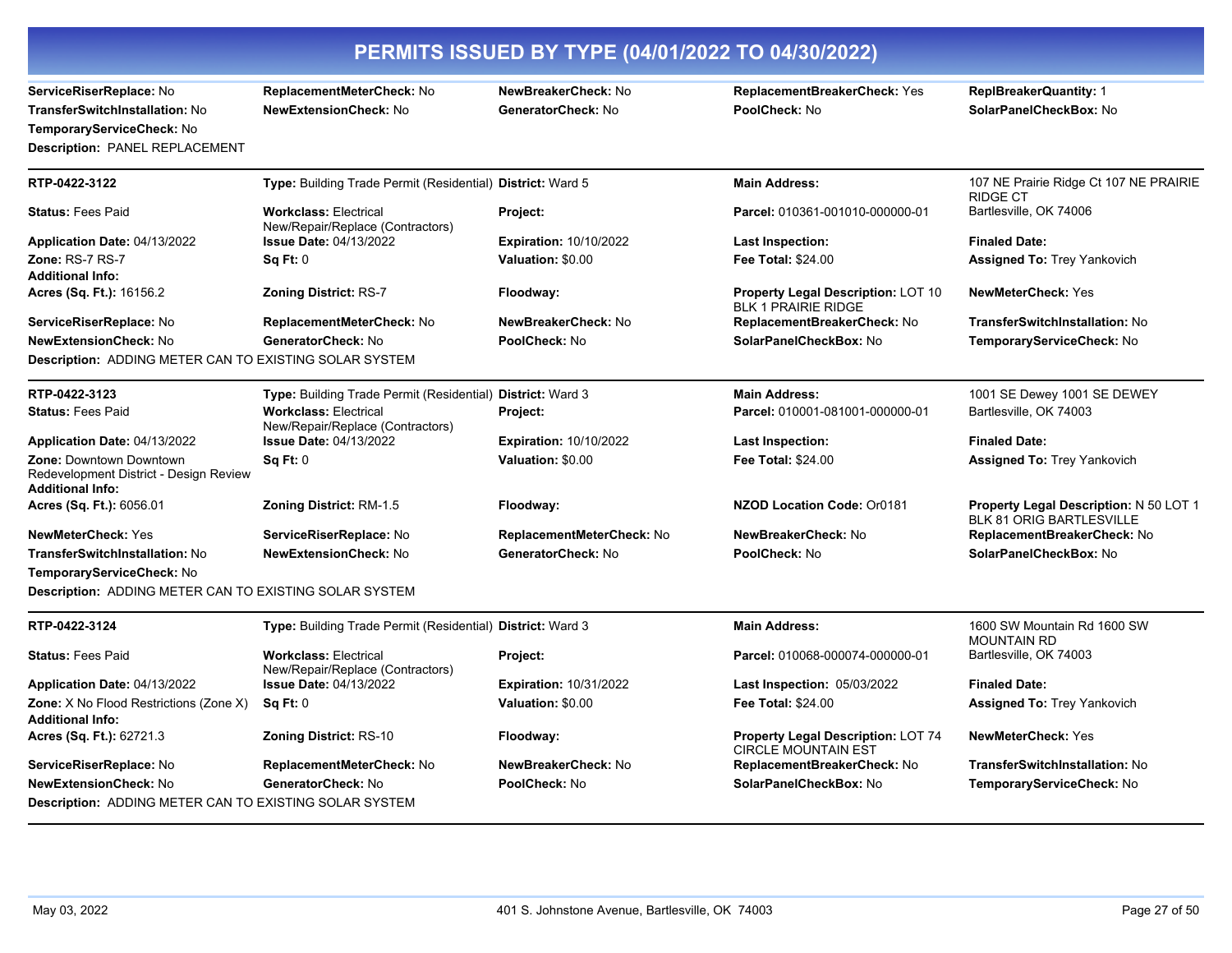| PERMITS ISSUED BY TYPE (04/01/2022 TO 04/30/2022)                 |                                                                  |                               |                                                                                                                                                                                        |                                                      |
|-------------------------------------------------------------------|------------------------------------------------------------------|-------------------------------|----------------------------------------------------------------------------------------------------------------------------------------------------------------------------------------|------------------------------------------------------|
| RTP-0422-3125                                                     | Type: Building Trade Permit (Residential) District: Ward 3       |                               | <b>Main Address:</b>                                                                                                                                                                   | 1910 SE Hillcrest Dr 01910 SE<br><b>HILLCREST DR</b> |
| <b>Status: Fees Paid</b>                                          | <b>Workclass: Electrical</b><br>New/Repair/Replace (Contractors) | Project:                      | Parcel: 010090-003013-000000-01                                                                                                                                                        | Bartlesville, OK 74003                               |
| Application Date: 04/13/2022                                      | <b>Issue Date: 04/13/2022</b>                                    | <b>Expiration: 10/10/2022</b> | Last Inspection:                                                                                                                                                                       | <b>Finaled Date:</b>                                 |
| <b>Zone: RS-5 RS-5</b><br><b>Additional Info:</b>                 | SqFt:0                                                           | Valuation: \$0.00             | <b>Fee Total: \$24.00</b>                                                                                                                                                              | <b>Assigned To: Trey Yankovich</b>                   |
| Acres (Sq. Ft.): 39634.2                                          | <b>Zoning District: RS-5</b>                                     | Floodway:                     | <b>Property Legal Description: LOTS 13,</b><br>14 15 BLK 3 CRESTVIEW                                                                                                                   | <b>NewMeterCheck: Yes</b>                            |
| ServiceRiserReplace: No                                           | ReplacementMeterCheck: No                                        | NewBreakerCheck: No           | ReplacementBreakerCheck: No                                                                                                                                                            | TransferSwitchInstallation: No                       |
| <b>NewExtensionCheck: No</b>                                      | GeneratorCheck: No                                               | PoolCheck: No                 | SolarPanelCheckBox: No                                                                                                                                                                 | TemporaryServiceCheck: No                            |
| Description: ADDING METER CAN TO EXISTING SOLAR SYSTEM            |                                                                  |                               |                                                                                                                                                                                        |                                                      |
| RTP-0422-3126                                                     | Type: Building Trade Permit (Residential) District: Ward 2       |                               | <b>Main Address:</b>                                                                                                                                                                   | 2327 Boardwalk 2327 BOARDWALK CIR                    |
| <b>Status: Fees Paid</b>                                          | <b>Workclass: Electrical</b><br>New/Repair/Replace (Contractors) | Project:                      | Parcel: 010037-001007-000000-01                                                                                                                                                        | Bartlesville, OK 74006                               |
| Application Date: 04/13/2022                                      | <b>Issue Date: 04/13/2022</b>                                    | <b>Expiration: 10/10/2022</b> | Last Inspection:                                                                                                                                                                       | <b>Finaled Date:</b>                                 |
| Zone: RS-10/PUD RS-10/PUD<br><b>Additional Info:</b>              | Sq Ft: 0                                                         | Valuation: \$0.00             | <b>Fee Total: \$24.00</b>                                                                                                                                                              | <b>Assigned To: Trey Yankovich</b>                   |
| Acres (Sq. Ft.): 8432.2                                           | <b>Zoning District: RS-10/PUD</b>                                | Floodway:                     | <b>Property Legal Description: LOT 6 BLK NewMeterCheck: Yes</b><br>1 LESS BEG AT NW COR OF LOT 6; E<br>100.12; ALONG ELY LINE LOT 6 ON<br>NON-TANGENT CURVE TO LEFT-R-53<br>CHORD S 23 |                                                      |
| ServiceRiserReplace: No                                           | ReplacementMeterCheck: No                                        | NewBreakerCheck: No           | ReplacementBreakerCheck: No                                                                                                                                                            | TransferSwitchInstallation: No                       |
| <b>NewExtensionCheck: No</b>                                      | GeneratorCheck: No                                               | PoolCheck: No                 | SolarPanelCheckBox: No                                                                                                                                                                 | TemporaryServiceCheck: No                            |
| Description: ADDING METER CAN TO EXISTING SOLAR SYSTEM            |                                                                  |                               |                                                                                                                                                                                        |                                                      |
| RTP-0422-3127                                                     | Type: Building Trade Permit (Residential) District: Ward 2       |                               | <b>Main Address:</b>                                                                                                                                                                   | 4113 SE Southport Loop 4113<br>SOUTHPORT LOOP        |
| <b>Status: Fees Paid</b>                                          | <b>Workclass: Electrical</b><br>New/Repair/Replace (Contractors) | Project:                      | Parcel: 010999-282613-004000-59                                                                                                                                                        | Bartlesville, OK 74006                               |
| Application Date: 04/13/2022                                      | <b>Issue Date: 04/13/2022</b>                                    | <b>Expiration: 10/10/2022</b> | <b>Last Inspection:</b>                                                                                                                                                                | <b>Finaled Date:</b>                                 |
| Zone: X No Flood Restrictions (Zone X)<br><b>Additional Info:</b> | <b>Sq Ft: 0</b>                                                  | Valuation: \$0.00             | <b>Fee Total: \$24.00</b>                                                                                                                                                              | Assigned To: Trey Yankovich                          |
| Acres (Sq. Ft.): 90683.5                                          | <b>Zoning District: RS-7/PUD</b>                                 | Floodway:                     | <b>Property Legal Description: PART</b><br>SECT 28-26-13 BEG AT NW COR OF<br>SE NW OF SECT 28; THENCE ALONG<br>N LINE OF SE S 89 DEG 56 MIN 15 SEC<br>E FOR 21.53 TO I                 | <b>NewMeterCheck: Yes</b>                            |
| ServiceRiserReplace: No                                           | ReplacementMeterCheck: No                                        | NewBreakerCheck: No           | ReplacementBreakerCheck: No                                                                                                                                                            | TransferSwitchInstallation: No                       |
| <b>NewExtensionCheck: No</b>                                      | GeneratorCheck: No                                               | PoolCheck: No                 | SolarPanelCheckBox: No                                                                                                                                                                 | TemporaryServiceCheck: No                            |
| Description: ADDING METER CAN TO EXISTING SOLAR SYSTEM            |                                                                  |                               |                                                                                                                                                                                        |                                                      |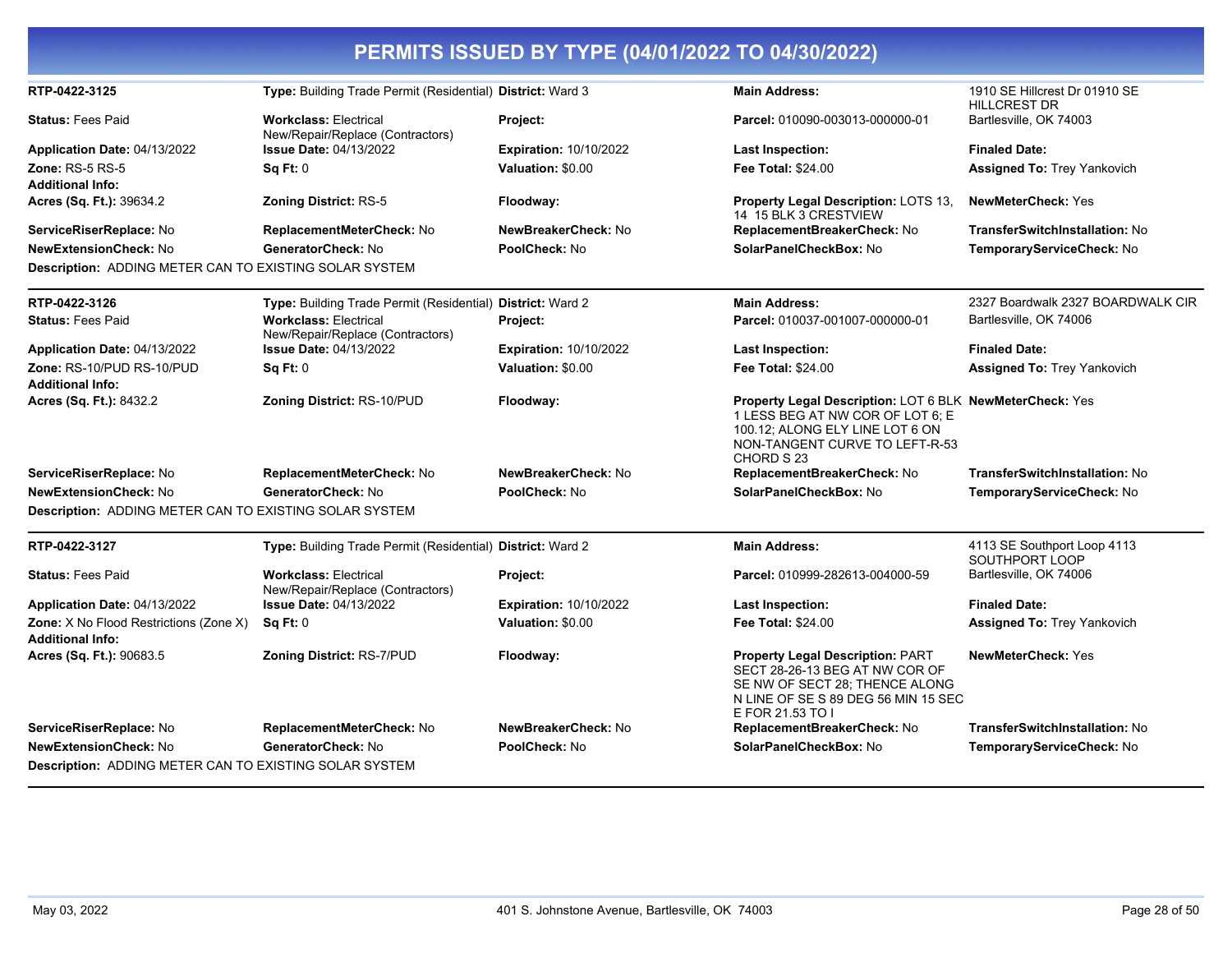| PERMITS ISSUED BY TYPE (04/01/2022 TO 04/30/2022)                                                                      |                                                                  |                               |                                                                                                                                                                    |                                                       |
|------------------------------------------------------------------------------------------------------------------------|------------------------------------------------------------------|-------------------------------|--------------------------------------------------------------------------------------------------------------------------------------------------------------------|-------------------------------------------------------|
| RTP-0422-3128                                                                                                          | Type: Building Trade Permit (Residential) District: Ward 1       |                               | <b>Main Address:</b>                                                                                                                                               | 4213 SE Fleetwood Dr 4213 SE<br><b>FLEETWOOD DR</b>   |
| <b>Status: Fees Paid</b>                                                                                               | <b>Workclass: Electrical</b><br>New/Repair/Replace (Contractors) | Project:                      | Parcel: 010335-012007-000000-01                                                                                                                                    | Bartlesville, OK 74006                                |
| Application Date: 04/13/2022                                                                                           | <b>Issue Date: 04/13/2022</b>                                    | <b>Expiration: 10/10/2022</b> | Last Inspection:                                                                                                                                                   | <b>Finaled Date:</b>                                  |
| Zone: RS-7 RS-7                                                                                                        | Sq Ft: 0                                                         | Valuation: \$0.00             | <b>Fee Total: \$24.00</b>                                                                                                                                          | Assigned To: Trey Yankovich                           |
| <b>Additional Info:</b>                                                                                                |                                                                  |                               |                                                                                                                                                                    |                                                       |
| Acres (Sq. Ft.): 14902.6                                                                                               | <b>Zoning District: RS-7</b>                                     | Floodway: 100yr flood         | <b>Property Legal Description: PARTS</b><br>LOTS 7 8 BEG NE COR OF LOT 7 GO<br>NELY 60.06 SWLY 230.57 NWLY 58.84<br>NWLY 199.58 NELY 27 TO BEG.<br><b>PENNINGT</b> | <b>NewMeterCheck: Yes</b>                             |
| ServiceRiserReplace: No                                                                                                | ReplacementMeterCheck: No                                        | NewBreakerCheck: No           | ReplacementBreakerCheck: No                                                                                                                                        | TransferSwitchInstallation: No                        |
| <b>NewExtensionCheck: No</b>                                                                                           | GeneratorCheck: No                                               | PoolCheck: No                 | SolarPanelCheckBox: No                                                                                                                                             | TemporaryServiceCheck: No                             |
| <b>Description: ADDING METER CAN TO EXISTING SOLAR SYSTEM</b>                                                          |                                                                  |                               |                                                                                                                                                                    |                                                       |
| RTP-0422-3129                                                                                                          | Type: Building Trade Permit (Residential) District: Ward 1       |                               | <b>Main Address:</b>                                                                                                                                               | 4411 Bridle 4411 BRIDLE RD                            |
| <b>Status: Fees Paid</b>                                                                                               | <b>Workclass: Electrical</b><br>New/Repair/Replace (Contractors) | Project:                      | Parcel: 010385-021005-000000-01                                                                                                                                    | Bartlesville, OK 74006                                |
| Application Date: 04/13/2022                                                                                           | <b>Issue Date: 04/13/2022</b>                                    | <b>Expiration: 10/10/2022</b> | <b>Last Inspection:</b>                                                                                                                                            | <b>Finaled Date:</b>                                  |
| <b>Zone:</b> X No Flood Restrictions (Zone X)<br><b>Additional Info:</b>                                               | Sq Ft: 0                                                         | Valuation: \$0.00             | <b>Fee Total: \$24.00</b>                                                                                                                                          | Assigned To: Trey Yankovich                           |
| Acres (Sq. Ft.): 13360.2                                                                                               | <b>Zoning District: RS-10</b>                                    | Floodway:                     | Property Legal Description: LOT 5 BLK NewMeterCheck: Yes<br>21 WEST RANCH ACRES 2ND                                                                                |                                                       |
| ServiceRiserReplace: No                                                                                                | ReplacementMeterCheck: No                                        | NewBreakerCheck: No           | ReplacementBreakerCheck: No                                                                                                                                        | TransferSwitchInstallation: No                        |
| <b>NewExtensionCheck: No</b>                                                                                           | GeneratorCheck: No                                               | PoolCheck: No                 | SolarPanelCheckBox: No                                                                                                                                             | TemporaryServiceCheck: No                             |
| Description: ADDING METER CAN TO EXISTING SOLAR SYSTEM                                                                 |                                                                  |                               |                                                                                                                                                                    |                                                       |
| RTP-0422-3130                                                                                                          | Type: Building Trade Permit (Residential) District: Ward 4       |                               | <b>Main Address:</b>                                                                                                                                               | 768 SE Brookhollow Ln 768 SE<br><b>BROOKHOLLOW LN</b> |
| <b>Status: Fees Paid</b>                                                                                               | <b>Workclass: Electrical</b><br>New/Repair/Replace (Contractors) | Project:                      | Parcel: 010562-001007-000000-01                                                                                                                                    | Bartlesville, OK 74006                                |
| Application Date: 04/13/2022                                                                                           | <b>Issue Date: 04/13/2022</b>                                    | <b>Expiration: 10/10/2022</b> | <b>Last Inspection:</b>                                                                                                                                            | <b>Finaled Date:</b>                                  |
| Zone: 0.2 PCT ANNUAL CHANCE<br>FLOOD HAZARD 500-Year Flood Hazard<br>Area - No Restrictions<br><b>Additional Info:</b> | Sq Ft: 0                                                         | Valuation: \$0.00             | <b>Fee Total: \$24.00</b>                                                                                                                                          | <b>Assigned To: Trey Yankovich</b>                    |
| Acres (Sq. Ft.): 32539.2                                                                                               | <b>Zoning District: RS-10</b>                                    | Floodway: 100yr flood         | Property Legal Description: LOT 7 BLK NewMeterCheck: Yes<br>1 WOODLAND VIEW 3RD                                                                                    |                                                       |
| ServiceRiserReplace: No                                                                                                | ReplacementMeterCheck: No                                        | NewBreakerCheck: No           | ReplacementBreakerCheck: No                                                                                                                                        | TransferSwitchInstallation: No                        |
| NewExtensionCheck: No                                                                                                  | GeneratorCheck: No                                               | PoolCheck: No                 | SolarPanelCheckBox: No                                                                                                                                             | TemporaryServiceCheck: No                             |
| <b>Description: ADDING METER CAN TO EXISTING SOLAR SYSTEM</b>                                                          |                                                                  |                               |                                                                                                                                                                    |                                                       |
| RTP-0422-3132                                                                                                          | Type: Building Trade Permit (Residential) District: Ward 3       |                               | <b>Main Address:</b>                                                                                                                                               | 1600 SW Mountain Rd 1600 SW<br><b>MOUNTAIN RD</b>     |
| <b>Status: Fees Paid</b>                                                                                               | <b>Workclass: Electrical</b><br>New/Repair/Replace (Contractors) | Project:                      | Parcel: 010068-000074-000000-01                                                                                                                                    | Bartlesville, OK 74003                                |
| Application Date: 04/14/2022                                                                                           | <b>Issue Date: 04/14/2022</b>                                    | <b>Expiration: 10/11/2022</b> | Last Inspection: 05/03/2022                                                                                                                                        | <b>Finaled Date:</b>                                  |
| Zone: X No Flood Restrictions (Zone X)<br><b>Additional Info:</b>                                                      | <b>Sq Ft: 2,352</b>                                              | Valuation: \$0.00             | Fee Total: \$24.00                                                                                                                                                 | Assigned To: Trey Yankovich                           |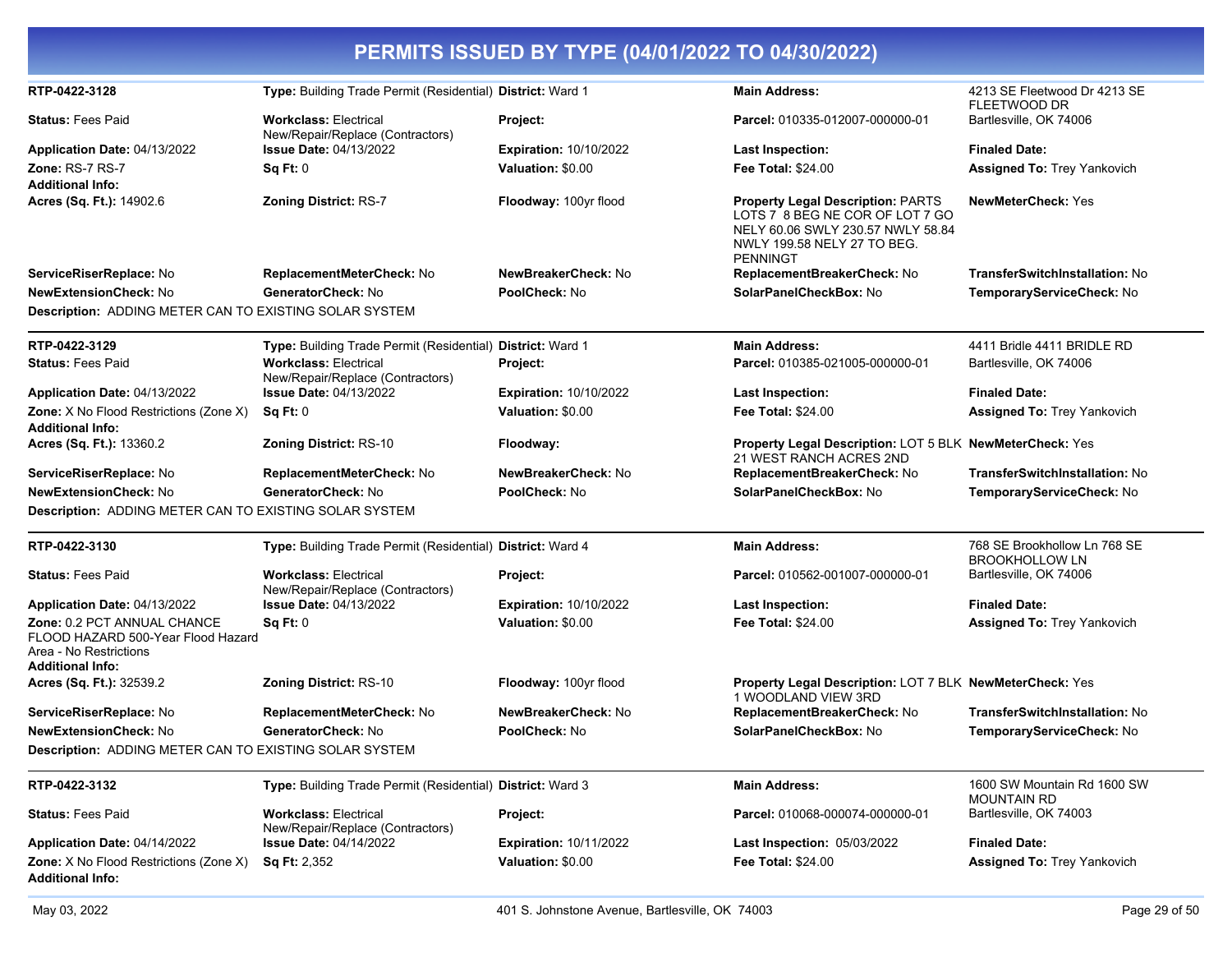| PERMITS ISSUED BY TYPE (04/01/2022 TO 04/30/2022)                                                   |                                                                  |                                |                                                                                                     |                                                           |
|-----------------------------------------------------------------------------------------------------|------------------------------------------------------------------|--------------------------------|-----------------------------------------------------------------------------------------------------|-----------------------------------------------------------|
| Acres (Sq. Ft.): 62721.3                                                                            | <b>Zoning District: RS-10</b>                                    | Floodway:                      | <b>Property Legal Description: LOT 74</b><br><b>CIRCLE MOUNTAIN EST</b>                             | Digital Signature: kelly crawford                         |
| <b>NewMeterCheck: No</b>                                                                            | ServiceRiserReplace: No                                          | ReplacementMeterCheck: No      | <b>New BreakerQuantity: 0</b>                                                                       | NewBreakerCheck: No                                       |
| ReplacementBreakerCheck: No                                                                         | <b>TransferSwitchInstallation: No</b>                            | <b>NewExtensionCheck: No</b>   | GeneratorCheck: No                                                                                  | Generator Quantity: 0                                     |
| PoolCheck: No                                                                                       | <b>SolarPanelCheckBox: Yes</b>                                   | TemporaryServiceCheck: No      |                                                                                                     |                                                           |
| <b>Description:</b> Installation of solar panels and inverter                                       |                                                                  |                                |                                                                                                     |                                                           |
| RTP-0422-3133                                                                                       | Type: Building Trade Permit (Residential) District: Ward 4       |                                | <b>Main Address:</b>                                                                                | 316 SE Morningside Ave 316 SE<br><b>MORNINGSIDE AVE</b>   |
| <b>Status: Fees Paid</b>                                                                            | <b>Workclass: Mechanical</b><br>New/Repair/Replace (Contractors) | Project:                       | Parcel: 010179-005005-000000-01                                                                     | Bartlesville, OK 74006                                    |
| Application Date: 04/14/2022                                                                        | <b>Issue Date: 04/14/2022</b>                                    | <b>Expiration: 10/11/2022</b>  | <b>Last Inspection:</b>                                                                             | <b>Finaled Date:</b>                                      |
| Zone: X No Flood Restrictions (Zone X)<br><b>Additional Info:</b>                                   | Sq Ft: 0                                                         | Valuation: \$0.00              | <b>Fee Total: \$24.00</b>                                                                           | <b>Assigned To: Trey Yankovich</b>                        |
| Acres (Sq. Ft.): 11134.9                                                                            | <b>Zoning District: RS-10</b>                                    | Floodway:                      | Property Legal Description: LOT 5 BLK CommercialHoodCheck: No<br>5 HUBER HGTS 2ND                   |                                                           |
| Fireplace / Stove: No                                                                               | GasLineCheck: No                                                 | CoilOnlyCheck: No              | DuctsVentsCheck: No                                                                                 | HeatPumpFurnaceCheck: No                                  |
| MiniSplitCheck: No                                                                                  | NewSplitSystemCheck: No                                          | PackageUnitCheck: No           | <b>RTUCheck: No</b>                                                                                 | SplitSystemChangeOutCheck: Yes                            |
| SplitSystemChangeOutQuantity: 1<br>Description: COMPLETE SYSTEM                                     | RefrigerationOrCompressorCheck: No                               | <b>WaterHeaterOrBoiler: No</b> |                                                                                                     |                                                           |
| RTP-0422-3135                                                                                       | Type: Building Trade Permit (Residential) District: Ward 2       |                                | <b>Main Address:</b>                                                                                | 2524 SE Williamsburg St 2524 SE<br><b>WILLIAMSBURG ST</b> |
| <b>Status: Fees Due</b>                                                                             | <b>Workclass: Plumbing</b><br>New/Repair/Replace (Contractors)   | <b>Project:</b>                | Parcel: 010080-000028-000000-01                                                                     | Bartlesville, OK 74006                                    |
| Application Date: 04/14/2022                                                                        | <b>Issue Date: 04/14/2022</b>                                    | <b>Expiration: 10/11/2022</b>  | Last Inspection: 04/14/2022                                                                         | <b>Finaled Date:</b>                                      |
| <b>Zone: RS-10 RS-10</b>                                                                            | <b>Sq Ft: 2,500</b>                                              | Valuation: \$0.00              | <b>Fee Total: \$24.00</b>                                                                           | Assigned To: Trey Yankovich                               |
| <b>Additional Info:</b><br>Acres (Sq. Ft.): 13555.5                                                 | Floodway:                                                        | <b>Zoning District: RS-10</b>  | <b>Property Legal Description: LOT 28</b><br><b>COLONIAL EST 3RD</b>                                | Digital Signature: Mike Bouvier                           |
| BackflowCheck: No                                                                                   | GasLineCheck: No                                                 | GreaseQuanity: 0               | GreaseCheck: No                                                                                     | <b>ReconfigureCheck: No</b>                               |
| SewerCheck: No                                                                                      | SewerRepairCheck: No                                             | <b>BoilerQuantity: 1</b>       | <b>BoilerCheck: Yes</b>                                                                             | <b>WaterLineCheck: No</b>                                 |
| Description: Replace hot water heater.                                                              |                                                                  |                                |                                                                                                     |                                                           |
| RTP-0422-3136                                                                                       | Type: Building Trade Permit (Residential) District: Ward 4       |                                | <b>Main Address:</b>                                                                                | 115 SE Seneca 115 SE SENECA                               |
| <b>Status: Complete</b>                                                                             | <b>Workclass: Plumbing</b><br>New/Repair/Replace (Contractors)   | Project:                       | Parcel: 010053-006001-000000-01                                                                     | Bartlesville, OK 74003                                    |
| Application Date: 04/14/2022                                                                        | <b>Issue Date: 04/14/2022</b>                                    | <b>Expiration: 10/17/2022</b>  | <b>Last Inspection: 04/18/2022</b>                                                                  | <b>Finaled Date: 04/19/2022</b>                           |
| <b>Zone: Downtown Downtown</b><br>Redevelopment District - Design Review<br><b>Additional Info:</b> | <b>Sq Ft: 20</b>                                                 | Valuation: \$0.00              | <b>Fee Total: \$24.00</b>                                                                           | Assigned To: Trey Yankovich                               |
| Acres (Sq. Ft.): 7766.44                                                                            | Floodway: 100yr flood                                            | Zoning District: C-5           | <b>Property Legal Description: LOT 1</b><br>ALSO 5 STRIP ADJ ON N SIDE BLK 6<br><b>CAPITOL HILL</b> | Digital Signature: Chris Miller                           |
| BackflowCheck: No                                                                                   | GasLineCheck: No                                                 | GreaseQuanity: 0               | GreaseCheck: No                                                                                     | ReconfigureCheck: No                                      |
| SewerCheck: No                                                                                      | SewerRepairCheck: Yes                                            | BoilerQuantity: 0              | <b>BoilerCheck: No</b>                                                                              | WaterLineCheck: No                                        |
| Description: Repair Sewer line                                                                      |                                                                  |                                |                                                                                                     |                                                           |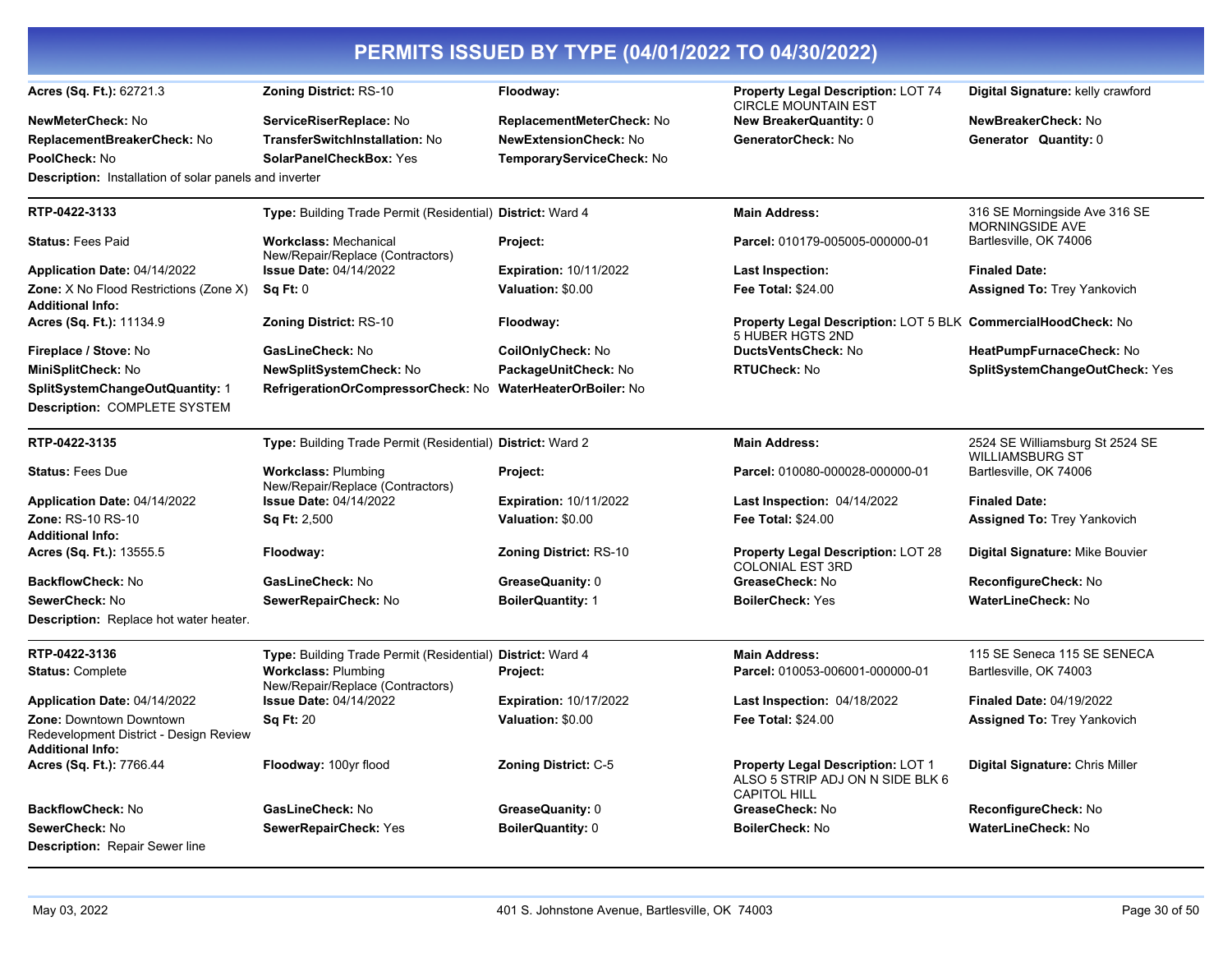| RTP-0422-3137                                                            | Type: Building Trade Permit (Residential) District: Ward 2       |                                | <b>Main Address:</b>                                                                                                                                           | 5259 SE Nowata Rd 5259 SE NOWATA<br><b>RD L-102</b>     |
|--------------------------------------------------------------------------|------------------------------------------------------------------|--------------------------------|----------------------------------------------------------------------------------------------------------------------------------------------------------------|---------------------------------------------------------|
| <b>Status: Fees Due</b>                                                  | <b>Workclass: Mechanical</b><br>New/Repair/Replace (Contractors) | Project:                       | Parcel: 010123-00L102-000000-01                                                                                                                                | Bartlesville, OK 74006                                  |
| Application Date: 04/18/2022                                             | <b>Issue Date: 04/18/2022</b>                                    | <b>Expiration: 10/17/2022</b>  | <b>Last Inspection:</b>                                                                                                                                        | <b>Finaled Date:</b>                                    |
| Zone: RM-1.5/PUD RM-1.5/PUD                                              | Sq Ft: 0                                                         | Valuation: \$0.00              | <b>Fee Total: \$24.00</b>                                                                                                                                      | <b>Assigned To: Trey Yankovich</b>                      |
| <b>Additional Info:</b>                                                  |                                                                  |                                |                                                                                                                                                                |                                                         |
| Acres (Sq. Ft.): 662.13                                                  | Zoning District: RM-1.5/PUD                                      | Floodway:                      | <b>Property Legal Description: UNIT 102</b><br>BLDG L FOREST CREEK CONDO                                                                                       | CommercialHoodCheck: No                                 |
| Fireplace / Stove: No                                                    | GasLineCheck: No                                                 | CoilOnlyCheck: No              | DuctsVentsCheck: No                                                                                                                                            | HeatPumpFurnaceCheck: No                                |
| MiniSplitCheck: No                                                       | NewSplitSystemCheck: No                                          | PackageUnitCheck: No           | <b>RTUCheck: No</b>                                                                                                                                            | SplitSystemChangeOutCheck: Yes                          |
| SplitSystemChangeOutQuantity: 1                                          | RefrigerationOrCompressorCheck: No                               | <b>WaterHeaterOrBoiler: No</b> |                                                                                                                                                                |                                                         |
| RTP-0422-3138                                                            | Type: Building Trade Permit (Residential) District: Ward 2       |                                | <b>Main Address:</b>                                                                                                                                           | 2111 Turtle Creek Rd 2111 TURTLE<br><b>CREEK RD</b>     |
| <b>Status: Fees Due</b>                                                  | <b>Workclass: Plumbing for New</b><br>Construction               | Project:                       | Parcel: 010650-000003-000000-00                                                                                                                                | Bartlesville, OK 74006                                  |
| Application Date: 04/19/2022                                             | <b>Issue Date: 04/19/2022</b>                                    | <b>Expiration: 10/17/2022</b>  | Last Inspection:                                                                                                                                               | <b>Finaled Date:</b>                                    |
| Zone: X No Flood Restrictions (Zone X)                                   | Sq Ft: 4,500                                                     | Valuation: \$0.00              | <b>Fee Total: \$94.00</b>                                                                                                                                      | <b>Assigned To: Trey Yankovich</b>                      |
| <b>Additional Info:</b>                                                  |                                                                  |                                |                                                                                                                                                                |                                                         |
| <b>UtilityOrderRelated: Yes</b>                                          | Is this permit accompanied by a<br>building permit?: Yes         |                                |                                                                                                                                                                |                                                         |
| RTP-0422-3139                                                            | Type: Building Trade Permit (Residential) District: Ward 5       |                                | <b>Main Address:</b>                                                                                                                                           | 3873 NE Ohio St 03873NE OHIO ST                         |
| <b>Status: Complete</b>                                                  | <b>Workclass: Plumbing</b><br>New/Repair/Replace (Homeowner)     | Project:                       | Parcel: 010999-042613-003000-044                                                                                                                               | Bartlesville, OK 74006                                  |
| Application Date: 04/19/2022                                             | <b>Issue Date: 04/19/2022</b>                                    | <b>Expiration: 10/17/2022</b>  | <b>Last Inspection: 04/19/2022</b>                                                                                                                             | <b>Finaled Date: 04/20/2022</b>                         |
| Zone: X No Flood Restrictions (Zone X)<br><b>Additional Info:</b>        | Sq Ft: 0                                                         | Valuation: \$0.00              | <b>Fee Total: \$24.00</b>                                                                                                                                      | <b>Assigned To: Trey Yankovich</b>                      |
| Acres (Sq. Ft.): 379504                                                  | Floodway:                                                        | <b>Zoning District: RS-7</b>   | <b>Property Legal Description: PART</b><br>SECT 4-26-13 TR 12 BEG AT A PT 181<br>E 165 N OF SW COR OF SW NW SW:<br>N 190; E 365; N 270; E 114; S 585; W<br>384 | <b>BackflowCheck: No</b>                                |
| <b>GasLineCheck: Yes</b>                                                 | GreaseCheck: No                                                  | ReconfigureCheck: No           | SewerCheck: No                                                                                                                                                 | SewerRepairCheck: No                                    |
| <b>BoilerCheck: No</b>                                                   | WaterLineCheck: No                                               |                                |                                                                                                                                                                |                                                         |
| RTP-0422-3140                                                            | Type: Building Trade Permit (Residential) District: Ward 5       |                                | <b>Main Address:</b>                                                                                                                                           | 6100 SE Quail Ridge Rd 6100 SE QUAIL<br><b>RIDGE RD</b> |
| <b>Status: Complete</b>                                                  | <b>Workclass: Plumbing</b><br>New/Repair/Replace (Contractors)   | Project:                       | Parcel: 010370-000178-000000-01                                                                                                                                | Bartlesville, OK 74006                                  |
| Application Date: 04/19/2022                                             | <b>Issue Date: 04/19/2022</b>                                    | <b>Expiration: 10/17/2022</b>  | <b>Last Inspection: 04/19/2022</b>                                                                                                                             | <b>Finaled Date: 04/20/2022</b>                         |
| <b>Zone:</b> X No Flood Restrictions (Zone X)<br><b>Additional Info:</b> | <b>Sq Ft: 20</b>                                                 | Valuation: \$0.00              | Fee Total: \$24.00                                                                                                                                             | <b>Assigned To: Trey Yankovich</b>                      |
| Acres (Sq. Ft.): 13752.9                                                 | Floodway:                                                        | <b>Zoning District: RS-7</b>   | <b>Property Legal Description: LOT 178</b><br><b>QUAIL RIDGE 5TH</b>                                                                                           | Digital Signature: Chris Miller                         |
| <b>BackflowCheck: No</b>                                                 | GasLineCheck: No                                                 | GreaseQuanity: 0               | GreaseCheck: No                                                                                                                                                | ReconfigureCheck: No                                    |
| SewerCheck: No                                                           | SewerRepairCheck: No                                             | BoilerQuantity: 0              | <b>BoilerCheck: No</b>                                                                                                                                         | <b>WaterLineCheck: Yes</b>                              |
| <b>Description:</b> Repair Water line at city tap                        |                                                                  |                                |                                                                                                                                                                |                                                         |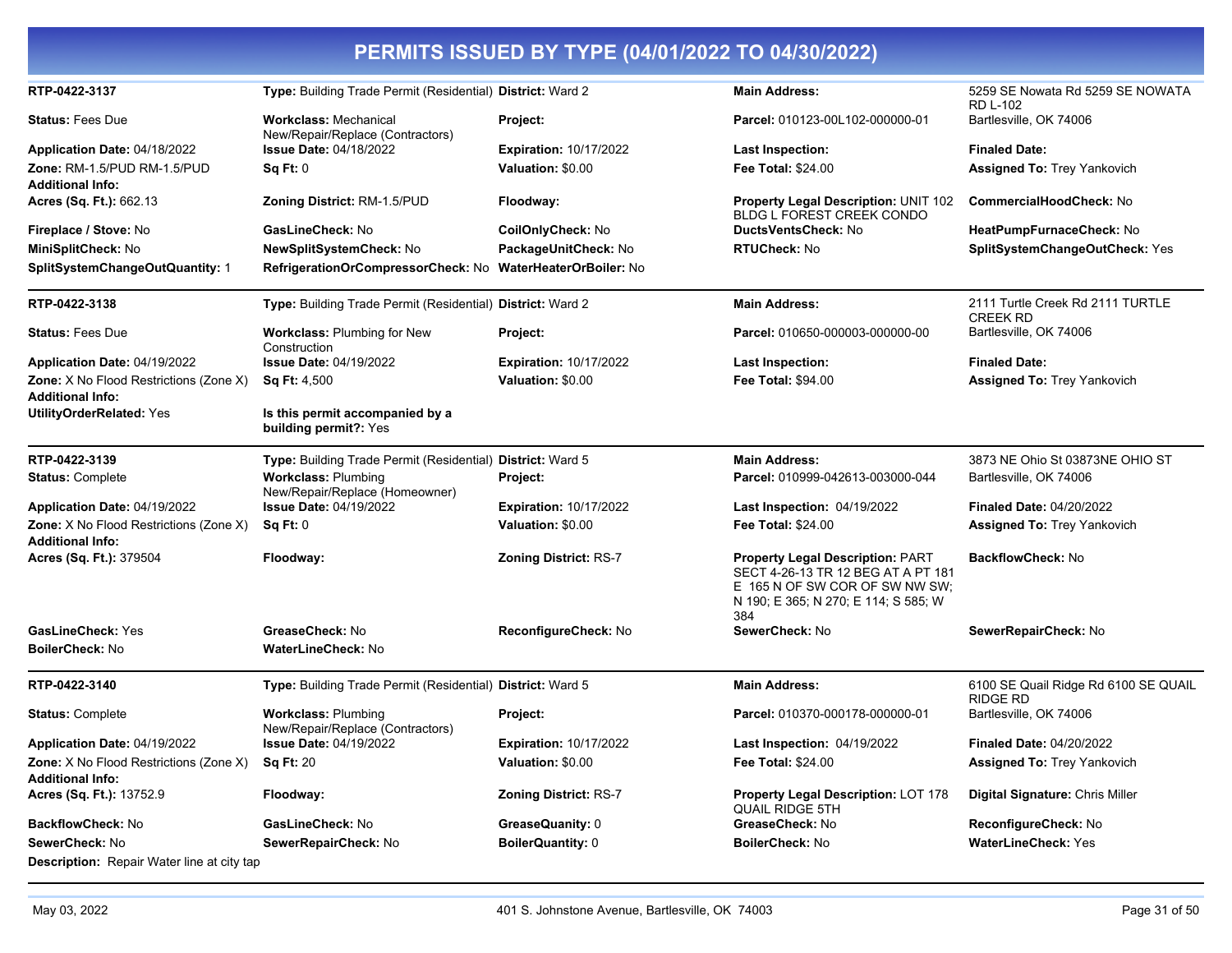| RTP-0422-3141                                                     | Type: Building Trade Permit (Residential) District: Ward 3       |                                    | <b>Main Address:</b>                                                                                                                   | 1339 SE Dewey 1339 SE DEWEY                                             |
|-------------------------------------------------------------------|------------------------------------------------------------------|------------------------------------|----------------------------------------------------------------------------------------------------------------------------------------|-------------------------------------------------------------------------|
| <b>Status: Fees Paid</b>                                          | <b>Workclass: Mechanical</b><br>New/Repair/Replace (Contractors) | Project:                           | Parcel: 010239-015011-000000-01                                                                                                        | Bartlesville, OK 74003                                                  |
| Application Date: 04/19/2022                                      | <b>Issue Date: 04/19/2022</b>                                    | <b>Expiration: 10/24/2022</b>      | Last Inspection: 04/26/2022                                                                                                            | <b>Finaled Date:</b>                                                    |
| <b>Zone: RS-5 RS-5</b>                                            | Sq Ft: 1,400                                                     | Valuation: \$0.00                  | <b>Fee Total: \$44.00</b>                                                                                                              | <b>Assigned To: Trey Yankovich</b>                                      |
| <b>Additional Info:</b>                                           |                                                                  |                                    |                                                                                                                                        |                                                                         |
| Acres (Sq. Ft.): 6104.99                                          | <b>Zoning District: RS-5</b>                                     | Floodway:                          | NZOD Location Code: Md1015                                                                                                             | <b>Property Legal Description: LOT 11</b><br>BLK 15 MC DANIELS 1ST ADDN |
| <b>CommercialHoodCheck: No</b>                                    | Fireplace / Stove: No                                            | <b>GasLineCheck: Yes</b>           | CoilOnlyCheck: No                                                                                                                      | DuctsVentsCheck: No                                                     |
| HeatPumpFurnaceCheck: No                                          | MiniSplitCheck: No                                               | NewSplitSystemCheck: Yes           | <b>NewSplitSystemQuantity: 1</b>                                                                                                       | PackageUnitCheck: No                                                    |
| <b>RTUCheck: No</b>                                               | SplitSystemChangeOutCheck: No                                    | RefrigerationOrCompressorCheck: No | WaterHeaterOrBoiler: No                                                                                                                |                                                                         |
| RTP-0422-3142                                                     | Type: Building Trade Permit (Residential) District: Ward 1       |                                    | <b>Main Address:</b>                                                                                                                   | 4720 Baylor Dr 4720 BAYLOR DR                                           |
| <b>Status: Fees Paid</b>                                          | <b>Workclass: Mechanical</b><br>New/Repair/Replace (Contractors) | Project:                           | Parcel: 010337-027006-000000-01                                                                                                        | Bartlesville, OK 74006                                                  |
| Application Date: 04/20/2022                                      | <b>Issue Date: 04/20/2022</b>                                    | <b>Expiration: 10/17/2022</b>      | <b>Last Inspection:</b>                                                                                                                | <b>Finaled Date:</b>                                                    |
| Zone: X No Flood Restrictions (Zone X)<br><b>Additional Info:</b> | Sq Ft: 0                                                         | Valuation: \$0.00                  | <b>Fee Total: \$24.00</b>                                                                                                              | <b>Assigned To: Trey Yankovich</b>                                      |
| Acres (Sq. Ft.): 9192.71                                          | Zoning District: RS-7                                            | Floodway:                          | <b>Property Legal Description: ELY 33</b><br>LOT 6 WLY 42 LOT 7 BLK 27<br>PENNINGTON HILLS 4TH                                         | CommercialHoodCheck: No                                                 |
| Fireplace / Stove: No                                             | GasLineCheck: No                                                 | <b>CoilOnlyCheck: Yes</b>          | <b>CoilQuantity: 1</b>                                                                                                                 | DuctsVentsCheck: No                                                     |
| HeatPumpFurnaceCheck: No                                          | MiniSplitCheck: No                                               | NewSplitSystemCheck: No            | PackageUnitCheck: No                                                                                                                   | <b>RTUCheck: No</b>                                                     |
| SplitSystemChangeOutCheck: No                                     | RefrigerationOrCompressorCheck: No WaterHeaterOrBoiler: No       |                                    |                                                                                                                                        |                                                                         |
| RTP-0422-3143                                                     | Type: Building Trade Permit (Residential) District: Ward 3       |                                    | <b>Main Address:</b>                                                                                                                   | 2009 SE Skyline Dr 02009 SE SKYLINE<br>DR                               |
| <b>Status: Fees Paid</b>                                          | <b>Workclass: Mechanical</b><br>New/Repair/Replace (Contractors) | Project:                           | Parcel: 010165-000089-000000-01                                                                                                        | Bartlesville, OK 74006                                                  |
| Application Date: 04/20/2022                                      | <b>Issue Date: 04/20/2022</b>                                    | <b>Expiration: 10/17/2022</b>      | <b>Last Inspection:</b>                                                                                                                | <b>Finaled Date:</b>                                                    |
| Zone: RS-12 RS-12                                                 | Sq Ft: 0                                                         | Valuation: \$0.00                  | <b>Fee Total: \$24.00</b>                                                                                                              | <b>Assigned To: Trey Yankovich</b>                                      |
| <b>Additional Info:</b>                                           |                                                                  |                                    |                                                                                                                                        |                                                                         |
| Acres (Sq. Ft.): 19951.9                                          | Zoning District: RS-12                                           | Floodway:                          | Property Legal Description: LOT 89<br>LESS TRACT BEG NW COR GO E 2.7<br>SLY TO SW COR GO NLY ALONG E<br>LINE TO BEG HILLCREST HGTS 2ND | CommercialHoodCheck: No                                                 |
| Fireplace / Stove: No                                             | GasLineCheck: No                                                 | CoilOnlyCheck: No                  | DuctsVentsCheck: No                                                                                                                    | HeatPumpFurnaceCheck: Yes                                               |
| HeatPumpFurnaceQuantity: 1                                        | MiniSplitCheck: No                                               | NewSplitSystemCheck: No            | PackageUnitCheck: No                                                                                                                   | <b>RTUCheck: No</b>                                                     |
| SplitSystemChangeOutCheck: No                                     | RefrigerationOrCompressorCheck: No WaterHeaterOrBoiler: No       |                                    |                                                                                                                                        |                                                                         |
| RTP-0422-3144                                                     | Type: Building Trade Permit (Residential) District: Ward 4       |                                    | <b>Main Address:</b>                                                                                                                   | 517 SE Quapaw 517 SE QUAPAW                                             |
| <b>Status: Fees Due</b>                                           | Workclass: Roofing Repair/Replacement Project:<br>(Contractor)   |                                    | Parcel: 010008-018011-000000-01                                                                                                        | Bartlesville, OK 74003                                                  |
| Application Date: 04/20/2022                                      | <b>Issue Date: 04/20/2022</b>                                    | <b>Expiration: 10/17/2022</b>      | Last Inspection:                                                                                                                       | <b>Finaled Date:</b>                                                    |
| Zone: C-5 C-5                                                     | Sq Ft: 0                                                         | Valuation: \$0.00                  | <b>Fee Total: \$24.00</b>                                                                                                              | Assigned To: Trey Yankovich                                             |
| <b>Additional Info:</b><br>Acres (sq. Ft.): 6898.5                | Floodway:                                                        | Zoning District: C-5               | <b>Property Legal Description: LOT 11</b>                                                                                              | <b>CompositeCheck: Yes</b>                                              |
| <b>MetalCheck: No</b>                                             | OtherCheck: No                                                   |                                    | BLK 18 ARMSTRONG 3RD                                                                                                                   |                                                                         |
|                                                                   |                                                                  |                                    |                                                                                                                                        |                                                                         |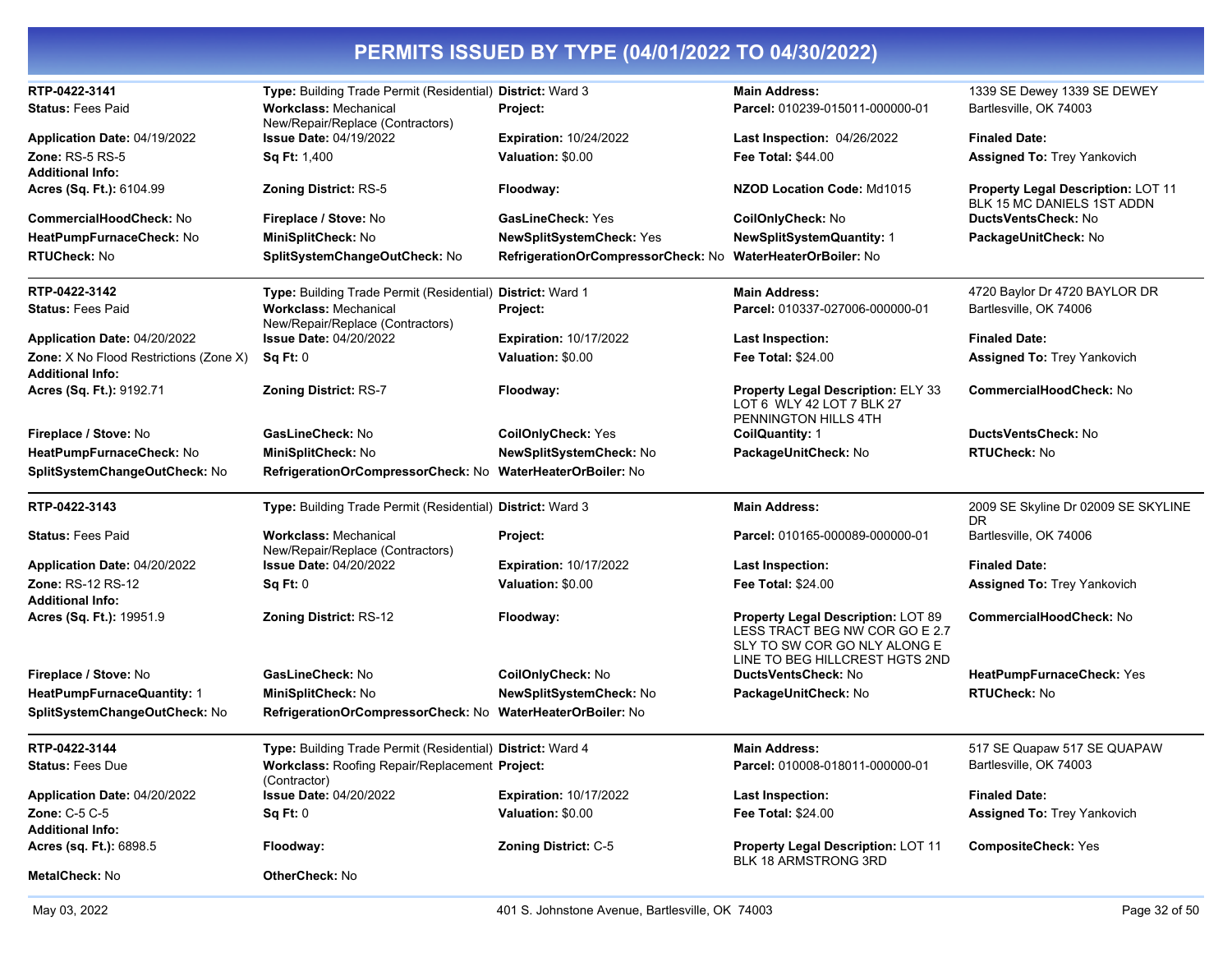### **Number of SEPARATE structures to be Roofed:** 1

| RTP-0422-3145                                                            | Type: Building Trade Permit (Residential) District: Ward 4       |                                                          | <b>Main Address:</b>                                                                          | 4240 SE Southport Dr 4240 SE<br>SOUTHPORT DR                             |
|--------------------------------------------------------------------------|------------------------------------------------------------------|----------------------------------------------------------|-----------------------------------------------------------------------------------------------|--------------------------------------------------------------------------|
| <b>Status: Fees Due</b>                                                  | <b>Workclass: Plumbing for New</b><br>Construction               | Project:                                                 | Parcel: 231351-000000-000000-01                                                               | Bartlesville, OK 74006                                                   |
| <b>Application Date: 04/20/2022</b>                                      | <b>Issue Date: 04/21/2022</b>                                    | <b>Expiration: 10/18/2022</b>                            | <b>Last Inspection:</b>                                                                       | <b>Finaled Date:</b>                                                     |
| <b>Zone:</b> X No Flood Restrictions (Zone X)<br>Additional Info:        | <b>Sq Ft: 5,000</b>                                              | Valuation: \$0.00                                        | <b>Fee Total: \$104.00</b>                                                                    | <b>Assigned To: Trey Yankovich</b>                                       |
| Total Square Footage of New<br><b>Construction: 2000</b>                 | UtilityOrderRelated: No                                          | Is this permit accompanied by a<br>building permit?: Yes |                                                                                               |                                                                          |
| Description: Rough in new plumbing lines                                 |                                                                  |                                                          |                                                                                               |                                                                          |
| RTP-0422-3147                                                            | Type: Building Trade Permit (Residential) District: Ward 3       |                                                          | <b>Main Address:</b>                                                                          | 1404 SW Jennings Ave 1404 SW<br><b>JENNINGS AVE</b>                      |
| <b>Status: Complete</b>                                                  | <b>Workclass: Electrical</b><br>New/Repair/Replace (Contractors) | Project:                                                 | Parcel: 010133-008019-000000-01                                                               | Bartlesville, OK 74003                                                   |
| Application Date: 04/21/2022                                             | <b>Issue Date: 04/21/2022</b>                                    | <b>Expiration: 10/24/2022</b>                            | Last Inspection: 04/25/2022                                                                   | <b>Finaled Date: 04/26/2022</b>                                          |
| Zone: RS-5 RS-5<br><b>Additional Info:</b>                               | Sq Ft: 0                                                         | Valuation: \$0.00                                        | Fee Total: \$24.00                                                                            | <b>Assigned To: Trey Yankovich</b>                                       |
| Acres (Sq. Ft.): 7586.41                                                 | <b>Zoning District: RS-5</b>                                     | Floodway:                                                | <b>NZOD Location Code: Gv2008</b>                                                             | <b>Property Legal Description: LOT 19</b><br><b>BLK 8 GRANDVIEW ADDN</b> |
| <b>NewMeterCheck:</b> No                                                 | ServiceRiserReplace: No                                          | ReplacementMeterCheck: No                                | <b>New BreakerQuantity: 1</b>                                                                 | <b>NewBreakerCheck: Yes</b>                                              |
| ReplacementBreakerCheck: No                                              | TransferSwitchInstallation: No                                   | <b>NewExtensionCheck: No</b>                             | GeneratorCheck: No                                                                            | PoolCheck: No                                                            |
| SolarPanelCheckBox: No                                                   | TemporaryServiceCheck: No                                        |                                                          |                                                                                               |                                                                          |
| RTP-0422-3149                                                            | Type: Building Trade Permit (Residential) District: Ward 2       |                                                          | <b>Main Address:</b>                                                                          | 3729 SE Woodland Rd 3729 SE<br><b>WOODLAND RD</b>                        |
| <b>Status: Complete</b>                                                  | Workclass: Roofing Repair/Replacement Project:<br>(Contractor)   |                                                          | Parcel: 010537-017001-000000-01                                                               | Bartlesville, OK 74006                                                   |
| Application Date: 04/21/2022                                             | <b>Issue Date: 04/21/2022</b>                                    | <b>Expiration: 10/24/2022</b>                            | Last Inspection: 04/25/2022                                                                   | <b>Finaled Date: 04/26/2022</b>                                          |
| <b>Zone: RS-10 RS-10</b><br><b>Additional Info:</b>                      | Sq Ft: 0                                                         | Valuation: \$0.00                                        | <b>Fee Total: \$24.00</b>                                                                     | <b>Assigned To: Trey Yankovich</b>                                       |
| <b>Acres (sq. Ft.):</b> 13492.4                                          | Floodway:                                                        | <b>Zoning District: RS-10</b>                            | Property Legal Description: LOT 1 BLK CompositeCheck: Yes<br>17 WOODLAND PARK 7TH             |                                                                          |
| MetalCheck: No                                                           | OtherCheck: No                                                   | Number of SEPARATE structures to be<br>Roofed: 1         |                                                                                               |                                                                          |
| RTP-0422-3150                                                            | Type: Building Trade Permit (Residential) District: Ward 1       |                                                          | <b>Main Address:</b>                                                                          | 361 SE Elmhurst Ave 361 SE<br><b>ELMHURST AVE</b>                        |
| <b>Status: Permit Issued</b>                                             | Workclass: Roofing Repair/Replacement Project:<br>(Contractor)   |                                                          | Parcel: 010334-006009-000000-01                                                               | Bartlesville, OK 74006                                                   |
| Application Date: 04/21/2022                                             | <b>Issue Date: 04/21/2022</b>                                    | <b>Expiration: 10/18/2022</b>                            | Last Inspection:                                                                              | <b>Finaled Date:</b>                                                     |
| <b>Zone:</b> X No Flood Restrictions (Zone X)<br><b>Additional Info:</b> | Sq Ft: 0                                                         | Valuation: \$0.00                                        | <b>Fee Total: \$24.00</b>                                                                     | <b>Assigned To: Trey Yankovich</b>                                       |
| <b>Acres (sq. Ft.):</b> 5852.66                                          | Floodway:                                                        | <b>Zoning District: RS-7</b>                             | <b>Property Legal Description: LOT 9 BLK CompositeCheck: Yes</b><br><b>6 PENNINGTON HILLS</b> |                                                                          |
| MetalCheck: No                                                           | OtherCheck: No                                                   | <b>Number of SEPARATE structures to be</b><br>Roofed: 1  |                                                                                               |                                                                          |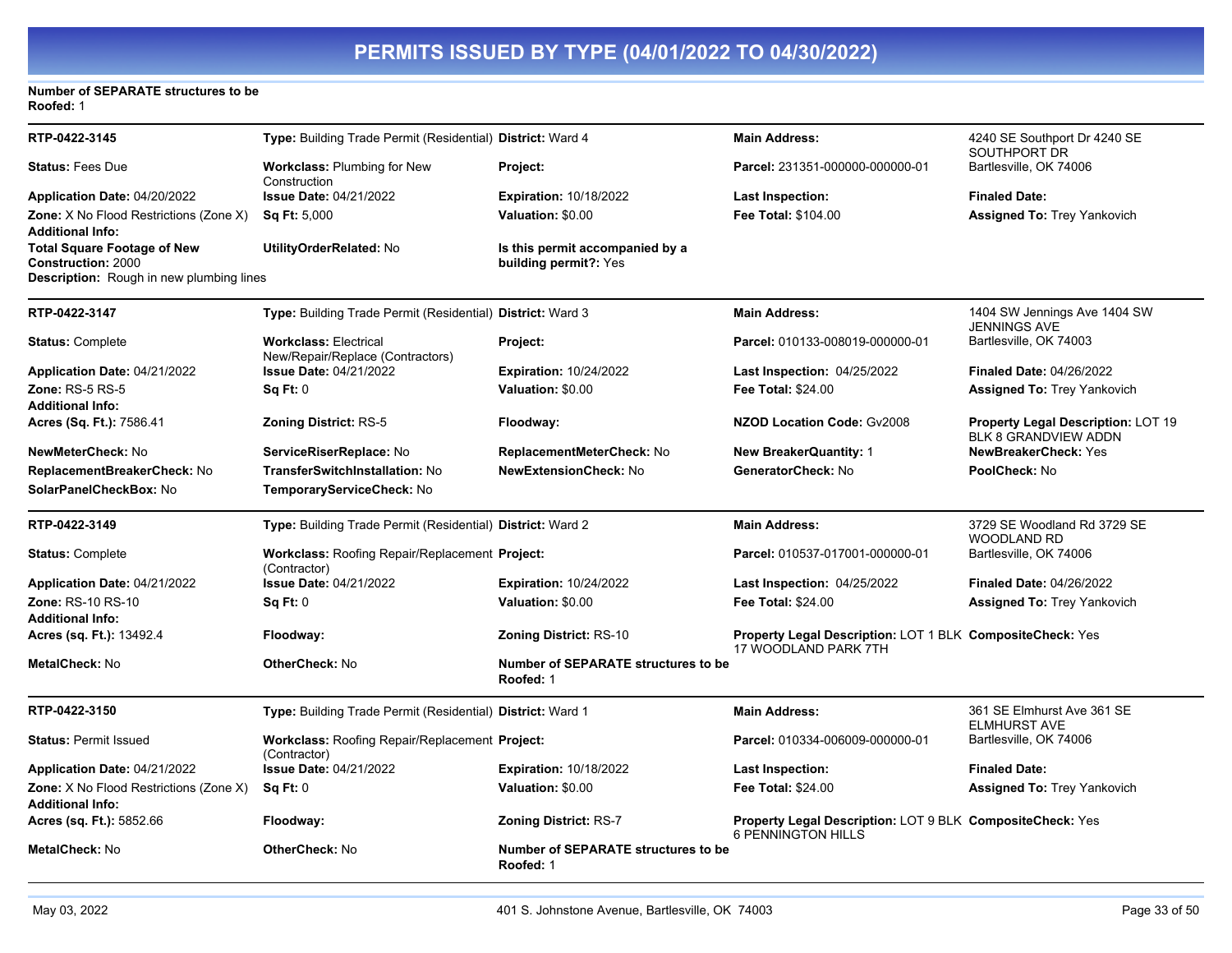#### **PERMITS ISSUED BY TYPE (04/01/2022 TO 04/30/2022) RTP-0422-3151 Type:** Building Trade Permit (Residential) **District:** Ward 5 **Main Address:** 6426 SE Harvard Ct 6426 SE HARVARD CT **Status:** Fees Due **Workclass:** Plumbing New/Repair/Replace (Contractors) **Project: Parcel:** 010253-040007-000000-01 Bartlesville, OK 74006 **Application Date:** 04/21/2022 **Zone:** RS-7 RS-7 **Issue Date:** 04/21/2022 **Sq Ft:** 1 **Expiration:** 10/18/2022 **Valuation:** \$0.00 **Last Inspection:** 04/21/2022 **Fee Total:** \$24.00 **Finaled Date:** 04/22/2022 **Assigned To:** Trey Yankovich **Additional Info: Acres (Sq. Ft.):** 15320.4 **Floodway: Zoning District:** RS-7 **Property Legal Description:** LOT 7 BLK **Digital Signature:** JDM 40 MADISON HEIGHTS 9TH **BackflowCheck:** No **GasLineCheck:** No **GreaseQuanity:** 0 **GreaseCheck:** No **ReconfigureCheck:** No **SewerCheck:** No **SewerRepairCheck:** No **BoilerQuantity:** 1 **BoilerCheck:** Yes **WaterLineCheck:** No **Description:** Water Heater **RTP-0422-3152 Type:** Building Trade Permit (Residential) **District:** Ward 2 **Main Address:** 3649 SE Woodland Rd 3649 SE WOODLAND RD **Status: Fees Due <b>Workclass: Roofing Repair/Replacement Project:** (Contractor) Parcel: 010537-016001-000000-01 Bartlesville, OK 74006 **Application Date:** 04/21/2022 **Zone:** X No Flood Restrictions (Zone X) **Issue Date:** 04/21/2022 **Sq Ft:** 0 **Expiration:** 10/24/2022 **Valuation:** \$0.00 **Last Inspection:** 04/25/2022 **Fee Total:** \$24.00 **Finaled Date: Assigned To:** Trey Yankovich **Additional Info: Acres (sq. Ft.):** 9662.84 **Floodway: Zoning District:** RS-10 **Property Legal Description:** LOT 1 NLY **CompositeCheck:** Yes 22 LOT 2 BLK 16 WOODLAND PARK 7TH **MetalCheck:** No **OtherCheck:** No **Number of SEPARATE structures to be Roofed:** 1 **RTP-0422-3153 Type:** Building Trade Permit (Residential) **District:** Ward 1 **Main Address:** 1761 SE Orchard Ln 1761 SE ORCHARD LN<br>, OK 74006 **Status: Fees Due Workclass: Electrical** New/Repair/Replace (Contractors) **Project:** Project: **Parcel:** 010026-002010-000000-01 **Application Date:** 04/21/2022 **Issue Date:** 04/21/2022 **Sq Ft:** 0 **Expiration:** 10/24/2022 **Valuation:** \$0.00 **Last Inspection:** 04/25/2022 **Fee Total:** \$24.00 **Finaled Date: Assigned To:** Trey Yankovich **Additional Info: Digital Signature:** clc **NewMeterCheck:** No **ServiceRiserReplace:** No **ReplacementMeterCheck:** No **New BreakerQuantity:** 0 **NewBreakerCheck:** No **ReplacementBreakerCheck:** No **TransferSwitchInstallation:** No **NewExtensionCheck:** No **GeneratorCheck:** No **Generator Quantity:** 0 **PoolCheck:** Yes **SolarPanelCheckBox:** No **TemporaryServiceCheck:** No **Description:** grounding and bonding of pool and service to pool **RTP-0422-3154 Type:** Building Trade Permit (Residential) **District:** Ward 2 **Main Address:** 1916 Barnett 1916 BARNETT PL **Status:** Fees Due **Workclass:** Plumbing New/Repair/Replace (Contractors) **Project: Parcel:** 010450-003004-000000-01 Bartlesville, OK 74006 **Application Date:** 04/21/2022 **Zone:** X No Flood Restrictions (Zone X) **Issue Date:** 04/21/2022 **Sq Ft:** 1 **Expiration:** 10/18/2022 **Valuation:** \$0.00 **Last Inspection:** 04/21/2022 **Fee Total:** \$24.00 **Finaled Date:** 04/22/2022 **Assigned To:** Trey Yankovich **Additional Info: Acres (Sq. Ft.):** 11475 **Floodway: Zoning District:** RS-10/PUD **Property Legal Description:** LOT 4 BLK **Digital Signature:** JDM

3 SOUTHERN HILLS PHASE-2 **BackflowCheck:** No **GasLineCheck:** No **GreaseQuanity:** 0 **GreaseCheck:** No **ReconfigureCheck:** No **SewerCheck:** No **SewerRepairCheck:** No **BoilerQuantity:** 1 **BoilerCheck:** Yes **WaterLineCheck:** No

**Zone:**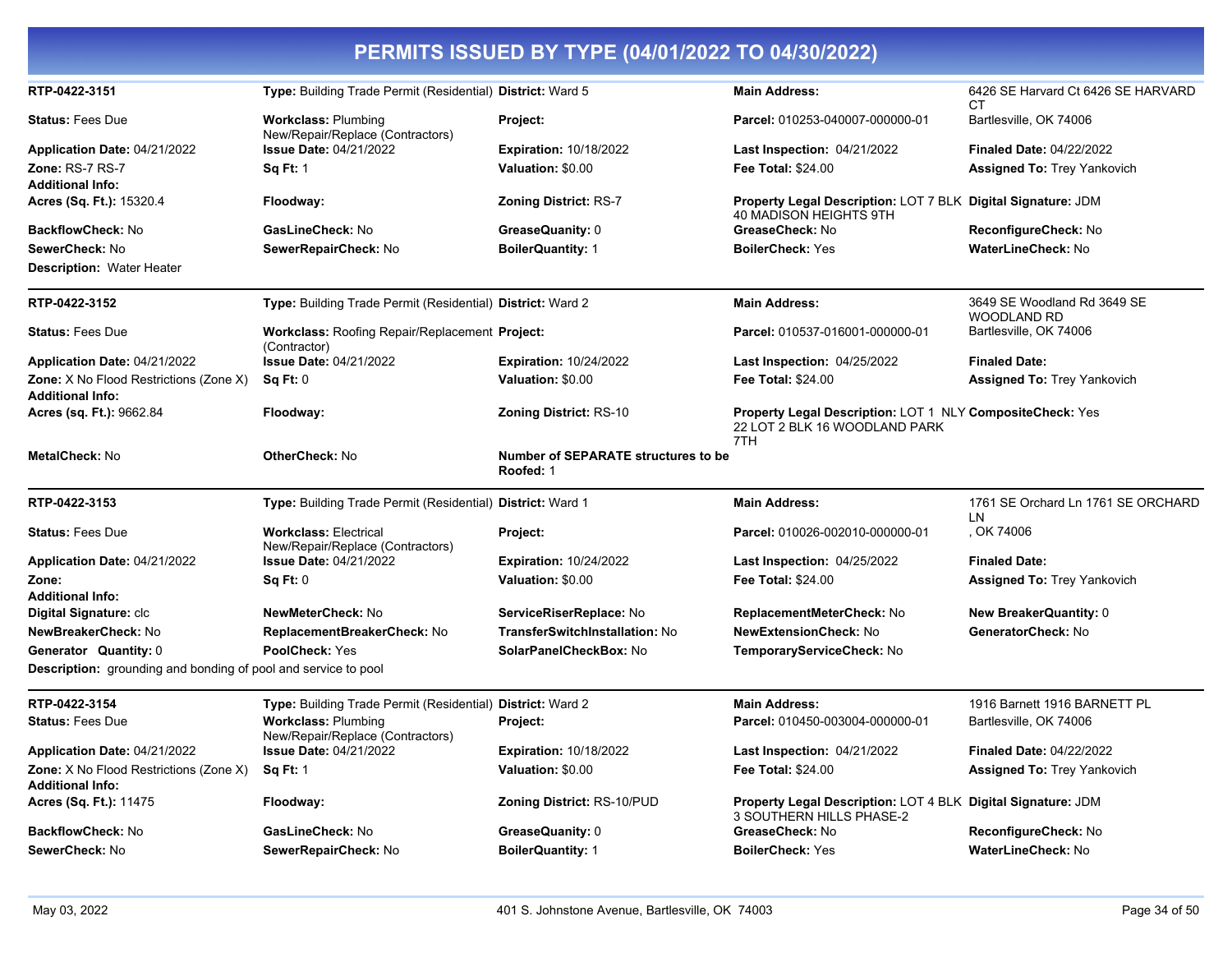### **Description:** Water Heater

| RTP-0422-3156                                                                                                          | Type: Building Trade Permit (Residential) District: Ward 5       |                               | <b>Main Address:</b>                                                                    | 6316 Baylor Dr 6316 BAYLOR DR               |
|------------------------------------------------------------------------------------------------------------------------|------------------------------------------------------------------|-------------------------------|-----------------------------------------------------------------------------------------|---------------------------------------------|
| <b>Status: Complete</b>                                                                                                | <b>Workclass: Mechanical</b><br>New/Repair/Replace (Contractors) | Project:                      | Parcel: 010253-039003-000000-01                                                         | Bartlesville, OK 74006                      |
| Application Date: 04/21/2022                                                                                           | <b>Issue Date: 04/21/2022</b>                                    | <b>Expiration: 10/18/2022</b> | Last Inspection: $04/21/2022$                                                           | <b>Finaled Date: 04/22/2022</b>             |
| Zone: RS-7 RS-7                                                                                                        | Sq Ft: 0                                                         | Valuation: \$0.00             | <b>Fee Total: \$24.00</b>                                                               | Assigned To: Trey Yankovich                 |
| <b>Additional Info:</b>                                                                                                |                                                                  |                               |                                                                                         |                                             |
| Acres (Sq. Ft.): 10222.5                                                                                               | <b>Zoning District: RS-7</b>                                     | Floodway:                     | Property Legal Description: LOT 3 BLK CommercialHoodCheck: No<br>39 MADISON HEIGHTS 9TH |                                             |
| Fireplace / Stove: No                                                                                                  | GasLineCheck: No                                                 | <b>CoilOnlyCheck: No</b>      | <b>DuctsVentsCheck: No</b>                                                              | HeatPumpFurnaceCheck: Yes                   |
| <b>HeatPumpFurnaceQuantity: 1</b>                                                                                      | MiniSplitCheck: No                                               | NewSplitSystemCheck: No       | PackageUnitCheck: No                                                                    | <b>RTUCheck: No</b>                         |
| SplitSystemChangeOutCheck: No                                                                                          | RefrigerationOrCompressorCheck: No WaterHeaterOrBoiler: No       |                               |                                                                                         |                                             |
| Description: Furnace, coil & AC                                                                                        |                                                                  |                               |                                                                                         |                                             |
| RTP-0422-3157                                                                                                          | Type: Building Trade Permit (Residential) District: Ward 1       |                               | <b>Main Address:</b>                                                                    | 112 SE Fenway 112 SE FENWAY                 |
| <b>Status: Fees Due</b>                                                                                                | <b>Workclass: Plumbing</b><br>New/Repair/Replace (Contractors)   | <b>Project:</b>               | Parcel: 010445-001003-000000-01                                                         | Bartlesville, OK 74006                      |
| Application Date: 04/22/2022                                                                                           | <b>Issue Date: 04/22/2022</b>                                    | <b>Expiration: 10/19/2022</b> | <b>Last Inspection: 04/22/2022</b>                                                      | <b>Finaled Date: 04/23/2022</b>             |
| Zone: RS-7 RS-7                                                                                                        | SqFt:0                                                           | Valuation: \$0.00             | <b>Fee Total: \$24.00</b>                                                               | <b>Assigned To: Trey Yankovich</b>          |
| <b>Additional Info:</b>                                                                                                |                                                                  |                               |                                                                                         |                                             |
| <b>Acres (Sq. Ft.): 10658</b>                                                                                          | Floodway:                                                        | <b>Zoning District: RS-7</b>  | <b>Property Legal Description: LOT 3 BLK BackflowCheck: No</b><br>1 SOONER HEIGHTS 1ST  |                                             |
| GasLineCheck: No                                                                                                       | GreaseCheck: No                                                  | ReconfigureCheck: No          | SewerCheck: No                                                                          | SewerRepairCheck: No                        |
| <b>BoilerQuantity: 1</b>                                                                                               | <b>BoilerCheck: Yes</b>                                          | <b>WaterLineCheck: No</b>     |                                                                                         |                                             |
| <b>Description: Water heater</b>                                                                                       |                                                                  |                               |                                                                                         |                                             |
| RTP-0422-3158                                                                                                          | Type: Building Trade Permit (Residential) District: Ward 1       |                               | <b>Main Address:</b>                                                                    | 915 Lariat Dr 00915 LARIAT DR               |
| <b>Status: Fees Due</b>                                                                                                | <b>Workclass: Plumbing</b><br>New/Repair/Replace (Contractors)   | Project:                      | Parcel: 010801-000002-000000-01                                                         | Bartlesville, OK 74006                      |
| Application Date: 04/22/2022                                                                                           | <b>Issue Date: 04/22/2022</b>                                    | <b>Expiration: 10/19/2022</b> | <b>Last Inspection: 04/22/2022</b>                                                      | <b>Finaled Date: 04/23/2022</b>             |
| Zone: RS-10 RS-10                                                                                                      | Sq Ft: 2                                                         | Valuation: \$0.00             | Fee Total: \$24.00                                                                      | <b>Assigned To: Trey Yankovich</b>          |
| <b>Additional Info:</b>                                                                                                |                                                                  |                               |                                                                                         |                                             |
| Acres (Sq. Ft.): 54741.4                                                                                               | Floodway:                                                        | <b>Zoning District: RS-10</b> | Property Legal Description: LOT 2<br>STONECREEK 2ND                                     | Digital Signature: Chris Miller             |
| <b>BackflowCheck: No</b>                                                                                               | GasLineCheck: No                                                 | GreaseQuanity: 0              | GreaseCheck: No                                                                         | <b>ReconfigureCheck: No</b>                 |
| SewerCheck: No                                                                                                         | SewerRepairCheck: No                                             | <b>BoilerQuantity: 1</b>      | <b>BoilerCheck: Yes</b>                                                                 | <b>WaterLineCheck: No</b>                   |
| <b>Description:</b> Install tankless water heater                                                                      |                                                                  |                               |                                                                                         |                                             |
| RTP-0422-3159                                                                                                          | Type: Building Trade Permit (Residential) District: Ward 2       |                               | <b>Main Address:</b>                                                                    | 1211 SE Dogwood Ct Ct 1211 SE<br>DOGWOOD CT |
| <b>Status: Fees Paid</b>                                                                                               | <b>Workclass: Electrical for New</b><br>Construction             | Project:                      | Parcel: 010095-001007-000000-01                                                         | Bartlesville, OK 74006                      |
| Application Date: 04/22/2022                                                                                           | <b>Issue Date: 04/22/2022</b>                                    | <b>Expiration: 10/24/2022</b> | <b>Last Inspection: 04/25/2022</b>                                                      | <b>Finaled Date:</b>                        |
| Zone: 0.2 PCT ANNUAL CHANCE<br>FLOOD HAZARD 500-Year Flood Hazard<br>Area - No Restrictions<br><b>Additional Info:</b> | <b>Sq Ft: 30</b>                                                 | <b>Valuation: \$40,000.00</b> | Fee Total: \$24.00                                                                      | <b>Assigned To: Trey Yankovich</b>          |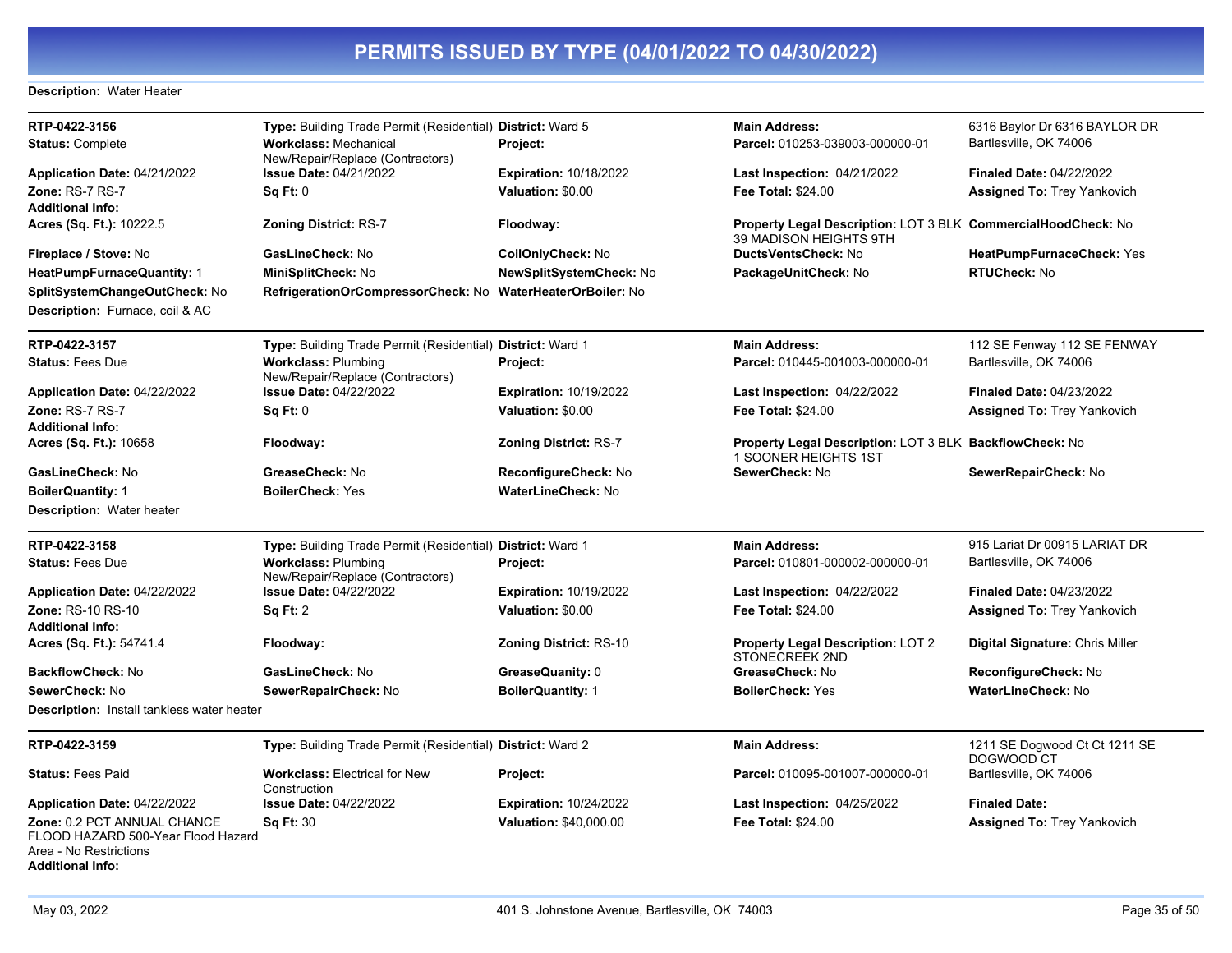## **Total Square Footage of New**

**Construction:** 30

**Description:** Extending bathroom into an alcove area on exterior of house.

| RTP-0422-3161                                                     | Type: Building Trade Permit (Residential) District: Ward 5                         |                               | <b>Main Address:</b>                                                            | 1217 SE Larkspur Dr 1217 SE                                              |
|-------------------------------------------------------------------|------------------------------------------------------------------------------------|-------------------------------|---------------------------------------------------------------------------------|--------------------------------------------------------------------------|
| <b>Status: Fees Due</b>                                           | <b>Workclass: Plumbing</b>                                                         | Project:                      | Parcel: 010132-002005-000000-01                                                 | <b>LARKSPUR DR</b><br>Bartlesville, OK 74006                             |
| Application Date: 04/22/2022                                      | New/Repair/Replace (Contractors)<br><b>Issue Date: 04/22/2022</b>                  | Expiration: 10/19/2022        | Last Inspection: 04/22/2022                                                     | <b>Finaled Date: 04/23/2022</b>                                          |
| Zone: RS-10/PUD RS-10/PUD                                         | <b>Sq Ft: 1</b>                                                                    | Valuation: \$0.00             | <b>Fee Total: \$24.00</b>                                                       | <b>Assigned To: Trey Yankovich</b>                                       |
| <b>Additional Info:</b>                                           |                                                                                    |                               |                                                                                 |                                                                          |
| Acres (Sq. Ft.): 11483.2                                          | Floodway:                                                                          | Zoning District: RS-10/PUD    | Property Legal Description: LOT 5 BLK Digital Signature: JDM<br>2 GRAND PRAIRIE |                                                                          |
| <b>BackflowCheck: No</b>                                          | GasLineCheck: No                                                                   | GreaseQuanity: 0              | GreaseCheck: No                                                                 | ReconfigureCheck: No                                                     |
| SewerCheck: No                                                    | SewerRepairCheck: No                                                               | <b>BoilerQuantity: 1</b>      | <b>BoilerCheck: Yes</b>                                                         | WaterLineCheck: No                                                       |
| <b>Description: Water Heater</b>                                  |                                                                                    |                               |                                                                                 |                                                                          |
| RTP-0422-3163                                                     | Type: Building Trade Permit (Residential) District: Ward 4                         |                               | <b>Main Address:</b>                                                            | 504 NW Highland Dr 504 NW HIGHLAND<br><b>DR</b>                          |
| <b>Status: Fees Due</b>                                           | <b>Workclass: Mechanical</b><br>New/Repair/Replace (Contractors)                   | Project:                      | Parcel: 010304-034029-000000-01                                                 | Bartlesville, OK 74003                                                   |
| Application Date: 04/25/2022                                      | <b>Issue Date: 04/25/2022</b>                                                      | <b>Expiration: 10/24/2022</b> | <b>Last Inspection: 04/26/2022</b>                                              | <b>Finaled Date:</b>                                                     |
| Zone: X No Flood Restrictions (Zone X)<br><b>Additional Info:</b> | <b>Sq Ft: 0</b>                                                                    | Valuation: \$0.00             | Fee Total: \$24.00                                                              | <b>Assigned To: Trey Yankovich</b>                                       |
| Acres (Sq. Ft.): 7494.53                                          | <b>Zoning District: RS-7</b>                                                       | Floodway:                     | <b>Property Legal Description: LOT 29</b><br>BLK 34 OAK PARK VILLAGE S3         | <b>CommercialHoodCheck: No</b>                                           |
| Fireplace / Stove: No                                             | GasLineCheck: No                                                                   | <b>CoilOnlyCheck: Yes</b>     | <b>CoilQuantity: 1</b>                                                          | DuctsVentsCheck: No                                                      |
| HeatPumpFurnaceCheck: No                                          | MiniSplitCheck: No                                                                 | NewSplitSystemCheck: No       | PackageUnitCheck: No                                                            | <b>RTUCheck: No</b>                                                      |
| SplitSystemChangeOutCheck: No                                     | RefrigerationOrCompressorCheck: No WaterHeaterOrBoiler: No                         |                               |                                                                                 |                                                                          |
|                                                                   | Description: coil/AC changeout only; homeowner will NOT replace furnace, per Dusty |                               |                                                                                 |                                                                          |
| RTP-0422-3164                                                     | Type: Building Trade Permit (Residential) District: Ward 3                         |                               | <b>Main Address:</b>                                                            | 1513 S Johnstone 1513 S JOHNSTONE                                        |
| <b>Status: Complete</b>                                           | <b>Workclass: Electrical</b><br>New/Repair/Replace (Contractors)                   | <b>Project:</b>               | Parcel: 010133-016004-000000-01                                                 | Bartlesville, OK 74003                                                   |
| Application Date: 04/25/2022                                      | <b>Issue Date: 04/25/2022</b>                                                      | <b>Expiration: 10/24/2022</b> | Last Inspection: 04/26/2022                                                     | <b>Finaled Date: 04/27/2022</b>                                          |
| Zone: X No Flood Restrictions (Zone X)                            | <b>Sq Ft: 0</b>                                                                    | Valuation: \$0.00             | Fee Total: \$24.00                                                              | <b>Assigned To: Trey Yankovich</b>                                       |
| Additional Info:                                                  |                                                                                    |                               |                                                                                 |                                                                          |
| Acres (Sq. Ft.): 7698.89                                          | <b>Zoning District: RS-5</b>                                                       | Floodway:                     | <b>NZOD Location Code: Gv0316</b>                                               | <b>Property Legal Description: LOT 4 BLK</b><br><b>16 GRANDVIEW ADDN</b> |
| NewMeterCheck: No                                                 | ServiceRiserReplace: No                                                            | ReplacementMeterCheck: Yes    | <b>New BreakerQuantity: 0</b>                                                   | NewBreakerCheck: No                                                      |
| ReplacementBreakerCheck: No                                       | <b>TransferSwitchInstallation: No</b>                                              | <b>NewExtensionCheck: No</b>  | GeneratorCheck: No                                                              | PoolCheck: No                                                            |
| SolarPanelCheckBox: No                                            | TemporaryServiceCheck: No                                                          |                               |                                                                                 |                                                                          |
| <b>Description:</b> new main breaker/meter loop replacement       |                                                                                    |                               |                                                                                 |                                                                          |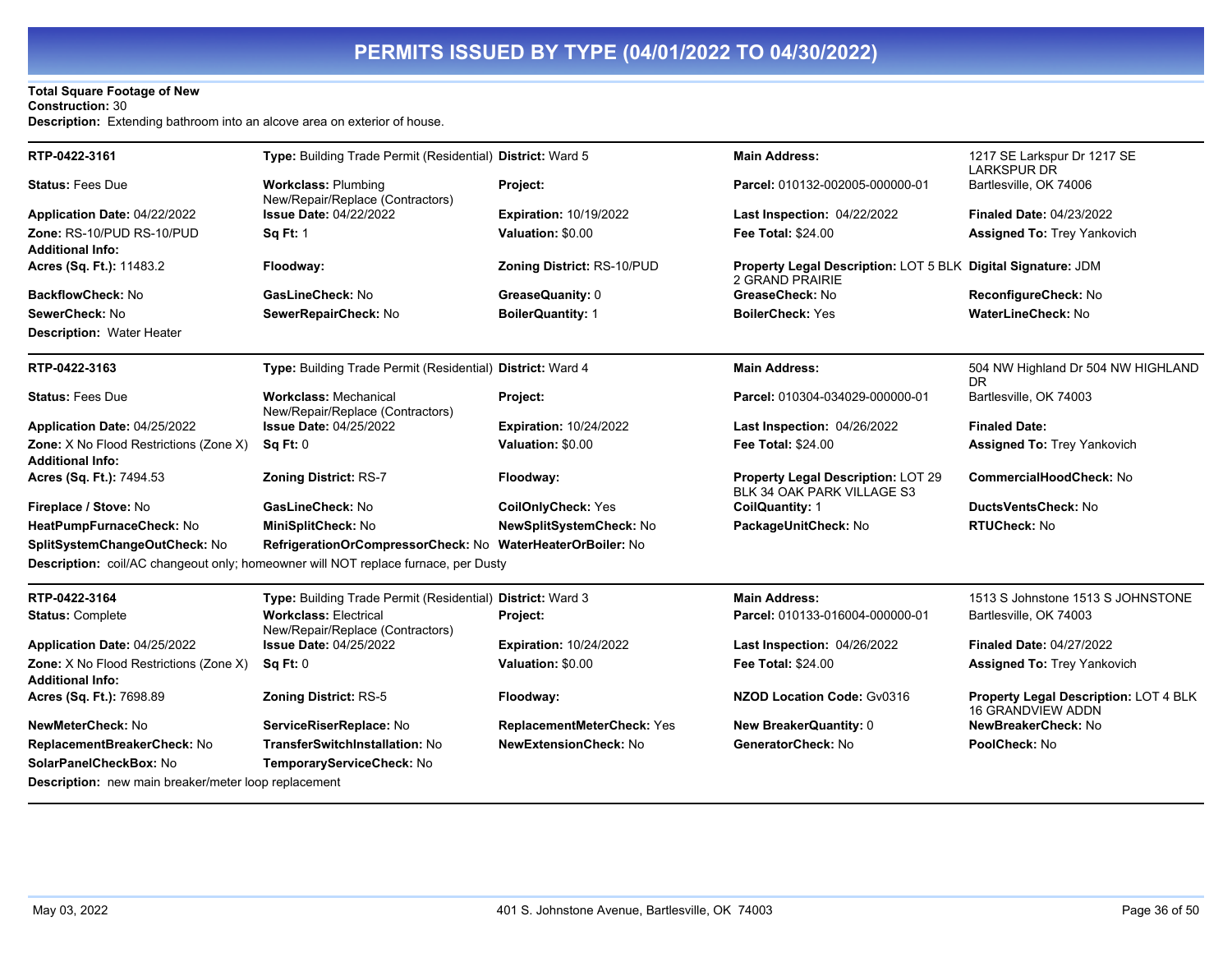| RTP-0422-3165                                                     | Type: Building Trade Permit (Residential) District: Ward 2              |                                                                             | <b>Main Address:</b>                                                                   | 3704 SE Dana Dr 3704 SE DANA DR                           |
|-------------------------------------------------------------------|-------------------------------------------------------------------------|-----------------------------------------------------------------------------|----------------------------------------------------------------------------------------|-----------------------------------------------------------|
| <b>Status: Fees Due</b>                                           | <b>Workclass: Plumbing</b><br>New/Repair/Replace (Contractors)          | Project:                                                                    | Parcel: 010358-006006-000000-01                                                        | Bartlesville, OK 74006                                    |
| <b>Application Date: 04/25/2022</b>                               | <b>Issue Date: 04/25/2022</b>                                           | <b>Expiration: 10/24/2022</b>                                               | <b>Last Inspection: 04/26/2022</b>                                                     | <b>Finaled Date:</b>                                      |
| Zone: X No Flood Restrictions (Zone X)<br>Additional Info:        | <b>Sq Ft: 1,500</b>                                                     | Valuation: \$0.00                                                           | <b>Fee Total: \$24.00</b>                                                              | <b>Assigned To: Trey Yankovich</b>                        |
| <b>Acres (Sq. Ft.):</b> 12064.2                                   | Floodway:                                                               | <b>Zoning District: RS-10</b>                                               | Property Legal Description: LOT 6 BLK Digital Signature: Mike bouvier<br>6 POTTERS 3RD |                                                           |
| BackflowCheck: No                                                 | GasLineCheck: No                                                        | GreaseQuanity: 0                                                            | GreaseCheck: No                                                                        | ReconfigureCheck: No                                      |
| <b>SewerCheck: No</b>                                             | SewerRepairCheck: No                                                    | <b>BoilerQuantity: 1</b>                                                    | <b>BoilerCheck: Yes</b>                                                                | WaterLineCheck: No                                        |
| <b>Description:</b> Replace Hot water heater                      |                                                                         |                                                                             |                                                                                        |                                                           |
| RTP-0422-3166                                                     | Type: Building Trade Permit (Residential) District: Ward 2              |                                                                             | <b>Main Address:</b>                                                                   | 3016 SE Claremont Dr 3016 SE<br><b>CLAREMONT DR</b>       |
| Status: Fees Due                                                  | Workclass: Roofing Repair/Replacement Project:<br>(Contractor)          |                                                                             | Parcel: 010086-005003-000000-01                                                        | Bartlesville, OK 74006                                    |
| <b>Application Date: 04/25/2022</b>                               | <b>Issue Date: 04/25/2022</b>                                           | <b>Expiration: 10/24/2022</b>                                               | <b>Last Inspection: 04/26/2022</b>                                                     | <b>Finaled Date:</b>                                      |
| Zone: X No Flood Restrictions (Zone X)<br><b>Additional Info:</b> | Sq Ft: 0                                                                | Valuation: \$0.00                                                           | <b>Fee Total: \$24.00</b>                                                              | <b>Assigned To: Trey Yankovich</b>                        |
| <b>Acres (sq. Ft.):</b> 12402.7                                   | Floodway:                                                               | Zoning District: RS-10/PUD                                                  | <b>Property Legal Description: LOT 3</b><br>BLOCK 5 COLONIAL EST 9TH                   | CompositeCheck: No                                        |
| <b>MetalCheck: No</b>                                             | <b>OtherCheck: No</b>                                                   | <b>Number of SEPARATE structures to be</b><br>Roofed: 1                     |                                                                                        |                                                           |
| RTP-0422-3167                                                     | Type: Building Trade Permit (Residential) District: Ward 5              |                                                                             | <b>Main Address:</b>                                                                   | 230 NE Prairie Ridge Dr 230 NE PRAIRIE<br><b>RIDGE DR</b> |
| <b>Status: Complete</b>                                           | <b>Workclass: Roofing Repair/Replacement Project:</b><br>(Contractor)   |                                                                             | Parcel: 010361-002001-000000-01                                                        | Bartlesville, OK 74006                                    |
| <b>Application Date: 04/25/2022</b>                               | <b>Issue Date: 04/25/2022</b>                                           | <b>Expiration: 10/24/2022</b>                                               | <b>Last Inspection: 04/26/2022</b>                                                     | <b>Finaled Date: 04/27/2022</b>                           |
| <b>Zone: RS-7 RS-7</b>                                            | Sq Ft: 0                                                                | Valuation: \$0.00                                                           | <b>Fee Total: \$24.00</b>                                                              | <b>Assigned To: Trey Yankovich</b>                        |
| <b>Additional Info:</b>                                           |                                                                         |                                                                             |                                                                                        |                                                           |
| Floodway:                                                         | <b>Zoning District: RS-7</b>                                            | Property Legal Description: LOT 1 BLK CompositeCheck: No<br>2 PRAIRIE RIDGE |                                                                                        | MetalCheck: No                                            |
| OtherCheck: No                                                    | Number of SEPARATE structures to be Acres (sq. Ft.): 12000<br>Roofed: 1 |                                                                             |                                                                                        |                                                           |
| RTP-0422-3168                                                     | Type: Building Trade Permit (Residential) District: Ward 1              |                                                                             | <b>Main Address:</b>                                                                   | 220 SE Wilshire Ave 220 SE WILSHIRE<br><b>AVE</b>         |
| <b>Status: Fees Due</b>                                           | <b>Workclass: Roofing Repair/Replacement Project:</b><br>(Contractor)   |                                                                             | Parcel: 010222-005004-000000-01                                                        | Bartlesville, OK 74006                                    |
| Application Date: 04/26/2022                                      | <b>Issue Date: 04/26/2022</b>                                           | <b>Expiration: 10/24/2022</b>                                               | Last Inspection: 04/27/2022                                                            | <b>Finaled Date:</b>                                      |
| <b>Zone:</b> X No Flood Restrictions (Zone X)<br>Additional Info: | Sq Ft: 0                                                                | Valuation: \$0.00                                                           | <b>Fee Total: \$24.00</b>                                                              | <b>Assigned To: Trey Yankovich</b>                        |
| <b>Acres (sq. Ft.):</b> 14912.2                                   | Floodway:                                                               | <b>Zoning District: RS-7</b>                                                | Property Legal Description: LOT 4 BLK CompositeCheck: Yes<br><b>5 LAWN VIEW</b>        |                                                           |
| MetalCheck: No                                                    | <b>OtherCheck: No</b>                                                   | <b>Number of SEPARATE structures to be</b><br>Roofed: 1                     |                                                                                        |                                                           |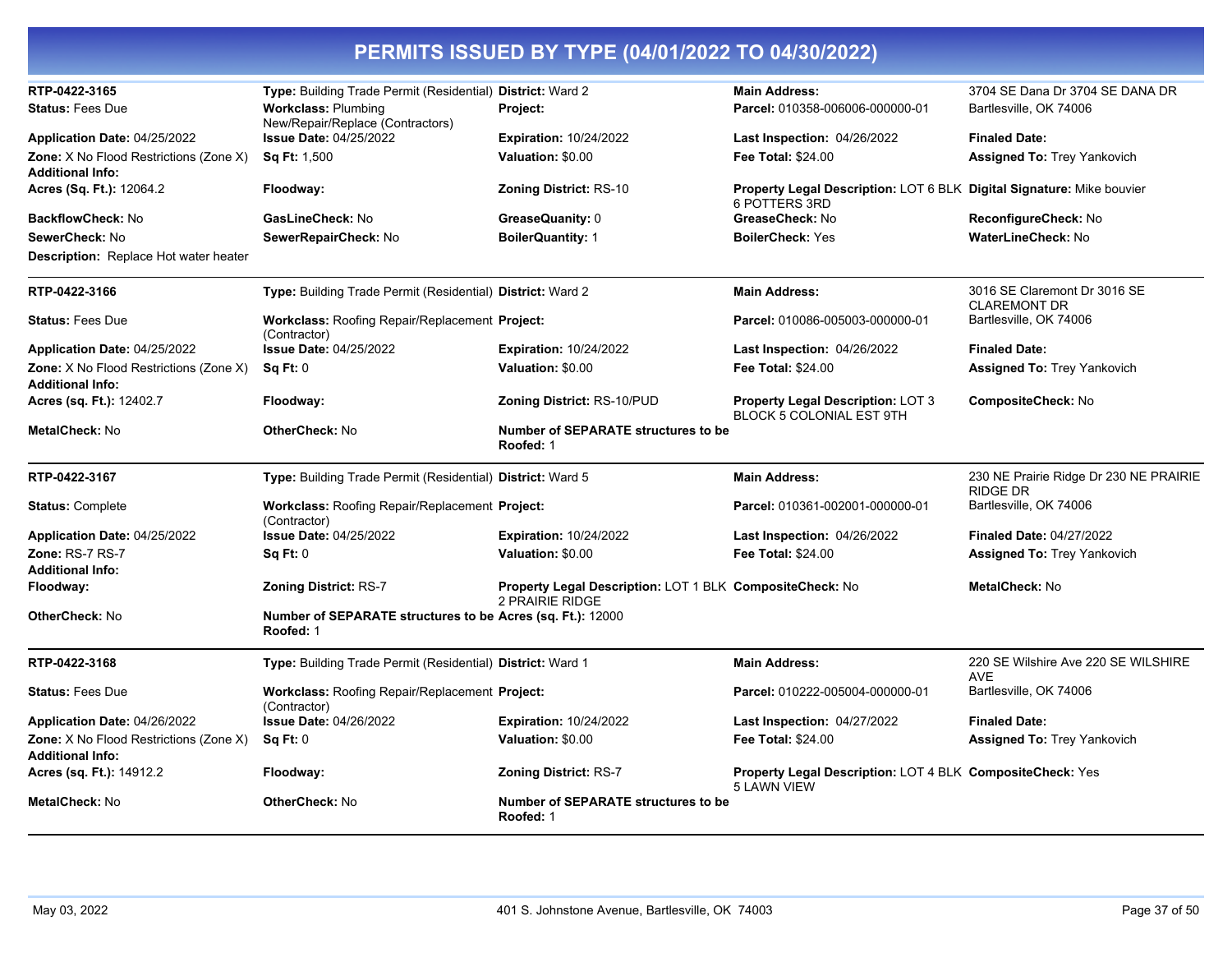| RTP-0422-3170                                                                          | Type: Building Trade Permit (Residential) District: Ward 1       |                                                  | <b>Main Address:</b>                                                              | 4833 SE Carole Ct 4833 SE CAROLE CT                            |
|----------------------------------------------------------------------------------------|------------------------------------------------------------------|--------------------------------------------------|-----------------------------------------------------------------------------------|----------------------------------------------------------------|
| <b>Status: Fees Due</b>                                                                | <b>Workclass: Mechanical</b>                                     | Project:                                         | Parcel: 010522-000074-000000-01                                                   | Bartlesville, OK 74006                                         |
|                                                                                        | New/Repair/Replace (Contractors)                                 |                                                  |                                                                                   |                                                                |
| Application Date: 04/26/2022                                                           | <b>Issue Date: 04/26/2022</b>                                    | <b>Expiration: 10/24/2022</b>                    | Last Inspection: 04/26/2022                                                       | <b>Finaled Date: 04/27/2022</b>                                |
| Zone: AE 100-Year Flood Hazard Area -<br>Restrictions Apply<br><b>Additional Info:</b> | Sq Ft: 0                                                         | Valuation: \$0.00                                | <b>Fee Total: \$24.00</b>                                                         | <b>Assigned To: Trey Yankovich</b>                             |
| Acres (Sq. Ft.): 10377                                                                 | <b>Zoning District: RS-7</b>                                     | Floodway: 500yr flood                            | Property Legal Description: LOT 74<br>WILL ROGERS HGTS 4TH                        | <b>CommercialHoodCheck: No</b>                                 |
| Fireplace / Stove: No                                                                  | GasLineCheck: No                                                 | CoilOnlyCheck: No                                | <b>DuctsVentsCheck: No</b>                                                        | HeatPumpFurnaceCheck: Yes                                      |
| HeatPumpFurnaceQuantity: 1                                                             | MiniSplitCheck: No                                               | NewSplitSystemCheck: No                          | PackageUnitCheck: No                                                              | <b>RTUCheck: No</b>                                            |
| SplitSystemChangeOutCheck: No                                                          | RefrigerationOrCompressorCheck: No WaterHeaterOrBoiler: No       |                                                  |                                                                                   |                                                                |
| Description: FURNACE, COIL AND AC CHANGEOUT                                            |                                                                  |                                                  |                                                                                   |                                                                |
| RTP-0422-3171                                                                          | Type: Building Trade Permit (Residential) District: Ward 4       |                                                  | <b>Main Address:</b>                                                              | 1218 SE Delaware 1218 SE DELAWARE                              |
| <b>Status: Complete</b>                                                                | Workclass: Roofing Repair/Replacement Project:<br>(Contractor)   |                                                  | Parcel: 010330-006014-000000-01                                                   | Bartlesville, OK 74003                                         |
| Application Date: 04/26/2022                                                           | <b>Issue Date: 04/26/2022</b>                                    | <b>Expiration: 10/24/2022</b>                    | Last Inspection: 04/26/2022                                                       | <b>Finaled Date: 04/27/2022</b>                                |
| <b>Zone: RS-5 RS-5</b>                                                                 | Sq Ft: 0                                                         | Valuation: \$0.00                                | <b>Fee Total: \$24.00</b>                                                         | <b>Assigned To: Trey Yankovich</b>                             |
| Additional Info:                                                                       |                                                                  |                                                  |                                                                                   |                                                                |
| Acres (sq. Ft.): 14811                                                                 | Floodway:                                                        | <b>Zoning District: RS-5</b>                     | <b>Property Legal Description: LOTS</b><br>14-15 BLK 6 PEMBERTON HEIGHTS          | <b>CompositeCheck: Yes</b>                                     |
| MetalCheck: No                                                                         | <b>OtherCheck: No</b>                                            | Number of SEPARATE structures to be<br>Roofed: 1 |                                                                                   |                                                                |
| RTP-0422-3172                                                                          | Type: Building Trade Permit (Residential) District: Ward 4       |                                                  | <b>Main Address:</b>                                                              | 128 SE Morningside Ave 128 SE<br>MORNINGSIDE AVE               |
| <b>Status: Complete</b>                                                                | <b>Workclass: Electrical</b><br>New/Repair/Replace (Contractors) | <b>Project:</b>                                  | Parcel: 010420-003005-000000-01                                                   | Bartlesville, OK 74006                                         |
| Application Date: 04/26/2022                                                           | <b>Issue Date: 04/26/2022</b>                                    | <b>Expiration: 10/24/2022</b>                    | Last Inspection: 04/27/2022                                                       | <b>Finaled Date: 04/28/2022</b>                                |
| Zone: X No Flood Restrictions (Zone X)<br>Additional Info:                             | Sq Ft: 0                                                         | Valuation: \$0.00                                | <b>Fee Total: \$24.00</b>                                                         | Assigned To: Trey Yankovich                                    |
| Acres (Sq. Ft.): 17738.1                                                               | <b>Zoning District: RS-10</b>                                    | Floodway:                                        | Property Legal Description: LOT 5 BLK NewMeterCheck: No<br>3 ROSELAWN S/D REVISED |                                                                |
| ServiceRiserReplace: No                                                                | ReplacementMeterCheck: No                                        | NewBreakerCheck: No                              | ReplacementBreakerCheck: No                                                       | <b>TransferSwitchInstallation: Yes</b>                         |
| NewExtensionCheck: No                                                                  | GeneratorCheck: No                                               | PoolCheck: No                                    | SolarPanelCheckBox: No                                                            | TemporaryServiceCheck: No                                      |
| <b>Description: GENERATOR</b>                                                          |                                                                  |                                                  |                                                                                   |                                                                |
| RTP-0422-3173                                                                          | Type: Building Trade Permit (Residential) District: Ward 3       |                                                  | <b>Main Address:</b>                                                              | 1423 SW Hickory 1423 SW HICKORY                                |
| <b>Status: Fees Due</b>                                                                | <b>Workclass: Electrical</b><br>New/Repair/Replace (Contractors) | Project:                                         | Parcel: 010473-002020-000000-01                                                   | Bartlesville, OK 74003                                         |
| Application Date: 04/26/2022                                                           | <b>Issue Date: 04/26/2022</b>                                    | <b>Expiration: 10/24/2022</b>                    | <b>Last Inspection:</b>                                                           | <b>Finaled Date:</b>                                           |
| Zone: X No Flood Restrictions (Zone X)<br><b>Additional Info:</b>                      | Sq Ft: 1,097                                                     | Valuation: \$0.00                                | Fee Total: \$24.00                                                                | <b>Assigned To: Trey Yankovich</b>                             |
| Acres (Sq. Ft.): 7953.65                                                               | <b>Zoning District: RS-5</b>                                     | Floodway:                                        | <b>NZOD Location Code: S0602</b>                                                  | <b>Property Legal Description: LOT 20</b><br>BLK 2 SUNSET ADDN |
| Digital Signature: Jerica L Morehead                                                   | <b>NewMeterCheck: Yes</b>                                        | ServiceRiserReplace: No                          | ReplacementMeterCheck: No                                                         | <b>New BreakerQuantity: 0</b>                                  |
| NewBreakerCheck: No                                                                    | ReplacementBreakerCheck: No                                      | TransferSwitchInstallation: No                   | <b>NewExtensionCheck: No</b>                                                      | GeneratorCheck: No                                             |
| Generator Quantity: 0                                                                  | PoolCheck: No                                                    | SolarPanelCheckBox: No                           | TemporaryServiceCheck: No                                                         |                                                                |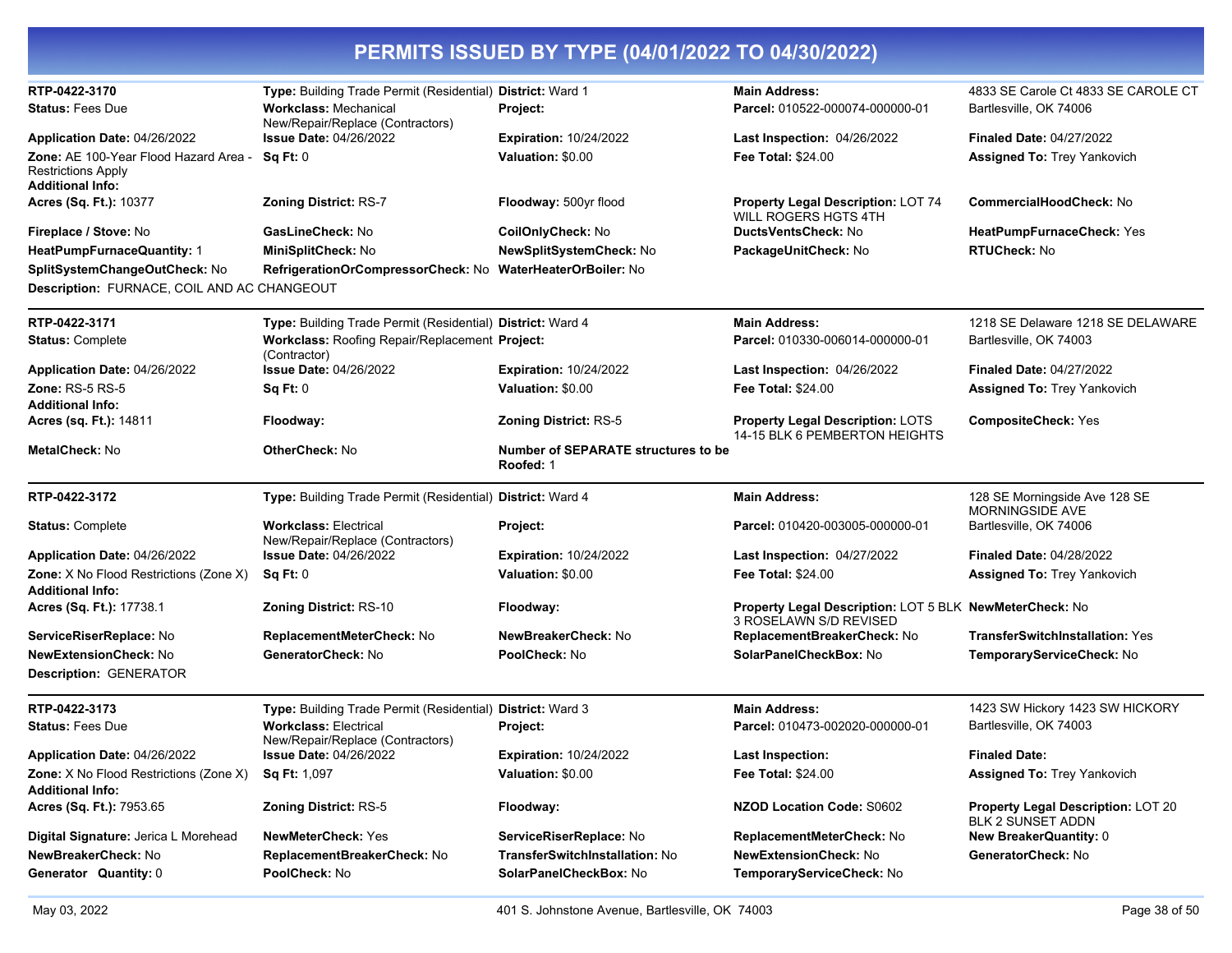### **Description:** SERVICE REBUILD

| RTP-0422-3174                                              | Type: Building Trade Permit (Residential) District: Ward 2       |                               | <b>Main Address:</b>                                                                       | 1742 SE Harned Dr 1742 SE HARNED<br>DR.                                                           |
|------------------------------------------------------------|------------------------------------------------------------------|-------------------------------|--------------------------------------------------------------------------------------------|---------------------------------------------------------------------------------------------------|
| <b>Status: Fees Due</b>                                    | <b>Workclass: Plumbing</b><br>New/Repair/Replace (Contractors)   | Project:                      | Parcel: 010397-001008-000000-01                                                            | Bartlesville, OK 74006                                                                            |
| <b>Application Date: 04/26/2022</b>                        | <b>Issue Date: 04/26/2022</b>                                    | <b>Expiration: 10/24/2022</b> | Last Inspection: 04/26/2022                                                                | <b>Finaled Date: 04/27/2022</b>                                                                   |
| Zone: X No Flood Restrictions (Zone X)                     | <b>Sq Ft: 1</b>                                                  | Valuation: \$0.00             | Fee Total: \$24.00                                                                         | <b>Assigned To: Trey Yankovich</b>                                                                |
| Additional Info:                                           |                                                                  |                               |                                                                                            |                                                                                                   |
| Acres (Sq. Ft.): 10926.4                                   | Floodway:                                                        | <b>Zoning District: RS-10</b> | <b>Property Legal Description: LOT 8 BLK Digital Signature: jdm</b><br>1 ROLLING HILLS 1ST |                                                                                                   |
| <b>BackflowCheck: No</b>                                   | <b>GasLineCheck: No</b>                                          | GreaseQuanity: 0              | GreaseCheck: No                                                                            | ReconfigureCheck: No                                                                              |
| <b>SewerCheck: No</b>                                      | SewerRepairCheck: No                                             | <b>BoilerQuantity: 0</b>      | <b>BoilerCheck: No</b>                                                                     | <b>WaterLineCheck: Yes</b>                                                                        |
| Description: water heater                                  |                                                                  |                               |                                                                                            |                                                                                                   |
| RTP-0422-3176                                              | Type: Building Trade Permit (Residential) District: Ward 3       |                               | <b>Main Address:</b>                                                                       | 1004 SW Jennings 1004 SW JENNINGS                                                                 |
| <b>Status: Permit Issued</b>                               | <b>Workclass: Plumbing</b><br>New/Repair/Replace (Homeowner)     | Project:                      | Parcel: 010001-083007-000000-01                                                            | Bartlesville, OK 74003                                                                            |
| Application Date: 04/26/2022                               | <b>Issue Date: 04/26/2022</b>                                    | <b>Expiration: 10/24/2022</b> | <b>Last Inspection:</b>                                                                    | <b>Finaled Date:</b>                                                                              |
| Zone: X No Flood Restrictions (Zone X)                     | Sq Ft: 0                                                         | Valuation: \$0.00             | Fee Total: \$24.00                                                                         | <b>Assigned To: Trey Yankovich</b>                                                                |
| Additional Info:                                           |                                                                  |                               |                                                                                            |                                                                                                   |
| <b>Acres (Sq. Ft.):</b> 21063.7                            | Floodway:                                                        | Zoning District: RM-1.5       | NZOD Location Code: Or08S83                                                                | <b>Property Legal Description: N 25 OF</b><br>LOT 7 S 50 LOT 8 BLK 83 ORIG<br><b>BARTLESVILLE</b> |
| BackflowCheck: No                                          | GasLineCheck: No                                                 | GreaseCheck: No               | ReconfigureCheck: No                                                                       | SewerCheck: No                                                                                    |
| SewerRepairCheck: No                                       | <b>BoilerCheck: No</b>                                           | <b>WaterLineCheck: Yes</b>    |                                                                                            |                                                                                                   |
| Description: WATER LINE REPLACE TO THE METER IN FRONT YARD |                                                                  |                               |                                                                                            |                                                                                                   |
| RTP-0422-3177                                              | Type: Building Trade Permit (Residential) District: Ward 1       |                               | <b>Main Address:</b>                                                                       | 4746 SE Sunview Ct 4746 SE SUNVIEW<br>СT                                                          |
| <b>Status: Fees Due</b>                                    | <b>Workclass: Mechanical</b><br>New/Repair/Replace (Contractors) | Project:                      | Parcel: 010481-000026-000000-01                                                            | Bartlesville, OK 74006                                                                            |
| Application Date: 04/27/2022                               | <b>Issue Date: 04/27/2022</b>                                    | <b>Expiration: 10/24/2022</b> | Last Inspection: 04/27/2022                                                                | <b>Finaled Date: 04/28/2022</b>                                                                   |
| Zone: RS-7 RS-7                                            | Sq Ft: 0                                                         | Valuation: \$0.00             | Fee Total: \$24.00                                                                         | <b>Assigned To: Trey Yankovich</b>                                                                |
| Additional Info:                                           |                                                                  |                               |                                                                                            |                                                                                                   |
| <b>Acres (Sq. Ft.): 7511.46</b>                            | <b>Zoning District: RS-7</b>                                     | Floodway:                     | <b>Property Legal Description: LOT 26</b><br><b>REPLAT SUNVIEW ADDN</b>                    | <b>CommercialHoodCheck: No</b>                                                                    |
| Fireplace / Stove: No                                      | GasLineCheck: No                                                 | CoilOnlyCheck: No             | DuctsVentsCheck: No                                                                        | HeatPumpFurnaceCheck: No                                                                          |
| MiniSplitCheck: No                                         | <b>NewSplitSystemCheck: No</b>                                   | PackageUnitCheck: No          | <b>RTUCheck: No</b>                                                                        | <b>SplitSystemChangeOutCheck: Yes</b>                                                             |
| SplitSystemChangeOutQuantity: 1                            | RefrigerationOrCompressorCheck: No WaterHeaterOrBoiler: No       |                               |                                                                                            |                                                                                                   |
| Description: furnace coil/AC changeout                     |                                                                  |                               |                                                                                            |                                                                                                   |
| RTP-0422-3178                                              | Type: Building Trade Permit (Residential) District: Ward 2       |                               | <b>Main Address:</b>                                                                       | 3112 SE Oak Rd 3112 SE OAK RD                                                                     |
| <b>Status: Permit Issued</b>                               | <b>Workclass: Electrical for New</b><br>Construction             | Project:                      | Parcel: 010308-002051-000000-01                                                            | Bartlesville, OK 74006                                                                            |
| Application Date: 04/27/2022                               | <b>Issue Date: 04/27/2022</b>                                    | <b>Expiration: 10/31/2022</b> | <b>Last Inspection: 05/02/2022</b>                                                         | <b>Finaled Date:</b>                                                                              |
| Zone: X No Flood Restrictions (Zone X)                     | <b>Sq Ft: 800</b>                                                | Valuation: \$3,000.00         | Fee Total: \$24.00                                                                         | <b>Assigned To: Trey Yankovich</b>                                                                |
| Additional Info:                                           |                                                                  |                               |                                                                                            |                                                                                                   |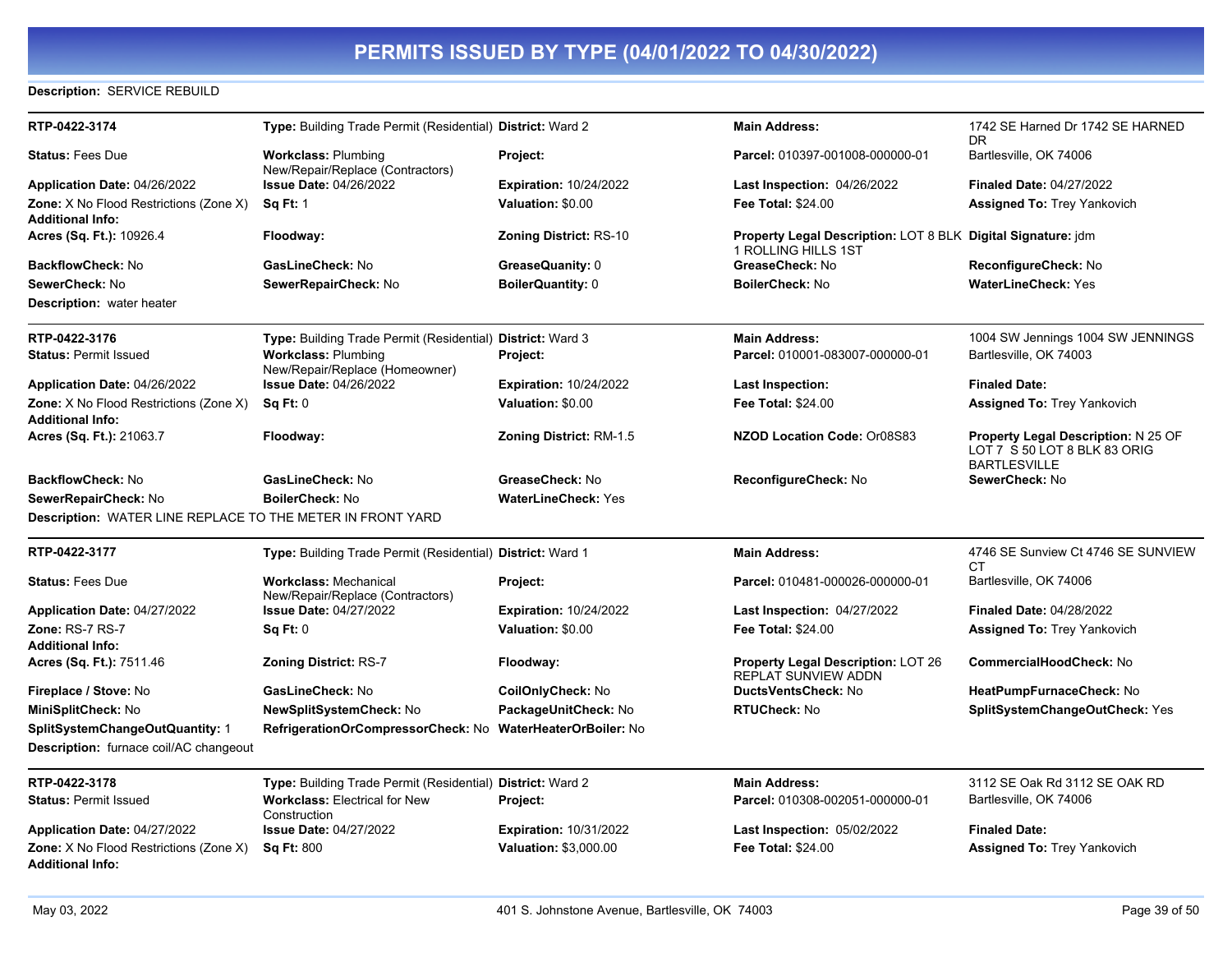### **Total Square Footage of New Construction:** 800 **Description:** FIRE DAMAGE REPAIR

| RTP-0422-3179                                                                                                         | Type: Building Trade Permit (Residential) District: Ward 4     |                               | <b>Main Address:</b>                                                                | 708 W 6Th St 00708 W 6TH ST                             |
|-----------------------------------------------------------------------------------------------------------------------|----------------------------------------------------------------|-------------------------------|-------------------------------------------------------------------------------------|---------------------------------------------------------|
| <b>Status: Permit Issued</b>                                                                                          | <b>Workclass: Electrical for New</b><br>Construction           | Project:                      | Parcel: 010228-002008-000000-01                                                     | Bartlesville, OK 74003                                  |
| Application Date: 04/27/2022                                                                                          | <b>Issue Date: 04/27/2022</b>                                  | <b>Expiration: 10/24/2022</b> | Last Inspection: 05/02/2022                                                         | <b>Finaled Date:</b>                                    |
| <b>Zone:</b> X No Flood Restrictions (Zone X)<br><b>Additional Info:</b>                                              | <b>Sq Ft:</b> 1,550                                            | Valuation: \$17,000.00        | <b>Fee Total: \$35.00</b>                                                           | Assigned To: Trey Yankovich                             |
| <b>Total Square Footage of New</b><br><b>Construction: 1550</b><br>Description: Duplex- Interior and exterior remodel |                                                                |                               |                                                                                     |                                                         |
| RTP-0422-3180                                                                                                         | Type: Building Trade Permit (Residential) District: Ward 5     |                               | <b>Main Address:</b>                                                                | 600 NE Fenway Ave 600 NE FENWAY<br><b>AVE</b>           |
| <b>Status: Complete</b>                                                                                               | Workclass: Roofing Repair/Replacement Project:<br>(Contractor) |                               | Parcel: 010186-002001-000000-01                                                     | Bartlesville, OK 74006                                  |
| Application Date: 04/27/2022                                                                                          | <b>Issue Date: 04/28/2022</b>                                  | <b>Expiration: 10/25/2022</b> | Last Inspection: 04/28/2022                                                         | <b>Finaled Date: 04/29/2022</b>                         |
| Zone: X No Flood Restrictions (Zone X)<br><b>Additional Info:</b>                                                     | <b>Sq Ft: 2,000</b>                                            | Valuation: \$0.00             | <b>Fee Total: \$24.00</b>                                                           | <b>Assigned To: Trey Yankovich</b>                      |
| Acres (sq. Ft.): 8730.87                                                                                              | Floodway:                                                      | <b>Zoning District: RS-7</b>  | Property Legal Description: LOT 1 BLK Digital Signature: jkh<br>2 HUGHES FISHER 5TH |                                                         |
| <b>CompositeCheck: Yes</b>                                                                                            | <b>MetalCheck: No</b>                                          | <b>OtherCheck: No</b>         | <b>Material Type:</b>                                                               | <b>Number of SEPARATE structures to be</b><br>Roofed: 1 |
| RTP-0422-3181                                                                                                         | Type: Building Trade Permit (Residential) District: Ward 1     |                               | <b>Main Address:</b>                                                                | 5125 SE Lynn Rd 5125 SE LYNN RD                         |
| <b>Status: Complete</b>                                                                                               | Workclass: Roofing Repair/Replacement Project:<br>(Contractor) |                               | Parcel: 010320-002004-000000-01                                                     | Bartlesville, OK 74006                                  |
| Application Date: 04/27/2022                                                                                          | <b>Issue Date: 04/28/2022</b>                                  | <b>Expiration: 10/25/2022</b> | Last Inspection: 04/28/2022                                                         | <b>Finaled Date: 04/29/2022</b>                         |
| Zone: RS-7 RS-7<br><b>Additional Info:</b>                                                                            | <b>Sq Ft: 2,500</b>                                            | Valuation: \$0.00             | <b>Fee Total: \$24.00</b>                                                           | <b>Assigned To: Trey Yankovich</b>                      |
| Acres (sq. Ft.): 7777.82                                                                                              | Floodway:                                                      | <b>Zoning District: RS-7</b>  | Property Legal Description: LOT 4 BLK Digital Signature: jkh<br>2 PARKHURST         |                                                         |
| <b>CompositeCheck: Yes</b>                                                                                            | MetalCheck: No                                                 | <b>OtherCheck: No</b>         | <b>Material Type:</b>                                                               | <b>Number of SEPARATE structures to be</b><br>Roofed: 1 |
| RTP-0422-3183                                                                                                         | Type: Building Trade Permit (Residential) District: Ward 5     |                               | <b>Main Address:</b>                                                                | 215 NE Park Hill PI 215 NE PARK HILL<br>PL              |
| <b>Status: Permit Issued</b>                                                                                          | Workclass: Plumbing for New<br>Construction                    | Project:                      | Parcel: 010319-000054-000000-01                                                     | Bartlesville, OK 74006                                  |
| Application Date: 04/28/2022                                                                                          | Issue Date: 04/28/2022                                         | <b>Expiration: 10/25/2022</b> | <b>Last Inspection:</b>                                                             | <b>Finaled Date:</b>                                    |
| Zone: X No Flood Restrictions (Zone X)<br><b>Additional Info:</b>                                                     | <b>Sq Ft: 192</b>                                              | Valuation: \$20,000.00        | <b>Fee Total: \$24.00</b>                                                           | <b>Assigned To: Trey Yankovich</b>                      |
| UtilityOrderRelated: No                                                                                               | Is this permit accompanied by a<br>building permit?: Yes       |                               |                                                                                     |                                                         |
| Description: 12 x 16 POOL HOUSE W/ BATHROOM AND COVERED PORCH                                                         |                                                                |                               |                                                                                     |                                                         |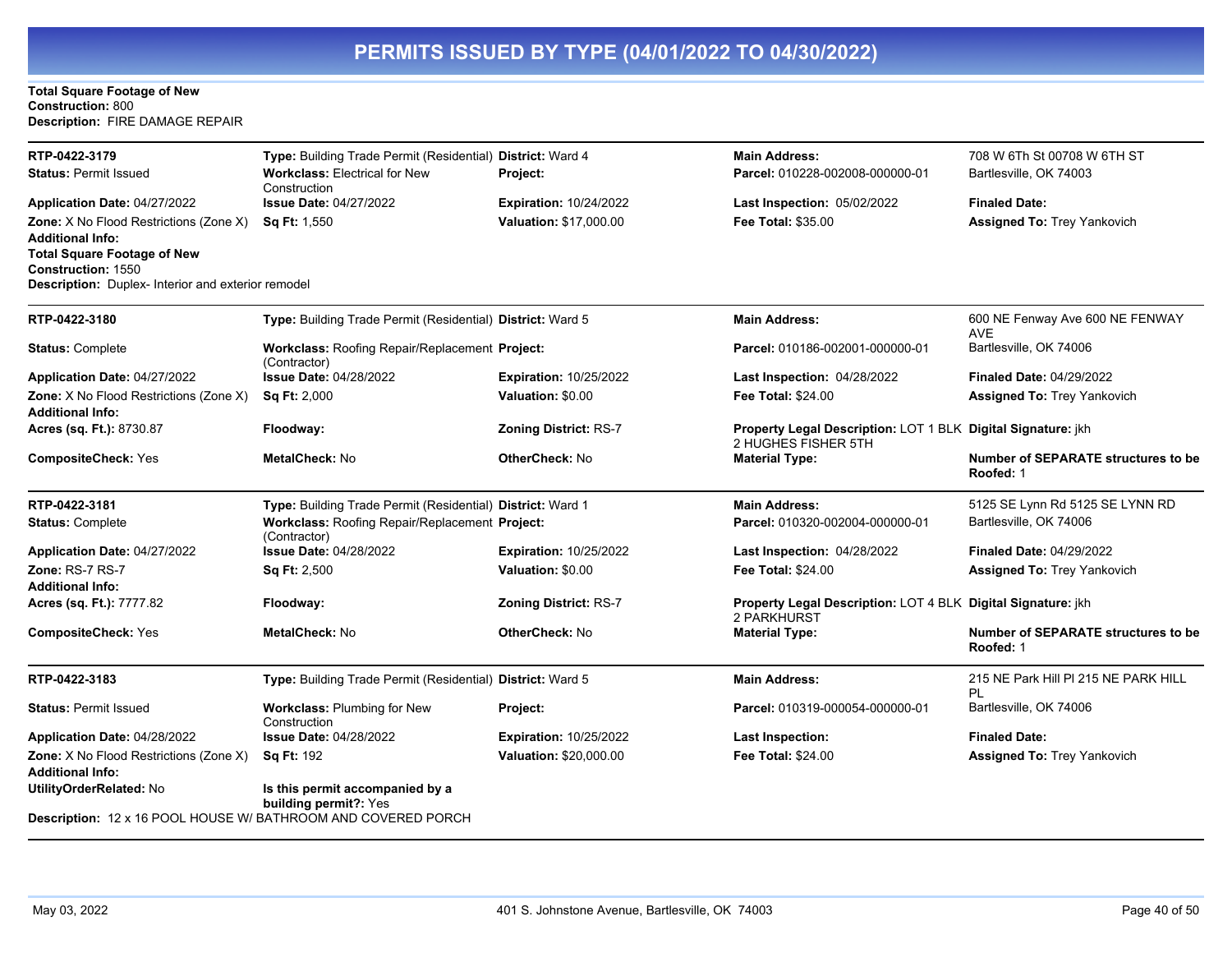|                                                                                              |                                                                | PERMITS ISSUED BY TYPE (04/01/2022 TO 04/30/2022)        |                                                                                                                                                                     |                                                     |
|----------------------------------------------------------------------------------------------|----------------------------------------------------------------|----------------------------------------------------------|---------------------------------------------------------------------------------------------------------------------------------------------------------------------|-----------------------------------------------------|
| RTP-0422-3184                                                                                | Type: Building Trade Permit (Residential) District: Ward 4     |                                                          | <b>Main Address:</b>                                                                                                                                                | 808 SE Seneca 808 SE SENECA                         |
| <b>Status: Permit Issued</b>                                                                 | Workclass: Plumbing for New<br>Construction                    | Project:                                                 | Parcel: 010145-007014-000000-01                                                                                                                                     | Bartlesville, OK 74003                              |
| Application Date: 04/28/2022                                                                 | <b>Issue Date: 04/28/2022</b>                                  | <b>Expiration: 10/26/2022</b>                            | Last Inspection: 04/29/2022                                                                                                                                         | <b>Finaled Date:</b>                                |
| Zone: Downtown Downtown<br>Redevelopment District - Design Review<br><b>Additional Info:</b> | <b>Sq Ft: 700</b>                                              | <b>Valuation: \$55,000.00</b>                            | <b>Fee Total: \$24.00</b>                                                                                                                                           | <b>Assigned To: Trey Yankovich</b>                  |
| <b>Total Square Footage of New</b><br><b>Construction: 700</b>                               | UtilityOrderRelated: No                                        | Is this permit accompanied by a<br>building permit?: Yes | Description: BRTA APPROVED- INTERIOR & EXTERIOR REMODEL- SIDEWALK WILL NEED TO BE REPAIRED/REPLACED BEFORE ISSUANCE OF THE CERTIFICATE OF OCCUPANCY.                |                                                     |
| RTP-0422-3185                                                                                | Type: Building Trade Permit (Residential) District: Ward 3     |                                                          | <b>Main Address:</b>                                                                                                                                                | 1915 SE Hillcrest Dr 1915 SE                        |
| <b>Status: Fees Due</b>                                                                      | <b>Workclass: Plumbing</b><br>New/Repair/Replace (Contractors) | Project:                                                 | Parcel: 010999-132612-002000-48                                                                                                                                     | <b>HILLCREST DR</b><br>Bartlesville, OK 74003       |
| Application Date: 04/28/2022                                                                 | <b>Issue Date: 04/28/2022</b>                                  | <b>Expiration: 10/25/2022</b>                            | <b>Last Inspection:</b>                                                                                                                                             | <b>Finaled Date:</b>                                |
| Zone: X No Flood Restrictions (Zone X)<br><b>Additional Info:</b>                            | <b>Sq Ft: 1</b>                                                | Valuation: \$0.00                                        | Fee Total: \$24.00                                                                                                                                                  | <b>Assigned To: Trey Yankovich</b>                  |
| Acres (Sq. Ft.): 40510.3                                                                     | Floodway:                                                      | <b>Zoning District: RS-5</b>                             | <b>Property Legal Description: PART</b><br>SECT 13-26-12 TR 44 BEG 395.6 N OF<br>SE COR W 1/2 SW SE SE GO N 131.8<br>W 299.5 TO PT ON RD 528.24 N OF S<br>LINE OF 5 | Digital Signature: jdm                              |
| BackflowCheck: No                                                                            | GasLineCheck: No                                               | GreaseQuanity: 0                                         | GreaseCheck: No                                                                                                                                                     | ReconfigureCheck: No                                |
| SewerCheck: No<br><b>Description:</b> water heater                                           | SewerRepairCheck: No                                           | <b>BoilerQuantity: 1</b>                                 | <b>BoilerCheck: Yes</b>                                                                                                                                             | <b>WaterLineCheck: No</b>                           |
| RTP-0422-3186                                                                                | Type: Building Trade Permit (Residential) District: Ward 2     |                                                          | <b>Main Address:</b>                                                                                                                                                | 2710 SE Evergreen Dr 2710 SE<br><b>EVERGREEN DR</b> |
| <b>Status: Permit Issued</b>                                                                 | <b>Workclass: Plumbing</b><br>New/Repair/Replace (Contractors) | Project:                                                 | Parcel: 010546-041003-000000-01                                                                                                                                     | Bartlesville, OK 74006                              |
| Application Date: 04/28/2022                                                                 | <b>Issue Date: 04/28/2022</b>                                  | <b>Expiration: 10/25/2022</b>                            | <b>Last Inspection:</b>                                                                                                                                             | <b>Finaled Date:</b>                                |
| Zone: X No Flood Restrictions (Zone X)<br><b>Additional Info:</b>                            | <b>Sq Ft: 0</b>                                                | Valuation: \$0.00                                        | <b>Fee Total: \$24.00</b>                                                                                                                                           | <b>Assigned To: Trey Yankovich</b>                  |
| Acres (Sq. Ft.): 12371.1                                                                     | Floodway:                                                      | Zoning District: RS-10                                   | Property Legal Description: LOT 3 BLK BackflowCheck: No<br>41 WOODLAND PARK 16TH                                                                                    |                                                     |
| GasLineCheck: No                                                                             | GreaseCheck: No                                                | ReconfigureCheck: No                                     | SewerCheck: No                                                                                                                                                      | SewerRepairCheck: No                                |
| <b>BoilerQuantity: 1</b>                                                                     | <b>BoilerCheck: Yes</b>                                        | <b>WaterLineCheck: No</b>                                |                                                                                                                                                                     |                                                     |
| RTP-0422-3188                                                                                | Type: Building Trade Permit (Residential) District: Ward 1     |                                                          | <b>Main Address:</b>                                                                                                                                                | 4810 SE Fleetwood Ct 4810 SE<br><b>FLEETWOOD CT</b> |
| <b>Status: Fees Due</b>                                                                      | <b>Workclass: Plumbing</b><br>New/Repair/Replace (Contractors) | Project:                                                 | Parcel: 010520-000037-000000-01                                                                                                                                     | Bartlesville, OK 74006                              |
| Application Date: 04/29/2022                                                                 | <b>Issue Date: 04/29/2022</b>                                  | <b>Expiration: 10/26/2022</b>                            | <b>Last Inspection:</b>                                                                                                                                             | <b>Finaled Date:</b>                                |
| <b>Zone: RS-7 RS-7</b><br><b>Additional Info:</b>                                            | <b>Sq Ft: 1</b>                                                | Valuation: \$0.00                                        | <b>Fee Total: \$24.00</b>                                                                                                                                           | <b>Assigned To: Trey Yankovich</b>                  |
| Acres (Sq. Ft.): 18943.9                                                                     | Floodway: 500yr flood                                          | Zoning District: RS-7                                    | Property Legal Description: LOT 37<br>WILL ROGERS HGTS 2ND                                                                                                          | Digital Signature: jdm                              |
| <b>BackflowCheck: No</b>                                                                     | GasLineCheck: No                                               | GreaseQuanity: 0                                         | GreaseCheck: No                                                                                                                                                     | ReconfigureCheck: No                                |
| SewerCheck: No                                                                               | SewerRepairCheck: No                                           | <b>BoilerQuantity: 1</b>                                 | <b>BoilerCheck: Yes</b>                                                                                                                                             | WaterLineCheck: No                                  |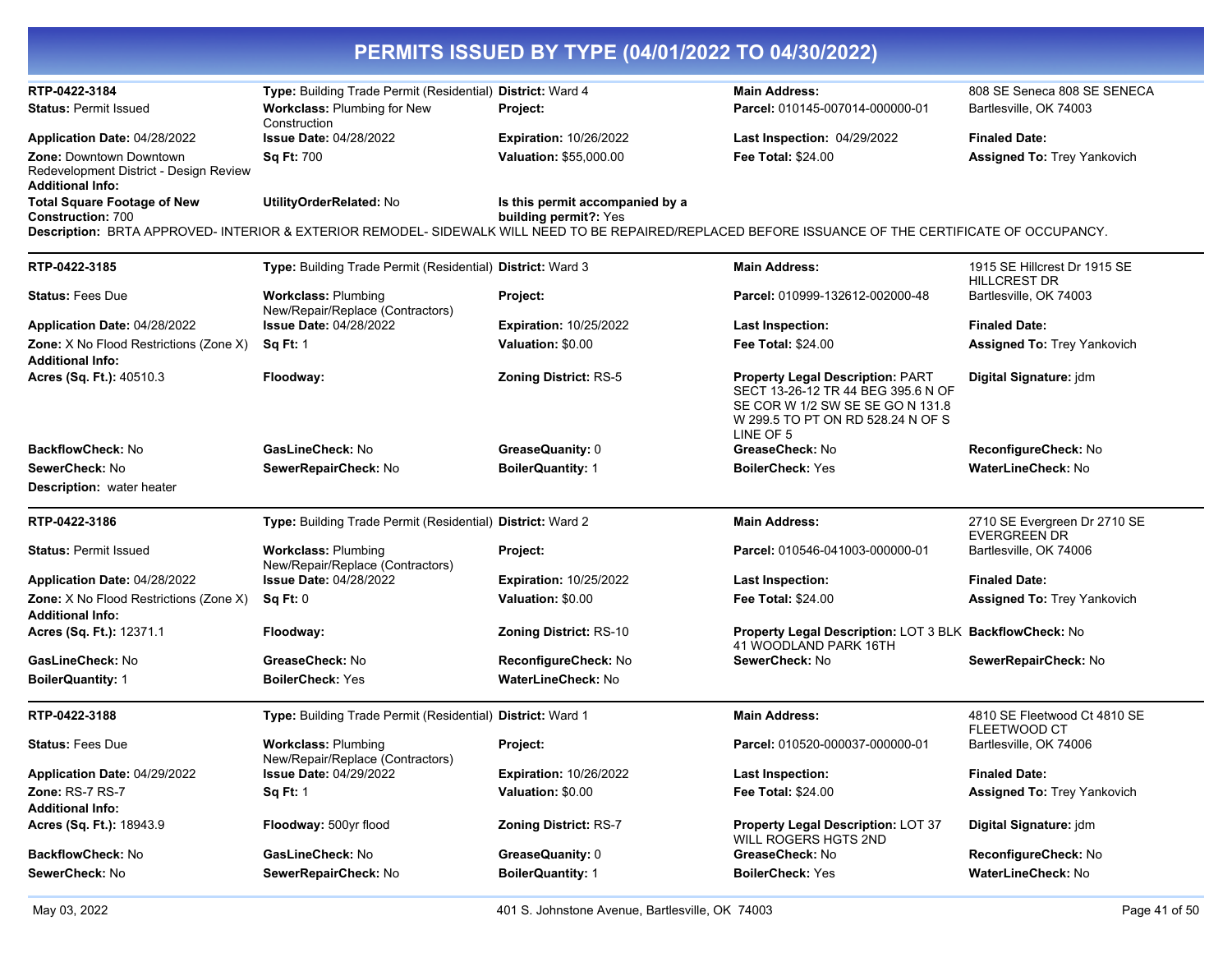### **Description:** water heater

| RTP-0422-3189                                       | Type: Building Trade Permit (Residential) District: Ward 1     |                                                  | <b>Main Address:</b>                                                 | 1617 SE Melmart Dr 1617 SE MELMART<br>DR. |
|-----------------------------------------------------|----------------------------------------------------------------|--------------------------------------------------|----------------------------------------------------------------------|-------------------------------------------|
| <b>Status: Fees Paid</b>                            | Workclass: Roofing Repair/Replacement Project:<br>(Contractor) |                                                  | Parcel: 010384-011011-000000-01                                      | Bartlesville, OK 74006                    |
| Application Date: 04/29/2022                        | <b>Issue Date: 04/29/2022</b>                                  | <b>Expiration: 10/31/2022</b>                    | <b>Last Inspection: 05/03/2022</b>                                   | <b>Finaled Date:</b>                      |
| <b>Zone: RS-10 RS-10</b><br><b>Additional Info:</b> | Sq Ft: 0                                                       | Valuation: \$0.00                                | <b>Fee Total: \$24.00</b>                                            | <b>Assigned To: Trey Yankovich</b>        |
| Acres (sq. Ft.): 14993.1                            | Floodway:                                                      | <b>Zoning District: RS-10</b>                    | <b>Property Legal Description: LOT 11</b><br>BLK 11 WEST RANCH ACRES | <b>CompositeCheck: No</b>                 |
| MetalCheck: No                                      | OtherCheck: No                                                 | Number of SEPARATE structures to be<br>Roofed: 1 |                                                                      |                                           |

### **PERMITS ISSUED FOR BUILDING TRADE PERMIT (RESIDENTIAL): 102**

| <b>CERTIFICATE OF COMPLIANCE</b> |                                                        |                               |                                 |                                                                   |
|----------------------------------|--------------------------------------------------------|-------------------------------|---------------------------------|-------------------------------------------------------------------|
| COC-0422-0079                    | Type: Certificate of Compliance                        | <b>District: Ward 4</b>       | <b>Main Address:</b>            | 1705 SW Frank Phillips Blvd 1705 SW<br><b>FRANK PHILLIPS BLVD</b> |
| <b>Status: Permit Issued</b>     | <b>Workclass: Alcohol Certificate of</b><br>Compliance | <b>Project:</b>               | Parcel: 010088-001001-000000-01 | Bartlesville, OK 74003                                            |
| Application Date: 04/20/2022     | <b>Issue Date: 04/20/2022</b>                          | <b>Expiration: 04/20/2023</b> | <b>Last Inspection:</b>         | <b>Finaled Date: 04/20/2022</b>                                   |
| Zone: $C-5$ $C-5$                | Sq Ft: 0                                               | Valuation: \$0.00             | <b>Fee Total: \$20.00</b>       | <b>Assigned To: Trey Yankovich</b>                                |
| <b>Additional Info:</b>          |                                                        |                               |                                 |                                                                   |
|                                  |                                                        |                               |                                 |                                                                   |

### **PERMITS ISSUED FOR CERTIFICATE OF COMPLIANCE: 1**

| <b>FIRE</b>                                                         |                                         |                                      |                                    |                                                           |
|---------------------------------------------------------------------|-----------------------------------------|--------------------------------------|------------------------------------|-----------------------------------------------------------|
| FIRE-0422-0053                                                      | <b>Type: Fire</b>                       | <b>District: Ward 2</b>              | <b>Main Address:</b>               | 2651 SE Washington Blvd 2651 SE<br><b>WASHINGTON BLVD</b> |
| <b>Status: Permit Issued</b>                                        | <b>Workclass: Commercial Fire Alarm</b> | <b>Project:</b>                      | Parcel: 010611-000005-000000-01    | Bartlesville, OK 74006                                    |
| Application Date: 04/04/2022                                        | <b>Issue Date: 04/04/2022</b>           | <b>Expiration: 10/03/2022</b>        | <b>Last Inspection:</b>            | <b>Finaled Date:</b>                                      |
| Zone:                                                               | $\textsf{Sa} \, \textsf{Ft}$ : 0        | Valuation: \$0.00                    | <b>Fee Total: \$29.00</b>          | <b>Assigned To: David Topping</b>                         |
| <b>Additional Info:</b><br><b>Work Classification: Modification</b> | <b>System Type: Combination</b>         | <b>Reporting System: Combination</b> | <b>Annunciator Panel: Unmanned</b> | <b>Number of Pull Stations: 3</b>                         |
| <b>Number of Heat Detectors: 1</b>                                  | <b>Audible Visual Units: 4</b>          | Visual Units Only: 9                 | Acres: 0                           |                                                           |

### **PERMITS ISSUED FOR FIRE: 1**

| <b>RIGHT-OF-WAY</b>                                                      |                                            |                               |                                 |                                              |
|--------------------------------------------------------------------------|--------------------------------------------|-------------------------------|---------------------------------|----------------------------------------------|
| ROW-0422-0083                                                            | <b>Type: Right-of-Way</b>                  | <b>District: Ward 3</b>       | <b>Main Address:</b>            | 2133 SE Starlight Ct 2133 SE<br>STARLIGHT CT |
| <b>Status: Permit Issued</b>                                             | <b>Workclass: Right-of-Way Residential</b> | <b>Project:</b>               | Parcel: 010164-000050-000000-01 | Bartlesville, OK 74006                       |
| Application Date: 04/01/2022                                             | <b>Issue Date: 04/01/2022</b>              | <b>Expiration: 09/28/2022</b> | <b>Last Inspection:</b>         | <b>Finaled Date:</b>                         |
| <b>Zone:</b> X No Flood Restrictions (Zone X)<br><b>Additional Info:</b> | SaFt:0                                     | Valuation: \$0.00             | <b>Fee Total: \$25.00</b>       | <b>Assigned To: Micah Siemers</b>            |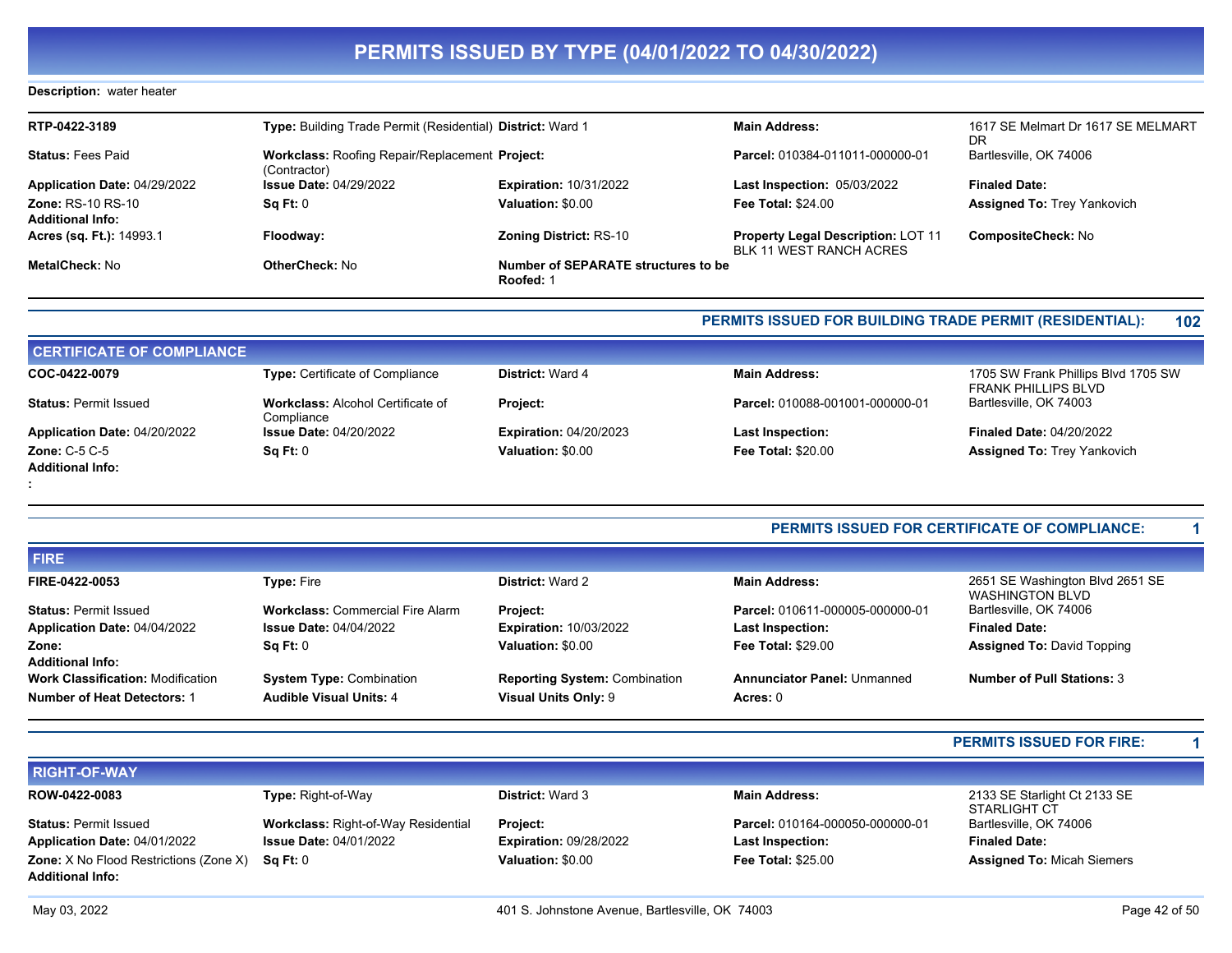| PERMITS ISSUED BY TYPE (04/01/2022 TO 04/30/2022)                                            |                                                                               |                                                                                         |                                                                                          |                                                                                   |
|----------------------------------------------------------------------------------------------|-------------------------------------------------------------------------------|-----------------------------------------------------------------------------------------|------------------------------------------------------------------------------------------|-----------------------------------------------------------------------------------|
| Excavation Linear Length: 0                                                                  | <b>Excavation Width: 0</b>                                                    | <b>Excavation Depth: 0</b>                                                              | <b>Obstruction Size (In Linear Ft): 0</b>                                                | <b>Zoning District: RS-12</b>                                                     |
| Property Legal Description: LOT 50                                                           | Acres (Sq. Ft.): 13669.5                                                      | Floodway:                                                                               |                                                                                          |                                                                                   |
| HILLCREST HEIGHTS<br>Description: REPLACING SEWERLINE FROM HOUSE TO MAIN                     |                                                                               |                                                                                         |                                                                                          |                                                                                   |
| ROW-0422-0084                                                                                | Type: Right-of-Way                                                            | District: Ward 3                                                                        | <b>Main Address:</b>                                                                     | 1432 SE Valley Rd 1432 SE VALLEY RD                                               |
| <b>Status: Permit Issued</b>                                                                 | Workclass: Right-of-Way Residential                                           | Project:                                                                                | Parcel: 010062-005006-000000-01                                                          | Bartlesville, OK 74003                                                            |
| Application Date: 04/04/2022                                                                 | <b>Issue Date: 04/04/2022</b>                                                 | <b>Expiration: 10/03/2022</b>                                                           | <b>Last Inspection:</b>                                                                  | <b>Finaled Date:</b>                                                              |
| <b>Zone:</b> X No Flood Restrictions (Zone X)<br><b>Additional Info:</b>                     | Sq Ft: 0                                                                      | Valuation: \$0.00                                                                       | <b>Fee Total: \$25.00</b>                                                                | <b>Assigned To: Micah Siemers</b>                                                 |
| <b>Excavation Linear Length: 12</b>                                                          | <b>Excavation Width: 12</b>                                                   | <b>Excavation Depth: 1</b>                                                              | Surface(s) being disturbed: Concrete                                                     | If other, please explain:: 12x12'<br>driveway approach                            |
| <b>Obstruction Size (In Linear Ft): 0</b>                                                    | <b>Zoning District: RS-5</b>                                                  | Property Legal Description: LOT 6 BLK Acres (Sq. Ft.): 11732<br><b>5 CHEROKEE HILLS</b> |                                                                                          | Floodway:                                                                         |
| ROW-0422-0085                                                                                | Type: Right-of-Way                                                            | <b>District: Ward 1</b>                                                                 | <b>Main Address:</b>                                                                     | 134 SE Myers Ave 134 SE MYERS AVE                                                 |
| <b>Status: Permit Issued</b>                                                                 | Workclass: Right-of-Way Residential                                           | Project:                                                                                | Parcel: 010222-002007-000000-01                                                          | Bartlesville, OK 74006                                                            |
| Application Date: 04/06/2022                                                                 | <b>Issue Date: 04/06/2022</b>                                                 | <b>Expiration: 10/03/2022</b>                                                           | <b>Last Inspection:</b>                                                                  | <b>Finaled Date:</b>                                                              |
| <b>Zone:</b> X No Flood Restrictions (Zone X)<br><b>Additional Info:</b>                     | Sq Ft: 0                                                                      | Valuation: \$0.00                                                                       | <b>Fee Total: \$25.00</b>                                                                | <b>Assigned To: Micah Siemers</b>                                                 |
| <b>Excavation Linear Length: 0</b>                                                           | <b>Excavation Width: 0</b>                                                    | <b>Excavation Depth: 0</b>                                                              | <b>Work Description: Driveway</b>                                                        | <b>Obstruction Size (In Linear Ft): 0</b>                                         |
| Zoning District: RS-7                                                                        | Property Legal Description: LOT 7 BLK Acres (Sq. Ft.): 11240.1<br>2 LAWN VIEW |                                                                                         | Floodway:                                                                                |                                                                                   |
| Description: 8 x 13 DRIVEWAY APPROACH                                                        |                                                                               |                                                                                         |                                                                                          |                                                                                   |
| ROW-0422-0086                                                                                | Type: Right-of-Way                                                            | <b>District: Ward 5</b>                                                                 | <b>Main Address:</b>                                                                     | 1025 SE Kings Dr 1025 SE KINGS DR                                                 |
| <b>Status: Permit Issued</b>                                                                 | Workclass: Right-of-Way Residential                                           | Project:                                                                                | Parcel: 010048-004001-000000-01                                                          | Bartlesville, OK 74006                                                            |
| Application Date: 04/12/2022                                                                 | <b>Issue Date: 04/12/2022</b>                                                 | <b>Expiration: 10/10/2022</b>                                                           | <b>Last Inspection:</b>                                                                  | <b>Finaled Date:</b>                                                              |
| <b>Zone:</b> X No Flood Restrictions (Zone X)<br><b>Additional Info:</b>                     | Sq Ft: 0                                                                      | Valuation: \$0.00                                                                       | <b>Fee Total: \$25.00</b>                                                                | <b>Assigned To: Micah Siemers</b>                                                 |
| <b>Excavation Linear Length: 0</b>                                                           | Excavation Width: 0                                                           | <b>Excavation Depth: 0</b>                                                              | Surface(s) being disturbed: Concrete                                                     | If other, please explain:: Driveway<br>widening                                   |
| <b>Work Description: Driveway</b>                                                            | <b>Obstruction Size (In Linear Ft): 0</b>                                     | Zoning District: RS-10/PUD                                                              | Property Legal Description: LOT 1 BLK Acres (Sq. Ft.): 10805.8<br>4 CAMBRIDGE PK 1 SEC A |                                                                                   |
| Floodway:                                                                                    |                                                                               |                                                                                         |                                                                                          |                                                                                   |
| ROW-0422-0087                                                                                | Type: Right-of-Way                                                            | <b>District: Ward 3</b>                                                                 | <b>Main Address:</b>                                                                     | 1021 SW Jennings 1021 SW JENNINGS                                                 |
| <b>Status: Permit Issued</b>                                                                 | Workclass: Right-of-Way Residential                                           | Project:                                                                                | Parcel: 010001-084003-000000-02                                                          | Bartlesville, OK 74003                                                            |
| Application Date: 04/13/2022                                                                 | <b>Issue Date: 04/13/2022</b>                                                 | <b>Expiration: 10/10/2022</b>                                                           | <b>Last Inspection:</b>                                                                  | <b>Finaled Date:</b>                                                              |
| Zone: Downtown Downtown<br>Redevelopment District - Design Review<br><b>Additional Info:</b> | Sq Ft: 0                                                                      | Valuation: \$0.00                                                                       | <b>Fee Total: \$25.00</b>                                                                | <b>Assigned To: Micah Siemers</b>                                                 |
| <b>Excavation Linear Length: 29</b>                                                          | <b>Excavation Width: 10</b>                                                   | <b>Excavation Depth: 1</b>                                                              | Surface(s) being disturbed: Concrete                                                     | If other, please explain:: New Driveway                                           |
| <b>Work Description: Driveway</b>                                                            | <b>Obstruction Size (In Linear Ft): 0</b>                                     | Zoning District: RM-1.5                                                                 | NZOD Location Code: RaOr84                                                               | <b>Property Legal Description: N 43 OF S</b><br>50 LOT 3 BLK 84 ORIG BARTLESVILLE |
| Acres (Sq. Ft.): 6300.36                                                                     | Floodway:                                                                     |                                                                                         |                                                                                          |                                                                                   |
| Description: 29x10' new driveway                                                             |                                                                               |                                                                                         |                                                                                          |                                                                                   |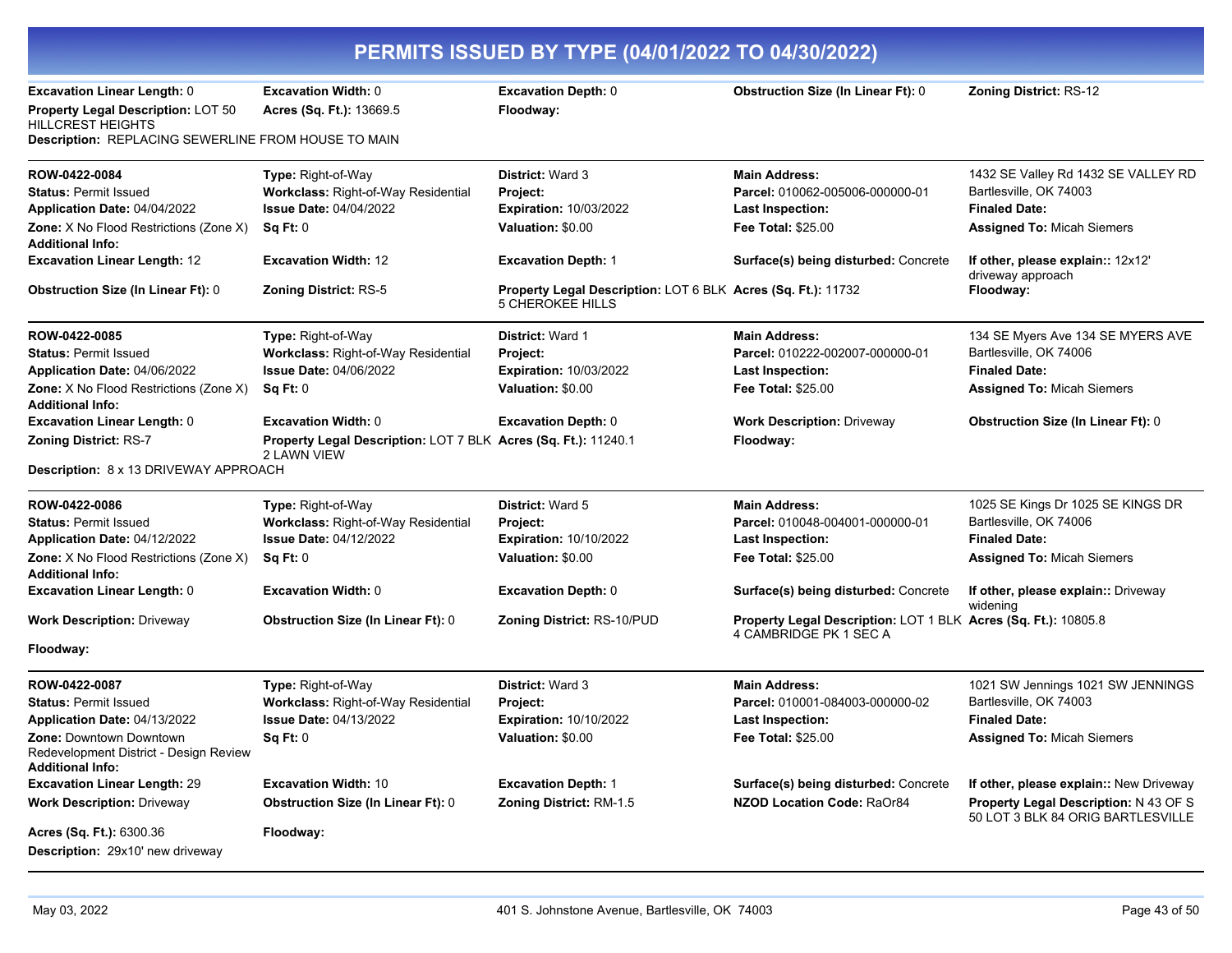| PERMITS ISSUED BY TYPE (04/01/2022 TO 04/30/2022)                 |                                                                                                                 |                                           |                                                                                     |                                                                 |
|-------------------------------------------------------------------|-----------------------------------------------------------------------------------------------------------------|-------------------------------------------|-------------------------------------------------------------------------------------|-----------------------------------------------------------------|
| ROW-0422-0088                                                     | Type: Right-of-Way                                                                                              | District: Ward 2                          | <b>Main Address:</b>                                                                | 3400 SE Wildwood Ct 3400 SE<br>WILDWOOD CT                      |
| <b>Status: Permit Issued</b>                                      | <b>Workclass: Right-of-Way Residential</b>                                                                      | <b>Project:</b>                           | Parcel: 010534-012011-000000-01                                                     | Bartlesville, OK 74006                                          |
| Application Date: 04/14/2022                                      | <b>Issue Date: 04/14/2022</b>                                                                                   | <b>Expiration: 10/11/2022</b>             | <b>Last Inspection:</b>                                                             | <b>Finaled Date:</b>                                            |
| Zone: RS-10 RS-10                                                 | Sq Ft: 0                                                                                                        | Valuation: \$0.00                         | Fee Total: \$25.00                                                                  | <b>Assigned To: Micah Siemers</b>                               |
| <b>Additional Info:</b><br><b>Excavation Linear Length: 32</b>    | <b>Excavation Width: 34</b>                                                                                     | <b>Excavation Depth: 0</b>                | Surface(s) being disturbed: Concrete                                                | <b>Work Description: Driveway</b>                               |
| <b>Obstruction Size (In Linear Ft): 0</b>                         | Zoning District: RS-10                                                                                          | <b>Property Legal Description: LOT 11</b> | Acres (Sq. Ft.): 41723                                                              | Floodway:                                                       |
| Description: NEW DRIVEWAY                                         |                                                                                                                 | BLK 12 WOODLAND PARK 5TH                  |                                                                                     |                                                                 |
|                                                                   |                                                                                                                 |                                           |                                                                                     |                                                                 |
| ROW-0422-0089                                                     | Type: Right-of-Way                                                                                              | District: Ward 4                          | <b>Main Address:</b>                                                                | 314 SW Penn 314 SW PENN                                         |
| <b>Status: Permit Issued</b>                                      | <b>Workclass: Right-of-Way Residential</b>                                                                      | Project:                                  | Parcel: 010485-004008-000000-01                                                     | Bartlesville, OK 74003                                          |
| Application Date: 04/19/2022                                      | <b>Issue Date: 04/19/2022</b>                                                                                   | <b>Expiration: 10/17/2022</b>             | <b>Last Inspection:</b>                                                             | <b>Finaled Date:</b>                                            |
| <b>Zone: RS-5 RS-5</b><br><b>Additional Info:</b>                 | Sq Ft: 0                                                                                                        | Valuation: \$0.00                         | <b>Fee Total: \$25.00</b>                                                           | <b>Assigned To: Micah Siemers</b>                               |
| Surface(s) being disturbed: Gravel                                | If other, please explain:: Replace<br>electric service from overhead to<br>underground. Dig across the alley to | <b>Utility Type: Electrical</b>           | <b>Work Description: Other</b>                                                      | If other use, please explain:: Alley                            |
| <b>Obstruction Size (In Linear Ft): 0</b>                         | electric pole.<br><b>Zoning District: RS-5</b>                                                                  | <b>NZOD Location Code: TI0704</b>         | Property Legal Description: LOT 8 BLK Acres (Sq. Ft.): 5925.1<br>4 TAYLORS 3RD ADDN |                                                                 |
| Floodway:                                                         | <b>Excavation Type: Trench</b>                                                                                  | <b>Excavation Linear Length: 0</b>        | <b>Excavation Width: 0</b>                                                          | <b>Excavation Depth: 0</b>                                      |
| ROW-0422-0090                                                     | Type: Right-of-Way                                                                                              | District: Ward 1                          | <b>Main Address:</b>                                                                | 133 NE Cummings Ave 133 NE<br><b>CUMMINGS AVE</b>               |
| <b>Status: Permit Issued</b>                                      | Workclass: Right-of-Way Residential                                                                             | Project:                                  | Parcel: 010181-003006-000000-01                                                     | Bartlesville, OK 74006                                          |
| Application Date: 04/22/2022                                      | <b>Issue Date: 04/22/2022</b>                                                                                   | <b>Expiration: 10/19/2022</b>             | <b>Last Inspection:</b>                                                             | <b>Finaled Date:</b>                                            |
| Zone: X No Flood Restrictions (Zone X)<br><b>Additional Info:</b> | Sq Ft: 0                                                                                                        | Valuation: \$0.00                         | <b>Fee Total: \$25.00</b>                                                           | <b>Assigned To: Micah Siemers</b>                               |
| <b>Excavation Linear Length: 0</b>                                | <b>Excavation Width: 0</b>                                                                                      | <b>Excavation Depth: 0</b>                | Surface(s) being disturbed: Concrete                                                | If other, please explain:: 8x10 new<br>driveway addition        |
| <b>Work Description: Driveway</b>                                 | If other use, please explain:: 8x10 new Obstruction Size (In Linear Ft): 0<br>driveway addition                 |                                           | <b>Zoning District: RS-7</b>                                                        | Property Legal Description: LOT 6 BLK<br>3 HUGHES FISHER SUB-DV |
| Acres (Sq. Ft.): 8510.93                                          | Floodway:                                                                                                       |                                           |                                                                                     |                                                                 |
| <b>Description: NEW 8X10 DRIVEWAY ADDITION</b>                    |                                                                                                                 |                                           |                                                                                     |                                                                 |
| ROW-0422-0091                                                     | Type: Right-of-Way                                                                                              | <b>District: Ward 4</b>                   | <b>Main Address:</b>                                                                | 810 SE Adams Blvd 810 SE ADAMS                                  |
| <b>Status: Permit Issued</b>                                      | <b>Workclass: Right-of-Way Residential</b>                                                                      | <b>Project:</b>                           | Parcel: 010006-010008-000000-01                                                     | <b>BLVD</b><br>Bartlesville, OK 74003                           |
| Application Date: 04/25/2022                                      | <b>Issue Date: 04/25/2022</b>                                                                                   | <b>Expiration: 10/24/2022</b>             | Last Inspection:                                                                    | <b>Finaled Date:</b>                                            |
| Zone: RM-3 RM-3                                                   | Sq Ft: 0                                                                                                        | Valuation: \$0.00                         | Fee Total: \$25.00                                                                  | <b>Assigned To: Micah Siemers</b>                               |
| <b>Additional Info:</b>                                           |                                                                                                                 |                                           |                                                                                     |                                                                 |
| <b>Excavation Linear Length: 69</b>                               | <b>Excavation Width: 12</b>                                                                                     | <b>Excavation Depth: 1</b>                | Surface(s) being disturbed: Concrete                                                | If other, please explain:: NEW                                  |
| <b>Work Description: Driveway</b>                                 | <b>Obstruction Size (In Linear Ft): 0</b>                                                                       | <b>Zoning District: RM-3</b>              | Property Legal Description: LOT 8 BLK Acres (Sq. Ft.): 6237.73                      | <b>CONCRETE DRIVEWAY</b>                                        |
| Floodway: 500yr flood                                             |                                                                                                                 |                                           | 10 ARMSTRONG 1ST                                                                    |                                                                 |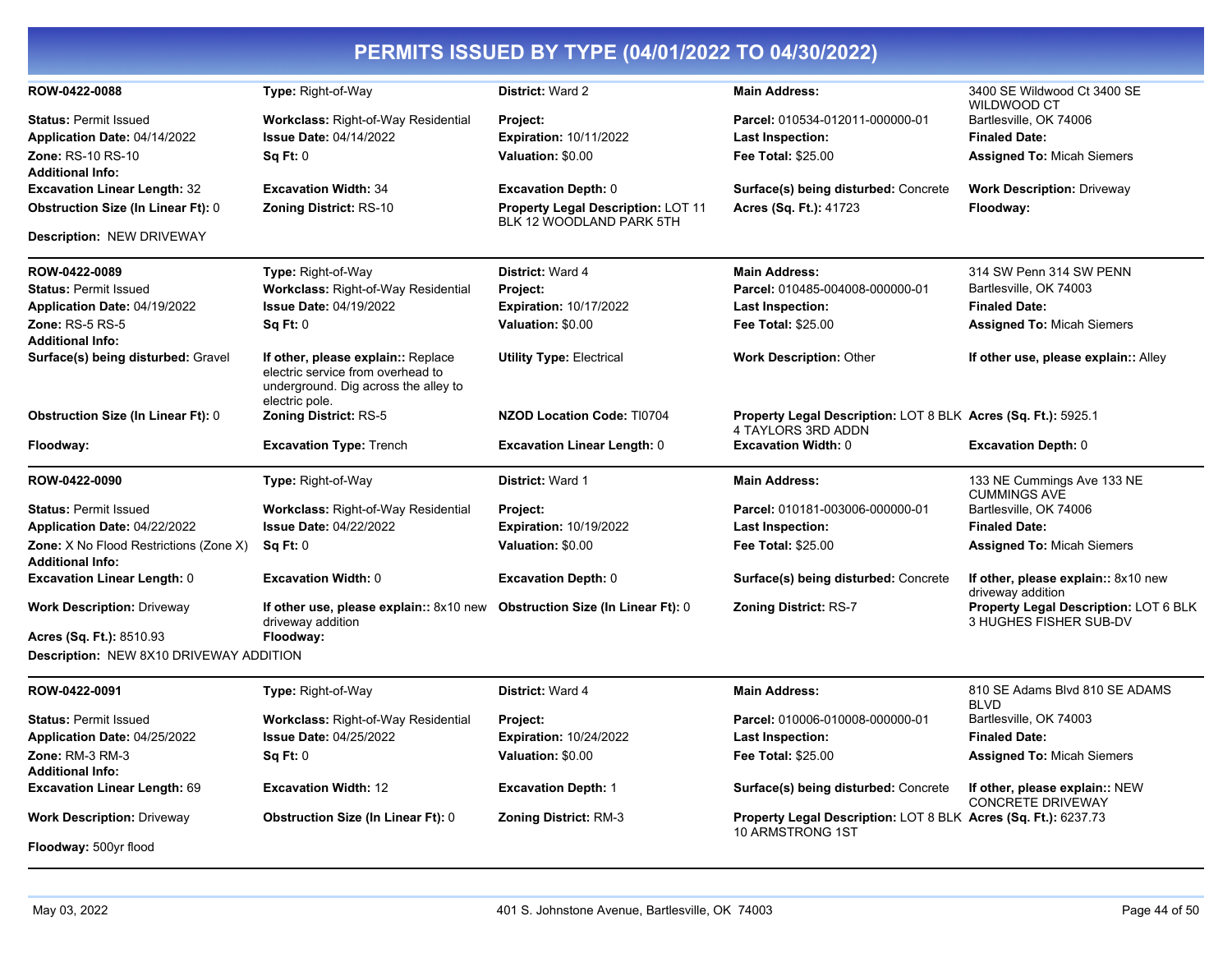**PERMITS ISSUED FOR RIGHT-OF-WAY: 9**

| <b>SIGN</b>                                                       |                                             |                                          |                                                                                                                                 |                                                         |
|-------------------------------------------------------------------|---------------------------------------------|------------------------------------------|---------------------------------------------------------------------------------------------------------------------------------|---------------------------------------------------------|
| SIGN-0322-0193                                                    | Type: Sign                                  | <b>District: Ward 1</b>                  | <b>Main Address:</b>                                                                                                            | 501 SE Washington Blvd                                  |
| <b>Status: Permit Issued</b>                                      | Workclass: Sign - Permanent Attached        | Project:                                 | Parcel: 010071-000T01-000000-01                                                                                                 | Bartlesville, OK 74006                                  |
| Application Date: 03/14/2022                                      | <b>Issue Date: 04/11/2022</b>               | <b>Expiration: 10/10/2022</b>            | <b>Last Inspection:</b>                                                                                                         | <b>Finaled Date:</b>                                    |
| Zone:                                                             | Sq Ft: 53                                   | Valuation: \$40,000.00                   | Fee Total: \$50.00                                                                                                              | <b>Assigned To: Holly Mayhew</b>                        |
| <b>Additional Info:</b>                                           |                                             |                                          |                                                                                                                                 |                                                         |
| Sign Illuminated?3: No                                            | Sign Illuminated?: No                       | Pole Sign 1 Height: 16                   | Sign Width: 2                                                                                                                   | Sign Length2: 12                                        |
| Sign Illuminated?2: Yes                                           | <b>Acres (Sq. Ft.): 0</b>                   |                                          |                                                                                                                                 |                                                         |
| <b>Description: INSTALL NEW SET OF RACEWAY CHANNEL LETTERS</b>    |                                             |                                          |                                                                                                                                 |                                                         |
| SIGN-0322-0194                                                    | Type: Sign                                  | <b>District: Ward 1</b>                  | <b>Main Address:</b>                                                                                                            | 501 SE Washington Blvd                                  |
| <b>Status: Permit Issued</b>                                      | Workclass: Sign - Permanent<br>Freestanding | Project:                                 | Parcel: 010071-000T01-000000-01                                                                                                 | Bartlesville, OK 74006                                  |
| Application Date: 03/14/2022                                      | <b>Issue Date: 04/11/2022</b>               | <b>Expiration: 10/10/2022</b>            | <b>Last Inspection:</b>                                                                                                         | <b>Finaled Date:</b>                                    |
| Zone:                                                             | Sq Ft: 148                                  | Valuation: \$30,000.00                   | Fee Total: \$250.00                                                                                                             | <b>Assigned To: Holly Mayhew</b>                        |
| <b>Additional Info:</b>                                           |                                             |                                          |                                                                                                                                 |                                                         |
| Sign Illuminated?3: No                                            | Sign Illuminated?: No                       | Pole Sign 1 Height: 30                   | Sign Width: 2                                                                                                                   | <b>Sign Length2: 12.85</b>                              |
| Sign Illuminated?2: Yes                                           | Acres $(Sq. Ft.): 0$                        |                                          |                                                                                                                                 |                                                         |
| Description: INSTALL POLE AND NEW SIGN CABINET.                   |                                             |                                          |                                                                                                                                 |                                                         |
| SIGN-0422-0198                                                    | Type: Sign                                  | District: Ward 4                         | <b>Main Address:</b>                                                                                                            | 300 SE Washington Blvd 300 SE<br><b>WASHINGTON BLVD</b> |
| <b>Status: Permit Issued</b>                                      | Workclass: Sign - Temporary                 | Project:                                 | Parcel: 231351-000000-000000-01                                                                                                 | Bartlesville, OK 74006                                  |
| Application Date: 04/01/2022                                      | <b>Issue Date: 04/01/2022</b>               | <b>Expiration: 09/28/2022</b>            | <b>Last Inspection:</b>                                                                                                         | <b>Finaled Date:</b>                                    |
| Zone: X No Flood Restrictions (Zone X)<br><b>Additional Info:</b> | <b>Sq Ft: 40</b>                            | Valuation: \$0.00                        | Fee Total: \$20.00                                                                                                              | <b>Assigned To: Nancy Warring</b>                       |
| Sign Illuminated?3: No                                            | Sign Illuminated?: No                       | <b>Quantity of Freestanding Signs: 1</b> | Pole Sign 1 Height: 8                                                                                                           | Sign Width: 0                                           |
| Sign Length2: 0                                                   | Sign Illuminated?2: No                      | <b>Zoning District: RS-7</b>             | <b>Property Legal Description: BEG AT</b>                                                                                       | Acres (Sq. Ft.): 2.079e+006                             |
| .                                                                 |                                             |                                          | NW COR OF LOT 1 FOR POB: S TO A<br>POINT 463.1 N OF SW COR OF LOT 2;<br>N 88 DEG 30 MIN E 526.7; N 1 DEG 58<br><b>MIN W 775</b> |                                                         |

### **Floodway:**

**Description:** 1 SIGN - 40SF PLYWOOD & FABRIC, 8' HIGH. TO BE DISPLAYED 4/2/22-4/24/22.

| SIGN-0422-0199                                     | <b>Type: Sign</b>                    | <b>District: Ward 1</b>       | <b>Main Address:</b>               | 4224 SE Adams Rd                 |  |
|----------------------------------------------------|--------------------------------------|-------------------------------|------------------------------------|----------------------------------|--|
| <b>Status: Complete</b>                            | Workclass: Sign - Permanent Attached | <b>Project:</b>               | Parcel: 1NoPin                     | Bartlesville, OK 74006           |  |
| Application Date: 04/05/2022                       | <b>Issue Date: 04/11/2022</b>        | <b>Expiration: 10/31/2022</b> | <b>Last Inspection: 05/02/2022</b> | <b>Finaled Date: 05/03/2022</b>  |  |
| Zone:                                              | <b>Sq Ft: 70</b>                     | <b>Valuation: \$8,300.00</b>  | <b>Fee Total: \$50.00</b>          | <b>Assigned To: Holly Mayhew</b> |  |
| <b>Additional Info:</b>                            |                                      |                               |                                    |                                  |  |
| Sign Illuminated?3: No                             | Sign Illuminated?: No                | Pole Sign 1 Height: 4.67      | Sign Width: 1                      | Sign Length2: 15                 |  |
| Sign Illuminated?2: Yes                            | Acres $(Sq. Ft.): 0$                 |                               |                                    |                                  |  |
| <b>Description: INSTALL RCB BANK ON SOUTH WALL</b> |                                      |                               |                                    |                                  |  |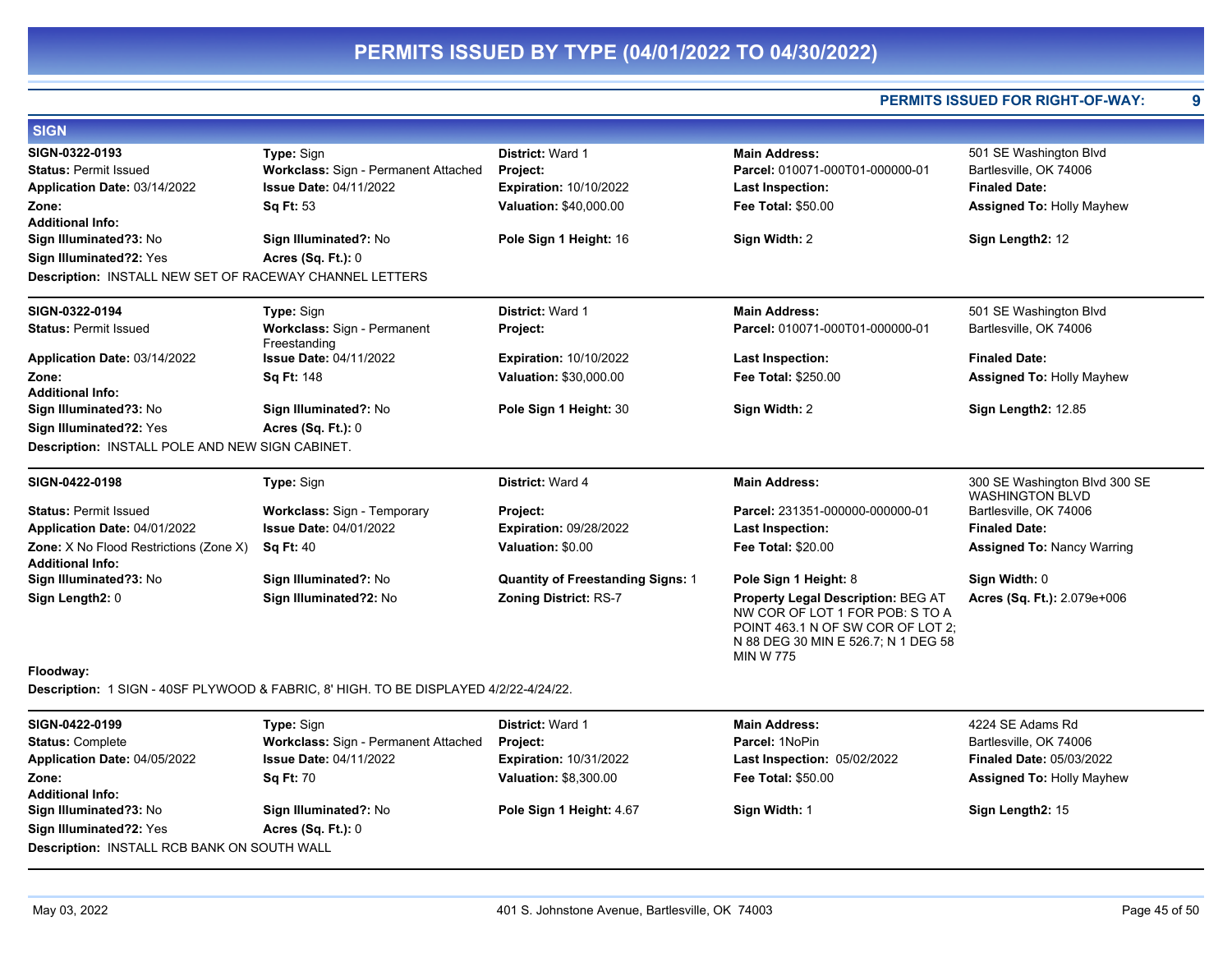| SIGN-0422-0200                                      | Type: Sign                           | District: Ward 1                                                                                                                                                  | <b>Main Address:</b>            | 4224 SE Adams Rd                                  |
|-----------------------------------------------------|--------------------------------------|-------------------------------------------------------------------------------------------------------------------------------------------------------------------|---------------------------------|---------------------------------------------------|
| <b>Status: Complete</b>                             | Workclass: Sign - Permanent Attached | Project:                                                                                                                                                          | Parcel: 1NoPin                  | Bartlesville, OK 74006                            |
| Application Date: 04/05/2022                        | <b>Issue Date: 04/11/2022</b>        | <b>Expiration: 10/31/2022</b>                                                                                                                                     | Last Inspection: 05/02/2022     | <b>Finaled Date: 05/03/2022</b>                   |
| Zone:                                               | <b>Sq Ft: 44</b>                     | Valuation: \$6,500.00                                                                                                                                             | <b>Fee Total: \$50.00</b>       | <b>Assigned To: Holly Mayhew</b>                  |
| <b>Additional Info:</b>                             |                                      |                                                                                                                                                                   |                                 |                                                   |
| Sign Illuminated?3: No                              | Sign Illuminated?: No                | Pole Sign 1 Height: 3.92                                                                                                                                          | Sign Width: 1                   | Sign Length2: 11.33                               |
| Sign Illuminated?2: Yes                             | <b>Acres (Sq. Ft.): 0</b>            |                                                                                                                                                                   |                                 |                                                   |
| <b>Description: INSTALL RCB BANK WEST WALL SIGN</b> |                                      |                                                                                                                                                                   |                                 |                                                   |
| SIGN-0422-0201                                      | Type: Sign                           | District: Ward 1                                                                                                                                                  | <b>Main Address:</b>            | 819 SE Madison Blvd 819 SE MADISON<br><b>BLVD</b> |
| <b>Status: Permit Issued</b>                        | Workclass: Sign - Permanent Attached | <b>Project:</b>                                                                                                                                                   | Parcel: 010338-033032-000000-02 | Bartlesville, OK 74006                            |
| Application Date: 04/06/2022                        | <b>Issue Date: 04/06/2022</b>        | <b>Expiration: 10/03/2022</b>                                                                                                                                     | <b>Last Inspection:</b>         | <b>Finaled Date:</b>                              |
| Zone: C-3 C-3                                       | <b>Sq Ft: 16</b>                     | Valuation: \$0.00                                                                                                                                                 | Fee Total: \$50.00              | <b>Assigned To: Holly Mayhew</b>                  |
| <b>Additional Info:</b>                             |                                      |                                                                                                                                                                   |                                 |                                                   |
| Sign Illuminated?3: No                              | Sign Illuminated?: No                | Pole Sign 1 Height: 0                                                                                                                                             | Sign Width: 0                   | Sign Length2: 0                                   |
| Sign Illuminated?2: No                              | Zoning District: C-3                 | <b>Property Legal Description: TRACT</b><br>KNOWN AS LOT 32-2 - BEG 108.9 S OF<br>SE COR LOT 31 GO W 145 S 60 E 145<br>N 60 TO BEG BLK 33 PENNINGTON<br>HILLS 5TH | Acres (Sq. Ft.): 8530.71        | Floodway: 500yr flood                             |
| <b>Description:</b> 1 attached wall sign.           |                                      |                                                                                                                                                                   |                                 |                                                   |
| SIGN-0422-0202                                      | Type: Sign                           | District: Ward 1                                                                                                                                                  | <b>Main Address:</b>            | 501 SE Washington Blvd                            |
| <b>Status: Permit Issued</b>                        | Workclass: Sign - Permanent Attached | Project:                                                                                                                                                          | Parcel: 010071-000T01-000000-01 | Bartlesville, OK 74006                            |
| Application Date: 04/11/2022                        | <b>Issue Date: 04/11/2022</b>        | <b>Expiration: 10/10/2022</b>                                                                                                                                     | <b>Last Inspection:</b>         | <b>Finaled Date:</b>                              |
| Zone:                                               | <b>Sq Ft: 32</b>                     | Valuation: \$1,500.00                                                                                                                                             | <b>Fee Total: \$50.00</b>       | <b>Assigned To: Holly Mayhew</b>                  |
| <b>Additional Info:</b>                             |                                      |                                                                                                                                                                   |                                 |                                                   |
| Sign Illuminated?3: No                              | Sign Illuminated?: No                | Pole Sign 1 Height: 2                                                                                                                                             | Sign Width: 0                   | Sign Length2: 16                                  |
| Sign Illuminated?2: No                              | <b>Acres (Sq. Ft.): 0</b>            |                                                                                                                                                                   |                                 |                                                   |
| Description: PAINT ON WALL " GREAT FOOD"            |                                      |                                                                                                                                                                   |                                 |                                                   |
| SIGN-0422-0203                                      | Type: Sign                           | District: Ward 1                                                                                                                                                  | <b>Main Address:</b>            | 501 SE Washington Blvd                            |
| <b>Status: Permit Issued</b>                        | Workclass: Sign - Permanent Attached | Project:                                                                                                                                                          | Parcel: 010071-000T01-000000-01 | Bartlesville, OK 74006                            |
| Application Date: 04/11/2022                        | <b>Issue Date: 04/11/2022</b>        | <b>Expiration: 10/10/2022</b>                                                                                                                                     | <b>Last Inspection:</b>         | <b>Finaled Date:</b>                              |
| Zone:<br><b>Additional Info:</b>                    | <b>Sq Ft: 32</b>                     | Valuation: \$1,500.00                                                                                                                                             | <b>Fee Total: \$50.00</b>       | <b>Assigned To: Holly Mayhew</b>                  |
| Sign Illuminated?3: No                              | Sign Illuminated?: No                | Pole Sign 1 Height: 2                                                                                                                                             | Sign Width: 0                   | Sign Length2: 16                                  |
| Sign Illuminated?2: No                              | <b>Acres (Sq. Ft.): 0</b>            |                                                                                                                                                                   |                                 |                                                   |
| Description: PAINTED " LOCAL BEER "                 |                                      |                                                                                                                                                                   |                                 |                                                   |
| SIGN-0422-0204                                      | Type: Sign                           | District: Ward 1                                                                                                                                                  | <b>Main Address:</b>            | 501 SE Washington Blvd                            |
| <b>Status: Permit Issued</b>                        | Workclass: Sign - Permanent Attached | Project:                                                                                                                                                          | Parcel: 010071-000T01-000000-01 | Bartlesville, OK 74006                            |
| Application Date: 04/11/2022                        | <b>Issue Date: 04/11/2022</b>        | <b>Expiration: 10/10/2022</b>                                                                                                                                     | <b>Last Inspection:</b>         | <b>Finaled Date:</b>                              |
| Zone:                                               | Sq Ft: 120                           | Valuation: \$2,000.00                                                                                                                                             | <b>Fee Total: \$50.00</b>       | <b>Assigned To: Holly Mayhew</b>                  |
| <b>Additional Info:</b><br>Sign Illuminated?3: No   | Sign Illuminated?: No                | Pole Sign 1 Height: 4                                                                                                                                             | Sign Width: 0                   | Sign Length2: 30                                  |
|                                                     |                                      |                                                                                                                                                                   |                                 |                                                   |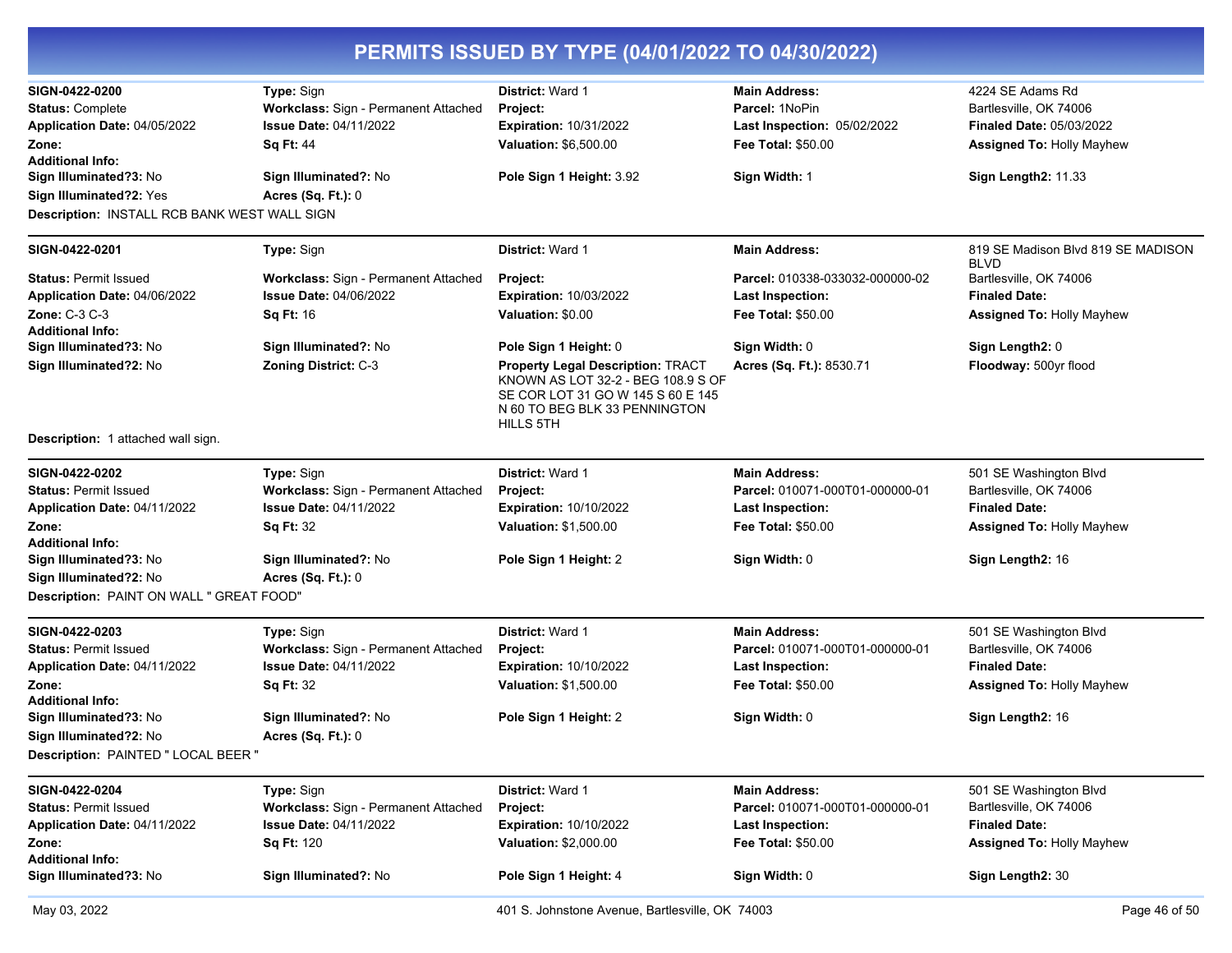**Sign Illuminated?2:** No **Acres (Sq. Ft.):** 0

**Description:** PAINTED "Bricktown Brewery"

| SIGN-0422-0205                                                                                                         | Type: Sign                                                                          | District: Ward 1                                                                                                                                                | <b>Main Address:</b>                     | 501 SE Washington Blvd                                                                        |
|------------------------------------------------------------------------------------------------------------------------|-------------------------------------------------------------------------------------|-----------------------------------------------------------------------------------------------------------------------------------------------------------------|------------------------------------------|-----------------------------------------------------------------------------------------------|
| <b>Status: Permit Issued</b>                                                                                           | Workclass: Sign - Permanent Attached                                                | Project:                                                                                                                                                        | Parcel: 010071-000T01-000000-01          | Bartlesville, OK 74006                                                                        |
| Application Date: 04/11/2022                                                                                           | <b>Issue Date: 04/11/2022</b>                                                       | <b>Expiration: 10/10/2022</b>                                                                                                                                   | <b>Last Inspection:</b>                  | <b>Finaled Date:</b>                                                                          |
| Zone:                                                                                                                  | <b>Sq Ft: 40</b>                                                                    | Valuation: \$1,500.00                                                                                                                                           | <b>Fee Total: \$50.00</b>                | <b>Assigned To: Holly Mayhew</b>                                                              |
| <b>Additional Info:</b>                                                                                                |                                                                                     |                                                                                                                                                                 |                                          |                                                                                               |
| Sign Illuminated?3: No                                                                                                 | Sign Illuminated?: No                                                               | Pole Sign 1 Height: 4                                                                                                                                           | Sign Width: 0                            | Sign Length2: 10                                                                              |
| Sign Illuminated?2: No                                                                                                 | <b>Acres (Sq. Ft.): 0</b>                                                           |                                                                                                                                                                 |                                          |                                                                                               |
| Description: PAINTED " BRICKTOWN BREWERY "                                                                             |                                                                                     |                                                                                                                                                                 |                                          |                                                                                               |
| SIGN-0422-0206                                                                                                         | Type: Sign                                                                          | District: Ward 1                                                                                                                                                | <b>Main Address:</b>                     | 4041 SE Sheridan Rd 04041 SE<br>SHERIDAN RD                                                   |
| <b>Status: Complete</b>                                                                                                | Workclass: Sign - Permanent Attached                                                | Project:                                                                                                                                                        | Parcel: 010213-002005-000000-01          | Bartlesville, OK 74006                                                                        |
| Application Date: 04/14/2022                                                                                           | <b>Issue Date: 04/14/2022</b>                                                       | <b>Expiration: 10/25/2022</b>                                                                                                                                   | Last Inspection: 04/28/2022              | <b>Finaled Date: 04/29/2022</b>                                                               |
| <b>Zone: RM-3 RM-3</b>                                                                                                 | <b>Sq Ft: 10</b>                                                                    | Valuation: \$0.00                                                                                                                                               | <b>Fee Total: \$50.00</b>                | <b>Assigned To: Holly Mayhew</b>                                                              |
| <b>Additional Info:</b>                                                                                                |                                                                                     |                                                                                                                                                                 |                                          |                                                                                               |
| Sign Illuminated?3: No                                                                                                 | <b>Quantity of Attached Signs: 1</b>                                                | Sign Illuminated?: No                                                                                                                                           | <b>Quantity of Freestanding Signs: 0</b> | Pole Sign 1 Height: 0                                                                         |
| Sign Width: 1                                                                                                          | Sign Length2: 10                                                                    | Sign Illuminated?2: No                                                                                                                                          | <b>Zoning District: RM-3</b>             | Property Legal Description: LOT 5<br>LESS S 5 LOT 6 LESS S 5 BLK 2<br><b>LAKEVIEW TERRACE</b> |
| Acres (Sq. Ft.): 27260.5                                                                                               | Floodway:                                                                           |                                                                                                                                                                 |                                          |                                                                                               |
|                                                                                                                        |                                                                                     | Description: 1 ATTACHED WALL SIGN "TINY EXPLORERS ACADEMY" 10 SF- BOA APPROVED CASE NO: SZP-0620-0005 ON 7/16/2020.                                             |                                          |                                                                                               |
|                                                                                                                        |                                                                                     |                                                                                                                                                                 |                                          |                                                                                               |
| SIGN-0422-0207                                                                                                         | Type: Sign                                                                          | <b>District: Ward 1</b>                                                                                                                                         | <b>Main Address:</b>                     | 538 SE Washington Blvd 538 SE<br><b>WASHINGTON BLVD</b>                                       |
| <b>Status: Permit Issued</b>                                                                                           | <b>Workclass: Sign - Temporary</b>                                                  | Project:                                                                                                                                                        | Parcel: 010999-092613-003000-01          | Bartlesville, OK 74006                                                                        |
| Application Date: 04/18/2022                                                                                           | <b>Issue Date: 04/18/2022</b>                                                       | <b>Expiration: 07/20/2022</b>                                                                                                                                   | <b>Last Inspection:</b>                  | <b>Finaled Date:</b>                                                                          |
| Zone: 0.2 PCT ANNUAL CHANCE<br>FLOOD HAZARD 500-Year Flood Hazard<br>Area - No Restrictions<br><b>Additional Info:</b> | <b>Sq Ft: 32</b>                                                                    | Valuation: \$0.00                                                                                                                                               | <b>Fee Total: \$60.00</b>                | <b>Assigned To: Nancy Warring</b>                                                             |
| Sign Illuminated?3: No                                                                                                 | Sign Illuminated?: No                                                               | Pole Sign 1 Height: 0                                                                                                                                           | Sign Width: 0                            | Sign Length2: 0                                                                               |
| Sign Illuminated?2: No                                                                                                 | <b>Zoning District: RS-7</b>                                                        | Property Legal Description: PART<br>SECT 9-26-13 27.25 AC LYING N OF<br>THE S BOUNDARY LINE OF TURKEY<br>CREEK IN THE NW SW LESS 87 AC:<br>"EASTLAND SHOPPING C | Acres (Sq. Ft.): 1.08288e+006            | Floodway: 100yr flood                                                                         |
|                                                                                                                        | Description: Temporary Sign Permit for a 32 SF Banner. Permit Expires on 7/20/2022. |                                                                                                                                                                 |                                          |                                                                                               |
| SIGN-0422-0208                                                                                                         | Type: Sign                                                                          | District: Ward 2                                                                                                                                                | <b>Main Address:</b>                     | 2119 SE Washington Blvd 2119 SE<br><b>WASHINGTON BLVD</b>                                     |
| <b>Status: Permit Issued</b>                                                                                           | Workclass: Sign - Permanent Attached                                                | <b>Project:</b>                                                                                                                                                 | Parcel: 010999-202613-002000-21          | Bartlesville, OK 74006                                                                        |
| Application Date: 04/26/2022                                                                                           | <b>Issue Date: 04/26/2022</b>                                                       | <b>Expiration: 10/24/2022</b>                                                                                                                                   | <b>Last Inspection:</b>                  | <b>Finaled Date:</b>                                                                          |
| Zone: C-5 C-5                                                                                                          | $Sa$ Ft: $0$                                                                        | Valuation: \$0.00                                                                                                                                               | <b>Fee Total: \$100.00</b>               | <b>Assigned To: Holly Mayhew</b>                                                              |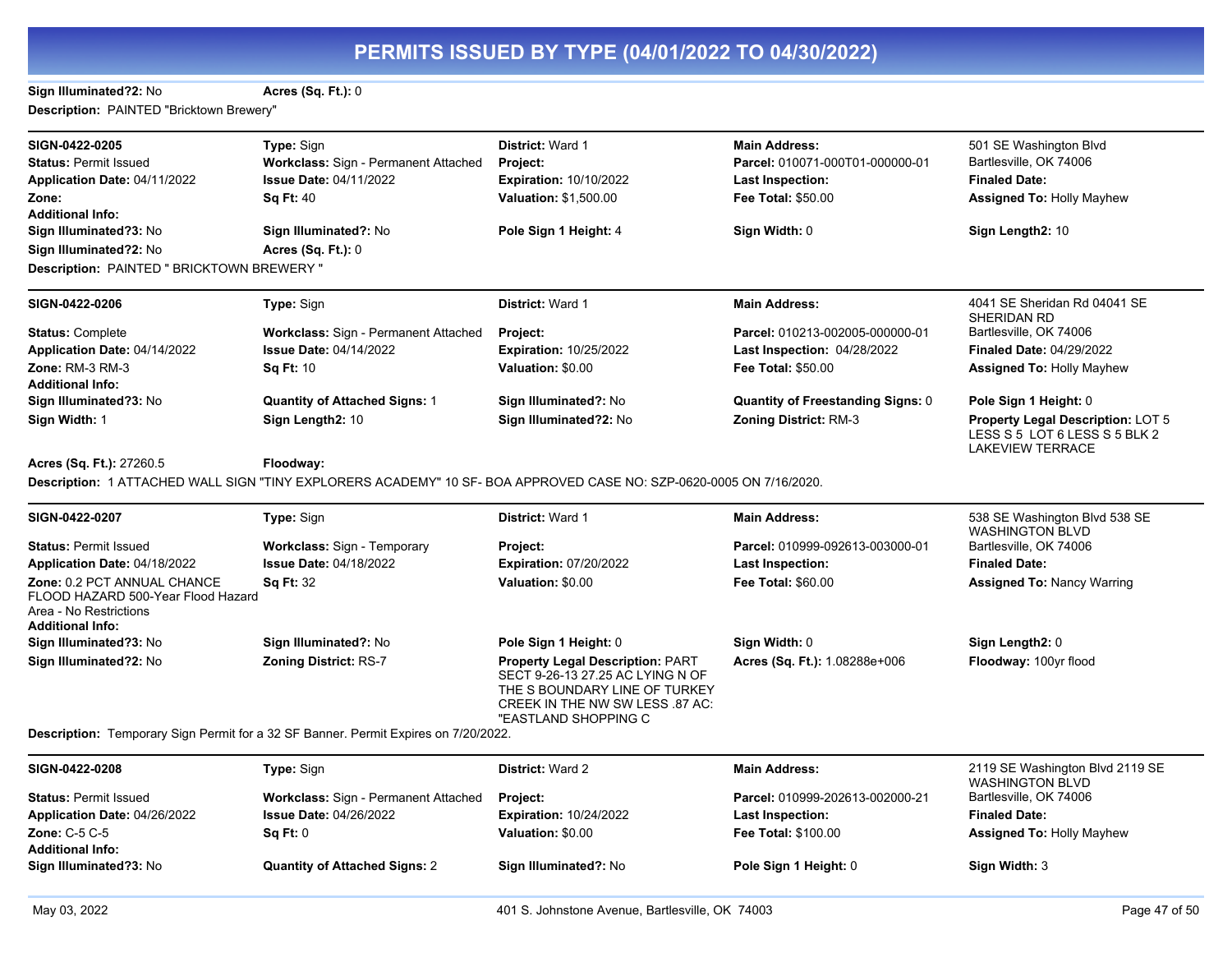**Sign Length2:** 50 **Sign Illuminated?2:** No **Zoning District:** C-5 **Property Legal Description:** PART SECT 20-26-13 S 150 OF E 260 OF N 1/2 N 1/2 NE SE: 0.90 AC BVILLE PART SECT

**Acres (Sq. Ft.):** 41290.3

**Floodway:** 

**Description:** 2 WALL SIGNS- ONE ON THE EAST WALL, ONE ON THE NORTH WALL.

### **PERMITS ISSUED FOR SIGN: 13**

SECTION 33-27-13

| <b>UTILITY</b>                             |                                                                   |                               |                                               |                                    |
|--------------------------------------------|-------------------------------------------------------------------|-------------------------------|-----------------------------------------------|------------------------------------|
| UTL-042022-0148                            | <b>Type: Utility</b>                                              | <b>District: Ward 4</b>       | <b>Main Address:</b>                          | 309 SE Dewey Ave 309 SE DEWEY AVE  |
| <b>Status: Permit Issued</b>               | Workclass: Water / Sewer Utility Order                            | <b>Project:</b>               | Parcel: 010001-029002-000000-01               | Bartlesville, OK 74003             |
| Application Date: 04/12/2022               | <b>Issue Date: 04/12/2022</b>                                     | <b>Expiration:</b>            | <b>Last Inspection:</b>                       | <b>Finaled Date:</b>               |
| <b>Zone: TIF 1 District TIF 1 District</b> | <b>Sq Ft: 10,778</b>                                              | Valuation: \$1,403,234.98     | <b>Fee Total: \$1,300.00</b>                  | <b>Assigned To: Trey Yankovich</b> |
| <b>Additional Info:</b>                    |                                                                   |                               |                                               |                                    |
| <b>Requested Use: Commercial</b>           | <b>Bathroom Quantity: 0</b>                                       | Number of Stories: 0          | Service Location: Inside City Limits          | <b>Existing Account?: Yes</b>      |
| <b>Existing Water Tap?: Yes</b>            | Requested Building Water Meter:: 1.5" Number of Units: 2<br>Meter |                               | <b>Existing Sanitary Sewer Service: Yes</b>   | If No. Request for Service?: No    |
| <b>Zoning District: C-4</b>                | <b>Flood Zone:</b>                                                | Acres in Square Feet: 3364.44 | <b>Property Legal Description: N 25 LOT 2</b> |                                    |
|                                            |                                                                   |                               | BLK 29 LESS N 22 OF W 35 OF LOT 2             |                                    |
|                                            |                                                                   |                               | <b>ORIG BARTLESVILLE</b>                      |                                    |

**Description:** Remodeling existing apartments and commercial space

| UTL-042022-0149                  | <b>Type: Utility</b>                   | <b>District: Ward 5</b>                             | <b>Main Address:</b>                 | 3908 NE Minnesota 3908 NE<br>MINNESOTA                                                                    |
|----------------------------------|----------------------------------------|-----------------------------------------------------|--------------------------------------|-----------------------------------------------------------------------------------------------------------|
| <b>Status: Permit Issued</b>     | Workclass: Water / Sewer Utility Order | Project:                                            | Parcel: 010997-332713-003000-06      | Bartlesville, OK 74006                                                                                    |
| Application Date: 04/18/2022     | <b>Issue Date: 04/18/2022</b>          | <b>Expiration:</b>                                  | <b>Last Inspection:</b>              | <b>Finaled Date: 04/28/2022</b>                                                                           |
| Zone: $M-1$ $M-1$                | <b>Sq Ft: 1,000</b>                    | <b>Valuation: \$150,000.00</b>                      | <b>Fee Total: \$750.00</b>           | <b>Assigned To: Trey Yankovich</b>                                                                        |
| <b>Additional Info:</b>          |                                        |                                                     |                                      |                                                                                                           |
| <b>Requested Use: Commercial</b> | <b>Bathroom Quantity: 1</b>            | <b>Number of Stories: 1</b>                         | Service Location: Inside City Limits | <b>Existing Account?: Yes</b>                                                                             |
| <b>Existing Water Tap?: Yes</b>  | <b>Existing Water Service Size: 1"</b> | <b>Requested Building Water Meter:: 1"</b><br>Meter | <b>Number of Units: 1</b>            | <b>Existing Sanitary Sewer Service: Yes</b>                                                               |
| If No, Request for Service?: No  | <b>Zoning District: C-7/PUD</b>        | <b>Flood Zone:</b>                                  | Acres in Square Feet: 426140         | <b>Property Legal Description: PART</b><br>SECT 33-27-13 SW SW SW: 10 AC<br>(INSIDE P.S. C-7) BVILLE PART |

**Description:** New 1" meter

|                                   |                                                          |                               |                                    | <b>PERMITS ISSUED FOR UTILITY:</b> | $\mathbf{2}$ |
|-----------------------------------|----------------------------------------------------------|-------------------------------|------------------------------------|------------------------------------|--------------|
| <b>ZONING PERMITS RESIDENTIAL</b> |                                                          |                               |                                    |                                    |              |
| RZP-0422-0140                     | <b>Type: Zoning Permits Residential</b>                  | <b>District: Ward 2</b>       | <b>Main Address:</b>               |                                    |              |
| <b>Status: Permit Issued</b>      | <b>Workclass: Accessory Structure Under</b><br>200 Sq Ft | <b>Project:</b>               | Parcel:                            |                                    |              |
| Application Date: 04/04/2022      | <b>Issue Date: 04/04/2022</b>                            | <b>Expiration: 10/31/2022</b> | <b>Last Inspection: 05/02/2022</b> | <b>Finaled Date:</b>               |              |
| Zone:<br><b>Additional Info:</b>  | Sq Ft: 0                                                 | Valuation: \$0.00             | <b>Fee Total: \$20.00</b>          | <b>Assigned To: Holly Mayhew</b>   |              |
| Length $(ft)$ : 12                | Width $(ft)$ : 8                                         | <b>Area (sf): 96</b>          | Percent of rear yard: 1            | <b>Percent of total lot: 1</b>     |              |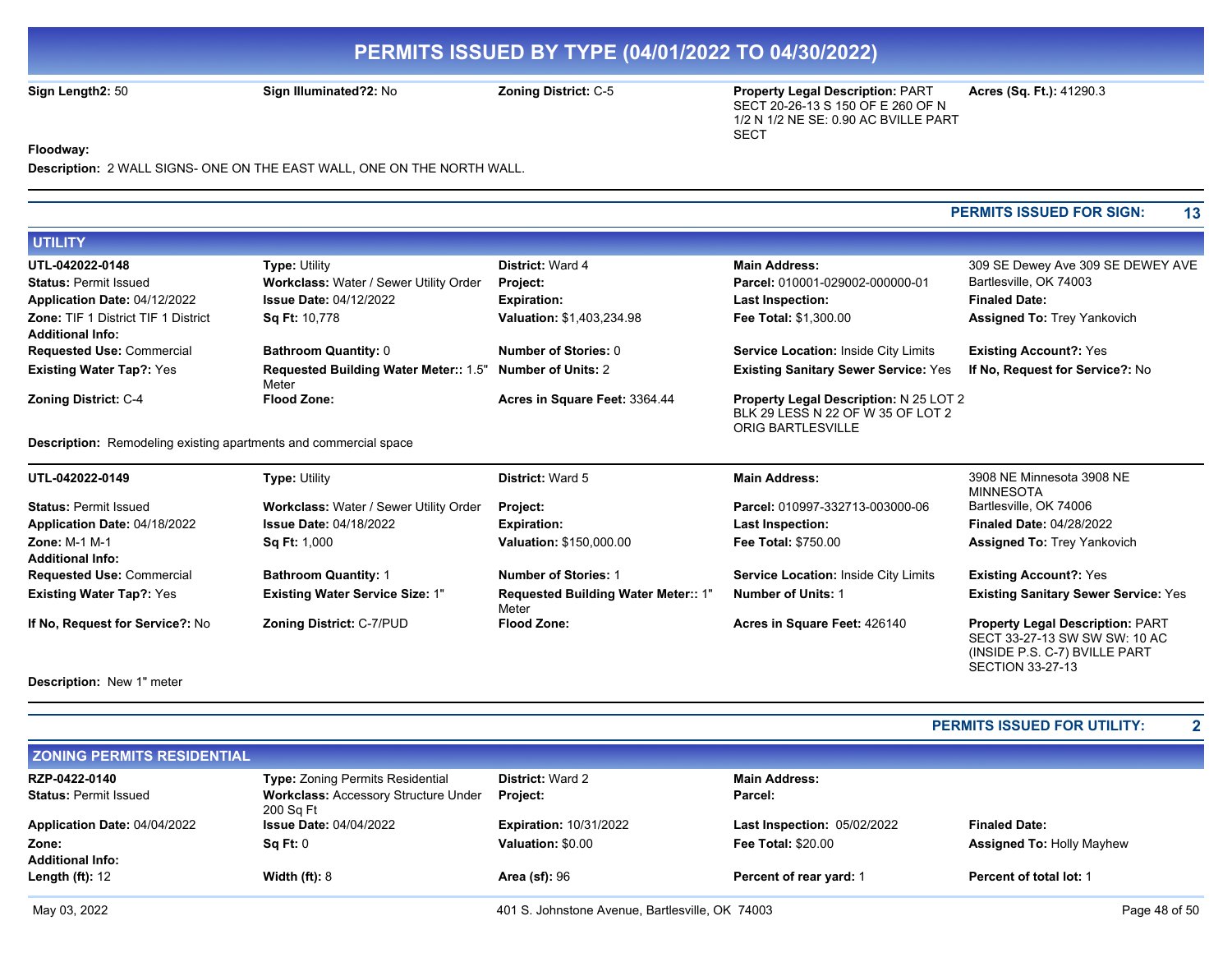### **Acres:** 0

**Description:** 96 SF ACCESSORY BLDG. & 4' CHAIN LINK FENCE IN FRONT YARD.

| RZP-0422-0141                                                                          | Type: Zoning Permits Residential                                                                                 | <b>District: Ward 3</b>       | <b>Main Address:</b>                                                                                                                                             | 1716 SE Osage 1716 SE OSAGE                                             |
|----------------------------------------------------------------------------------------|------------------------------------------------------------------------------------------------------------------|-------------------------------|------------------------------------------------------------------------------------------------------------------------------------------------------------------|-------------------------------------------------------------------------|
| <b>Status: Permit Issued</b>                                                           | <b>Workclass: Accessory Structure Under</b><br>200 Sq Ft                                                         | Project:                      | Parcel: 010999-132612-002000-32                                                                                                                                  | Bartlesville, OK 74003                                                  |
| Application Date: 04/04/2022                                                           | <b>Issue Date: 04/04/2022</b>                                                                                    | <b>Expiration: 10/03/2022</b> | <b>Last Inspection:</b>                                                                                                                                          | <b>Finaled Date:</b>                                                    |
| Zone: X No Flood Restrictions (Zone X)                                                 | Sq Ft: 0                                                                                                         | Valuation: \$0.00             | <b>Fee Total: \$20.00</b>                                                                                                                                        | <b>Assigned To: Holly Mayhew</b>                                        |
| <b>Additional Info:</b>                                                                |                                                                                                                  |                               |                                                                                                                                                                  |                                                                         |
| Length $(ft)$ : 16                                                                     | <b>Width (ft): 10</b>                                                                                            | Area (sf): 160                | Percent of rear yard: 0                                                                                                                                          | Percent of total lot: 29%                                               |
| Acres: 8793.08                                                                         | Floodway:                                                                                                        | <b>Zoning District: RS-5</b>  | <b>Property Legal Description: PART</b><br>SECT 13-26-12 TR 35 BEG 252.4 N OF<br>SE COR NW SE GO W 178.7 N 55 E<br>178.7 S 55 TO BEG: .23 AC BVILLE<br>PART SECT |                                                                         |
| <b>Description: 10 x 16 SHED, 5' OR MORE FROM PROPERTY LINES,</b>                      |                                                                                                                  |                               |                                                                                                                                                                  |                                                                         |
| RZP-0422-0142                                                                          | Type: Zoning Permits Residential                                                                                 | District: Ward 4              | <b>Main Address:</b>                                                                                                                                             | 202 NW Mistletoe Ln 202 NW<br><b>MISTLETOE LN</b>                       |
| <b>Status: Permit Issued</b>                                                           | <b>Workclass: Fence</b>                                                                                          | Project:                      | Parcel: 010302-014002-000000-01                                                                                                                                  | Bartlesville, OK 74003                                                  |
| Application Date: 04/08/2022                                                           | <b>Issue Date: 04/08/2022</b>                                                                                    | <b>Expiration: 10/05/2022</b> | <b>Last Inspection:</b>                                                                                                                                          | <b>Finaled Date:</b>                                                    |
| Zone: X No Flood Restrictions (Zone X)<br><b>Additional Info:</b>                      | SqFt:0                                                                                                           | Valuation: \$0.00             | <b>Fee Total: \$20.00</b>                                                                                                                                        | <b>Assigned To: Holly Mayhew</b>                                        |
| Property Legal Description: LOT 2 BLK Acres (Sq. Ft.): 8004<br>14 OAK PK VLG S1 RP B14 | Description: Extending fence to South property line. Fence needs to stay on property and not be in right of way. | Floodway:                     | <b>Zoning District: RS-7</b>                                                                                                                                     |                                                                         |
| RZP-0422-0143                                                                          | Type: Zoning Permits Residential                                                                                 | <b>District: Ward 3</b>       | <b>Main Address:</b>                                                                                                                                             | 1412 SW Keeler 1412 SW KEELER                                           |
| <b>Status: Permit Issued</b>                                                           | <b>Workclass: Uncovered Patio</b>                                                                                | Project:                      | Parcel: 010133-009017-000000-01                                                                                                                                  | Bartlesville, OK 74003                                                  |
| Application Date: 04/11/2022                                                           | <b>Issue Date: 04/11/2022</b>                                                                                    | <b>Expiration: 10/10/2022</b> | <b>Last Inspection:</b>                                                                                                                                          | <b>Finaled Date:</b>                                                    |
| Zone: X No Flood Restrictions (Zone X)<br><b>Additional Info:</b>                      | Sq Ft: 0                                                                                                         | Valuation: \$0.00             | <b>Fee Total: \$20.00</b>                                                                                                                                        | <b>Assigned To: Holly Mayhew</b>                                        |
| Property Legal Description: LOT 17<br><b>BLK 9 GRANDVIEW ADDN</b>                      | Acres: 7866.71                                                                                                   | <b>Flood Zone:</b>            |                                                                                                                                                                  |                                                                         |
| Description: 16' x 20' WOOD DECK, UNCOVERED                                            |                                                                                                                  |                               |                                                                                                                                                                  |                                                                         |
| RZP-0422-0144                                                                          | Type: Zoning Permits Residential                                                                                 | District: Ward 4              | <b>Main Address:</b>                                                                                                                                             | 415 NW Highland Dr 415 NW HIGHLAND<br><b>DR</b>                         |
| <b>Status: Permit Issued</b>                                                           | <b>Workclass: Gravel Parking Area</b>                                                                            | Project:                      | Parcel: 010303-026028-000000-01                                                                                                                                  | Bartlesville, OK 74003                                                  |
| Application Date: 04/22/2022                                                           | <b>Issue Date: 04/22/2022</b>                                                                                    | <b>Expiration: 10/19/2022</b> | <b>Last Inspection:</b>                                                                                                                                          | <b>Finaled Date:</b>                                                    |
| Zone: RS-7 RS-7                                                                        | Sq Ft: 0                                                                                                         | Valuation: \$0.00             | <b>Fee Total: \$20.00</b>                                                                                                                                        | <b>Assigned To: Holly Mayhew</b>                                        |
| <b>Additional Info:</b>                                                                |                                                                                                                  |                               |                                                                                                                                                                  |                                                                         |
| Length $(ft)$ : 27                                                                     | <b>Width (ft): 10</b>                                                                                            | Number of Parking Spaces: 1   | Rear/side yard access available?<br>(yes/no): no                                                                                                                 | <b>Property Legal Description: LOT 28</b><br>BLK 26 OAK PARK VILLAGE S2 |
| <b>Acres (Sq. Ft.):</b> 6948.7                                                         | Floodway:                                                                                                        | <b>Zoning District: RS-7</b>  |                                                                                                                                                                  |                                                                         |
|                                                                                        | Description: Gravel Parking area adjacent to drive with Treated lumber border to contain the gravel.             |                               |                                                                                                                                                                  |                                                                         |